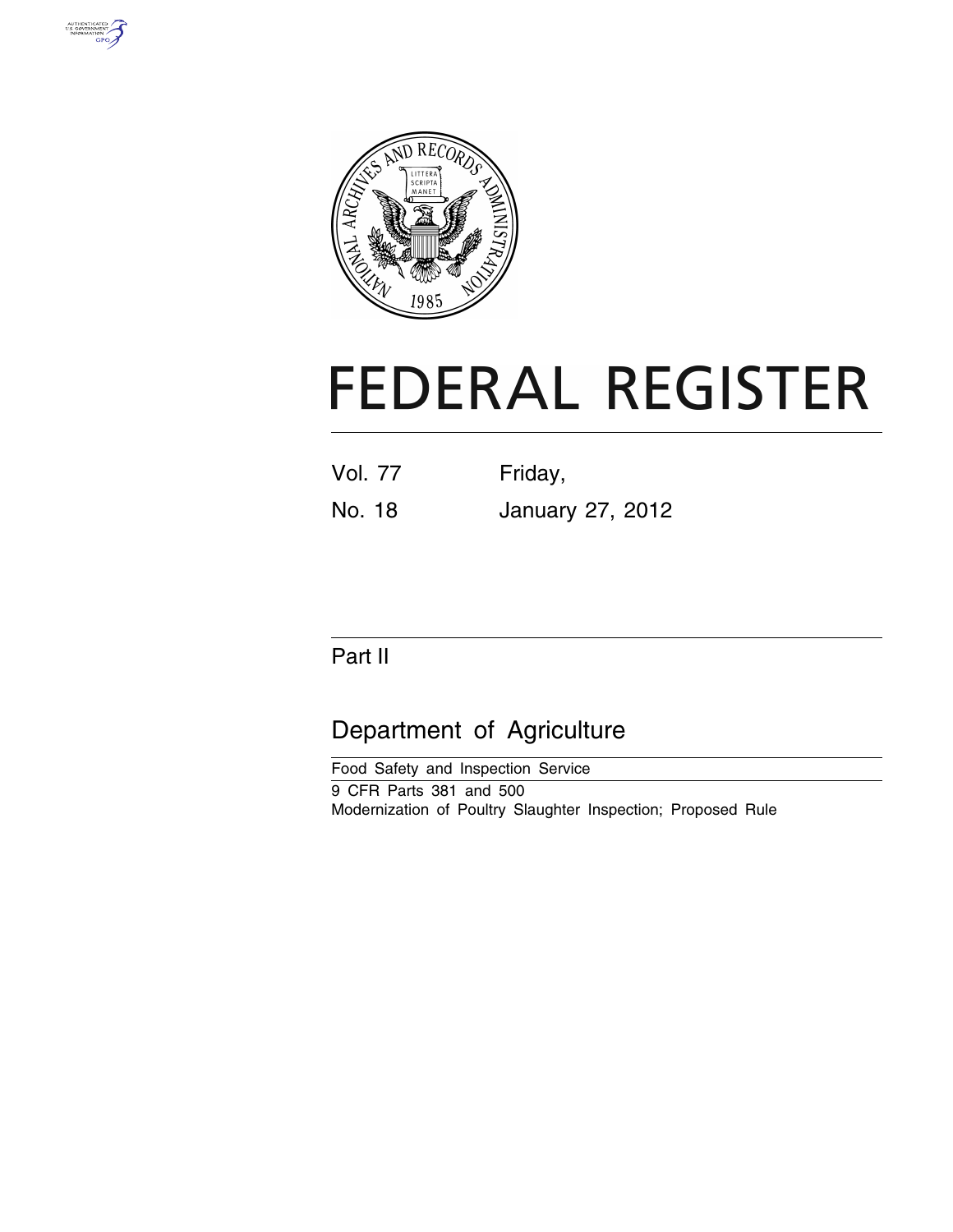#### **DEPARTMENT OF AGRICULTURE**

#### **Food Safety and Inspection Service**

#### **9 CFR Parts 381 and 500**

#### **[Docket No. FSIS–2011–0012]**

#### **RIN 0583–AD32**

#### **Modernization of Poultry Slaughter Inspection**

**AGENCY:** Food Safety and Inspection Service, USDA.

## **ACTION:** Proposed rule.

**SUMMARY:** The Food Safety and Inspection Service (FSIS) is proposing a new inspection system for young chicken and turkey slaughter establishments that would replace the current Streamlined Inspection System (SIS), the New Line Speed Inspection System (NELS), and the New Turkey Inspection System (NTIS). The Agency is also proposing several changes that would affect all establishments that slaughter poultry other than ratites, regardless of the inspection system under which they operate. This proposed rule is a result of the Agency's 2011 regulatory review efforts conducted under Executive Order 13563 on Improving Regulation and Regulatory Review.

**DATES:** Comments must be received by April 26, 2012.

**ADDRESSES:** FSIS invites interested persons to submit relevant comments on the implementation of this proposed rule. The Agency specifically requests comment on whether it should phase-in the implementation of this proposed rule to provide additional time for small and very small establishments to adjust their operations to comply with the new requirements. If commenters believe that a phased implementation would mitigate the impact of this rule on small and very small establishments, FSIS requests comments on how the Agency can make the phased implementation most effective.

Comments may be submitted by either of the following methods:

• *Federal eRulemaking Portal:* This Web site provides the ability to type short comments directly into the comment field on this Web page or attach a file for lengthier comments. Go to *<http://www.regulations.gov>*. Follow the online instructions at that site for submitting comments.

• *Mail, including floppy disks or CD– ROMs, and hand- or courier-delivered items:* Send to Docket Clerk, U.S. Department of Agriculture (USDA), FSIS, Docket Clerk, Patriots Plaza 3, 355 E. Street SW., 8–163A, Mailstop 3782, Washington, DC 20250–3700.

*Instructions:* All items submitted by mail or electronic mail must include the Agency name and docket number FSIS– 2011–0012. Comments received in response to this docket will be made available for public inspection and posted without change, including any personal information, to *[http://](http://www.regulations.gov)  [www.regulations.gov](http://www.regulations.gov)*.

*Docket:* For access to background documents or comments received, go to the FSIS Docket Room at the address listed above between 8 a.m. and 4:30 p.m., Monday through Friday.

All background documents referenced in this proposed rule are available for viewing by the public on the FSIS Web site at: *[http://www.fsis.usda.gov/](http://www.fsis.usda.gov/regulations_&_policies/Proposed_Rules/index.asp) regulations*\_*&*\_*[policies/Proposed](http://www.fsis.usda.gov/regulations_&_policies/Proposed_Rules/index.asp)*\_*Rules/ [index.asp](http://www.fsis.usda.gov/regulations_&_policies/Proposed_Rules/index.asp)* or in the FSIS docket room.

## **FOR FURTHER INFORMATION CONTACT:** Dr.

Daniel Engeljohn, Assistant Administrator, Office of Policy and Program Development, FSIS, U.S. Department of Agriculture, 1400 Independence Avenue SW., Washington, DC 20250–3700, (202) 720– 2709.

## **SUPPLEMENTARY INFORMATION:**

#### **Executive Summary**

In January 2011, President Obama issued Executive Order (E.O.) 13563 on Improving Regulation and Regulatory Review. As part of this E.O., agencies were asked to review existing rules that may be outmoded, ineffective, insufficient, or excessively burdensome, and to modify, streamline, expand, or repeal them accordingly. FSIS is proposing to modernize poultry slaughter inspection as a result of its 2011 regulatory review efforts conducted under E.O. 13563. The Agency is taking this action to improve food safety and the effectiveness of poultry slaughter inspection systems, remove unnecessary regulatory obstacles to innovation, and make better use of the Agency's resources.

FSIS is proposing a new inspection system for young chicken and turkey slaughter establishments. The new inspection system would replace the current Streamlined Inspection System (SIS), the New Line Speed Inspection System (NELS), and the New Turkey Inspection System (NTIS). Under this proposed rule, establishments that slaughter young chickens or turkeys would have to choose whether to operate under the traditional inspection system or under the proposed new inspection system. FSIS is proposing to limit the number of online inspectors in the traditional inspection system to two.

Key elements of the new inspection system include: (1) Requiring establishment personnel to conduct carcass sorting activities before FSIS conducts online carcass inspection so that only carcasses that the establishment deems likely to pass inspection are presented to the carcass inspector; (2) reducing the number of online FSIS carcass inspectors to one per line; (3) permitting faster line speeds than are permitted under the current inspection systems it replaces; and (4) removing the existing Finished Product Standards (FPS) and replacing them with a requirement that establishments that operate under the new system maintain records to document that the products resulting from their slaughter operations meet the regulatory definition of ready-to-cook poultry.

The proposed new inspection system may facilitate the reduction of pathogen levels in poultry products by permitting FSIS to conduct more food safety related offline inspection activities, will allow for better use of FSIS inspection resources, and will lead to industry innovations in operations and processing.

In addition to the New Poultry Slaughter Inspection System, FSIS is proposing changes to its regulations that will apply to all establishments that slaughter poultry other than ratites, regardless of the inspection system under which they operate. Because contamination by enteric pathogens and fecal material are hazards reasonably likely to occur in poultry slaughter operations unless they are addressed in a sanitation standard operating procedure (SOP) or other prerequisite program, the Agency is proposing that all poultry slaughter establishments develop, implement, and maintain, as part of their HACCP plans, or sanitation SOPs, or other prerequisite programs written procedures to ensure that carcasses contaminated with visible fecal material do not enter the chiller. FSIS is also proposing to require that all poultry slaughter establishments develop, implement, and maintain, as part of their HACCP plans, or sanitation SOPs, or other prerequisite programs written procedures to prevent contamination of carcasses and parts by enteric pathogens (e.g., *Salmonella* and *Campylobacter*) and fecal material throughout the entire slaughter and dressing operation. FSIS is proposing that, at a minimum, these procedures must include sampling and analysis for microbial organisms at the pre-chill and post-chill points in the process to monitor process control for enteric pathogens. FSIS is proposing to remove the current requirement that poultry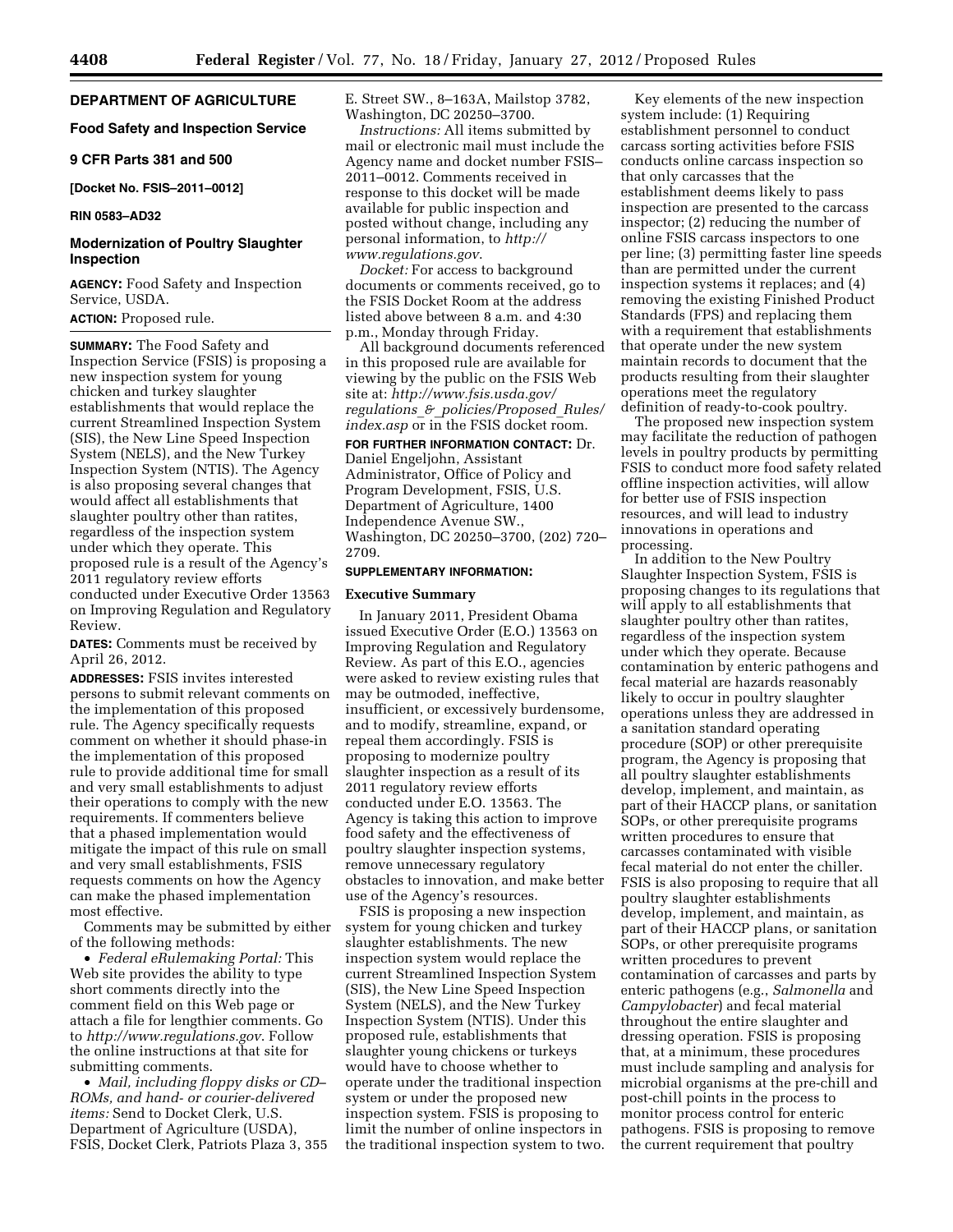establishments test for generic *E. coli*  and to remove the codified *Salmonella*  pathogen reduction performance standards for poultry.

Finally, FSIS is proposing to amend its regulations to provide for the use of certain poultry slaughter technologies that have been demonstrated to be successful through waivers of the existing regulations, thus ending most current waivers. FSIS is proposing to remove the chilling requirements for ready-to-cook poultry, which now provide specific time and temperature parameters, and to require that establishments incorporate procedures for chilling poultry into their HACCP plans, or sanitation SOPs, or other prerequisite programs. This will give establishments greater flexibility to determine what chilling process is best suited to prevent outgrowth of pathogens on carcasses immediately after slaughter operations. The Agency is also proposing to permit poultry slaughter establishments to use (1) approved online reprocessing antimicrobial systems or (2) offline reprocessing antimicrobial agents including chlorinated water containing 20 ppm to 50 ppm available chlorine or other antimicrobial substances that have been approved as safe and suitable for reprocessing poultry. Establishments would be required to address the use of online or offline reprocessing of poultry in their HACCP plans, or sanitation SOPs, or other prerequisite programs.

#### **Statutory Authorities**

FSIS inspects and regulates the production of poultry prepared for distribution in interstate commerce under the authority of the Poultry Products Inspection Act (PPIA) (21 U.S.C. 451 *et seq.*). 21 U.S.C. 455(b) provides that the Secretary shall cause to be made by inspectors post-mortem inspection of the carcass of each bird processed, and at any time reinspection as he deems necessary of poultry and poultry products capable of use as human food. 21 U.S.C. 455(c) requires that all poultry carcasses and other poultry products found to be adulterated be condemned. Carcasses and parts that may be reprocessed to be made not adulterated are not required to be condemned if they are reprocessed under the supervision of an inspector and thereafter found to be not adulterated (21 U.S.C. 455(c)). Under the PPIA, a poultry product is adulterated, among other circumstances, if it bears or contains any poisonous or deleterious substance that may render it injurious to health; it is unhealthful, unwholesome, or otherwise unfit for human consumption; it was prepared,

packaged, or held under insanitary conditions whereby it may have been rendered injurious to health; or if damage or inferiority has been concealed in any manner (21 U.S.C. 453(g)(1), (3), (4), and (8)). Finally, 21 U.S.C. 463(b) provides that the Secretary shall promulgate such other rules and regulations as are necessary to carry out the provisions of the PPIA. FSIS regulations and inspection programs are designed to verify that poultry products are unadulterated, wholesome, and properly marked, labeled, and packaged.

#### **Table of Contents of Proposed Rule Discussion**

I. Background

- A. Poultry Slaughter Inspection Systems Under Existing Regulations
- 1. Description of Inspection Systems Under Existing Regulations
- 2. Limitations of Current Inspection Systems Under Existing Regulations and Need for Improvement
- B. Regulations for Microbiological Testing Under the Existing Inspection Systems
- 1. Generic *E. coli* Criteria for Measuring Process Control
- 2. *Salmonella* Pathogen Reduction/HACCP Performance Standards
- C. Waivers of Regulatory Requirements
- 1. Regulations Providing for the Administrator To Waive Provisions of Inspection Regulations
- 2. The FSIS *Salmonella* Initiative Program II. Consideration of Need for a New Poultry
	- Slaughter Inspection System A. Early Development of the Inspection Models Program
	- B. Existing HACCP–Based Inspection Models Program
	- C. Analysis of HIMP
	- 1. FSIS Evaluation of HIMP
	- a. Overview of HIMP Report
	- b. Inspection of Each Carcass by Online FSIS Inspectors To Determine Whether the Carcass Is Not Adulterated and Therefore Eligible To Bear the Mark of Inspection
	- c. Verification by Offline Inspectors of the Establishment Executing Its HIMP Process Control Plan Under Which Establishment Employees Sort Acceptable and Unacceptable Carcasses and Parts
	- d. Verification of the Establishment Executing Its Sanitation SOPs and Its HACCP System Under 9 CFR Parts 416 and 417
	- e. Verification of the Outcomes of the Establishment Process Control Plan, Both Organoleptic and Microbiologic
	- f. Conclusion
	- 2. 2001 Government Accountability Office Report on HIMP
	- D. Public Health Benefits Projected From Allocating More Inspection Resources to Food Safety-Related Inspection Activities
	- 1. Risk Assessment
	- 2. Model
- 3. Conclusions of the Risk Assessment
- III. Proposed New Poultry Inspection System for Young Chickens and Turkeys
- A. Replacement of SIS, NELS, and NTIS With the New Poultry Inspection System
- B. Carcass Sorting and Online Carcass Inspection
- C. Offline Verification Inspection
- D. Finished Product Standards To Be Replaced With Requirement That Establishments Operating Under the New Poultry Inspection System Maintain Records To Document That the Products Resulting From Their Slaughter Operations Meet the Definition of Readyto-Cook Poultry
- 1. Establishment Requirements
- 2. FSIS Verification
- E. Maximum Line Speeds Under the New Poultry Inspection System
- F. Facilities Requirements for Establishments Operating Under the New Poultry Inspection System
- 1. General
- 2. Online Carcass Inspection Stations
- 3. Offline Verification Inspection Stations 4. Location To Inspect the Viscera of the
- First 300 Carcasses of Each Flock 5. Drainage From Processing Line
- G. Eligibility To Operate Under the New Poultry Inspection System
- IV. Other Proposed Changes to Poultry Slaughter Regulations
	- A. Proposed Changes to Traditional Inspection System
	- B. Proposed Changes Affecting All Poultry Slaughter Establishments
	- 1. Procedures To Address Enteric Pathogens and Fecal Contamination as Hazards Reasonably Likely To Occur
	- a. Contamination of Poultry Carcasses and Parts by Fecal Material and Enteric Pathogens Are Hazards Reasonably Likely To Occur in Poultry Slaughter Establishments
	- b. Procedures Addressing Zero Tolerance for Visible Fecal Material Before Chilling
	- c. Procedures To Prevent Contamination of Carcasses and Parts by Enteric Pathogens and Fecal Material Throughout the Entire Slaughter and Dressing Operation
	- 2. Impact Considerations for Small/Very Small Low Volume Establishments
	- 3. Proposed Changes to Time and Temperature Requirements for Chilling
	- a. Background
	- b. Proposed Rule
	- c. Air Chilling
	- 4. Proposed Changes to Online and Offline Reprocessing Regulations
	- a. Background
	- b. Proposed Rule
- V. Executive Order 12866 and Executive Order 13563
- VI. Initial Regulatory Flexibility Analysis
- VII. E–Government Act
- VIII. Executive Order 13175
- IX. USDA Nondiscrimination Statement
- X. Environmental Impact
- XI. Paperwork Reduction Act
- XII. Additional Public Notification
- XIII. Proposed Regulatory Amendments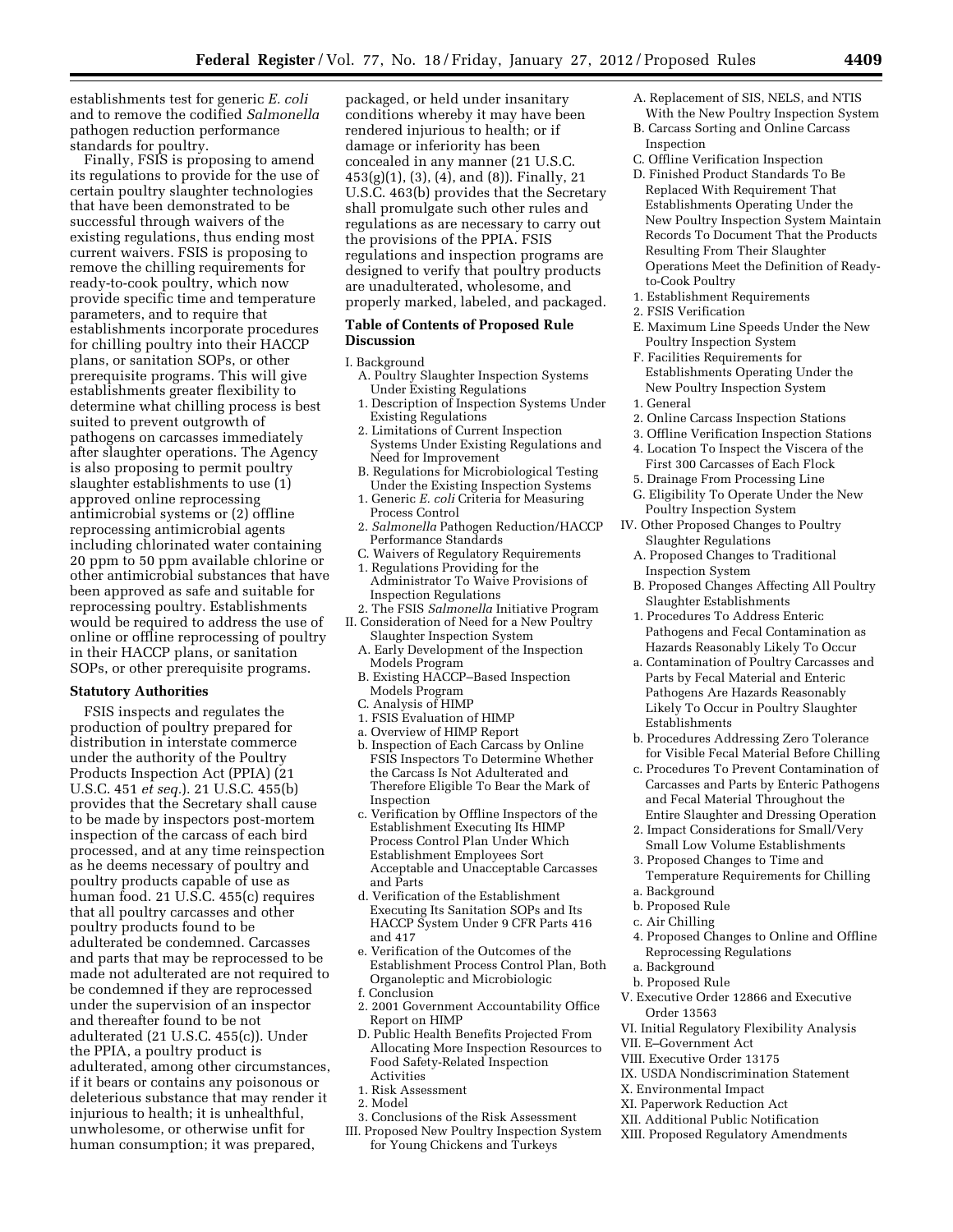#### **I. Background**

#### *A. Poultry Slaughter Inspection Systems Under Existing Regulations*

1. Description of Inspection Systems Under Existing Regulations

Under current regulations, FSIS employs four inspection systems for poultry other than ratites: 1 The Streamline Inspection System (SIS), the New Line Speed Inspection System (NELS), the New Turkey Inspection System (NTIS), and traditional inspection.2 SIS, NELS, and NTIS are employed in official poultry slaughter establishments that utilize automated evisceration systems. Traditional inspection is typically employed at smaller, lower product volume establishments that eviscerate carcasses by hand. Automated evisceration allows establishments to run at faster line speeds than is possible when the carcasses are eviscerated by hand. Under all of the current inspection systems, the inspection process consists of online post-mortem inspection and offline reinspection.

In all four of the existing inspection systems, one or more FSIS online inspectors inspect every carcass, with its viscera, at a fixed point along the slaughter and evisceration line immediately following the separation of the viscera from the interior of the carcass (9 CFR 381.76(b)). They examine each eviscerated carcass for visual defects and direct establishment employees to take appropriate corrective actions if the defects can be corrected through trimming or reprocessing. The online inspectors also identify and condemn carcasses with septicemic and toxemic animal diseases, which cannot be corrected through trimming or reprocessing. Establishment personnel then dispose of the condemned carcasses under FSIS supervision.

Under each of the existing inspection systems, establishments conduct no carcass sorting to determine which eviscerated carcasses appear eligible to bear the mark of inspection, which carcasses contain removable defects correctable through trimming or reprocessing, and which carcasses must be condemned because of septicemic and toxemic animal diseases. Rather, the existing regulations require establishments to assign a helper to take

such actions as directed by the online post-mortem inspector after the inspector has conducted the initial sorting activities (9 CFR 381.76(b)). Thus, under the existing inspection systems, establishments rely on FSIS online inspection personnel to effectively control and direct their processing. Moreover, because FSIS online inspectors are responsible for identifying unacceptable carcasses and parts, it takes online inspectors more time to conduct a carcass-by-carcass appraisal than would be necessary if establishments sorted and trimmed carcasses before they were inspected.

In addition to post-mortem inspection conducted by the online inspector, the existing inspection systems consist of reinspection activities conducted by offline inspectors (9 CFR 381.76(b)). During reinspection, FSIS inspectors apply various trim and processing standards, referred to as Finished Product Standards (FPS), designed to verify that the slaughter and evisceration process is under control (9 CFR 381.76(b)(3)(iv)(*c*). This is done by examining ten bird sample sets to determine compliance with the FPS. Under traditional inspection, all trim defects (e.g., breast blisters, bruises, fractures, and scabs) identified by the online carcass inspector must be removed at the online inspection station. Processing defects (e.g. ingesta, cloaca, and feathers) may be corrected further down the line, subject to reinspection. Under SIS, NELS, and NTIS, all reinspection is conducted at separate reinspection stations located either before and after the chiller (SIS; 9 CFR 381.76(b)(3)(iv)(*a*)), or before the chiller only (NELS and NTIS; 9 CFR 381.76(b)(4)(i)(*b*) and 381.76(b)(5)(i)(*b*)).

In addition to applying the trim and dressing standards under FPS, offline inspection also consists of such food safety related activities as verifying Hazard Analysis Critical Control Point (HACCP) critical limits, verifying the effectiveness of sanitation SOPs, and collecting samples for pathogen testing.

2. Limitations of Current Inspection Systems Under Existing Regulations and Need for Improvement

Traditional inspection is generally sufficient for low product volume establishments that operate at relatively slower line speeds; however, SIS, NELS, and NTIS are lacking in two important respects. First, they obscure the proper roles of industry and inspection personnel by assigning to FSIS online inspectors responsibility for sorting acceptable product from unacceptable product, finding defects, identifying corrective actions, and solving

production control problems. Second, they require FSIS to allocate significant inspection personnel resources towards inspection activities to detect defects and conditions that present minimal food safety risks, thus limiting the resources available for more important food safety-related inspection activities.

One limitation of the existing inspection systems is that they require online inspectors to conduct sorting activities. This necessitates a timeintensive online process that requires FSIS to allocate significant personnel resources to conduct activities that are more appropriately the responsibility of the establishment. The current systems thus limit line speeds, even if establishments can demonstrate that they are able to produce safe, unadulterated, wholesome products at more efficient rates. It also limits establishments' incentive to improve their processing methods and to develop more efficient slaughter and dressing technologies.

For example, under SIS, an establishment operating under optimal processing conditions is limited to line speeds of 35 carcasses per minute with one online inspector per line and 70 carcasses per minute with two online inspectors per line. Although NELS allows for a slightly faster maximum line speed—91 birds per minute under optimal processing conditions—it requires three online inspectors per line. And under NTIS, an establishment operating under optimal processing conditions is limited to processing 32 light birds per minute with one online inspector per line and 51 light birds per minute with two online inspectors per line. For heavy birds, those speeds decrease to 25 birds per minute and 45 birds per minute, respectively.

FSIS is proposing a new inspection system to improve food safety and the effectiveness of inspection systems, reduce the risk of foodborne illness in the United States, remove unnecessary regulatory obstacles to innovation, and make better use of the Agency's resources. If establishment personnel sorted the carcasses and took necessary corrective actions before the carcasses were presented for inspection, the online inspectors could be stationed later in the process and would be presented with carcasses that have fewer defects. Such a system would allow the online inspector to conduct a more efficient inspection, a carcass-bycarcass critical appraisal, to determine whether each carcass is not adulterated and therefore eligible to bear the mark of inspection. As a result, FSIS could assign fewer inspectors to online inspection, freeing up Agency resources

<sup>1</sup>Ratites, including ostriches, can grow to exceed 600 lbs and typically weigh as much as 350 lbs when slaughtered. They are slaughtered and inspected under a system that is more similar to red meat than other poultry species. This rule would not affect ratite inspection.

<sup>2</sup>SIS, NELS, and NTIS are codified at 9 CFR 381.76; traditional inspection is codified at 9 CFR 381.67 and 381.76(a).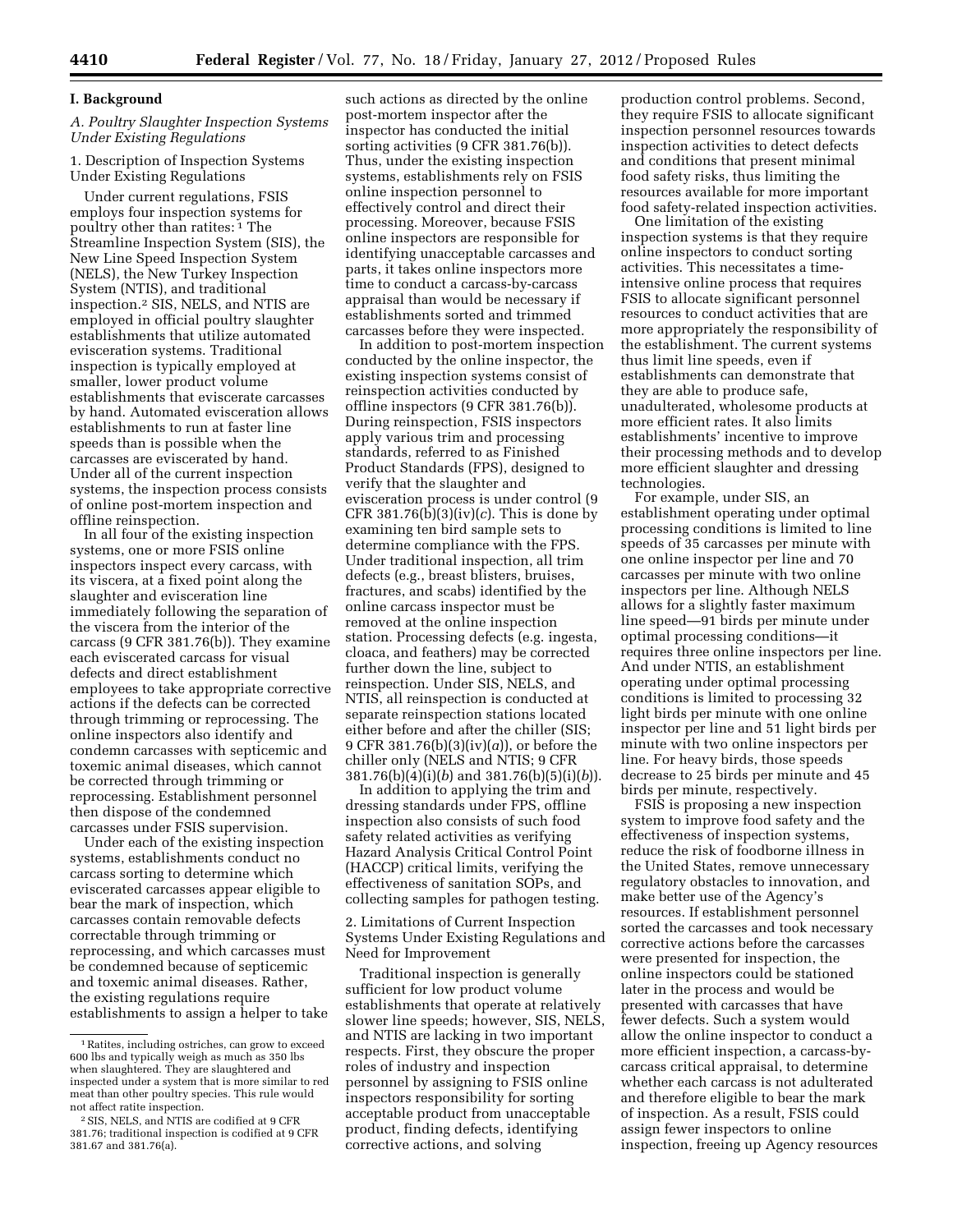to conduct offline inspection activities that are more important for food safety, such as verifying compliance with sanitation and HAACP requirements, or conducting Food Safety Assessments.

Moreover, the existing poultry slaughter inspection systems were designed before FSIS issued its HACCP regulations and began targeting its resources to address public health risks associated with foodborne pathogens. The existing systems were developed when visually detectable animal diseases were more prevalent and considered to be more of a concern than they are today. The line speed limits prescribed in SIS, NELS, and NTIS reflect the Agency's previous focus on the detection of visible defects and animal diseases and do not give establishments the flexibility to develop new technologies that would allow for a more efficient approach to address these conditions. For example, while FSIS inspectors are required to inspect and condemn carcasses for visual defects at one point in the slaughter process, poultry slaughter establishments could be given more flexibility to develop procedures to identify and condemn unacceptable carcasses and parts earlier and at various points in the slaughter and production process. An inspection system that provides flexibility for establishments to detect and remove visible defects and animal at point in the process before the carcasses are presented to the FSIS inspector would permit establishments to operate at faster line speeds if they are able to maintain process control.

Another limitation with SIS, NELS, and NTIS is that they focus substantial FSIS inspection resources on detecting visible trim and dressing defects that are less important to food safety, particularly in light of what is now known about the role microbial contamination plays in causing foodborne human illness. These inspection models need to be updated in light of the significant advances that have been made in the control or eradication of many animal diseases that were more prevalent and were considered to present a greater concern when the existing inspection systems were designed, particularly in generally healthy classes of animals such as young chickens.

Moreover, the analysis in the risk assessment conducted by FSIS suggests a significant correlation between increased unscheduled offline inspection services and lower levels of *Salmonella* and *Campylobacter* in young chicken and turkey slaughter establishments. This analysis indicates

that reallocating inspection resources currently dedicated to online inspection under the existing inspection systems to offline, food safety related inspection activities, such as increased HACCP verification, sanitation SOP verification, pathogen sampling, and Food Safety Assessments, could potentially reduce pathogen levels. Additionally, FSIS could devote more resources to inspection activities that focus on the areas of greatest risk in the poultry production system if establishments were required to assume greater responsibility for monitoring compliance with trim and dressing performance standards.

#### *B. Regulations for Microbiological Testing Under the Existing Inspection Systems*

1. Generic E. coli Criteria for Measuring Process Control

The current regulations require that official poultry slaughter establishments conduct regular testing for generic *Escherichia coli* (*E. coli*) at the end of the chilling process or at the end of the slaughter line as a means to verify process control (9 CFR 381.94(a)). These regulations prescribe requirements for collecting the samples, obtaining analytical results, and maintaining records of such results (9 CFR 381.94(a)(2), (3), and (4)). They also include criteria for evaluating an establishment's generic *E. coli* testing results (9 CFR 381.94(a)(5)). The regulations provide that generic *E. coli*  testing results that do not meet the criteria described in the regulations indicate that the establishment may not be maintaining process controls sufficient to prevent fecal contamination (9 CFR 381.94(a)(6)). If an establishment is not meeting the *E. coli* test results criteria, the regulations state that FSIS will take further action as appropriate to ensure that all applicable provisions of the law are being met (9 CFR 381.94(6)).

In the preamble to the HACCP final rule (61 FR 38806, July 25, 1996), FSIS stated that microbial testing is an essential element for verifying process control of raw meat and poultry. *Escherichia coli* Biotype 1 (generic *E. coli*) was selected as the target organism for verifying process control for a variety of reasons, including: A strong association of *E. coli* with the presence of enteric pathogens and, in the case of slaughtering, the presence of fecal contamination; *E. coli* occurs at a higher frequency than *Salmonella,* and quantitative *E. coli* testing permits more rapid and more frequent adjustment of process control; and there is wide acceptance in the international

scientific community of its use as an indicator of the potential presence of enteric pathogens. However, since the implementation of the HACCP final rule, and with respect to young chicken carcasses, the reliability of *E. coli* as an indicator of process control has been called into question. In its final report adopted February 13, 2004, ''Response to the Questions Posed by FSIS Regarding Performance Standards with Particular Reference to Broilers (Young Chickens),'' the National Advisory Committee on Microbiological Criteria for Foods (NACMCF) stated that *E. coli*  may no longer be as useful in broiler operations as originally thought. NACMCF recognized that FSIS viewed *E. coli* as a direct measure of control of fecal contamination and, by implication, *Salmonella* or other enteric pathogens. However, NACMCF stated that recent published information indicates that this assumption may not be valid for *E. coli* in young chickens. For example, in young chickens, its presence may also be a result of infectious process and air sacculitis, in addition to fecal contamination.3

Thus, FSIS has tentatively decided to remove the requirement that poultry slaughter establishments test for generic *E. coli* at post-chill and to allow establishments to use other, more relevant indicators of process control. FSIS is proposing that all poultry slaughter establishments collect and analyze carcass samples for microbiological analysis at the pre-chill and post-chill points in the process. The basis for this decision and a discussion of the proposed testing requirements are set out later in this document.

2. Salmonella Pathogen Reduction/ HACCP Performance Standards

In addition to generic *E. coli* criteria, the existing regulations contain *Salmonella* pathogen reduction performance standards for certain poultry slaughter establishments and establishments that produce certain raw ground poultry products (9 CFR 381.94(b)). The codified performance standards are based on the prevalence of *Salmonella* found by the Agency's nationwide microbiological baseline studies, which were conducted before the PR/HACCP rule was adopted. The

<sup>3</sup> Gomis, S.M., Riddell, C., Potter, A.A., and Allan, B.J., Phenotypic and genotypic characterization of virulence factors *Escherichia coli* isolated from broiler chickens with simultaneous occurrence of cellulites and other colibacillosis lesions. Can J Vet Res. 2001 Jan; 65(1):1–6.

Russell, S. M., *The effect of airsacculitis on bird weights, uniformity, fecal contamination, processing errors, and populations of Campylobacter spp. and Escherichia coli.* Poult. Sci. 2003; 82:1326–1331.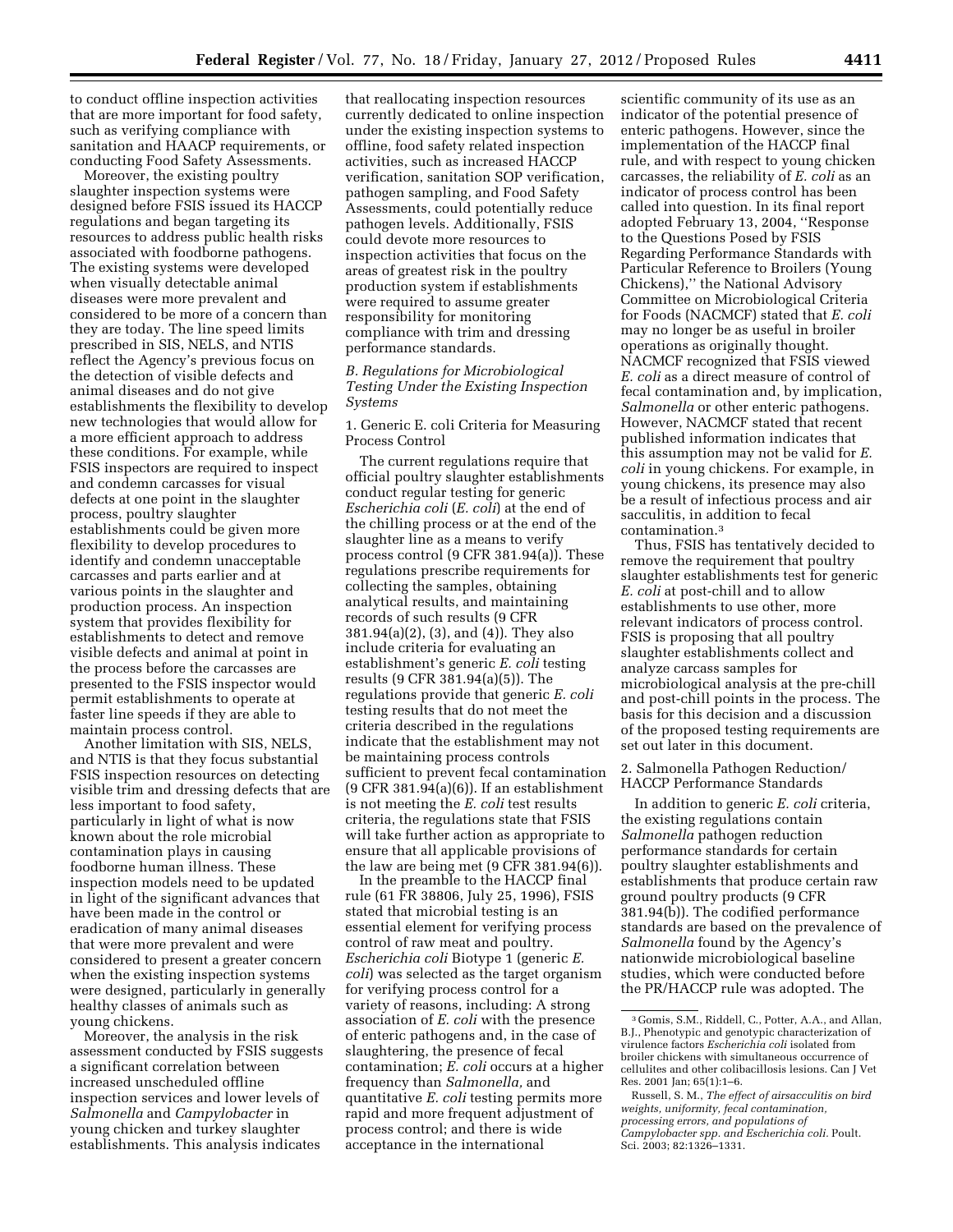regulations provide for FSIS to collect and analyze unannounced *Salmonella*  samples sets in poultry slaughter establishments to detect whether these establishments are meeting the pathogen reduction performance standards (9 CFR 381.94(b)(2)). The performance standards set a maximum number of *Salmonella*-positive samples allowable per sample set and are defined on a product class basis so that an establishment operating at the baseline level would have an 80 percent chance of meeting the standard. Establishments are required to take corrective actions when FSIS determines that they are not meeting the performance standards (9 CFR 381.94(b)(3)(i) and (ii)).

Under the regulations, an establishment's failure to take the corrective actions necessary to comply with the *Salmonella* performance standards, or an establishment's failure to meet the standards on the third consecutive series of FSIS-conducted tests for that product, constitutes a failure to maintain sanitary conditions and to maintain an adequate HACCP plan (9 CFR 381.94(b)(3)(iii)). The regulations provide that such failure will cause FSIS to suspend inspection services (9 CFR 381.94(b)(3)(iii)). However, the Agency's ability to directly enforce the pathogen reduction performance standards has been limited since 2001, after a ruling by the U.S. Court of Appeals for the Fifth Circuit in *Supreme Beef Processors, Inc.* v. *USDA.*  In that case, the court enjoined FSIS from suspending inspection services against a meat grinding operation for failure to meet the *Salmonella*  performance standards. Since that time, FSIS has used *Salmonella* failures as a basis to conduct an in-depth evaluation of the establishment's food safety systems, including its HACCP plan and sanitation SOPs.

In 2006, after an intensive review of the results of several years of *Salmonella* testing that showed a trend of increasing prevalence of *Salmonella*  in young chicken establishments, FSIS established three establishment performance categories for *Salmonella*  based on the codified performance standards (''*Salmonella* Verification Sample Result Reporting: Agency Policy and Use in Public Health Protection,'' 71 FR 9772–9777, February 27, 2006). The new performance Category 1 represented the best performing establishments and was defined as no more than half of the regulatory standard. Category 2 was set at more than half but not exceeding the regulatory standard. Category 3 establishments were exceeding the

regulatory standard and represent the worst performing establishments.

When FSIS announced the new performance categories, the Agency explained that it intended to track the performance of the different product classes it samples for *Salmonella* and publish on the FSIS Web site the names of establishments in Categories 2 and 3 for any product class that did not have 90 percent of its establishments in Category 1. FSIS began publishing the names of young chicken establishments in Category 2 and 3 in March 2008. FSIS has continued to publish the names of these establishments on or about the 15th of each month since then.

Since it established the new *Salmonella* performance categories, FSIS has updated the year-long Nationwide Microbiological Baseline Data Collection Programs to better measure improvements in pathogen reduction in all classes of raw product. Young chicken and young turkey microbiological baselines were completed in 2008 and 2009, respectively. On May 14, 2010, in response to a charge from the President's Food Safety Working Group, the Agency announced that it had developed new performance standards for *Salmonella* and *Campylobacter* for chilled carcasses in young chicken and turkey slaughter establishments based on the new baseline results (''New Performance Standards for *Salmonella*  and *Campylobacter* in Young Chicken and Turkey Slaughter Establishments,'' 75 FR 27288).

On March 21, 2011, FSIS published a **Federal Register** notice to announce the forthcoming implementation of the new performance standards for *Salmonella*  and *Campylobacter* (''New Performance Standards for *Salmonella* and *Campylobacter* in Young Chicken and Turkey Slaughter Establishments: Response to Comments and Announcement of Implementation Schedule,'' 76 FR 15282). In the **Federal Register** notice, FSIS announced, among other actions, that Web-posting of young chicken and turkey establishments that fail the new *Salmonella* standards (''Category 3'') for their last set will begin as sample sets scheduled for July 2011 are completed. In that notice, the Agency also explained that ''[t]hese new *Salmonella* standards are to be applied to sample sets from establishments included in the Agency's *Salmonella*  Verification Program in the place of the performance standards for young chickens (as broilers) codified at 9 CFR 381.94 and the standards for young turkeys announced in a **Federal Register**  Notice of 1995.'' FSIS also stated that ''[t]he Agency intends to issue a

proposed rule that would formally rescind the codified standards that are no longer in effect'' (76 FR 15282).

Therefore, FSIS is proposing to eliminate the pathogen performance standard regulations in 9 CFR 381.94(b). FSIS can effectively address *Salmonella*  through the actions discussed above and through the *Salmonella* Initiative Program described below.

#### *C. Waivers of Regulatory Requirements*

1. Regulations Providing for the Administrator To Waive Provisions of Inspection Regulations

The regulations in 9 CFR 303.2(h) and 381.3(b) provide for the Administrator to waive for limited periods any provisions of the regulations to permit experimentation so that new procedures, equipment, or processing techniques may be tested to facilitate definite improvements. Under these regulations, FSIS may only grant waivers from the provisions in the regulations that are not in conflict with the purposes or provisions of the FMIA or PPIA (9 CFR 303.1(h) and 381.3(b)).

FSIS decides whether to grant requests for waivers based on proposals and documentation submitted by establishments to demonstrate that the use of a new technology is scientifically sound; that it will facilitate definite improvements; and that issuing the waiver will not conflict with the provisions of the FMIA or PPIA.4 If FSIS determines that the information submitted by an establishment supports the requested waiver, the Agency will waive the appropriate provisions in the regulation for a limited period of time to allow the establishment to conduct an in-plant trial. The purpose of the inplant trial is to gather data on the effects of the use of the new technology. FSIS reviews the data that is developed in the trial to determine whether they establish that the purpose of the waiver is being met.

Several poultry slaughter establishments are operating under waivers that allow them to use technologies that are not provided for in the regulations. As of April 2011, for example, FSIS had granted waivers to 144 poultry slaughter establishments to allow these establishments to conduct online re-processing of poultry carcasses and parts accidentally contaminated with digestive tract contents. As discussed in detail later in this document, the current regulations only provide for reprocessing of accidentally contaminated poultry at a designated

<sup>4</sup>For Agency New Technology waiver procedures, see *[http://www.fsis.usda.gov/Regulations](http://www.fsis.usda.gov/Regulations_&_Policies/New_Technologies/index.asp)*\_*&*\_ *Policies/New*\_*[Technologies/index.asp](http://www.fsis.usda.gov/Regulations_&_Policies/New_Technologies/index.asp)*.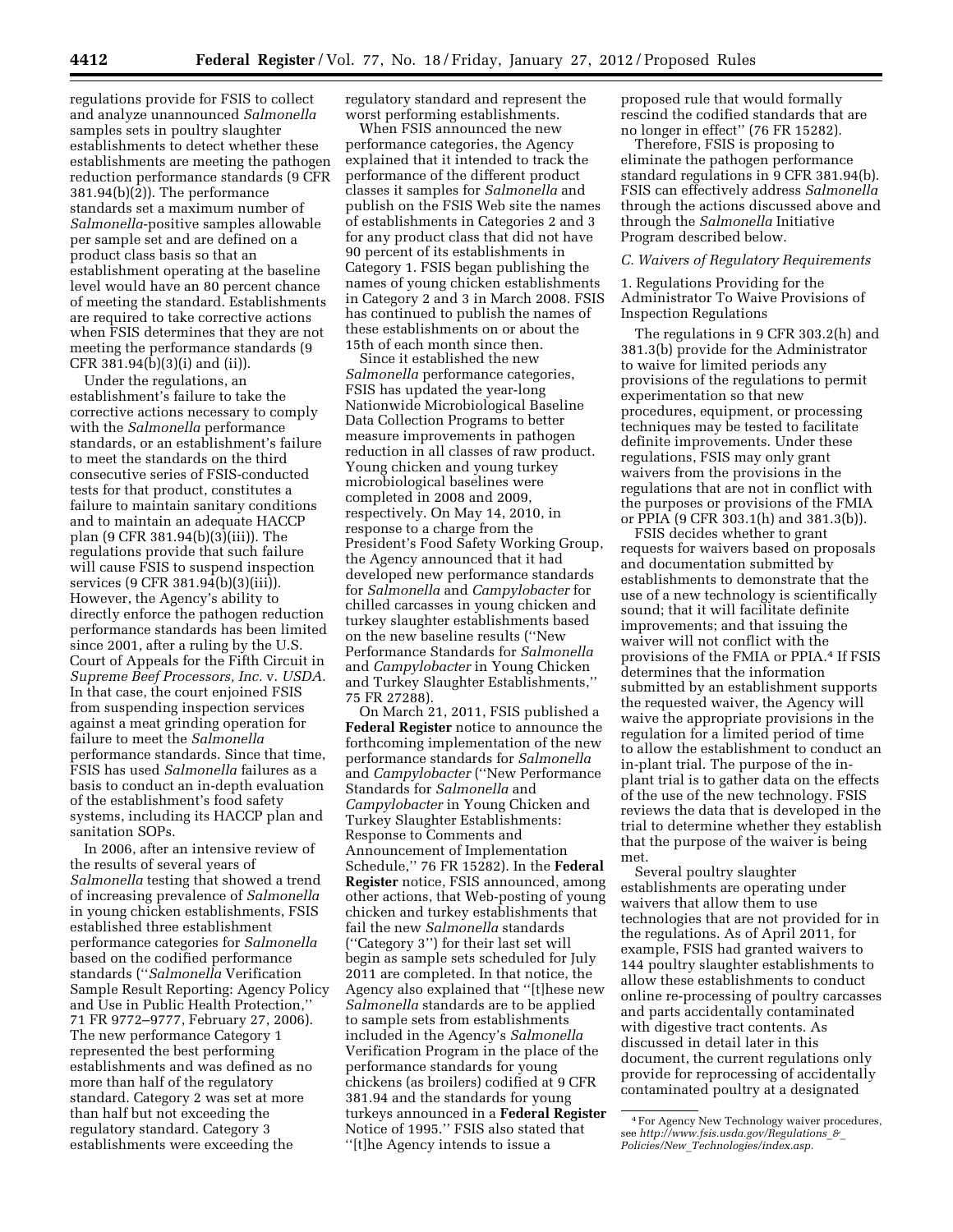offline reprocessing station (9 CFR 381.91). Under the *Salmonella* Initiative Program (SIP) (76 FR 41186, July 13, 2011), the Agency has also granted six poultry slaughter establishments waivers from the specific time and temperature chilling requirements prescribed in 9 CFR 381.66. Any establishment that has been granted a waiver for on-line reprocessing, or any other slaughter process, and is continuing to operate under that waiver, must now participate in SIP and conduct testing as discussed in greater detail below.

The data generated from the in-plant trials conducted under the online reprocessing waivers and the waivers from the time and temperature chilling requirements have demonstrated that the technologies used in these studies have been successful and yielded definite improvements.(See ''FSIS Analysis of On-line and Off-line Reprocessing Systems,'' available for viewing by the public in the FSIS docket room and on the FSIS Web site at: *[http://www.fsis.usda.gov/](http://www.fsis.usda.gov/regulations_&_policies/Proposed_Rules/index.asp)  regulations*\_*&*\_*[policies/Proposed](http://www.fsis.usda.gov/regulations_&_policies/Proposed_Rules/index.asp)*\_*Rules/ [index.asp](http://www.fsis.usda.gov/regulations_&_policies/Proposed_Rules/index.asp)*.) Therefore, FSIS is proposing to amend the regulations to provide for the use of these technologies, which would end the need for these waivers. The proposed amendments are described under the headings ''Proposed Changes to Time and Temperature Requirements for Chilling'' and ''Proposed Changes to Online and Offline Reprocessing Regulations,'' below.

All establishments operating under waivers from any regulatory requirements, not just waivers for OLR and time and temperature regulations, will be participating in the *Salmonella*  Initiative Program (SIP), described below. Thus, the SIP would continue after any final rule resulting from this proposal becomes effective.

#### 2. The FSIS Salmonella Initiative Program (SIP)

Under SIP, meat and poultry slaughter establishments receive waivers of regulatory requirements on condition that they will conduct regular microbial testing and share the resulting data with FSIS. The Agency described preliminary details of SIP in a January 28, 2008, **Federal Register** notice (73 FR 4767– 4774) and announced its final terms and conditions in the July 13, 2011, **Federal Register** notice (76 FR 41186). SIP benefits public health in that it encourages slaughter establishments to conduct testing for microbial pathogens, which is a key feature of effective process control, and to respond to testing results by taking steps when

necessary to regain process control. In addition, SIP enables FSIS to use establishment data to inform Agency policy aimed at enhancing public health protection.

SIP establishments test for *Salmonella, Campylobacter* (if applicable), and generic *E. coli* or other indicator organisms and share all sample results with FSIS. Establishments currently operating under regulatory waivers must participate in SIP or forfeit their waivers. All establishments operating under waivers will continue to operate under a SIP waiver and will continue to conduct testing under SIP if their waivers are not addressed in the final rule resulting from this proposal.

#### **II. Consideration of Need for a New Poultry Slaughter Inspection System**

#### *A. Early Development of the Inspection Models Program*

In 1996, FSIS published its PR/ HACCP final rule as the first step of a comprehensive initiative to target the Agency's resources to address the public health risks associated with foodborne pathogens, which cannot be detected by organoleptic inspection (61 FR 38868). Under FSIS's PR/HACCP regulations, establishments are required to develop and implement a system of preventive controls to ensure that their products are safe. This approach gives establishments more flexibility to determine how they can best meet the Agency's regulatory requirements. FSIS verifies the adequacy and effectiveness of establishments' HACCP systems.

The existing poultry slaughter inspection systems were developed before HACCP was implemented and require that FSIS inspectors sort carcasses and direct establishments' corrective actions, rather than requiring establishments to sort, trim, and reprocess carcasses before they are inspected by FSIS. In 1997, in order to improve food safety and the effectiveness of inspection systems, reduce the risk of foodborne illness in the United States, remove unnecessary regulatory obstacles to innovation, and make better use of the Agency's resources, FSIS announced, in a **Federal Register** notice, that the Agency would be developing a new HACCP-based inspection models project (62 FR 31553). During the HACCP-based inspection models project, FSIS would design and test various new inspection models in a series of trials in volunteer meat and poultry slaughter establishments.

Under the initial inspection models approach, establishment personnel were responsible for identifying and removing normal from abnormal carcasses and parts, and FSIS inspection personnel performed inspection activities that focused on the areas of greatest risk in the poultry products inspection system in each establishment.

In 1998, the American Federation of Government Employees, several FSIS inspectors, and a public interest organization filed a suit to enjoin FSIS from implementing the HACCP-based inspection model project (''HIMP''). The plaintiffs alleged that HIMP violated the requirement in the PPIA that government inspectors conduct a postmortem inspection of each poultry carcass. Specifically, the PPIA provides that the Secretary, whenever processing operations are being conducted, shall cause to be made by inspectors postmortem inspection of the carcass of each bird processed (21 U.S.C. 455(b)). The district court upheld HIMP, finding that the word ''inspection'', as used in the statute, does not necessarily mandate a direct, physical examination of each carcass and that the model program was a rational policy judgment within the discretion afforded to the Secretary.

The plaintiffs appealed and the Court of Appeals for the District of Columbia Circuit reversed the district court's decision. The Court found that the PPIA requires Federal inspectors—rather than plant employees—to make the decision about whether each carcass is adulterated within the meaning of the statute. The case was remanded to the district court for further proceedings.

In response to the Court of Appeals' opinion, FSIS modified HIMP to position one inspector at a fixed location near the end of the slaughter line in each poultry slaughter establishment. This inspector was responsible for examining each poultry carcass for adulteration after the carcasses had been eviscerated, sorted, washed, and trimmed by establishment employees, but before the carcasses entered the chiller. The modified models project also included FSIS offline inspectors who were responsible for conducting HACCP and sanitation system verification activities and for closely examining a sample of carcasses for food safety defects to ensure that the establishment's process was under control and that adulterated birds were not getting past the establishment sorters. On remand, the district court found that HIMP, as modified, complied with both the applicable statutory provisions and the opinion issued by the Court of Appeals.

The plaintiffs again appealed to the Court of Appeals for the DC Circuit.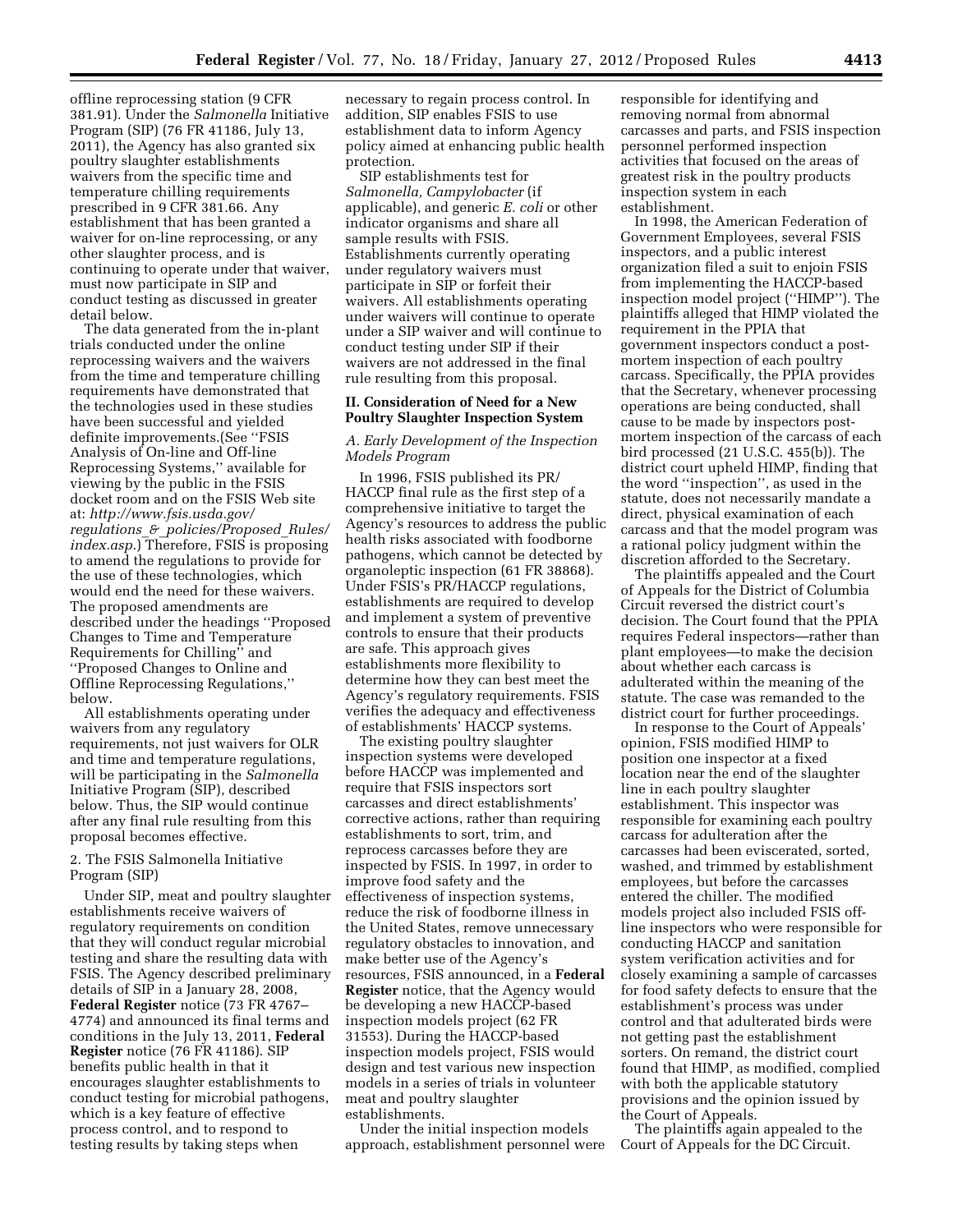Plaintiffs argued that the modified inspection procedures were not in compliance with the Court of Appeals' opinion because FSIS had delegated some inspection duties to plant employees who were responsible for sorting defective carcasses and making preliminary decisions regarding adulteration. The court rejected this argument, finding that the PPIA does not prohibit plant employees from paring down the overall number of carcasses by sorting and removing carcasses before they reach the Federal inspector. The Court held that because the modified inspection model program required Federal inspectors to personally examine each poultry carcass leaving the slaughter line, FSIS was in compliance with the PPIA's requirement that ''the carcass of each bird processed'' be inspected for adulteration.

Plaintiffs also argued that the line speeds allowed in the HIMP plants were too fast to allow Federal inspectors to make a critical appraisal of each carcass. The Court found that FSIS's decision to allow higher line speeds was reasonable in light of the fact that establishment employees are required to sort defective carcasses prior to Federal inspection, resulting in fewer adulterated poultry carcasses being presented for Federal inspection. The Court also noted that although the PPIA delineates what must be inspected and by whom, it does not tell the reader exactly what an inspection is. The court concluded that HIMP, as modified, reflected a reasonable design of an inspection system by the agency charged with responsibility for administering the PPIA and that it would rely on the agency's experience and informed judgment in evaluating the validity of the system under the law. Under these circumstances, the Court of Appeals upheld HIMP, as modified.

### *B. Existing HACCP-Based Inspection Models Program 5*

The revised HACCP-Based Inspection Models Project (HIMP) was initiated in 20 young chicken slaughter establishments and 5 turkey slaughter establishments on a waiver basis.

Under HIMP, post-mortem inspection, referred to simply as ''carcass inspection,'' is conducted by a single online carcass inspector who visually inspects every carcass at a fixed location on the evisceration line immediately prior to the chiller. Carcass inspection takes place after establishment personnel have already sorted the

eviscerated carcasses, disposed of carcasses that they have identified as having condemnable conditions, and conducted any trim and reprocessing they believe necessary to correct removable defects. Carcass inspection is conducted much more efficiently and effectively under HIMP than under the existing inspection systems because establishment personnel have already sorted, trimmed, and reprocessed the carcasses, thereby removing most visible defects, before the online carcass inspector appraises them.

Under HIMP, offline inspection is referred to as ''verification inspection.'' Verification inspection consists of system verification activities through which FSIS continuously monitors and evaluates establishment process control. FSIS conducts more offline, food safety related verification inspection activities under HIMP than under the existing inspection systems. Some examples of verification inspection activities include: HACCP, sanitation SOP, and other prerequisite program verification procedures, including verification checks specifically for septicemia and toxemia and for fecal contamination; verifying sanitary dressing requirements at multiple points in the inspection system; and sample collection for pathogen testing.

FSIS has concluded that the HIMP model has a number of benefits, such as focusing FSIS inspection personnel on the areas of greatest risk in the poultry production system and providing an incentive to establishments to improve and innovate, while ensuring effective online inspection at line speeds of 175 birds per minute.

#### *C. Analysis of HIMP*

#### 1. FSIS Evaluation of HIMP

FSIS has conducted a comprehensive analysis of data collected from the operation of HIMP in young chicken slaughter establishments and has prepared a written report (the ''HIMP Report'') that presents a thorough evaluation of the models tested. Based on this evaluation, FSIS has concluded that compared to inspection at non-HIMP establishments, HIMP has improved the safety of poultry products and increased overall consumer protection while still ensuring carcassby-carcass inspection of each eviscerated carcass.

A detailed summary of the HIMP Report is provided below. The full HIMP Report is available for viewing by the public in the FSIS docket room and on the FSIS Web site at: *[http://](http://www.fsis.usda.gov/regulations_&_policies/Proposed_Rules/index.asp) [www.fsis.usda.gov/](http://www.fsis.usda.gov/regulations_&_policies/Proposed_Rules/index.asp)* 

#### *regulations*\_*&*\_*[policies/Proposed](http://www.fsis.usda.gov/regulations_&_policies/Proposed_Rules/index.asp)*\_*Rules/ [index.asp.](http://www.fsis.usda.gov/regulations_&_policies/Proposed_Rules/index.asp)*

Prior to beginning HIMP, an independent consulting firm, Research Triangle Institute (RTI) conducted baseline organoleptic and microbiological data collection in 16 young chicken slaughter establishments that volunteered to participate in the HIMP program. These baseline collection results reflect the performance of pre-HIMP poultry slaughter inspection systems and provided the basis to establish HIMP performance standards for septicemia and toxemia, for fecal contamination, and for five other consumer protection (OCP) concerns (see Appendix A for information about these performance standards). Prior to finalizing the standards, RTI conducted the same data collection after HIMP was implemented in 16 establishments and found improvement in various aspects of establishment performance after implementation of the HIMP system. The HIMP performance standards were finalized in November 2000. To participate in the program, establishments operating under HIMP are required to maintain process control plans to meet the performance standards for food safety and non-food safety OCP defects. The HIMP performance standards are a measure for comparing the performance of establishments operating under the new HIMP inspection system with performance when operating under the current non-HIMP inspection systems.

Following entry of a total of 20 young chicken slaughter establishments into the HIMP program, in 2002, FSIS collected FSIS verification data that show that HIMP establishments exceeded the performance standards for food safety and all but one of the OCP standards. The HIMP Report contains the most recent data showing that the HIMP establishments continue to meet the HIMP performance standards. The HIMP Report also evaluates other measures to compare HIMP establishment performance with non-HIMP establishment performance. Therefore, based on these results, HIMP establishments have consistently performed better under HIMP than they did under non-HIMP inspection systems.

#### a. Overview of HIMP Report

The HIMP Report describes FSIS's microbiological and inspection findings in young chicken slaughter establishments participating in HIMP and compares them with the HIMP performance standards or with comparison sets of non-HIMP

<sup>5</sup>For a description of the performance standards used during the HIMP pilot, see Appendix A.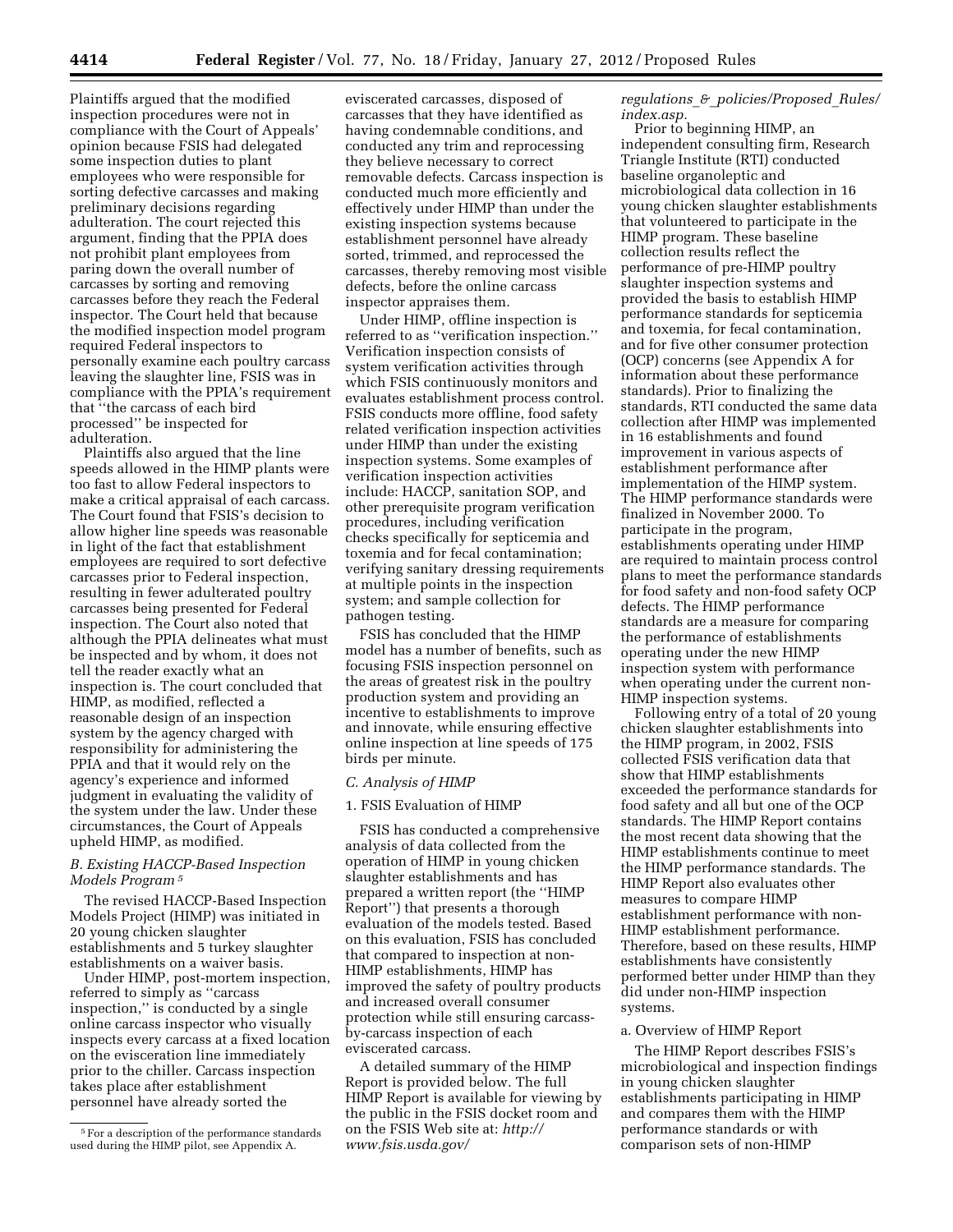establishments. The first comparison set of establishments was a subset of 64 non-HIMP establishments selected to be comparable to HIMP establishments with respect to total slaughter volume, line speeds, and geographic distribution. The second comparison set was all 176 non-HIMP establishments that slaughtered young chickens in all 5 years considered in the study. The evaluation is based on data for the calendar years CY2006 through CY2010, with exceptions where only more recent data are available.

Across HIMP and non-HIMP establishments, analyses compared the number of offline inspection procedures, the rates of health-related regulatory noncompliances, fecal contamination noncompliances, and *Salmonella* positive rates. FSIS evaluated offline inspection procedures to determine whether comparable levels of inspection are being performed in HIMP establishments compared to non-HIMP establishments. FSIS looked at the other data to evaluate whether the HIMP system resulted in public health benefits and continued to ensure that FSIS inspected each carcass presented for inspection.

b. Inspection of Each Carcass by FSIS Inspectors To Determine Whether the Carcass Is Not Adulterated and Therefore Eligible To Bear the Mark of Inspection

The HIMP Report evaluates the ability of the FSIS online carcass inspector (CI) to detect carcasses affected with septicemia/toxemia and visible fecal contamination after the establishment has sorted the carcasses but before the carcasses enter the chiller. The purpose of this analysis is to demonstrate that even though CI's in HIMP plants are presented with an extremely low number of carcasses affected with septecimia/toxemia and visible fecal contamination, they are still able to detect carcasses with these visible food safety defects.

Data collected from April 1, 2009, to March 31, 2011, show that the CI in HIMP establishments found 125 carcasses affected with septicmia/ toxemia and 26,815 carcasses with visible fecal contamination. The HIMP Report calculates the CI detection rates

for both of these food safety defects by dividing the number of carcasses affected with them by the total number of carcasses presented to the CI inspector. For septicemia/toxemia, the CI detected affected carcasses at a rate of 0.000004 percent or 4 per 100 million carcasses slaughtered. For visible fecal contamination, the CI detected affected carcasses at a rate of 0.0009 percent or 9 per million carcasses slaughtered. The levels of these diseases and fecal contamination that are presented to the CI can be measured by the results of the FSIS off-line verification of the HIMP performance standards. Verification checks are conducted by the FSIS verification inspector (VI) before the CI and after the establishments has sorted the carcasses. The findings of those verification checks show that fewer than 8 per 1 million carcasses (0.0008 percent) processed in HIMP establishments were found to have septicemia/toxemia and that fewer than 0.8 per thousand carcasses (0.08 percent) processed in HIMP establishments were found to have visible fecal contamination. These rates were lower than the HIMP performance standards of 0.1% carcasses for septicemia/toxemia and 0.8% carcasses for visible fecal contamination.

Therefore, levels of these diseases and fecal contamination presented to the CI are very low in HIMP establishments. Nevertheless, the CI in HIMP establishments further reduces the number of carcasses with septicemia, toxemia, or visible fecal contamination, thereby reducing food safety defects to levels lower than found in non-HIMP establishments. In conclusion, the most recent data demonstrates that the CI in HIMP establishments is able to identify carcasses affected with septicemia, toxemia, and visible fecal contamination.

c. Verification by Offline Inspectors of the Establishment Executing Its HIMP Process Control Plan Under Which Establishment Employees Sort Acceptable and Unacceptable Carcasses and Parts

Because fewer inspectors are required to conduct online carcass inspection in HIMP establishments, FSIS inspection personnel are able to perform more

offline food safety inspection activities. The HIMP study focuses on 11 offline inspection procedures identified by codes that apply to all poultry slaughter establishments. FSIS chose to focus on these procedures because they are all related to food safety or production of wholesome product (with minimal defects). These inspection procedures determine the type of inspection activities that FSIS personnel perform to verify compliance with specific regulatory requirements. The 11 inspection procedure codes considered in the HIMP study are associated with procedures that FSIS inspection personnel perform to:

• Verify an establishment's compliance with the sanitation SOP regulations in 9 CFR 416.11–416.16 (procedure codes 01A01, 01B01, 01B02, 01C01, 01C02);

• Verify compliance the HACCP regulations in 9 CFR part 417 (procedure codes 03A01, 03J01, 03J02);

• Verify compliance with relevant regulations for finished product standards (FPS) and good commercial practices (procedure code 04C04);

• Verify compliance with generic *E. coli* testing requirements under 9 CFR 381.91 (procedure code 05A01); and

• Verify compliance with the Sanitation Performance Standards regulations in 9 CFR 416.1–416.6 (procedure code 06D01).

The HIMP Report compares the ratio of each inspection procedure performed per young chicken slaughter establishment for HIMP and non-HIMP establishments. The comparison shows that in CY2010, FSIS offline inspection personnel performed 1.6 times more offline inspection procedures in HIMP establishments than in non-HIMP establishments. These procedures include verifying compliance with both OCP- and food safety-related regulations. This increased level of offline inspection activities ensures that HIMP establishments are maintaining OCP and food safety defects at levels that are less than in non-HIMP establishments and thereby producing a safer product.

Table 1 below presents the findings for each inspection procedure code.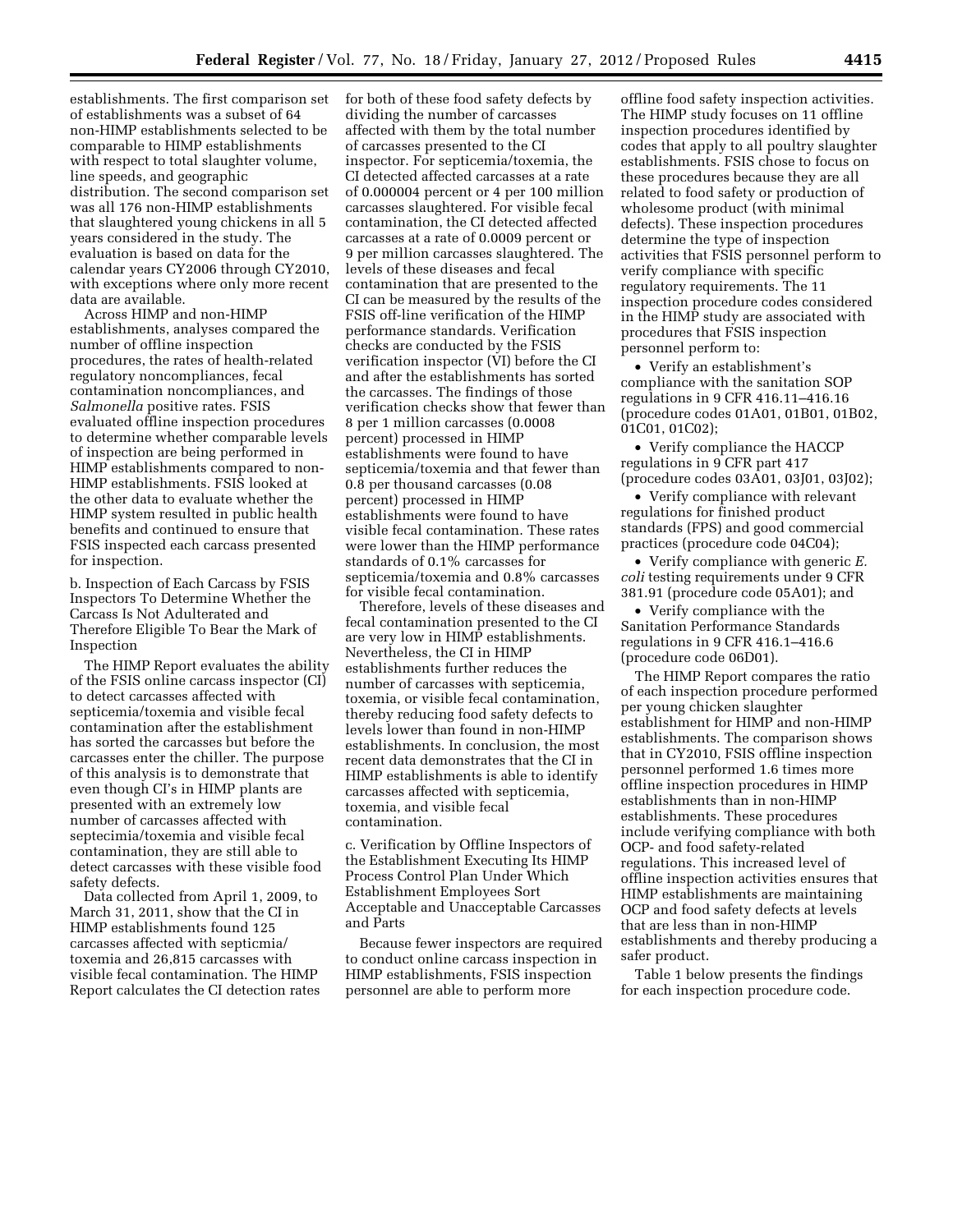| Procedure code                                                  | 20 HIMP<br>establishments<br>(procedures/<br>establishment) <sup>6</sup> | 64 Non-HIMP<br>comparison<br>establishments<br>(procedures/<br>establishment) | HIMP/Non-HIMP<br>ratio          |
|-----------------------------------------------------------------|--------------------------------------------------------------------------|-------------------------------------------------------------------------------|---------------------------------|
|                                                                 | 14135.9                                                                  | 8723.7                                                                        | 1.6                             |
| <b>Sanitation SOP verification procedures</b>                   |                                                                          |                                                                               |                                 |
| 01B02<br>01C01<br>01C02                                         | 3.4<br>140.3<br>98.0<br>259.2<br>294.8                                   | 3.7<br>148.7<br>110.9<br>272.5<br>299.0                                       | 0.9<br>0.9<br>0.9<br>1.0<br>1.0 |
| <b>HACCP</b> verification procedures                            |                                                                          |                                                                               |                                 |
| 03J01                                                           | 2.5<br>10296.1<br>287.0                                                  | 1.9<br>3027.5<br>259.4                                                        | 1.3<br>3.4<br>1.1               |
| FPS and good commercial practices verification procedures       |                                                                          |                                                                               |                                 |
|                                                                 | 2612.3                                                                   | 4447.4                                                                        | 0.6                             |
| Generic E. Coli testing verification procedures                 |                                                                          |                                                                               |                                 |
|                                                                 | 0.2                                                                      | 1.3                                                                           | 0.2                             |
| <b>Sanitation Performance Standards verification procedures</b> |                                                                          |                                                                               |                                 |
| 06D01                                                           | 142.2                                                                    | 151.5                                                                         | 0.9                             |

#### TABLE 1—CY2010 RATIOS OF INSPECTION PROCEDURES PER ESTABLISHMENT IN HIMP TO NON-HIMP

The number of 04C04 inspections in HIMP establishments appears to be less than in non-HIMP establishments. However, the number of 04C04 inspection procedures in HIMP and non-HIMP establishments is not directly comparable since they are counted differently. In HIMP establishments, during this procedure, a minimum of 2 OCP 10 bird sample sets are conducted in a single shift and are counted as a single 04C04 inspection procedure. In non-HIMP plants, each 10 bird sample set is counted as a separate 04C04 inspection procedure.

d. Verification of the Establishment Executing Its Sanitation SOPs and Its HACCP System Under 9 CFR Parts 416 and 417

(1) Offline Inspection Procedures Performed

The Sanitation SOP regulations in 9 CFR 416 and the HACCP regulation in 9 CFR 417 are among the regulations most strongly related to public health. There are eight inspection procedures associated with activities that FSIS inspectors perform to verify compliance with the Sanitation SOP and HACCP regulations. These are the inspection procedures with codes in the 01 series and 03 series presented in Table 1 above. The HIMP Report found that in CY2010, FSIS inspectors performed

approximately 2.8 more offline procedures to verify compliance with Sanitation SOP and HACCP regulatory requirements than inspectors did in non-HIMP establishments.

The HIMP Report also compares the rate at which inspectors in HIMP establishments performed the HACCP 3J01 procedure in HIMP establishments to the rate performed in non-HIMP establishments. The inspection activities under the 03J01 procedure include random verification of all HACCP requirements, and over 90 percent of these activities involve verifying an establishment's compliance with FSIS's zero tolerance for visible fecal contamination. The HIMP Report found that in CY2010, inspectors in HIMP establishments performed 3.4 more 03J01 procedures overall than inspectors in non-HIMP establishments (see Table 3 above). These data show that under HIMP, compared to non-HIMP inspection systems, inspectors are able to spend more time in preventionoriented inspections, which better protects the public from foodborne disease. This increased level of inspection ensures that HIMP establishments continuously satisfy food safety performance standards and HACCP regulations and are maintaining OCP- and food safety defects at levels that are less than in non-HIMP

establishments and thereby producing a safer product.

#### (2) Public Health Related Non-Compliances

For purposes of data analysis and for targeting FSIS resources, FSIS categorizes each of its regulatory requirements based on how strongly non-compliance with that regulation could adversely affect public health. The categories are ranked from zero to three, and the FSIS regulations that are most strongly related to public health are classified as category 3 regulations. Category 3 regulations are those that if in non-compliance are most likely to endanger public health. A noncompliance record or ''NR'' associated with a category 3 regulation is classified as a ''W3 Non-compliance Record'' or ''W3NR.'' These are also referred to as ''health-related'' NRs.

The HIMP Report summarizes and compares the health-related NR rates by inspection procedure for HIMP and the control set of non-HIMP establishments for the 5 years of combined CY2006 to CY2010 data. The health-related NR rate for an inspection procedure is calculated by dividing the total number of health-related NRs associated with that inspection procedure by the total number of inspection procedures performed under that inspection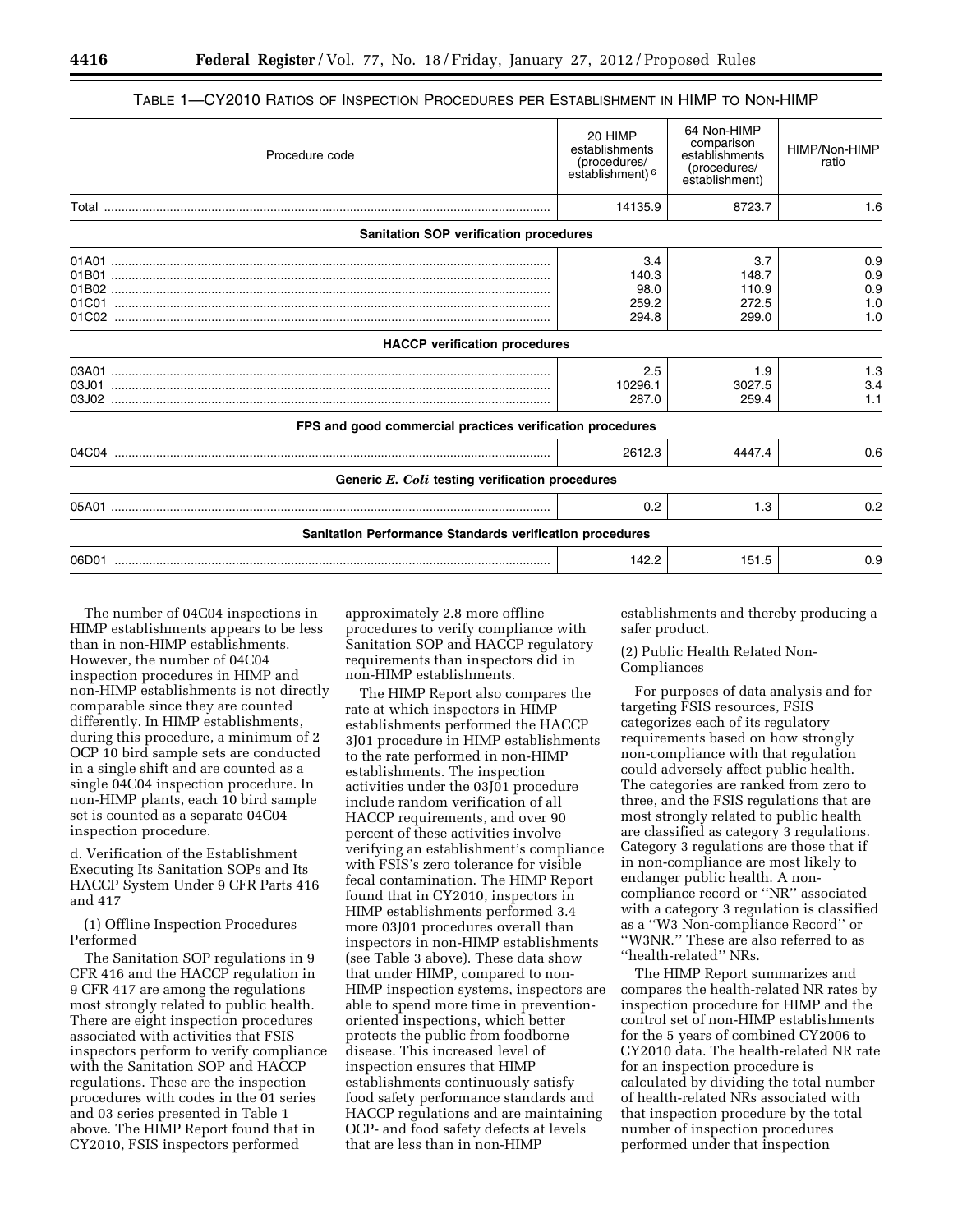procedure. The comparison shows that health-related NR rates at HIMP establishments are not statistically different or are statistically lower for all

inspection procedures considered. This information is presented in Table 2 below. These data demonstrate that HIMP establishments are satisfying all

food safety, HACCP, and sanitation regulations designed to insure that establishments are producing safe product and wholesome products.

## TABLE 2—FIVE YEAR AVERAGE HEALTH-RELATED NR RATES FOR HIMP AND NON-HIMP BROILER ESTABLISHMENTS

| Proc Code | <b>HIMP</b> broiler<br>establishments<br>(percent) | Non-HIMP com-<br>parison broiler<br>establishments<br>(percent |
|-----------|----------------------------------------------------|----------------------------------------------------------------|
| 01A01     | 0.00                                               | 0.09                                                           |
| 01B01     | 0.21                                               | 0.28                                                           |
|           | .33                                                | 1.33                                                           |
| 01C01     | 0.38                                               | 0.39                                                           |
| 01C02     | .27                                                | 1.27                                                           |
| 03A01     | 0.00                                               | 0.39                                                           |
| 03.101    | 0.90                                               | 1.41                                                           |
| 03.102    | 0.67                                               | 0.75                                                           |
| 05A01     | 0.00                                               | 0.00                                                           |
| 06D0      | 0.02                                               | 0.03                                                           |

\* indicates a statistically significant difference at the 0.05 level.

#### (3) Fecal Contamination: NRs Associated With Fecal Contamination

The HIMP Report analyzes NR rates for visible fecal contamination in HIMP and non-HIMP comparison establishments for CY2006 to CY2010. Because visible fecal contamination is a hazard reasonably likely to occur, poultry slaughter establishments address visible fecal contamination in their HACCP plans. The visible fecal NR rate was computed as the total number

of fecal contamination NRs divided by the sum of the number of the HACCP verification 03J01 and 03J02 procedures performed. This comparison found that fecal NR rates in HIMP establishments are statistically lower than those in both the control set of non-HIMP establishments and the all non-HIMP comparison set for all the years considered (see Table 3 below). This means that the rate of visible fecal material contamination in HIMP establishments is about half that of non-

HIMP establishments. Thus, establishments operating under the HIMP inspection system had lower rates of visible fecal contamination than establishments operating under non-HIMP inspection systems. In slaughter establishments, fecal contamination of carcasses is the primary avenue for contamination by pathogens. Based on these data, HIMP establishments likely have lower levels of pathogens than non-HIMP establishments. The fecal NR rates are presented in Table 3 below.

#### TABLE 3—FECAL NR RATES AT HIMP AND NON-HIMP COMPARISON ESTABLISHMENTS

|      | <b>HIMP</b><br>percent | Non-HIMP<br>comparison<br>establishments<br>percent | All Non-HIMP<br>establishments<br>rercent |
|------|------------------------|-----------------------------------------------------|-------------------------------------------|
| 2006 |                        |                                                     | .07                                       |
| 2007 | 0.59                   | .21                                                 | 1.17                                      |
| 2008 | 0.67                   | .25                                                 | .26                                       |
| 2009 | 0.65                   | .25                                                 | 1.20                                      |
| 2010 | 0.73                   | .49                                                 | .40                                       |

Additional analysis conducted on the fecal NR rates in HIMP and non-HIMP establishments shows that that fecal NR rates in HIMP establishments are independent of production volume.

The HIMP Report also evaluates the effect of line speeds on fecal NR rates and found no statistical difference in either total fecal NR counts or fecal NR rates between establishments with different line speeds.

e. Verification of the Outcomes of the Establishment Process Control Plan, Both Organoleptic and Microbiologic

(1) Food Safety Performance Standards

As discussed above, for the HIMP study, FSIS developed food safety

performance standards for septicemic/ toxemic animal conditions and visible fecal contamination. These performance standards allow the Agency to compare performance between HIMP and non-HIMP establishments in meeting the zero tolerance standard for these conditions. The HIMP Report compares the findings of the offline FSIS verification inspectors (VIs) for the 2 year period April 1, 2009, to March 31, 2011, with the HIMP performance standards. The HIMP Report calculates the FSIS offline VI detection rates for carcasses affected with septicemia/ toxemia or contaminated with visible fecal material by dividing the number affected carcasses identified by the VIs

by the total number of carcasses examined by the VI. The total number of carcasses examined by VIs in HIMP establishments is 4 times greater than the number examined by offline inspectors in non-HIMP establishments.

The findings of the VIs verification checks show that fewer than 8 per 1 million carcasses (0.0008 percent) processed in HIMP establishments were found to have septicemia/toxemia. This rate is 125 times lower than the HIMP performance standard of 0.1% of the carcasses processed. The data also show that fewer than 0.8 per thousand carcasses (0.08 percent) processed in HIMP establishments were found to have visible fecal contamination, which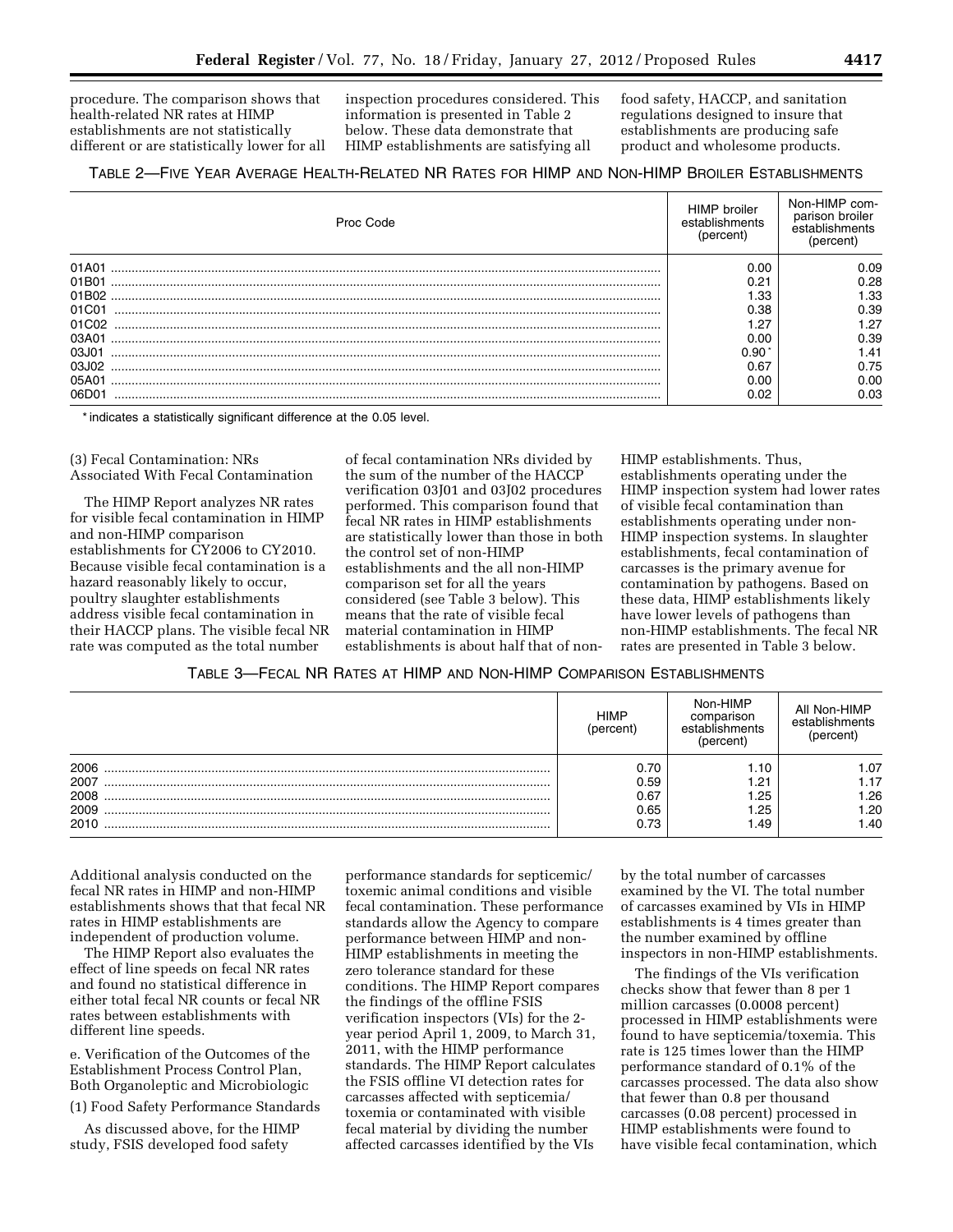is about 19 times lower than the HIMP performance standard. These findings

are presented in Table 4 below.

#### TABLE 4—HIMP ACHIEVEMENT OF FOOD SAFETY PERFORMANCE STANDARDS AT YOUNG CHICKEN ESTABLISHMENTS

| Defect categories           | HIMP performance<br>standards<br>(% of carcasses) | HIMP establishment<br>performance based<br>on FSIS offline in-<br>spector verification<br>checks<br>(% of carcasses) |
|-----------------------------|---------------------------------------------------|----------------------------------------------------------------------------------------------------------------------|
| Septicemia/Toxemia          | $*0.1\%$                                          | $\vert 0.0008\%~(\pm 0.002\%)$                                                                                       |
| Visible fecal contamination | $*1.5\%$                                          | Range 0.0-0.008%<br>$0.08\%~(\pm 0.05\%)$<br>Range 0.008-<br>0.17%                                                   |

\* FSIS has a zero tolerance policy for Septicemia/Toxemia and Visible Fecal Contamination. Period of data collection: April 1, 2009 through March 31, 2011.

#### (2) OCP Performance Standards

As discussed in the appendix to this proposal, FSIS developed OCP performance standards based on a tightening of the existing FPS for removable animal diseases and trim and dressing defects. The OCP performance

standards allow the Agency to compare the performance of HIMP and non-HIMP establishments in addressing these nonfood safety defects. The Agency collected data on the number and type of OCP defects identified by the FSIS offline VIs from January 1, 2009,

through December 31, 2010, and compared them with the corresponding OCP HIMP performance standard. A comparison of young chicken HIMP establishment performance with OCP HIMP performance standards is presented in Table 5 below.

TABLE 5—HIMP ACHIEVEMENT OF OCP PERFORMANCE STANDARDS AT YOUNG CHICKEN ESTABLISHMENTS

|                                                                              | Performance stand-<br>ards based on non-<br>HIMP inspection<br>(% of carcasses) | HIMP establishment<br>performance based<br>on FSIS inspector<br>verification checks<br>(% of carcasses) |
|------------------------------------------------------------------------------|---------------------------------------------------------------------------------|---------------------------------------------------------------------------------------------------------|
| OCP <sub>1</sub>                                                             | $1.7\%$                                                                         | $0.38\%$ ( $\pm 0.36\%$ )<br>Range 0.0-1.25%                                                            |
|                                                                              | $52.5\%$                                                                        | $34.1\% \pm 9.3\%$                                                                                      |
| Condition-Miscellaneous (e.g., bruises, sores, and other processing defects) | 18.6%                                                                           | Range 18.2-49.9%<br>$6.3\% + 4.3\%$                                                                     |
|                                                                              | 80.0%                                                                           | Range 0.25-15.2%<br>$66.4\% \pm 10.4\%$                                                                 |
|                                                                              | 20.8%                                                                           | Range 41.2-80.2%<br>$9.8\% \pm 4.0\%$                                                                   |
|                                                                              |                                                                                 | Range 3.2-15.8%                                                                                         |

Period of data collection: CY2009 through CY2010.

The data show that OCP defects identified on carcasses processed in HIMP establishments average about half the corresponding OCP HIMP performance standard. The analysis found no statistically significant difference in OCP2–OCP5 rates between

HIMP establishments with different line speeds. This shows that these establishments are effectively addressing OCP standards.

(3) Salmonella Positive Rates

The HIMP Report compares the *Salmonella* percent positive rates for HIMP young chicken slaughter establishments and the control set of 64 non-HIMP establishments for the years CY2006 to CY2010. This comparison is presented in Table 6.

#### TABLE 6—*Salmonella* PERCENT POSITIVE RATES FOR HIMP AND NON-HIMP BROILER ESTABLISHMENTS

|                                                                             | 2006  | 2007 | 2008 | 2009 | 2010    |
|-----------------------------------------------------------------------------|-------|------|------|------|---------|
| 20 HIMP Broiler Establishments<br>64 Non-HIMP Comparison Broiler Establish- | 9.0%  | 5.8% | 4.2% | 4.9% | $4.7\%$ |
| ments                                                                       | 10.8% | 8.5% | 7.3% | 4.3% | 4.0%    |
| 176 All Non-HIMP Broiler Establishments                                     | 11.1% | 8.1% | 7.6% | 6.8% | 4.7%    |

Analysis of these rates found that in CY2006–CY2008 the *Salmonella*  positive rate in HIMP establishments

was statistically significantly lower than in the non-HIMP comparison set and that the difference in CY2009 and

CY2010 was not statistically significant. The *Salmonella* positive rate in HIMP establishments was statistically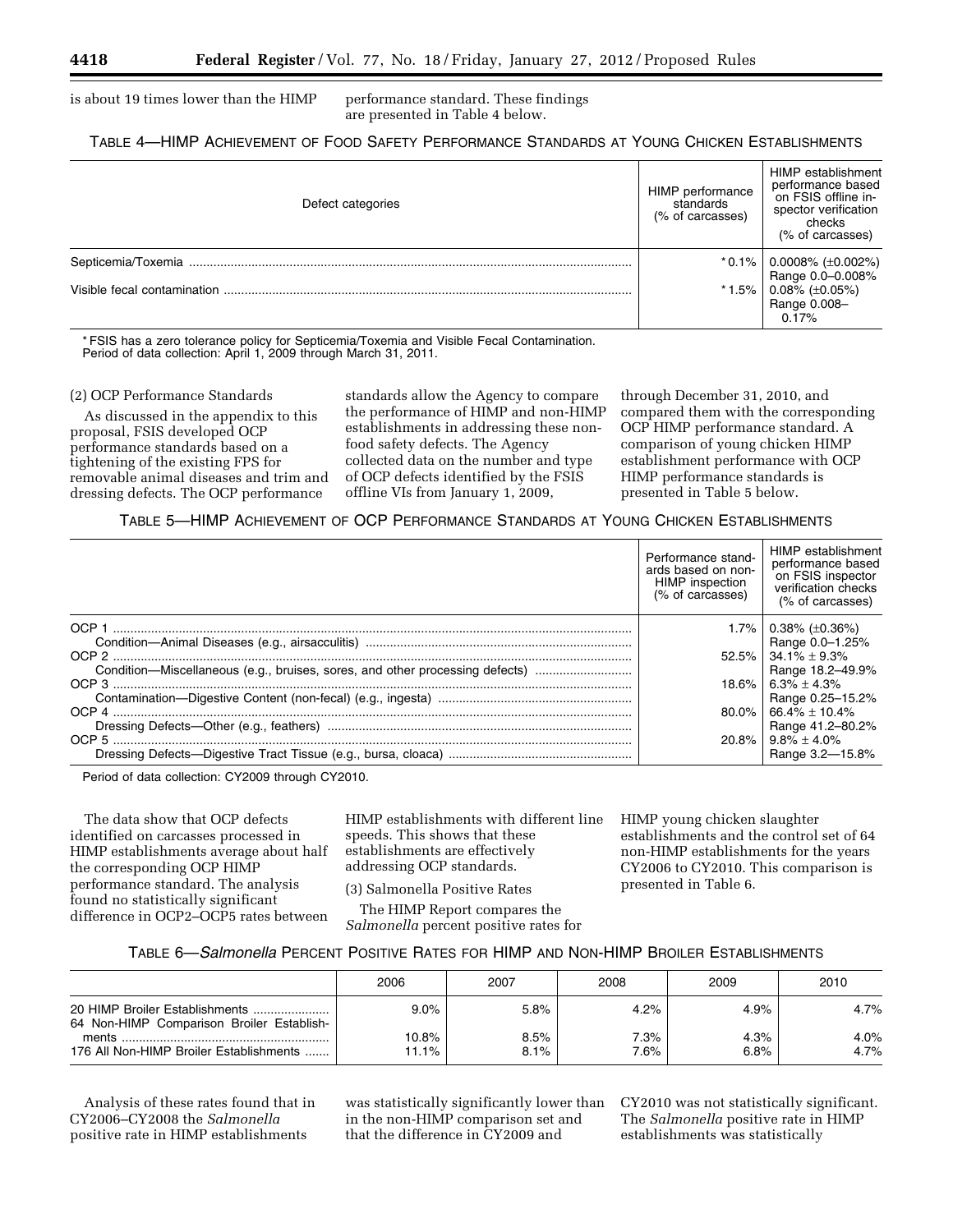significantly lower than in the all non-HIMP comparison set for CY2006 to CY2009. There was no statistically significant difference in CY2010, which most likely reflects the effects of the *Salmonella* initiatives that FSIS implemented in 2006 to reverse the multi-year trend of persistently higher percent positive rates for *Salmonella*  detected through FSIS's HACCP verification testing each year. As a result of these initiatives, the entire industry was forced to reduce the incidence of positive *Salmonella* results, particularly those establishments with the highest *Salmonella* positive rates.

The analysis in the HIMP Report also found that, after adjusting for production volume, the difference in the *Salmonella* positive rate between establishments with different line speeds is not statistically significant. This analysis is based on the 10 HIMP establishments with *Salmonella* testing during CY2010. The line speeds for these 10 establishments ranged from annual average of 98 to 162 birds per minute.

#### f. Conclusion

Based on its evaluation of the HIMP study, FSIS has concluded that establishments operating under the HIMP inspection system performed better than establishments operating under non-HIMP inspection systems with respect to rates of food safety and OCP defects. Also, fecal contamination rates and *Salmonella* positive rates are lower in HIMP than in non-HIMP establishments. HIMP establishments have higher compliance with sanitation SOP and HACCP prevention regulations. Based on the data discussed in the HIMP Report, FSIS has concluded that more offline food safety inspections results in greater compliance with sanitation and HACCP regulations and birds with lower levels of fecal and *Salmonella* contamination. In aggregate, the findings support that the HIMP inspection system results in public health benefits, allows FSIS to conduct inspection more efficiently, and ensures that HIMP inspectors perform in a manner that properly enables them to inspect each carcass.

2. 2001 Government Accountability Office Report on HIMP

On December 17, 2001, the Government Accountability Office (''GAO'') issued a report on HIMP entitled ''Food Safety: Weaknesses in Meat and Poultry Inspection Pilot Should Be Addressed Before

Implementation."<sup>7</sup> The following describes FSIS's current thinking regarding the GAO's 2001 recommendations for executive action that that specifically pertain to elements of this proposed rule. FSIS requests comment on these aspects of the proposed rule.

1. GAO recommended that only establishments with a good history of regulatory compliance be eligible to participate in the inspection program.

*Response:* The GAO recommendation was made in the context of HIMP as a pilot program. The pilot program is now completed and FSIS has conducted a comprehensive evaluation of the HIMP inspection system, which is described in the HIMP Report. Thus, FSIS believes that this gradation among establishments recommended by GAO is no longer relevant to the implementation of the New Poultry Inspection System.

2. GAO recommended that establishments operating under the new inspection system be required to implement statistical process controls to manage and control production and that FSIS monitor and verify the efficacy of these systems.

*Response:* FSIS believes that statistical process control (''SPC'') systems, which help to determine whether an establishment's production processes are performing within established performance standards with regard to non-food-safety related defects, are effective tools for establishments to use to manage and control their production. However, instead of specifically mandating the use of SPC in this proposal, FSIS is proposing to allow establishments operating under the new inspection system to implement the process controls that they have determined will best allow them to produce ready-tocook poultry that is wholesome and not adulterated. FSIS is proposing that the establishments document that they are meeting the standard for ready-to-cook poultry. Establishments could, but would not be required to, use SPC systems to meet this requirement. FSIS expects that most establishments will choose to use SPC systems as part of their effort to meet this requirement, but the Agency believes that it is more appropriate and more in keeping with HACCP requirements to provide each establishment the flexibility to determine how best to meet the

requirement within the context of its unique production environment.

3. GAO recommended that FSIS, in conjunction with industry, develop a training and certification program for establishment sorting activities, and that only trained and certified establishment personnel be permitted to perform these duties.

*Response:* FSIS agrees that proper training is important to establishment sorters' ability to make accurate decisions on how to address animal disease conditions and trim and dressing defects. If sorters do not make these decisions correctly, inspection personnel will be required to take actions such as stopping the production line to remove contaminated carcasses, issuing non-compliance records, and directing the establishment to reduce the line speed to ensure that the establishment is able to maintain process control, and that inspectors are able to conduct a proper inspection. Training of sorters is vitally important to ensure that sorting procedures are properly performed. Lack of effective sorter training would cause FSIS to initiate action to ensure that plant employees are properly trained.

FSIS is not proposing to require specific, formalized sorter training. However, FSIS will develop guidance documents to assist establishments in the training of their sorters. The Agency intends to post draft guidance materials on the FSIS Web site and announce the availability of such materials in the **Federal Register** and through the FSIS *Constituent Update.* The Agency will seek public comment on these draft materials to inform the development of the final guidance documents to ensure they are as useful as possible. The Agency will make the final guidance documents available to the public on the FSIS Web site before the final rule resulting from this proposal becomes effective. The guidance that the Agency is planning to develop would be based on the training that FSIS provides to online inspection personnel that are responsible for sorting carcasses under the existing inspection system. Under this proposed rule, establishments would have the flexibility to select the training program that best assist them to meet the requirements of this proposed rule.

#### *D. Public Health Benefits Projected From Allocating More Inspection Resources to Food Safety-Related Inspection Activities*

1. Risk Assessment

<sup>7</sup> GAO, 2001. Food Safety: Weaknesses in Meat and Poultry Inspection Pilot Should Be Addressed Before Implementation, *[http://www.gao.gov/](http://www.gao.gov/new.items/d0259.pdf) [new.items/d0259.pdf.](http://www.gao.gov/new.items/d0259.pdf)* 

In June 2011, FSIS completed a quantitative risk assessment to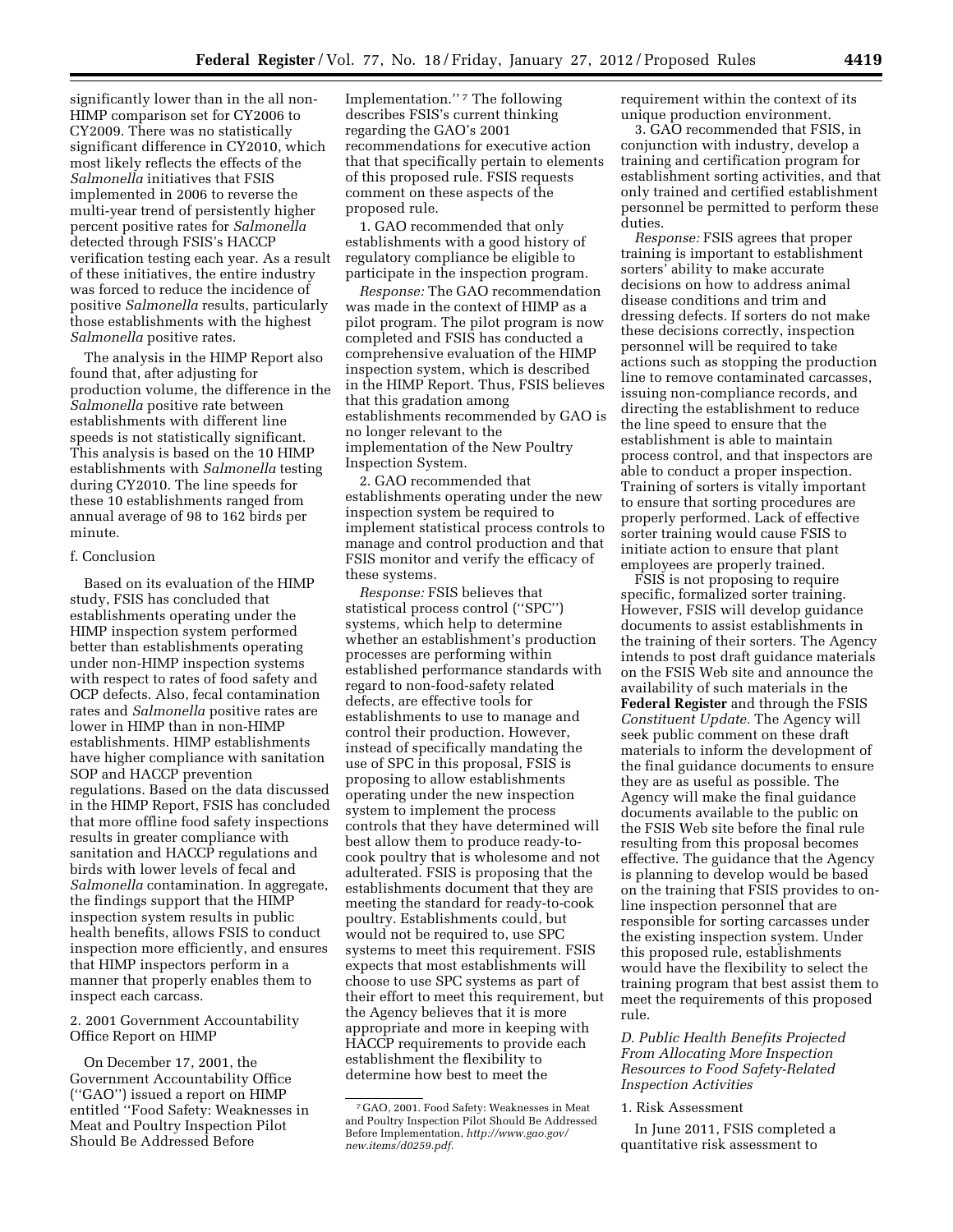determine how performing a greater number of sanitation, sampling, and other offline inspection procedures in young chicken and turkey slaughter establishments might affect the number of human illnesses from *Salmonella* and *Campylobacter.* These offline inspection procedures primarily involve activities that FSIS inspection personnel perform to verify the effectiveness of establishment sanitary operations and other health and safety-related activities. The HIMP Report, discussed above, found that FSIS inspectors performed more offline inspections to verify compliance with Sanitation SOP and HACCP regulations in HIMP establishments than they do in in non-HIMP establishments. The risk assessment is available for viewing by the public in the FSIS docket room and on the FSIS Web site at: *[http://www.fsis.](http://www.fsis.usda.gov/regulations_&_policies/Proposed_Rules/index.asp) [usda.gov/regulations](http://www.fsis.usda.gov/regulations_&_policies/Proposed_Rules/index.asp)*\_*&*\_*policies/ Proposed*\_*[Rules/index.asp.](http://www.fsis.usda.gov/regulations_&_policies/Proposed_Rules/index.asp)* 

FSIS developed the risk assessment to help the Agency determine how it could help reduce risks to public health associated with processed poultry by improving its approach to inspection. To give the Agency the information it needed, the risk assessment focused on four risk management questions: (1) Can FSIS redeploy its inspection activities within official establishments without causing an increased prevalence of microbial pathogens in the establishments? (2) Will redeploying inspectors to offline duties have an effect on the prevalence of microbial pathogens, and hence on human illness? (3) Where in a poultry establishment will redeployed inspection activities have the greatest effect in reducing the prevalence of microbial pathogens and thus, in reducing human illness? (4) What is the quantitative uncertainty of the pathogen prevalence and illness reductions?

#### 2. Model

FSIS developed a risk assessment model for examining relationships between current variations in inspection personnel assignments and prevalence of *Salmonella* and *Campylobacter* on young chicken and turkey carcasses and subsequent human illnesses attributable to those pathogens. FSIS paired inspection data with *Salmonella* and *Campylobacter* prevalence data for the same establishments and timeframes.8

FSIS employed a stochastic simulation model using multi-variable

logistic regressions to identify correlations between the numbers of offline food-safety inspection procedures, both scheduled and unscheduled, along with numbers of non-compliances and scheduled-butnot-completed procedures, and contamination of poultry with *Salmonella* or *Campylobacter.*  (Scheduled procedures are assigned to inspectors at an establishment by the Agency's automated management system. Unscheduled procedures are performed according to inspector needs at an establishment and may include fecal checks for compliance with the zero-tolerance requirement, or they may be a response to unforeseen hazards or unsanitary conditions arising from sanitation SOP failures, or the need to verify corrective actions taken under the establishment's HACCP plan.) The correlations were used to predict the effect that devoting more resources to these procedures would have on human illness attributable to the consumption of young chicken. Stochastic simulations were used to account for uncertainty in the estimates relating inspection procedures in an establishment to detection of *Salmonella* and *Campylobacter* in poultry. Illness estimates were based on CDC data, and uncertainty distributions were used to account for the variability in annual *Salmonella* and *Campylobacter* illnesses and uncertainty about the relationship between the pathogen prevalence levels at the establishments and the corresponding annual number of illnesses that could be attributed to the pathogens.

3. Conclusions of the Risk Assessment

The results of the risk assessment show that redeployment of Agency resources from on-line inspection activities to unscheduled off-line activities to verify compliance with Sanitation SOPs, HACCP requirements, and other requirements that are important to food safety, is correlated with lower prevalence of carcasses contaminated with *Salmonella* and *Campylobacter* and may result in a reduction in the number of human illnesses.

Regarding the first risk-management question, the risk assessment showed that establishments with more unscheduled offline inspection

activities have lower *Salmonella* and *Campylobacter* prevalence than establishments with fewer unscheduled offline activities. The assessment also suggested that there may be fewer illnesses attributable to both *Salmonella*  and *Campylobacter* when additional unscheduled offline inspection procedures are performed.

In answer to the second riskmanagement question, the lower prevalence of *Salmonella* and *Campylobacter* on poultry at establishments where additional unscheduled offline procedures were performed could lead to as many as 4286 fewer *Salmonella*-related illnesses and 986 fewer *Campylobacter*-related illnesses per year. FSIS has estimated that 174,686 expected annual *Salmonella* illnesses could be attributed to both young chicken and turkey consumption, and an estimated 169,005 expected annual *Campylobacter*  illnesses attributable to young chicken or turkey consumption. Thus, a reduction of 4,286 expected *Salmonella*  illnesses annually, reflects a 2.5% reduction in attributable illnesses. A reduction of 986 expected *Campylobacter* illnesses annually reflects a 0.6% reduction in attributable illnesses.

Responding to the third question, the risk assessment showed that the greatest effect on *Salmonella* and *Campylobacter*  prevalence and related illness would occur when inspection activities were concentrated on increased unscheduled off-line procedures. These could include additional unscheduled sanitation procedures, additional unscheduled sampling procedures, or additional unscheduled HACCP procedures.

In answer to the fourth riskmanagement question, on the uncertainty of the results for pathogen prevalence and illness reductions, FSIS analysts reflected the uncertainty of illness estimates by reporting not only expected values but also the upper and lower bounds of an 80-percent confidence band around the estimates. Thus, for example, they calculated the annual averted *Salmonella* illnesses to be as few as 1514 and as many as 7682, and the averted *Campylobacter* illnesses as few as 26 and as many as 2865. Table 7 presents total estimated reductions in human illnesses relating to increased offline inspection procedures.

<sup>8</sup>The prevalence of *Salmonella* on young chickens came from the USDA/FSIS *Salmonella*  PR/HACCP verification testing program from July 2007 to September 2010 and the most recent young chicken baseline study (2007–2008). Data for

prevalence of *Campylobacter* on young chickens came from the young chicken baseline study (2007– 2008). Data for inspection procedures performed in an establishment came from the FSIS performancebased inspection system (PBIS) data base (July

<sup>2007–</sup>September 2010). Data for turkey establishments comprise results of the FSIS ''Young Turkey Baseline'' (August 2008 through July 2009, 9) and PR/HACCP *Salmonella* verification program (July 2007 through September 2010).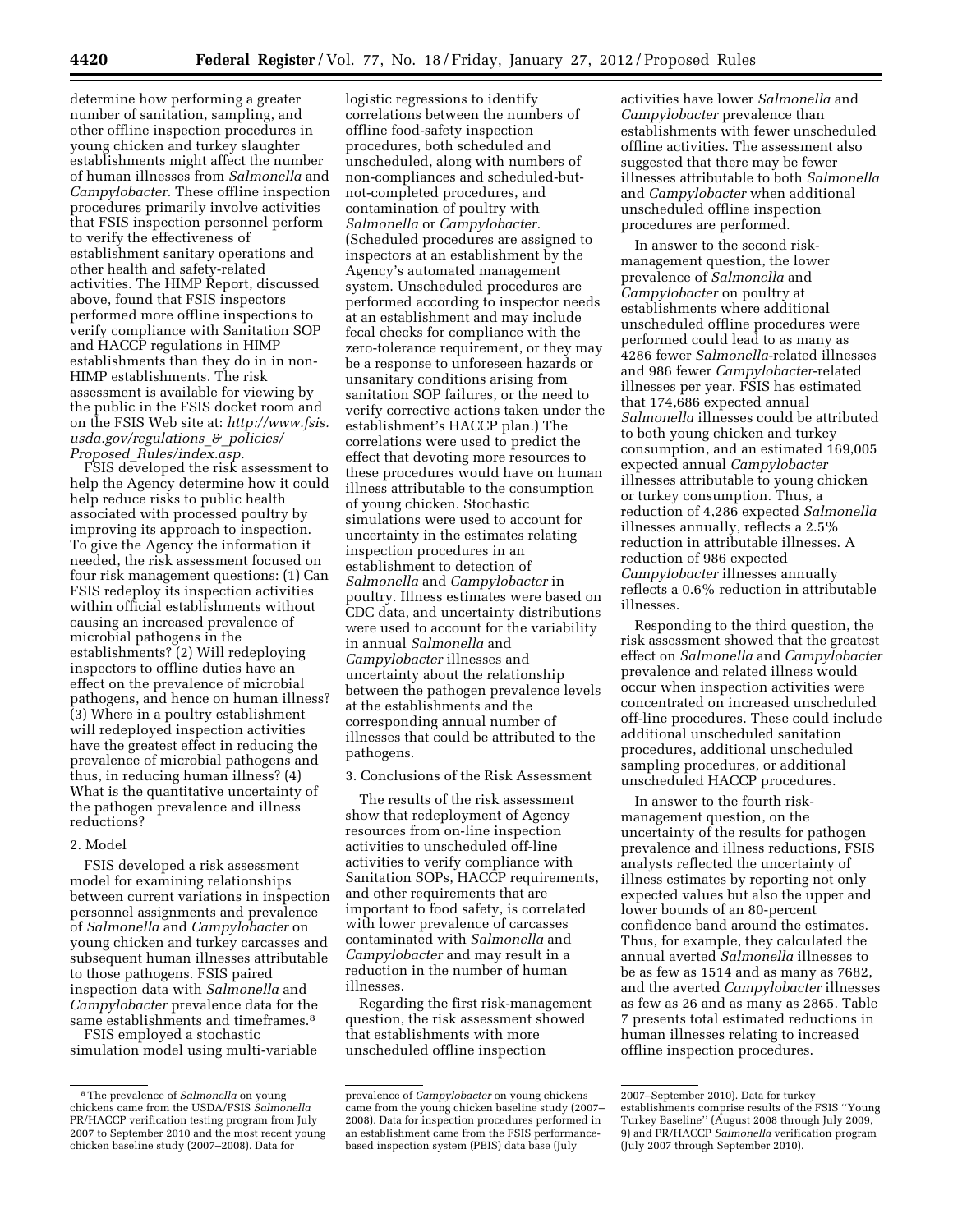TABLE 7—TOTAL POTENTIAL REDUCTIONS IN ANNUAL HUMAN ILLNESSES RELATING TO BETTER OFFLINE INSPECTION PROCEDURE PERFORMANCE IN YOUNG CHICKEN AND TURKEY SLAUGHTER ESTABLISHMENTS

| What happens if unscheduled offline inspection proce-<br>dures increase in young chicken and turkey<br>establishments? 1 |            |              |
|--------------------------------------------------------------------------------------------------------------------------|------------|--------------|
| Confidence interval                                                                                                      |            |              |
| Expected value                                                                                                           | 10th%      | 90th%        |
| 4286<br>986                                                                                                              | 1514<br>26 | 7682<br>2865 |

1 Risk assessment scenario assumes that all unscheduled inspection activities could change by as little as no increase to as much as a 60% increase.

#### **III. Proposed New Poultry Inspection System for Young Chickens and Turkeys**

*A. Replacement of SIS, NELS, and NTIS With the New Poultry Inspection System* 

Based on the Agency's experience under HIMP and the improved performance related to food safety and non-food-safety standards and especially in reducing pathogen levels, FSIS is proposing to eliminate SIS, NELS, and NTIS and to replace them with the New Poultry Inspection System. All young chicken and turkey slaughter establishments would be required to operate under either the new inspection system or the traditional inspection system.

Establishments that slaughter classes of poultry other than young chickens and turkeys would be permitted to operate under the New Poultry Inspection System under a waiver through the SIP. FSIS would consider the data collected in poultry slaughter establishments operating under a SIP waiver to determine whether to expand the New Poultry Inspection System to other classes of poultry.

#### *B. Carcass Sorting and Online Carcass Inspection*

Under the new inspection system, establishments will be required to sort carcasses, to dispose of carcasses that must be condemned, and to conduct any necessary trimming or reprocessing activities before carcasses are presented to the online FSIS carcass inspector. After these sorting activities have been completed, the online carcass inspector will conduct a carcass-by-carcass inspection before the carcasses enter the chiller. If the online carcass inspector observes any food safety defects on any of the carcasses, such as the presence of septicemic or toxemic animal disease or fecal material, he or she will stop the line to prevent the contaminated carcass from entering the chiller. Under this new inspection system, the inspector will not restart the line until

establishment personnel have removed the contaminated carcass from the line. The online carcass inspector will notify the inspector-in-charge if the presence of excessive food safety related or nonfood-safety related conditions, poor presentation of carcass for inspection by the carcass inspector, or other indications that there may be a loss of process control. Under such conditions, the inspector-in-charge will take appropriate remedial action and will be authorized to require that the establishment slow the line speed.

Establishments' responsibility for carcass sorting under the proposed new inspection system would include removing carcasses that exhibit septicemic and toxemic conditions from the processing line. Carcasses that exhibit septicemic and toxemic conditions are likely to contain infectious agents, such as bacteria, virus, richettsia, fungus, protozoa, or helminth organisms, which can be transmitted to humans. For this reason, they present a food safety risk if they are permitted to enter the chiller.

Because establishments operating under the proposed new inspection system would be required to identify and remove carcasses affected by septicemic and toxemic conditions before FSIS carcass inspection, FSIS is proposing that establishments under the new system address, as part of their HACCP plan, or sanitation SOP, or other prerequisite program, procedures for ensuring that septicemic and toxemic carcasses are prevented from entering the chiller. These procedures must cover, at a minimum, establishment sorting activities for these conditions.

Under this proposal, FSIS would maintain its zero tolerance for septicemic and toxemic carcasses. Carcasses exhibiting septicemic and toxemic conditions would be condemned, if not removed by the establishment, by the online carcass inspector, as under the existing regulations (9 CFR 381.83). A noncompliance record (NR) would be

issued for every carcass affected by septicemia and toxemia that reaches the online carcass inspection station. Moreover, because establishments would be required to address this food safety hazard in their HACCP plan, or sanitation SOP, or other prerequisite programs, the Agency continuously would assess the effectiveness of an establishment's HACCP system if FSIS inspection personnel observed septicemic or toxemic carcasses.

Under the proposed new inspection system, because the online carcass inspector will be positioned immediately before the chiller and will not conduct a carcass inspection until after sorting, trimming, and reprocessing has been completed by establishment employees, viscera will not be presented together with the carcasses as in the current inspection systems. FSIS has determined that not presenting the viscera will not prevent the online carcass inspector from ensuring that all carcasses are unadulterated and wholesome. With the exception of one condition, i.e., visceral leukosis, observing the outside of the carcass is sufficient to determine whether the carcass should be condemned. Systemically affected carcasses are darker in color from dehydration and hemorrhaging and may be smaller or have less body fat because of inappetence or increased metabolic rate. There may be an obvious cause of the systemic involvement such as a large tumor, bruise, or infected joint. Although observing the viscera provides additional assurance that the decision to condemn is correct and may help determine the specific category for recording the reason for condemnation, observing the viscera is not required to identify the presence of a condemnable condition, with the exception of visceral leukosis.

Avian visceral leukosis can only be detected by observing the viscera. Avian visceral leukosis, a rare manifestation of the viral disease leukosis, is not transmissible to humans and does not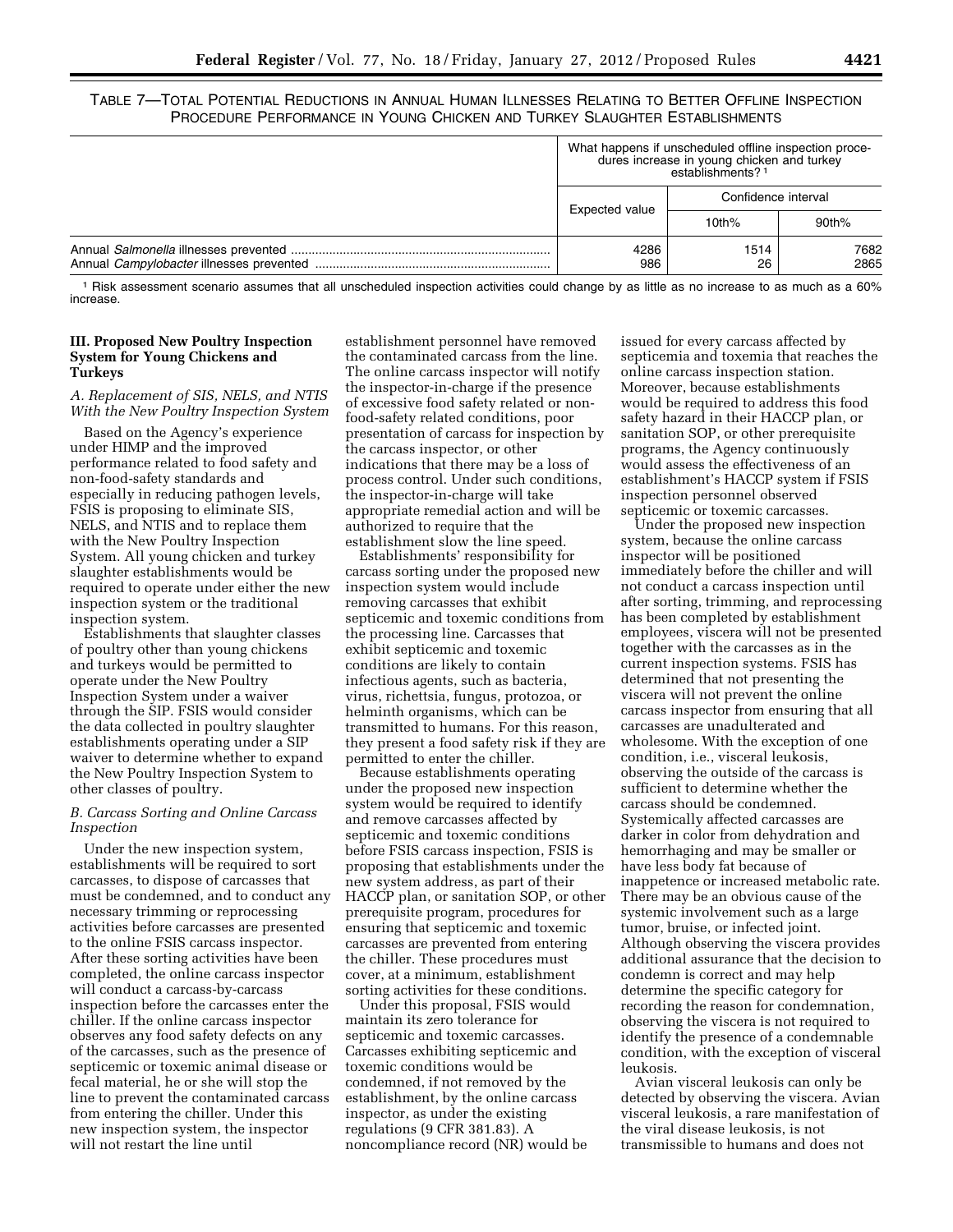present a human health concern. However, it may render poultry unwholesome or otherwise unfit for human food.

Avian leukosis can be identified by observing the viscera of the first 300 birds of each flock because if avian visceral leukosis is present, it will be present throughout the entire flock. In general, a flock constitutes birds raised under similar circumstances on the same premises. It is common commercial practice to vaccinate each flock of chickens for viral leukosis. Nationwide data from 1984 revealed that all forms of leukosis (skin, visceral, other viral leukoses) resulted in the condemnation of 0.017 percent of the approximately 7.4 billion young chickens slaughtered. On rare occasions, the vaccine is not effective. If it is not, visceral leukosis is present on a flock basis. Accordingly, FSIS is proposing that an offline inspector will observe the viscera of the first 300 birds slaughtered of each young chicken flock under the New Poultry Inspection System to determine whether the disease is present in the flock. FSIS has followed this practice in young chicken HIMP establishments, and it has been shown to be effective. (See HIMP Report, available for viewing by the public in the FSIS docket room and on the FSIS Web site at: *[http://www.fsis.usda.gov/](http://www.fsis.usda.gov/regulations_&_policies/Proposed_Rules/index.asp) regulations*\_*&*\_*[policies/Proposed](http://www.fsis.usda.gov/regulations_&_policies/Proposed_Rules/index.asp)*\_*Rules/ [index.asp\)](http://www.fsis.usda.gov/regulations_&_policies/Proposed_Rules/index.asp)*. Turkeys do not typically display liver lesions associate with leukosis, therefore, the 300 bird viscera check is not performed on turkeys.

To allow FSIS to properly inspect viscera for avian leukosis, FSIS is proposing to require that establishments that slaughter young chickens notify the FSIS IIC prior to the slaughter of each new flock. Under this proposed rule, if the inspector identifies a carcass affected with visceral leukosis, he or she may expand the sample beyond 300 birds. The decision to designate a flock as leukosis positive would be made by the FSIS inspector-in-charge (IIC). In case of a positive flock, the IIC would position an inspector to inspect each viscera for visceral leukosis only, at a location where viscera and carcass can be identified together. This activity would be for the duration of the slaughter of the flock.

#### *C. Offline Verification Inspection*

In addition to the online carcass inspector, FSIS is proposing that one offline verification inspector be assigned for each evisceration line in establishments operating under the New Poultry Inspection System. As in HIMP, verification inspectors under the new inspection system will conduct food

safety related inspection activities and will continuously monitor and evaluate establishment process control. Verification inspectors will conduct inspection activities including HACCP, sanitation SOP, and other prerequisite program verification procedures; verification checks for septicemia and toxemia, and fecal contamination; checks to verify and ensure that sanitary dressing requirements are being met; ante-mortem inspection; and sample collection for pathogen testing. The offline verification inspector will work with the inspector-in-charge to ensure that food safety related or non-foodsafety related conditions do not impair the online carcass inspector's ability to conduct the inspection of each carcass or will notify the inspector-in-charge whenever circumstances indicate a loss of process control. Under such conditions, the inspector-in-charge will take appropriate remedial action and will be authorized to require that the establishment slow the line speed.

*D. Finished Product Standards To Be Replaced With Requirement That Establishments Maintain Records To Document That the Products Resulting From Their Slaughter Operations Meet the Definition of Ready-to-Cook Poultry* 

## 1. Establishment Requirements

FSIS is proposing to eliminate SIS, NELS, and NTIS, which would include eliminating the current ''Finished Product Standards'' (FPS) under 9 CFR 381.76 that address trim and dressing defects. FSIS is proposing to replace these FPS with a requirement that establishments operating under the New Poultry Inspection System document that the products resulting from their slaughter operations meet the definition of ready-to-cook poultry.

FPS are criteria applied to processed birds before and after chill to ensure that the product being produced is consistently wholesome and unadulterated. The FPS address defects that are less important to food safety than conditions such as septicemia/ toxemia or visible fecal contamination. However, the conditions addressed in the FPS may render a carcass unwholesome or adulterated.

Ready-to-cook poultry is " $* * *$  any slaughtered poultry free from protruding pinfeathers and vestigial feathers (hair or down) from which the head, feed crop, oil gland, trachea, esophagus, entrails, and lungs have been removed, and from which the mature reproductive organs and kidneys may have been removed, and with or without giblets, and which is suitable for cooking without need for further

processing'' (9 CFR 381.1). All poultry slaughter establishments are required to prepare all eviscerated carcasses as ''ready-to-cook poultry'' (9 CFR 381.76(a)). Carcasses affected with removable animal diseases or that contain numerous trim and dressing defects are not ''suitable for cooking without the need for further processing,'' and thus do not meet the definition for ready-to-cook poultry.

Examples of removable animal diseases include airsacculitis, arthritis, ascites, avian leukosis complex, avian tuberculosis, cadaver, enteritis, erysipelas, generalized inflammatory process, generalized keratoacanthomas, neoplasms, nephritis, osteomyelitis, pericarditis, salpingitis, tenosynovitis, and tumors (e.g., carcinoma or sarcoma). Although these conditions are less important to food safety than conditions such as septicemic/toxemic carcasses or visible fecal contamination do, they do render carcasses unwholesome and unfit for human food at levels above those provided for in the regulations. Moreover, under 9 CFR 381.81–90, carcasses and parts affected with these conditions must be condemned unless the condition can be removed.

Examples of trim and dressing defects include extraneous material, such as, feathers, lung, oil gland, trachea, and bile; digestive tract tissue defects, such as bursa of fabricius, cloaca, crop, esophagus, and intestine; non-fecal digestive content contamination, such as ingesta; and other miscellaneous defects, such as breast blisters, bruises, external mutilation, fractures, overscald, scabs, trimable keratoacanthomas, and localized inflammatory process. Like removable animal diseases, poultry carcasses or parts that contain a large number of trim or dressing defects would not be ''suitable for cooking without the need for further processing'' and therefore would not meet the definition of ready-to-cook poultry.

As discussed above, under HIMP, removable animal diseases and trim and dressing defects addressed in the FPS are referred to as ''OCPs.'' There are five categories of OCPs addressing removable animal diseases and various types of trim and dressing defects that account for 29 specific defects addressed under the existing FPS.

To develop the OCP categories FSIS first determined baseline performance levels for establishments operating under the FPS. To do this, a private consulting firm, Research Triangle Institute, collected thousands of samples from 16 young chicken slaughter establishments operating under the existing inspection systems. The sampled carcasses had passed FSIS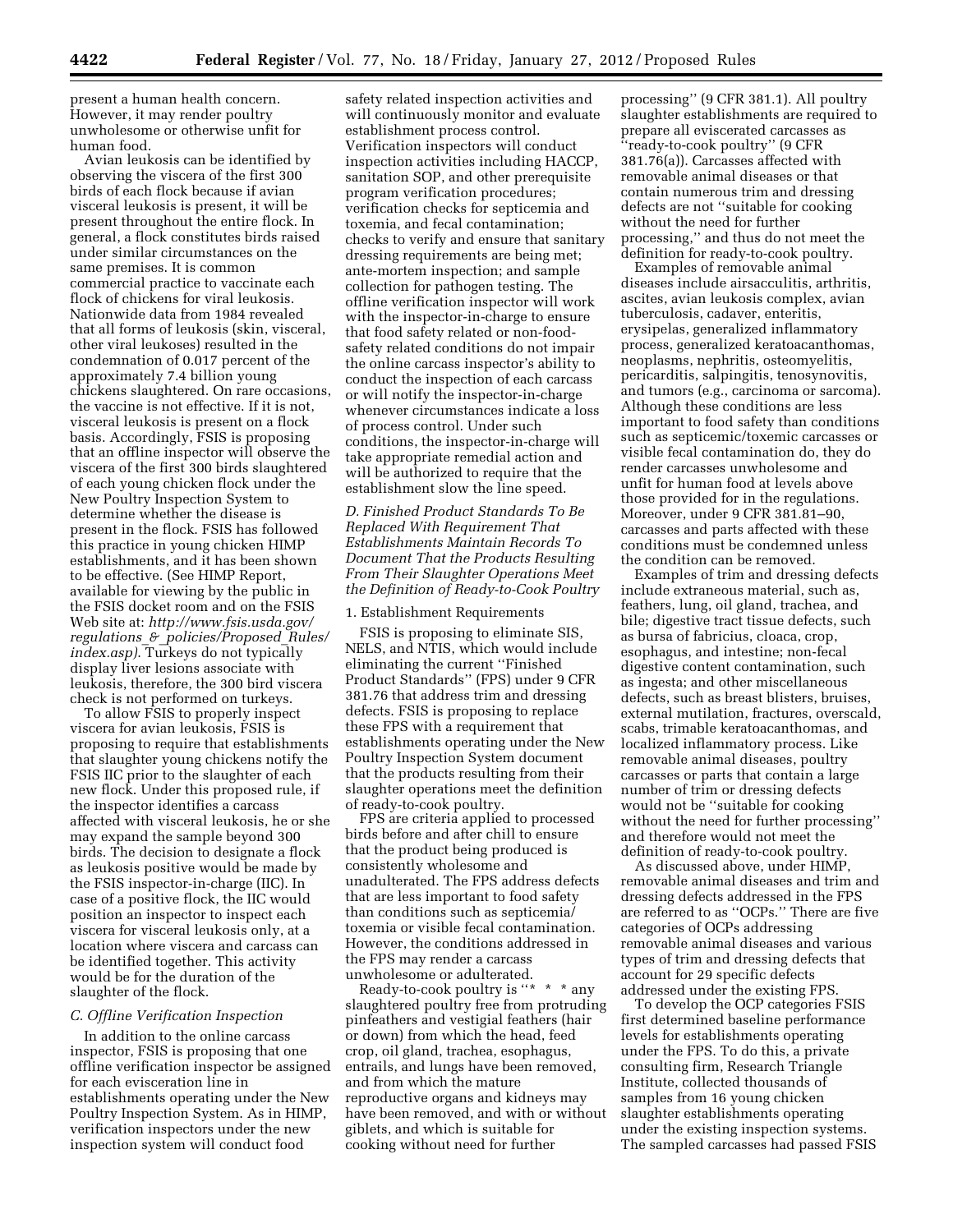online inspection, undergone trimming by establishment personnel to remove visible defects, and been determined by FSIS offline inspectors to be in compliance with the FPS. As such, these carcasses were suitable for cooking without the need for further processing, and thus met the definition of ready-to-cook poultry.

FSIS ranked the 16 establishments based on their performance under each of the five OCP categories. The performance standard for each OCP category was then established based on the performance level of the establishment representing the 75th percentile for that category (i.e., the performance level of the fourth-best performing establishment of each category). Thus, the OCP performance standards represent a reduction from the highest prevalence of defects found in ready-to-cook poultry that had passed the FPS.

Data collected from young chicken and turkey establishments operating under HIMP show that for the two year period CY2009 through CY2010, HIMP establishments maintained OCP defect levels that average about half the corresponding OCP performance standards derived from the performance of non-HIMP establishments. Thus, the data show that establishments operating under both HIMP and non-HIMP inspection systems perform well in controlling for OCP defects, but that establishments operating under the HIMP system do exceptionally well. Accordingly, FSIS has concluded that it is not necessary to adopt prescriptive OCP requirements as a condition for establishments to participate in the New Poultry Inspection System. Under this proposal, establishments operating under the New Poultry Inspection System will be allowed to implement the process controls that they have determined will best allow them to produce ready-to-cook poultry that is wholesome and not adulterated.

Under this proposed rule, establishments will have the flexibility to design and implement measures to address OCP defects that are best suited to their operations. They will also be responsible for determining the type of records that will best document that they are meeting the ready-to-cook poultry definition. FSIS expects that most establishments will implement some type of statistical process control to address removable animal diseases and trim and dressing defects and use the statistical control charts associated with such procedures to document that the resulting products are ready-to-cook poultry.

If they choose to do so, establishments operating under the New Poultry Inspection System could incorporate procedures to address removable animal diseases and trim and dressing defects into their HACCP plans, or sanitation SOPs, or other prerequisite programs, and rely on the records generated under these programs to document that the resulting products are ready-to-cook poultry. Establishments would most likely address these defects in their sanitation SOPs or other prerequisite programs. However, an establishment could address these defects in its HACCP plan if its hazard analysis determined that one or more of these removable diseases presented a food safety hazard. Establishments could also address removable animal diseases and trim and dressing defects as part of a quality control program and rely on the records generated under that program to document that they are meeting the ready-to-cook poultry definition.

#### 2. FSIS Verification

Under this proposed rule, FSIS would verify that an establishment's poultry products comply with the ready-to-cook poultry definition by reviewing the records maintained by the establishment to document that its products are readyto-cook poultry. In addition to inspecting for food safety defects, the FSIS on-line carcass inspector will also inspect carcasses for trim and dressing defects and removable animal diseases. The presence of persistent, unattended trim and dressing defects or removable animal diseases would indicate that the plant is not producing ready-to-cook poultry. Furthermore, an establishment's inability to consistently produce product that meets the readyto-cook poultry definitions may indicate a general lack of control in an establishment's overall slaughter and dressing process. Thus, if the establishment or FSIS inspection personnel observe the presence of persistent, unattended removable animal diseases or trim and dressing defects on poultry carcasses or parts, FSIS would require the establishment to take appropriate actions to ensure that it is operating under conditions needed to produce safe, wholesome, and unadulterated products. Under this proposal, if inspection personnel see evidence that an establishment is not producing products that meet the definition of ready-to-cook poultry, then inspector-in-charge would be authorized to require that the establishment reduce its line speed and remedy the defects.

#### *E. Maximum Line Speeds Under the New Poultry Inspection System*

Based on FSIS's experience under HIMP, the Agency is proposing that the maximum line speed for young chicken slaughter establishments be 175 birds per minute, and that the maximum line speed for turkey slaughter establishments be 55 birds per minute.

Establishments operating under HIMP have demonstrated that they are capable of consistently producing safe, wholesome, and unadulterated poultry products while operating at these line speeds. Moreover, they have consistently met pathogen reduction and other performance standards operating at these line speeds. The new inspection system is modeled on HIMP and, as discussed later in this document, also incorporates additional measures that will apply to all poultry establishments. These measures, which include testing for microbial organisms at pre-chill and post-chill, are designed to ensure that establishments maintain process control.

To gather additional data on the effects of line speeds on the worker safety and the ability of establishments to maintain process control, the Agency will select a maximum of five non-HIMP establishments that applied through the SIP to receive waivers of existing regulations restricting line speeds. The Agency limited the number of non-HIMP establishments that would receive SIP waivers for line speed requirements to five because FSIS inspectors rather than establishment personnel would continue to be responsible for conducting carcass sorting. Thus, these non-HIMP plants would need additional inspectors to ensure that faster line speeds do not affect product safety.

FSIS recognizes that evaluation of the effects of line speed on food safety should include the effects of line speed on establishment employee safety. To obtain preliminary data on this matter, FSIS asked the National Institute for Occupational Safety and Health (NIOSH) to evaluate the effects of increased line speed by collecting data from the five non-HIMP plants that have been granted waivers from line speed restrictions under the SIP. NIOSH has expressed its willingness to evaluate the effects of increased production volume on employee health, with a focus on musculoskeletal disorders and acute traumatic injuries (76 FR 41186, 41189). NIOSH will prepare a report based on its findings of short-, intermediate-, and long-term effects from the process modifications. NIOSH will make recommendations as needed. FSIS has made cooperation with NIOSH a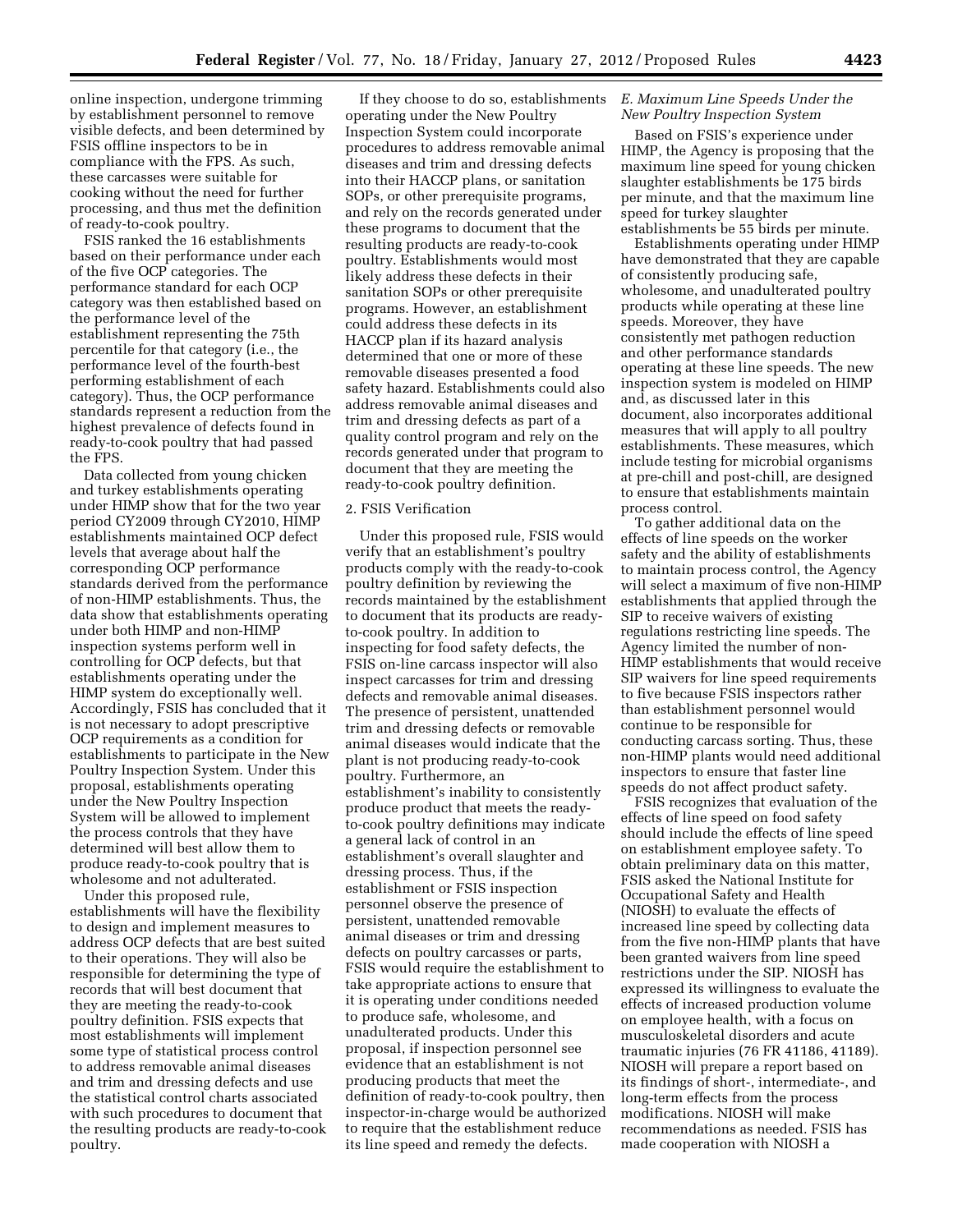condition for the five non-HIMP plants to operate at faster line speeds under the SIP waiver. FSIS will consider the available data on employee effects collected from NIOSH activities when implementing any final rule resulting from this proposal.

#### *F. Facilities Requirements for Establishments Operating Under the New Poultry Inspection System*

#### 1. General

As discussed above, the new inspection system would replace SIS, NELS, and NTIS. FSIS anticipates that most, if not all, of the establishments that will choose to use the proposed inspection system are establishments that operate under one of those inspection systems. Accordingly, the following discussion of the facilities requirements associated with the proposed new inspection system highlights the differences between the proposed system and the existing inspection systems.

The proposed regulatory text describing the facilities requirements under the new inspection system is organized differently than the existing regulatory text. Whereas the existing regulations describe facilities requirements under Sections 9 CFR 381.36 and 381.76, the proposed regulatory text incorporates all facilities requirements relating to the new inspection system under proposed 9 CFR 381.36(c). The requirements are subdivided into four paragraphs: Paragraph (1) describes facilities requirements for the online carcass inspection station; Paragraph (2) describes facilities requirements for the offline verification inspection stations; Paragraph (3) describes facilities requirements pertaining to inspection of the viscera of the first 300 carcasses of each flock; and Paragraph (4) describes a facilities requirement for a trough extending beneath the processing line from the point of evisceration to the point where trimming is performed.

#### 2. Online Carcass Inspection Stations

Under the proposed inspection system, one online carcass inspection station will be provided on each processing line. If this proposal is adopted, it will be located at the end of the processing line, immediately before the chiller and after the establishments has conducted sorting, trimming, and reprocessing activities and has applied all pre-chill interventions. This location for the online inspection station differs from the existing inspection systems, which require several online inspection stations to be located after evisceration

has occurred but before any trimming or pre-chill interventions have been applied. Based on its experience under HIMP, FSIS expects that when establishments operating under SIS, NELS, or NTIS convert to the new inspection system, they will use their existing online inspection stations to conduct required establishment sorting activities.

Under the proposed inspection system, as under the existing inspection systems, the conveyor line will be level for the entire length of the online carcass inspection station, and the vertical distance from the bottom of the shackles to the top of the platform will be at least 60 inches. Other requirements for the proposed online inspection station that are the same as those under the existing inspection systems include requirements for a conveyor line start/stop switch, for proper lighting, for a clipboard holder, for receptacles to be used for condemned carcasses and parts, and for hangback racks.

FSIS is proposing that the platform for the online carcass inspection station be of the same dimensions and include the same safety features as under the existing inspection systems except that under the proposed system, the platform need only be four feet long instead of eight feet long. The inspection platform can be shorter under the proposed inspection system because, unlike the existing inspection systems, the new inspection system does not require an establishment helper to flank each online carcass inspector. Also unlike the existing inspection systems, the platform need not be height-adjustable under the proposed inspection system because the inspection procedure under the proposed system does not require the online carcass inspector to handle every carcass.

As under the existing inspection systems, FSIS is proposing that establishments equip each online carcass inspection station with hand rinsing facilities to prevent crosscontamination from occurring when the online carcass inspector is required to touch carcasses with his or her hands. However, the carcass inspection method under the proposed inspection system does not require the carcass inspector to touch every carcass; such hand contact will be infrequent. Therefore, the Agency is not proposing to require that establishments equip the online inspection station with continuous flow hand rinse facilities as under the existing regulations. Instead, the Agency is proposing that establishments provide either continuous flow hand rinse facilities or hand rinse facilities capable

of being activated in a hands-free manner (e.g., by placing the hands in front of a motion sensor or by stepping on a foot pedal). This flexibility will allow establishments to conserve water. As is the case now, under this proposal, all online hand rinse facilities must operate in a sanitary manner that minimizes splashing and the risk of cross-contamination, and the hand rinse facilities must provide water that is at least 65 degrees Fahrenheit to ensure effective sanitation.

FSIS is proposing that the water provided by the hand rinse facilities at online carcass inspection stations may not exceed 120 degrees Fahrenheit. The current regulations do not provide a maximum temperature. FSIS is proposing this change to prevent the risk of scalding. According to the U.S. Consumer Product Safety Commission (CPSC), most adults will suffer thirddegree burns if exposed to 150 degree Fahrenheit water for two seconds, to 140 degree water for six seconds, to 130 degree water for 30 seconds, and 120 degree water for five minutes.9 Carcass inspectors wear latex gloves, and it is possible for water to become trapped underneath the gloves and remain in contact with inspectors' hands even after their hands are removed from the water source. FSIS has granted some establishments waivers to install noncontinuous flow online hand rinsing facilities in order to conserve water. These facilities are referred to as ''water savers.'' However, inspection personnel have identified that water provided by water savers is oftentimes too hot due to build-up of water in the pipes, causing burning of forearms while contacting the water and/or metal railings at the inspection station. Inspection personnel have also identified that water pressure from water savers is uneven, causes splattering, and does not provide water in a manner that allows inspectors to wash their hands quickly between birds presented for inspection. Inspection personnel have filed grievances against FSIS management for not stopping the use of these hand rinsing facilities or for not getting establishments to correct these problems. Therefore, to ensure that inspectors are protected from scalding and to encourage maximum use of hand rinsing facilities as needed to prevent cross contamination from occurring, FSIS is proposing that hand rinsing facilities provide water at a minimum temperature of 65 degrees Fahrenheit and a maximum temperature of 120 degrees Fahrenheit. The Agency

<sup>9</sup>US Consumer Product Safety Commission Document #5098, ''Tap Water Scalds.'' Available at: *<http://www.cpsc.gov/cpscpub/pubs/5098.html>*.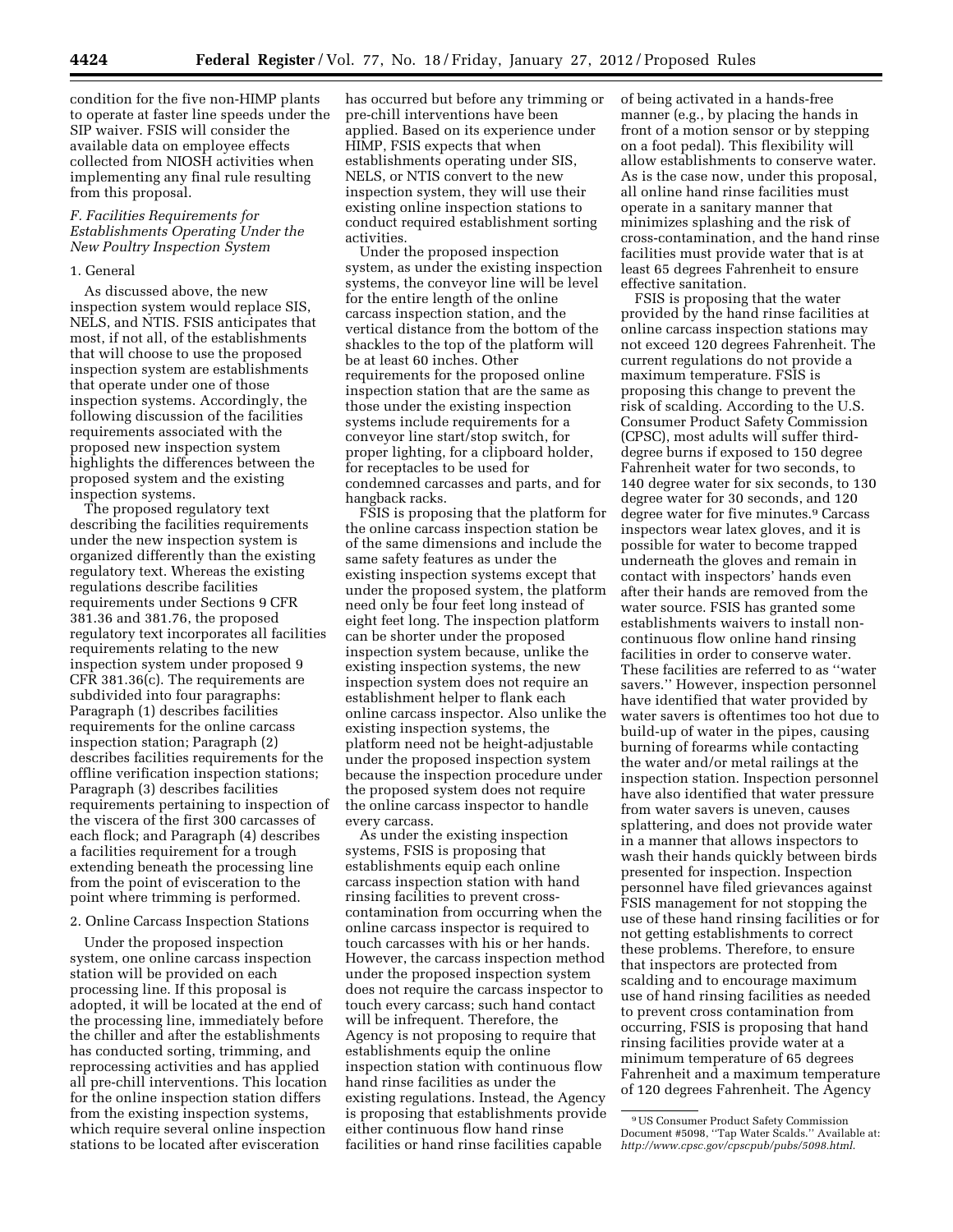requests comment on the efficacy and safety of this proposed temperature range and on the hand rinsing facilities requirement in general.

The online inspection station under the proposed inspection system must also be equipped with a buzzer within reach of the on-line inspector that the inspector can use when necessary to alert the inspector-in-charge, offline inspectors, or establishment management of the need to correct a deficiency that require their attention.

#### 3. Offline Verification Inspection Stations

FSIS is proposing to require that establishments operating under the proposed inspection system provide offline verification inspection stations that are similar to the offline inspection stations required under the existing inspection systems. As under the existing inspection systems, FSIS is proposing that at least one offline verification inspection station be located at a pre-chill location and at least one be located at a post-chill location. For establishments having more than one processing line or more than one chiller, the Agency will determine how many offline verification inspection stations are required under the specific processing conditions of the establishment concerned.

FSIS is proposing to require that the offline verification inspection stations under the new system consist of the same dimensions as the offline stations under the existing inspection systems. The dimensions and features of the offline inspection tables would also be the same. The requirements for lighting, hangback racks, and accessibility to hand washing facilities would also be the same as under the existing inspection systems. The requirement for a clipboard holder is the same except FSIS is also proposing to allow establishments to elect to provide offline verification inspectors with electronic means of recording inspection results.

4. Location To Inspect the Viscera of the First 300 Carcasses of Each Flock

Under the proposed inspection system, an offline inspector in young chicken slaughter establishments will inspect the viscera of each of the first 300 birds slaughtered in each flock. Accordingly, FSIS is proposing to require that young chicken establishments operating under the proposed inspection system provide a location along the processing line after the carcasses are eviscerated at which the viscera inspection can safely and properly be conducted. The viscera

must be presented at this location either uniformly trailing or leading. Based on FSIS's experience under HIMP, most establishments choosing to operate under the new inspection system will provide this location where establishment sorting activities take place.

#### 5. Drainage From Processing Line

FSIS is proposing no change to the existing requirement that a trough or other drainage and collection facilities must extend beneath the conveyor at all places where processing operations are conducted from the point where the carcass is opened to the point where trimming has been performed.

#### *G. Eligibility To Operate Under the New Poultry Inspection System*

FSIS is proposing that young chicken and turkey slaughter establishments may use the new inspection system if they apply to do so, and if the Administrator determines that they are eligible. To be eligible, the establishment must agree to meet all facilities requirements and to maintain records to document that the products resulting from their slaughter operations meet the definition of ready-to-cook poultry.

Because FSIS is proposing to eliminate SIS, NELS, and NTIS, and to end HIMP, the Agency is also proposing to require that all young chicken and turkey slaughter establishments that do not operate under the new inspection system operate under traditional inspection.

In addition, FSIS is proposing to allow establishments that slaughter poultry classes other than young chicken and turkey to operate under the New Poultry Inspection System if they request and are granted a waiver through the SIP.

#### **IV. Other Proposed Changes to Poultry Slaughter Regulations**

#### *A. Proposed Changes to Traditional Inspection System*

FSIS is proposing to limit to two the number of online inspectors per line in all poultry slaughter establishments operating under traditional inspection, with an exception for existing establishments other than young chicken and turkey that are currently operating with more than two online inspectors. Under traditional inspection, online carcass inspectors would continue to use the current traditional inspection methods. The Agency anticipates that it will assign approximately one offline inspector for every six online inspectors under

traditional inspection. Additionally, the Agency would continue to provide oversight of workforce through veterinarians.

Most poultry slaughter establishments operating under traditional inspection are currently staffed with two online inspectors. As of September 2011, all of the very small establishments that slaughter young chickens or turkeys under the traditional inspection were staffed with two or fewer on-line inspectors. However, there is a small number of poultry slaughter establishments that slaughter species other than young chickens and turkeys that have more than two online inspectors. FSIS will continue to staff these establishments with the number of online inspectors they currently have. FSIS has tentatively concluded that doing so will ensure that this rule change does not have an adverse impact on these establishments. FSIS is proposing that this exception will not apply to new establishments after a final rule is published because the Agency anticipates that new establishments would be aware of the requirements of the rule and would factor this into their decisions to operate. Also, this exception would not apply to young chicken and turkey slaughter establishments because doing so would undercut the efficiencies that are presented by this proposal.

## *B. Proposed Changes Affecting All Poultry Slaughter Establishments*

1. Procedures To Address Contamination by Fecal Material and Enteric Pathogens as Hazards Reasonably Likely To Occur

a. Contamination of Poultry Carcasses and Parts by Fecal Material and Enteric Pathogens Are Hazards Reasonably Likely To Occur in Poultry Slaughter Establishments

The Centers for Disease Control and Prevention collects data on laboratoryconfirmed human foodborne illness cases through the Foodborne Diseases Active Surveillance Network (FoodNet), an active, population-based, sentinel surveillance system for the United States.10 Several FoodNet case-control studies have examined the link between chicken and human infection with *Salmonella* or *Campylobacter* and have found that poultry products are an important vehicle for human *Salmonella* and *Campylobacter*  infections in the United States (CDC memo: Foodborne illness from *Salmonella* and *Campylobacter* 

<sup>10</sup>For more information on FoodNet see *[http://](http://www.cdc.gov/foodnet/) [www.cdc.gov/foodnet/](http://www.cdc.gov/foodnet/)*.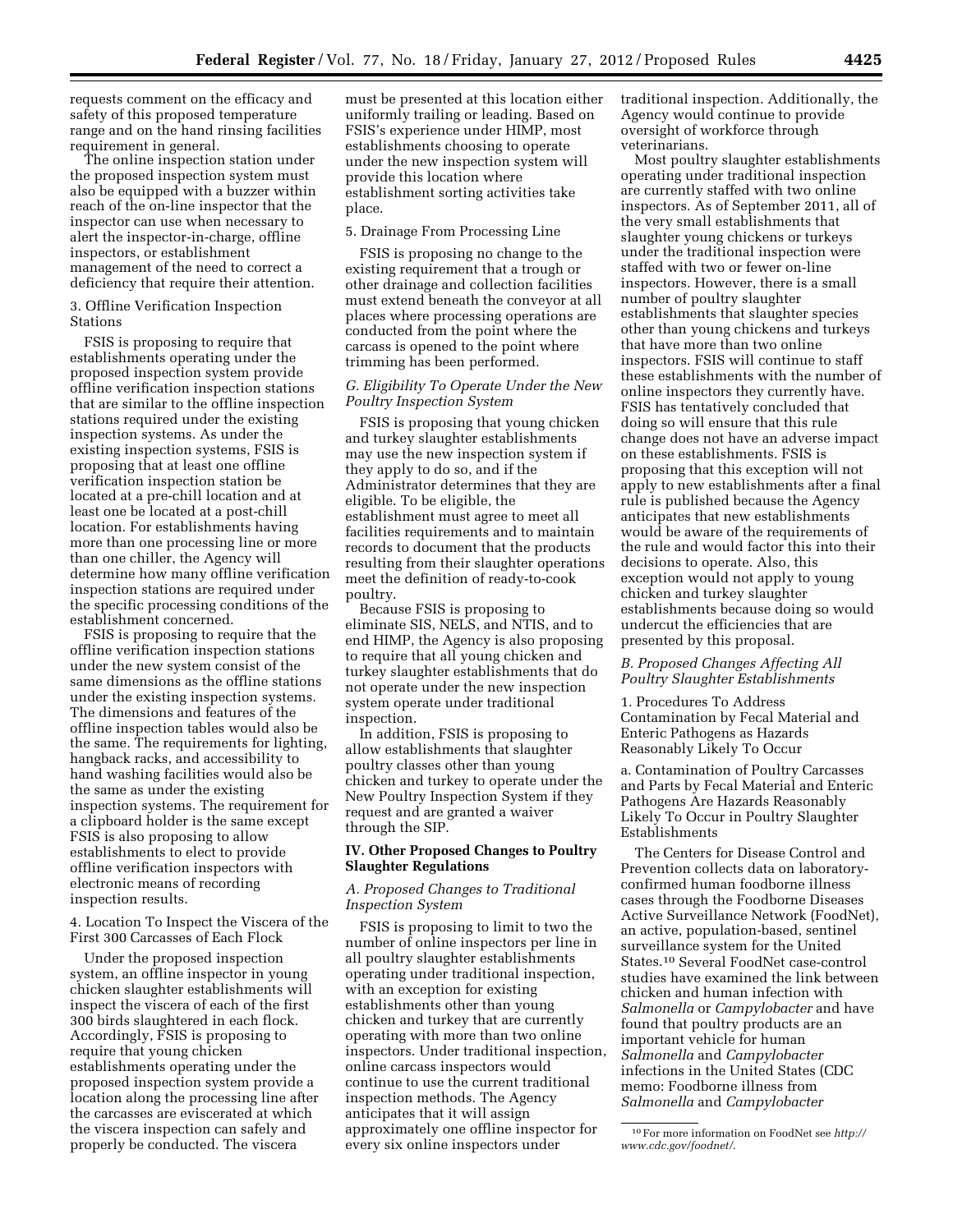associated with poultry, United States, available at: *[http://www.fsis.usda.gov/](http://www.fsis.usda.gov/PDF/Salmonella_Campylobacter_011811.pdf) [PDF/Salmonella](http://www.fsis.usda.gov/PDF/Salmonella_Campylobacter_011811.pdf)*\_*Campylobacter*\_ *[011811.pdf](http://www.fsis.usda.gov/PDF/Salmonella_Campylobacter_011811.pdf)*).

In addition to FoodNet case-control studies, CDC collects outbreak data reported by State and local health departments through the Foodbome Disease Outbreak Surveillance System (FDOSS). Outbreak data collected through FDOSS provides important evidence linking sources of *Salmonella*  and *Campylobacter* to human illness.11

Fecal contamination is a major vehicle for spreading enteric pathogenic microorganisms, such as *Salmonella,* to raw poultry. Accordingly, contamination of poultry carcasses and parts by fecal material and enteric pathogens (e.g., *Salmonella* and *Campylobacter*) are hazards reasonably likely to occur in poultry slaughter establishments unless addressed in a sanitation SOP or other prerequisite program.

In order to ensure that establishments properly address the food safety hazards associated with contamination of poultry carcasses by fecal material and enteric pathogens, FSIS is proposing to amend the poultry slaughter inspection regulations as described in the following two sections.

b. Procedures Addressing Zero Tolerance for Visible Fecal Material Before Chilling

In 1997, FSIS codified its zero tolerance policy for poultry carcasses contaminated with visible fecal material entering the chiller (62 FR 5139, February 4, 1997). At that time, the Agency published a final rule that removed ''feces'' from the list of nonconformance elements under the FPS and provided that ''Poultry carcasses contaminated with visible fecal material shall be prevented from entering the chilling tank'' (9 CFR 381.65(e)). The preamble to that final rule emphasized that the ''zero tolerance policy for visible fecal contamination is an important food safety standard because fecal contamination is a major vehicle for spreading pathogenic microorganisms, such as *Salmonella,* to raw poultry.''

Later the same year, FSIS published a second **Federal Register** document entitled ''Notice on complying with food safety standards under the HACCP system regulations'' (62 FR 63254, November 28, 1997). The purpose of the second document was to ensure that establishments understood the Agency's

zero tolerance policy for visible fecal material as a food safety hazard as establishments prepared to comply with the then newly enacted HACCP system regulations. The notice first cited the zero tolerance policy for visible fecal contamination before the chiller that had recently been codified at 9 CFR 381.65(e). Then, the notice explained that, ''to meet the zero tolerance standard, an establishment's [HACCP] controls must (among other things) include limits that ensure that no visible fecal material is present \* \* \* before poultry carcasses enter the chilling tank'' (citing 9 CFR 417.2(c)). Finally, the notice explained that ''Under the HACCP system regulations, critical control points to eliminate contamination with visible fecal material are predictable and essential components of all slaughter establishments' HACCP plans.''

Thus, in February 1997, FSIS codified the requirement that all poultry slaughter establishments must prevent carcasses contaminated with visible fecal material from entering the chiller (9 CFR 381.65(e)); and in November 1997, FSIS specified in a **Federal Register** notice that procedures for doing so must be incorporated in establishments' HACCP systems. As a result, all poultry slaughter establishments' HACCP plans currently include critical control points for preventing carcasses contaminated with visible fecal material from entering the chiller. Accordingly, FSIS is proposing to amend 9 CFR 381.65 to require poultry slaughter establishments to develop, implement, and maintain as part of their HACCP plans, or sanitation SOPs, or other prerequisite programs, written procedures to ensure that poultry carcasses contaminated with visible fecal material do not enter the chilling tank. Such a requirement will ensure that establishments maintain the records to verify that that they have implemented the necessary measures and, when necessary, have taken appropriate corrective actions to prevent carcasses contaminated with visible fecal material from entering the chiller.

c. Procedures To Prevent Contamination of Carcasses and Parts by Enteric Pathogens and Fecal Material Throughout the Entire Slaughter and Dressing Operation

#### Background

Although the existing requirement for establishments to prevent visible fecal material from entering the chiller, and the proposed clarification described above that establishments must have procedures addressing how they do so,

are important safeguards, those safeguards will not be fully effective if an appropriate effort is not made to prevent contamination from occurring throughout the slaughter and dressing operation. Fecal material is a major vehicle for spreading pathogenic microorganisms, such as *Salmonella*  and *Campylobacter,* to raw poultry, and therefore it is vital for establishments to maintain sanitary conditions and to prevent, to the maximum extent possible, contamination from occurring before slaughter and throughout the slaughter and dressing process.

Under HACCP, establishments are responsible for identifying food safety hazards that are reasonably likely to occur in the production process and for implementing preventive measures to control those hazards. However, FSIS's experience with HACCP shows that instead of implementing controls to prevent contamination from occurring early in the production process, some poultry slaughter establishments rely on interventions applied at the end of the process to remove contamination after it occurs. This may be due in part to the fact that FSIS inspectors perform verification checks for zero visible fecal contamination and *Salmonella* and *Campylobacter* testing at the end of the slaughter and chilling processes. Failure to implement preventive measures throughout the slaughter and dressing process can lead to the creation of insanitary conditions in the establishment and increases the potential for carcasses and parts to become contaminated with enteric pathogens and fecal material. Interventions with chemical antimicrobials applied at the end of the process are less likely to be fully effective on carcasses that contain high levels of pathogens, and these chemical treatments are not effective in preventing insanitary conditions throughout the slaughter establishment.

Information that FSIS has collected from comprehensive Food Safety Assessments (FSA's) it has conducted in establishments that have failed to meet the Agency's *Salmonella* performance standards demonstrate the need for establishments to adopt preventive measures to control contamination throughout the entire production process, as well as the need to maintain documentation to verify the effectiveness of those measures on an on-going basis.

For example, FSIS conducted an FSA at a young chicken slaughter establishment that failed its *Salmonella*  set in 2007. For the FSA, FSIS reviewed the establishment's *Salmonella* testing data, controls, and records associated

<sup>11</sup>For more information on CDC's FDOSS see: *[http://www.cdc.gov/outbreaknet/surveillance](http://www.cdc.gov/outbreaknet/surveillance_data.html)* \_*[data.html](http://www.cdc.gov/outbreaknet/surveillance_data.html)*.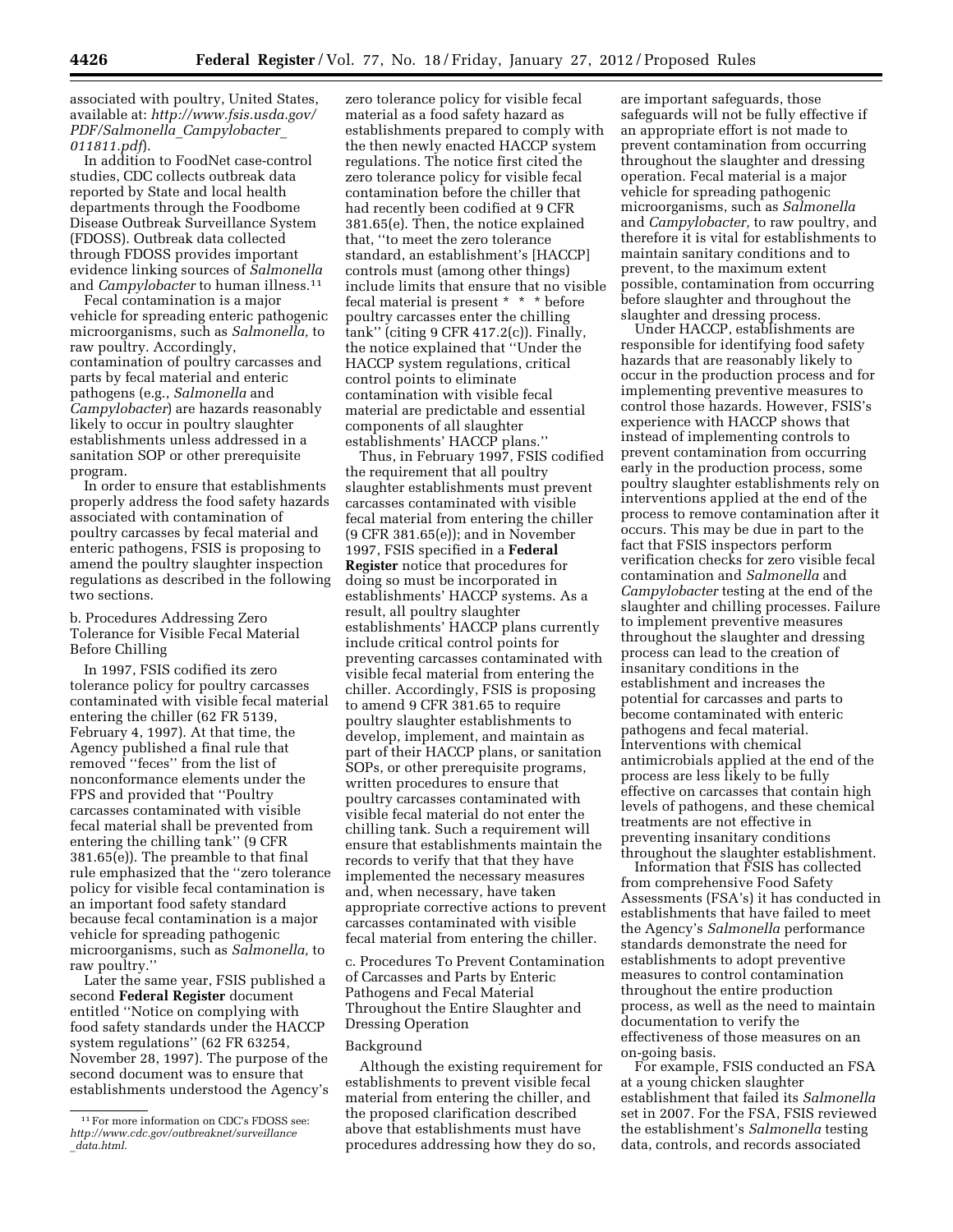with the establishment's sanitary dressing procedures and microbial interventions, and observed the establishment's implementation of these controls and procedures. The Agency's review found that the establishment had high levels of *Salmonella* on incoming birds. The high levels of *Salmonella*  sustained throughout the process appeared to have overwhelmed any subsequent in-process interventions. As a result of the FSA findings, FSIS notified the establishment in writing that the Agency would withhold or suspend inspection unless the establishments provided a written response within 72 hours on the actions it would take to achieve compliance. In response, the establishment gave a written description of immediate corrective actions it would take, including removing debris and repositioning equipment, retraining of employees in the HACCP and Sanitation SOP methodology prescribed in the establishments control programs, and reassessing the establishments HACCP plan to incorporate a new antimicrobial treatment for the chill tank and similar antimicrobial interventions applied during the dressing operation. FSIS then put in place a verification plan in which inspectors in that establishment were expected to routinely verify the corrective actions proffered by the establishment. Since implementation of these corrective actions, the establishment has passed all of its *Salmonella* performance sets.

In another example, FSIS conducted an FSA in an establishment that had failed a *Salmonella* set in 2005. From the FSA, the Agency found that the establishment failed to: (i) Identify *Salmonella* as a significant hazard, (ii) control hazards it did identify, (iii), identify corrective actions in its sanitation SOPs, (iv) perform verification, (v) perform all corrective actions, and (vi) monitor pre-shipment records sufficiently. As a result, FSIS notified the establishment in writing that the Agency would withhold or suspend inspection unless the establishment provided a timely response on how it would achieve compliance. Consequently, the establishment reassessed and redesigned its HACCP plan for slaughter; revised its preoperational plan; and conducted remedial training of personnel in HACCP and sanitation SOPs. Because the establishment did not previously have defined verification activities for its employees to perform and document, the establishment instituted hourly checks for sanitary dressing at evisceration. FSIS issued a

Notice of Deferral on August 8, 2005, and a Closeout Letter of Warning on March 3, 2006. FSIS then put in place a verification plan in which inspectors in that establishment were expected to routinely verify the corrective actions proffered by the establishment. Since implementation of these corrective actions, the establishment has passed all of its *Salmonella* performance sets.

#### Proposed Regulatory Requirements

To ensure that establishments implement appropriate measures to prevent carcasses from becoming contaminated with pathogens, and to ensure that both FSIS and establishments have the documentation they need to verify the effectiveness of these measures on an on-going basis, FSIS is proposing to require that all poultry slaughter establishments develop, implement, and maintain written procedures to prevent contamination of carcasses and parts by enteric pathogens and fecal material throughout the entire slaughter and dressing operation. FSIS is proposing that establishments incorporate these procedures into their HACCP plans, or sanitation SOPs, or other prerequisite programs, and that they maintain records sufficient to document the implementation and monitoring of these procedures. These proposed requirements are necessary to fully implement the existing HACCP regulations.

Many establishments have in place process control measures to address the prevention of contamination by enteric pathogens and fecal material, but are not maintaining documentation to verify the effectiveness of these procedures on an on-going basis. If this rule becomes final, establishments may choose to incorporate those measures into their procedures addressing how they prevent contamination from occurring during slaughter and dressing operations. Examples of such measures include: monitoring of evisceration equipment to ensure it is properly adjusted to the size of birds within a particular flock; purchase specification agreements requiring feed withdrawal; and employee hygiene and hand washing policies. Under this proposed rule, establishments will be required to incorporate these procedures into their HACCP plans, or Sanitation SOPs, or other prerequisite programs, and to maintain on-going documentation to demonstrate that the procedures are effective. This on-going documentation will allow both the establishment and FSIS to identify specific points in the production process where a lack of process control may have resulted in

product contamination or insanitary conditions, which will allow the establishment to take the necessary corrective actions to prevent further product contamination.

FSIS is not proposing to prescribe the specific procedures that establishments must follow to prevent carcasses from becoming contaminated by enteric pathogens or fecal material because the Agency believes that establishments should have the flexibility to implement the most appropriate measures that will best achieve the requirements of this proposed rule. However, on-going verification and documentation to demonstrate that an establishment's process controls are effective in preventing food safety hazards are critical components of the HACCP system. FSIS believes that microbiological test results that represent levels of microbial contamination at key steps in the slaughter process, are necessary for establishments to provide comprehensive, objective evidence to demonstrate that they are effectively preventing carcasses from becoming contaminated with pathogens before and after they enter the chiller.

As discussed in detail earlier in this document, the current regulations require that official poultry slaughter establishments conduct regular testing for generic *E. coli* at the end of the chilling process as a means of verifying process control (9 CFR 381.94(a)). The regulations include performance criteria that are intended to represent the highest expected microbial loads on carcasses when the slaughter process is in control (9 CFR 381.94(a)(5)(1)). However, FSIS's experience with using post-chill testing for generic *E. coli* to monitor process control for fecal contamination and sanitary dressing has led the Agency to conclude that such testing is not the most effective way to prevent contamination from occurring throughout the slaughter and dressing operation. As noted above, recent studies indicate that *E. coli* levels may not be a valid measure of fecal contamination. This finding was also supported by a 2004 report issued by the National Advisory Committee on Microbiological Criteria for Foods (NACMCF). Additionally, while postchill testing may be useful for identifying microbial levels on carcasses after they have been subjected to antimicrobial chemicals in the chiller, it does not necessarily reflect the effectiveness of the preventive measures implemented earlier in the process to address contamination at points in the process before the chiller.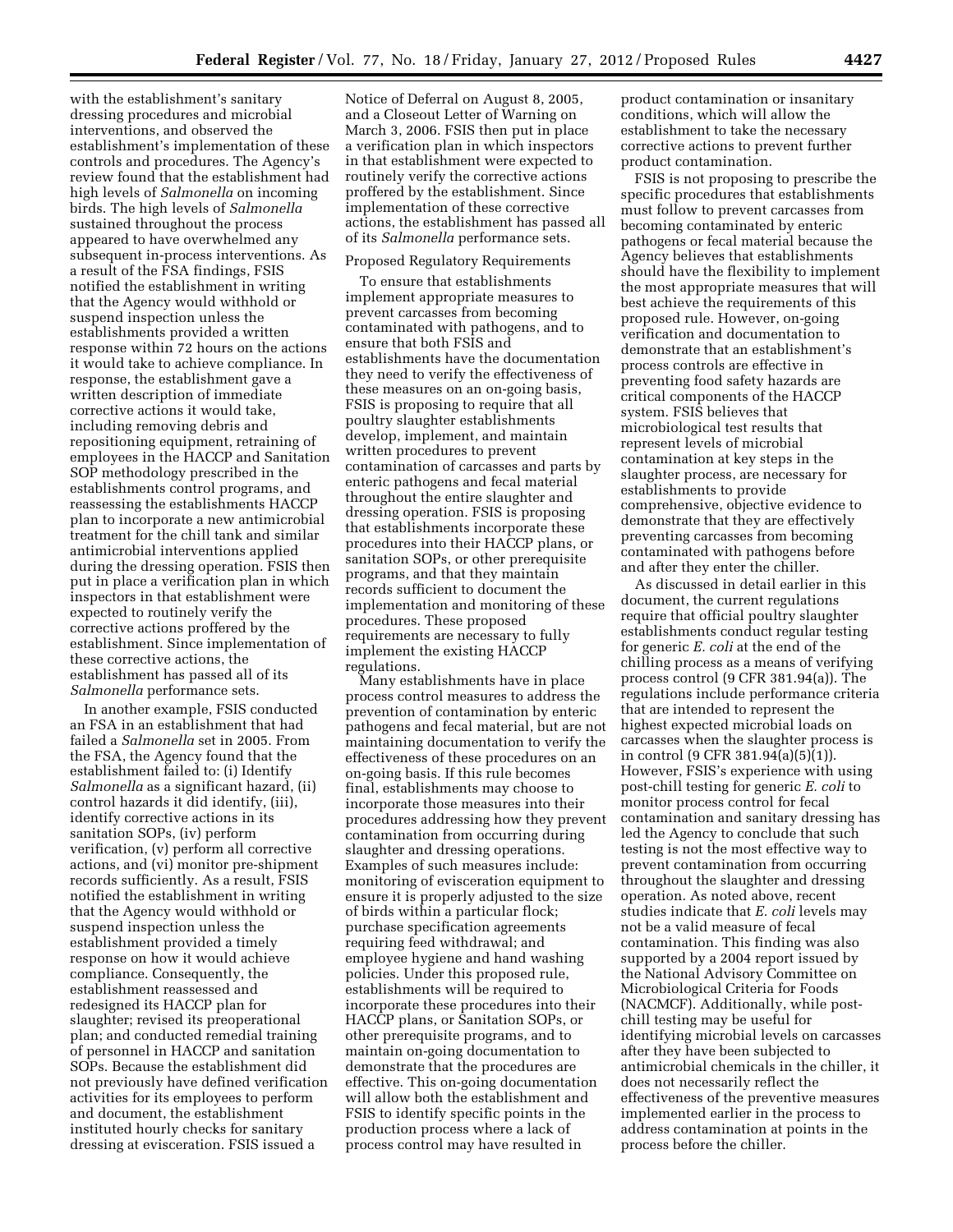Given these limitations, FSIS is proposing to rescind the generic *E. coli*  testing requirements in 9 CFR 381.94 and to replace them with a new testing requirement that will provide establishments the flexibility to sample for other, potentially more useful indicator organisms. Under this proposal, establishments would continue to conduct sampling and analysis of carcasses for microbial organisms at the post-chill location, but in addition the Agency is proposing a second testing location at the pre-chill position in order to ensure establishments will be able to monitor the effectiveness of process control for enteric pathogens throughout the slaughter and dressing operation.

Although FSIS has tentatively concluded that verification testing conducted at two proposed points, i.e., pre-chill and post-chill, will provide the evidence establishments need to verify that their process control measures are effective in preventing carcasses from becoming contaminated with pathogens, the Agency also considered two alternatives approaches. FSIS considered requiring a third verification test at the re-hang position to monitor the incoming load of pathogens but does not believe it is necessary to impose the additional costs that would be associated with testing at this point. FSIS also considered requiring only one verification test at any position along the production line to provide maximum flexibility but concluded this approach may not be sufficient to monitor the effectiveness of an establishment's procedures to prevent contamination throughout the slaughter and dressing operation. The Agency requests comments on these alternatives.

Under this proposed rule, instead of following a prescribed microbiological testing program, each establishment would be responsible for developing and implementing its own microbiological sampling plan, which would be required to include carcass sampling at pre-chill and post-chill. The establishment would be responsible for determining which microbiological organisms will best help it to monitor the effectiveness of its process control procedures. Because FSIS is proposing that an establishment's microbiological sampling plan be part of its HACCP plan, sanitation SOP, or other prerequisite program, each establishment would be required to provide scientific or technical documentation to support the judgments made in designing its sampling plan (see 9 CFR 417.4(a)). Under this proposal, establishments

could develop sampling plans to test carcasses for enteric pathogens, such as *Salmonella* and *Campylobacter,* at prechill and post chill, or they could test for an appropriate indicator organism. FSIS intends to provide sampling guidance to assist small and very small establishments develop sampling plans that meet the Agency's expectations for testing designs and sampling frequency.

This proposed rule does not prescribe how frequently establishments must sample and test poultry carcasses for microbiological organisms at pre-chill and post-chill. Instead, FSIS is proposing to require that an establishment's sampling frequency be adequate to monitor the effectiveness of the establishment's process control for enteric pathogens. The frequency with which establishments would need to conduct such testing will depend on a number of factors, including their production volume, the source of their flocks, their slaughter and dressing process, and the consistency of their microbial test results over time. Because the testing frequency would be an integral part of an establishment's HACCP system verification procedures, establishments would need to collect and maintain data to demonstrate that their testing frequency is adequate to verify the effectiveness of their process control procedures.

This proposed rule does not mandate that establishments meet specific performance standards for microbial testing. Rather, because establishments would be required to incorporate their procedures for preventing contamination by enteric pathogens and fecal contamination into their HACCP plans, or sanitation SOPs, or other prerequisite programs, establishments would be required to take appropriate corrective action when either the establishment or FSIS determines that the establishment's procedures are not effective in preventing carcass contamination throughout the entire slaughter and dressing process. Establishments would also need to routinely evaluate the effectiveness of their procedures in preventing carcass contamination.

Small and very small, low-volume establishment 12 that choose to operate under the revised traditional inspection system rather than the New Poultry Inspection System may not need to conduct testing at two points in the

slaughter process to adequately monitor process control. Therefore, FSIS is considering permitting these establishments to conduct testing for microbial pathogens at one point in the process if they can demonstrate that they are maintaining adequate process control. Under this proposal, if the Agency had evidence to indicate that an establishment conducting testing at a single point in the process was having difficulty maintaining process control, such as not meeting FSIS's pathogen performance standards, the establishment would need to conduct additional testing or implement additional measures to ensure that its process remains in control. The Agency request comments on this aspect of the proposed rule.

If this proposal is finalized, FSIS will issue guidance to assist establishments in developing procedures for controlling contamination throughout the slaughter and processing operation and for developing appropriate sampling plans to verify the effectiveness of their procedures. This guidance will include a default sampling frequency for small and very small establishments.

Under this proposed rule, FSIS would verify the effectiveness of an establishment's process control procedures in preventing carcasses from becoming contaminated with enteric pathogens and fecal material by reviewing the establishment's monitoring records, including the establishment's microbial testing results, observing an establishment implementing its procedures, and inspecting carcasses and parts for visible fecal contamination when conducting both online carcass inspection and offline verification inspection procedures. FSIS personnel would consider both the establishment's testing results, as well as the results of the Agency's testing for *Salmonella* and *Campylobacter* to determine young chicken and turkey establishment's compliance with the Agency's *Salmonella* and *Campylobacter*  performance standards, to help assess how well the establishment is controlling its slaughter and dressing processes.

If inspection personnel determine that an establishment's process control procedures are not effective in preventing contamination by enteric pathogens or fecal contamination, the Agency would take appropriate regulatory action to ensure that the establishment's production process is in control, and that product is not being adulterated. Such action could include performing additional visual inspections of products or equipment

<sup>12</sup>Low-volume establishments would include those classified as very low volume establishments under the existing generic *E. coli* testing regulations, e.g., establishments that slaughter no more than 440,000 young chicken or no more than 60,000 young turkeys on an annual basis (9 CFR  $381.94(a)(2)(v)$ ).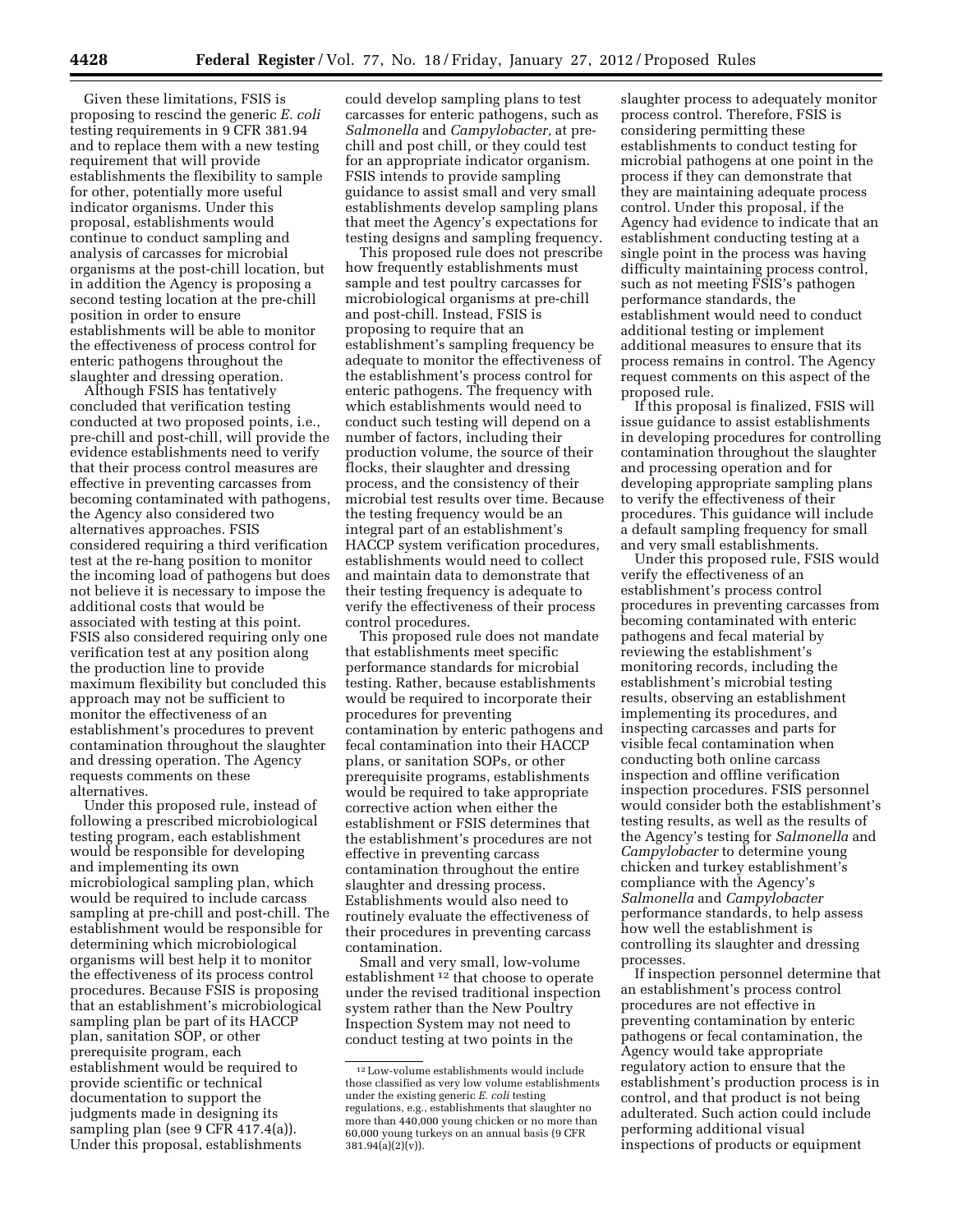and facilities, increasing offline verification inspections, initiating Food Safety Assessments (FSAs), conducting hazard analysis verification procedures, conducting intensified product sampling for *Salmonella* and *Campylobacter* under the Agency's performance standard sampling program, and retaining or condemning product.

2. Impact Considerations for Small/Very Small Low Volume Establishments

As noted in the Preliminary Impact Analysis (PRIA) for this proposed rule, FSIS projects that all 51 of the very small establishments that operate under the existing traditional inspection system will chose to operate under the proposed revised traditional inspection system. However, this proposed rule will impose certain costs on establishments regardless of the proposed inspection system under which they chose to operate. Therefore, because FSIS is interested in implementing this proposed rule in a manner that will minimize the impact on small and very small establishments, the Agency requests comments on the following measures to help mitigate the impact on to small and very small establishments.

• *Phase-in for small businesses:* FSIS requests comments on whether a phased implementation would help to mitigate the impact of this proposed rule on small and very small establishments. The Agency also requests comments on the type of phased implementation that would be most effective in mitigating the impact on very small establishments. For example, would a phased implementation that establishes separate effective dates for large, small, and very small establishments be effective in mitigating the impact of this proposed rule on small and very small establishments?

• *Allow small and very small plants that operate under the modified traditional inspection system to test for microbial pathogens at one point in the slaughter process instead of two.* As noted above, this proposed rule requires that all young chicken and turkey slaughter establishments conduct testing for microbial pathogens at two points in the slaughter process regardless of the inspection system that they operate under. However, FSIS believes that it may not be necessary for very small, low-volume establishments that operate under the revised traditional inspection system to conduct testing at two points in the process to effectively monitor process control. Therefore, FSIS requests comments on whether it should revise this provision in the proposed

rule to permit very small, low volume establishments to conduct testing for microbial pathogens at one point in the process if these establishments can demonstrate that they are maintaining adequate process control through other means.

• *Number of on-line inspectors permitted for revised traditional inspection:* As discussed earlier in this document, this proposed rule would limit the number of on-line inspectors for the revised traditions inspection system to two, with an exception for existing establishments other than young chicken and turkey that are currently operating with more than two online inspectors. FSIS is proposing to continue to staff establishments that slaughter poultry other than young chickens and turkeys with the number of online inspectors that they currently have to mitigate the impact of this proposed rule on these establishments. FSIS has tentatively decided that this exception would not apply to young chicken and turkey slaughter establishments because doing so would undercut the efficiencies that are presented by this proposal. However, because the young chicken and turkey slaughter establishments that operate under the existing traditional inspection system are classified as either small or very small, FSIS requests comments on it should permit these establishments to retain more than two inspectors if they are currently operating with more than two inspectors under the existing traditional inspection system.

In addition to the proposed mitigations discussed above, FSIS intends to adopt the following measures to assist small and very small establishments meet the requirements of this proposed rule.

• *Provide FSIS outreach training programs to small and very small establishments to help them comply with the proposed requirements to address enteric pathogens and fecal contamination.* FSIS intends to provide training to small and very small establishments to assist them to develop, implement, and maintain written procedures for the prevention of contamination by enteric pathogens and fecal material and for preventing carcasses contaminated with fecal material from entering the chill tank. To ensure that very small plant operators have access to such training, FSIS is considering providing computer-based training or using a webinar format.

• *Provide guidance on measures small establishments can take to control for enteric pathogens.* As discussed above, under both the New Poultry Inspection System and the revised

traditional inspection system, establishments will be required to conduct testing for microbial pathogens at pre-chill and post-chill to verify process control. The frequency with which establishments conduct testing under this proposed rule will depend on, among other things, the production volume, source of flock, and the plants slaughter and dressing process. FSIS believes that very small, low volume establishments that have slower line speeds and that do not use automated evisceration equipment will likely not need to conduct frequent testing to demonstrate that their process is in control. Therefore, FSIS intends to develop guidance to assist small plants implement measures other than testing to demonstrate that their process is in control. FSIS believes that this will help to minimize the amount of testing (and the associated costs) that small plants will need to conduct to comply with the proposed rule. The guidance would provide for an increase in testing frequency if an establishment is having difficulty maintaining process control, such as not meeting FSIS's pathogen performance standards.

FSIS requests comments on these and other possible measures that that the Agency can implement to minimize this proposed rule's impact on small and very small, low volume establishments.

3. Proposed Changes to Time and Temperature Requirements for Chilling

#### a. Background

As discussed earlier in this document, FSIS has granted SIP waivers from the time and temperature chilling regulations to six poultry slaughter establishments. The current poultry chilling regulations (9 CFR 381.66) require ready-to-cook poultry, except for ratites, to be chilled immediately after evisceration unless the poultry is to be frozen or cooked immediately at the establishment. The purpose of these regulations is to ensure prompt removal of body heat and to prevent the incubation and rapid growth of bacterial populations on or within the carcasses, thereby preserving the conditions and wholesomeness of the poultry and preventing adulteration (9 CFR 381.66(a); 35 FR 15739, October 7, 1970).

Under the current regulations, poultry slaughtering establishments must ensure that the internal temperature of poultry carcasses weighing 4 to 8 pounds is reduced to 40 °F or below within 4 hours; carcasses weighing 4 to 8 pounds, within 6 hours; and those weighing over 8 pounds, within 8 hours (9 CFR 381.66(b)). Once chilled, poultry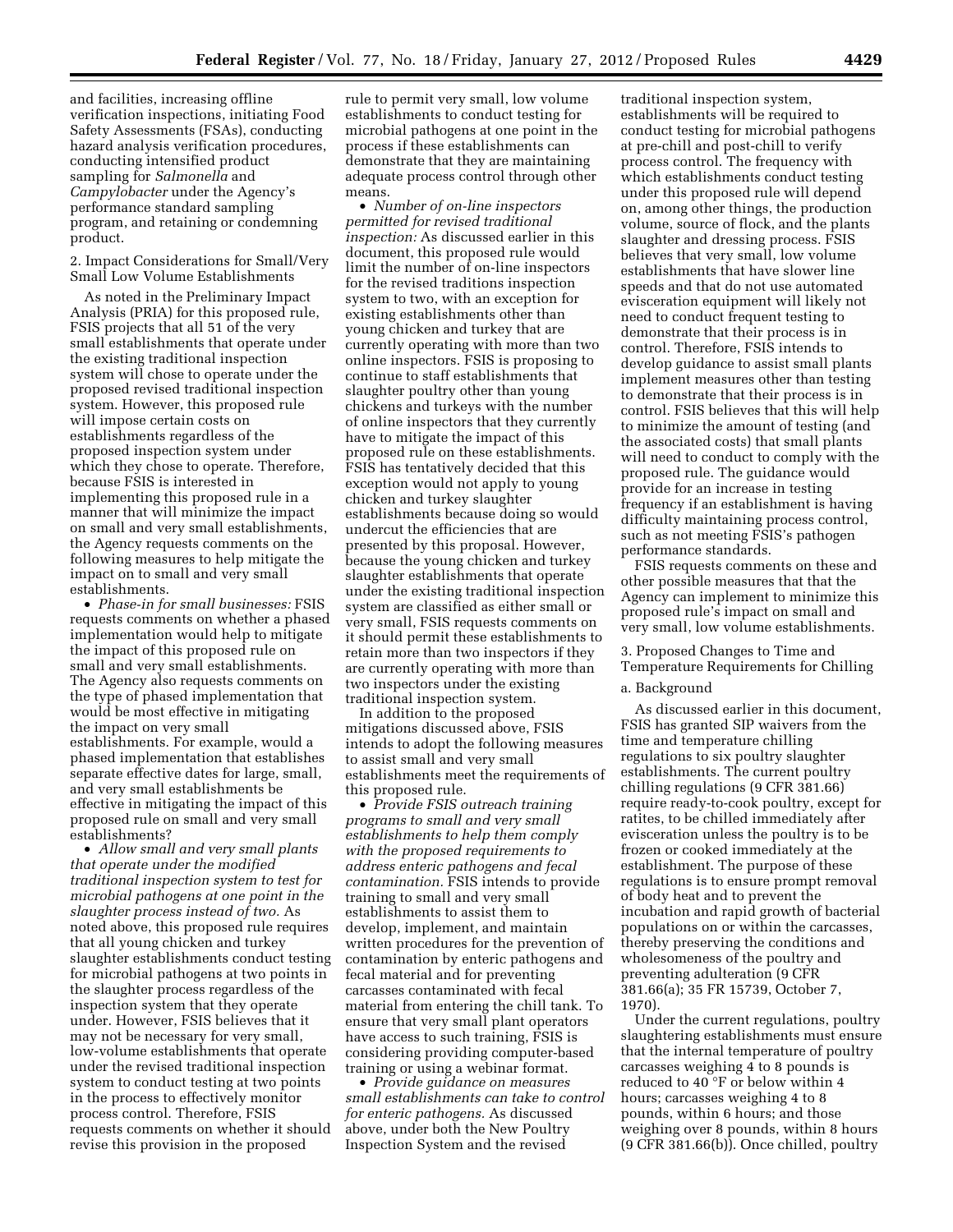to be packaged and shipped must be stored at 40 °F or less. FSIS believes that a chilling process satisfying the present requirement results in no outgrowth of bacteria.

During further processing and packaging operations, the internal temperature of the poultry carcass may be allowed to rise to 55 °F, provided that immediately after packaging, the poultry is chilled to 40 °F or placed in a freezer. The regulation requires that any poultry that is to be held at the establishment in packaged form longer than 24 hours must be held in a room at a temperature of 36 °F or lower (9  $CFR 381.66(c)(3)$ . This requirement provides assurance that no bacterial outgrowth occurs before the package leaves the establishment.

9 CFR 381.66(c)(4) requires the chilling of giblets to 40 °F or lower within two hours of the time that they are removed from the inedible viscera. But when the giblets are cooled with the carcass from which they are drawn, the giblets are subject to the same chilling time as the carcass. 9 CFR 381.66(e) requires that the temperature of airchilled, ready-to-cook poultry be reduced to 40 °F or lower within 16 hours.

The temperature limits in these regulations were based on the fact that most relevant foodborne bacteria have not been reported as being capable of multiplying at temperatures below 40 °F (35 FR 15739). Thus, any bacteria would be in a suspended state, if not actually killed. Chilling ready-to-cook poultry and keeping it at sufficiently low temperatures inhibits the multiplication of spoilage organisms as well as foodborne pathogens on the poultry and permits the poultry to be sold in markets at great distances from the processing establishment.

Most poultry slaughtering establishments in the United States chill eviscerated poultry by immersion in vats of water and ice. Where the chilling operation has been identified as a CCP in an official establishment's HACCP plan, FSIS inspectors verify that the establishment is monitoring at that CCP, and that the establishment's process is meeting the critical limits for the CCP. For raw poultry products, the chilling operation must meet the 40 °F temperature and time requirement, no matter what other limits the establishment may have identified in its hazard analysis. FSIS inspectors may determine whether products are compliant with the regulatory requirements by taking the temperatures of fresh and frozen poultry products including carcasses, parts, and giblets or by observing establishment

employees conducting monitoring, by verification procedures, or by reviewing establishment records.

The regulation limiting chilling operations to specific time-andtemperature combinations is at odds with the PR/HACCP regulations. Additionally, FSIS has two long pending petitions requesting that the Agency repeal the prescriptive time and temperature chilling requirements. The American Meat Institute (AMI) petitioned the Department to amend the regulations governing moisture absorption and retention in certain raw meat and poultry products. AMI also requested other changes, including repeal of the regulations requiring poultry carcasses to be chilled below 40 °F within a specified time. The National Turkey Federation (NTF) has requested that FSIS waive the time and temperature requirements for poultry carcass cooling. FSIS has carefully considered the AMI and NTF requests in developing this proposal.

FSIS has concluded that alternative approaches to chilling are effective and safe. As discussed above, under SIP, the Agency has granted six poultry slaughter establishments waivers from the specific time and temperature chilling requirements prescribed in 9 CFR 381.66. FSIS will review the data provided through these waivers to ensure that these alternative approaches to chilling poultry are effective at controlling levels of bacteria and ensuring food safety. The Agency will take this data into consideration before issuing a final rule in this proceeding.

Based on the foregoing, FSIS is proposing to eliminate the time and temperature requirements for chilling ready-to-cook poultry carcasses and giblets. The existing requirements prescribe both the time and temperature parameters to be used in the chilling process and do not allow for alternative approaches that the establishment can use to control levels of bacteria. The regulation gives an establishment producing ready-to-cook poultry no flexibility to use procedures other than those in the regulations, even if alternative procedures achieve the same results. Because the objective of the current chilling regulations is to prevent microbial multiplication, establishments should have the option of choosing the means to do so, instead of being required to use a prescribed method of chilling that achieves a specific temperature limit, 40 °F, that applies to ready-to-cook poultry products.

In addition, the time and temperature regulations are inconsistent with the Agency's regulations on retained water (9 CFR 441.10) in that they tend to

prevent poultry establishments from making full use of available options for reducing retained water in their products, such as the option of reducing the dwell time of products in immersion chillers.

#### b. Proposed Rule

FSIS is proposing to replace these prescriptive time and temperature requirements with a requirement that poultry slaughter establishments develop and maintain procedures that control the levels and prevent the multiplication of spoilage organisms and pathogenic bacteria in the product after evisceration. Establishments would have to include these procedures in their HACCP plans, or sanitation SOPs, or other prerequisite programs. Establishments would be required to maintain a chilling process so that at the end of slaughter operations, no pathogen outgrowth occurs.

Additionally, establishments would be required to keep previously chilled poultry carcasses and major portions chilled so that there would be no outgrowth of the pathogens, unless such poultry is to be packed and frozen immediately at the official establishment. And establishments would be required to chill giblets after processing so that there is no outgrowth of pathogens. Giblets could either be chilled with the carcass or separately.

Under this proposed rule, unless poultry are to be frozen or cooked immediately at the establishment after evisceration, poultry establishments would be required to identify those conditions at the establishment affecting carcass chilling and pathogen outgrowth afterwards. These conditions could include the amount of agitation of the chiller medium, the concentration of anti-microbial substances in the chiller medium, the temperature of the chiller medium, the rate of temperature reduction of the carcasses, and the internal temperature or microbial condition of the carcasses exiting the chiller.

Establishments would have to incorporate procedures for chilling into their HACCP plans, or Sanitation SOPs, or other prerequisite programs. These written procedures would include the conditions of use affecting carcass chilling and microbial multiplication identified by the establishment.

FSIS would consider the present chilling requirements as safe harbors. If an establishment uses a chilling and subsequent storage process different from the present requirements, the establishment would be required to specify the point where chilling has been completed and to validate that at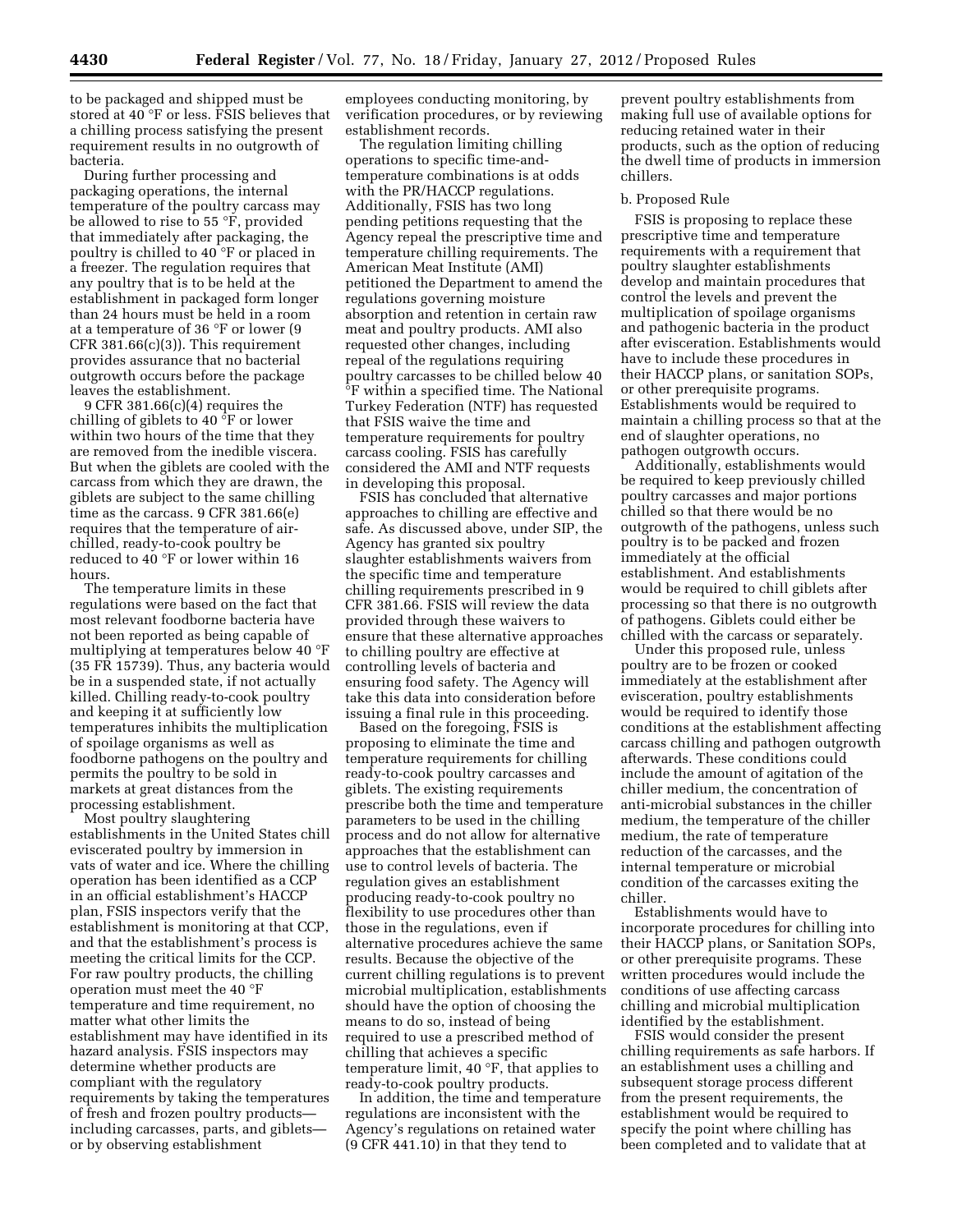that point any residual microbial population is inhibited from growing. The establishment would also be required to validate that the bacterial population does not increase during storage at the establishment.

To ensure that the bacterial population does not multiply during storage (after chilling), the establishment could take into account any of several effects of temperature on microbial growth. For example, at temperatures of 48  $\mathrm{PF}$  (10  $\mathrm{C}$ ) or below, the multiplication of microorganisms of concern is very slow and has no significant effect on the microbiological quality of the carcass. At temperatures below 50 °F, spoilage bacteria generally multiply faster than pathogens, and meat or poultry kept below 50 °F will tend to spoil before excessive pathogen multiplication could occur. Gram negative pathogens, such as salmonellae, tend not to multiply below 45 °F (7° C).

Removal of the time and temperature chilling requirements is unlikely to lead to a significant change in carcass chilling methods or long-established packaging and shipping practices that the poultry products industry considers necessary to meet both regulatory and market requirements to maintain raw products in a sanitary condition. It would, however, eliminate a prescriptive requirement and give establishments greater flexibility to manage how they chill poultry. Processors must ensure good temperature controls at the establishment and during shipment to maintain product quality during transport and ensure a usable shelf life for the products after delivery to retail establishments.

More than half of the raw poultry products destined for the retail market are shipped using the chill-pack method of refrigeration, under which the products are quickly chilled after packaging and held at temperatures of from 28 °F to 32 °F. The rapid chilling limits the growth of pathogenic and spoilage bacteria on the carcass. Almost a third of the products are packed in containers filled with shaved or crushed ice (the ice-pack method) or dry ice (dry-ice pack) and held at temperatures between 30 °F and 35 °F and shipped to distributors, grocers, and fast-food chains. Other raw poultry products are shipped either in the frozen state or under other forms of refrigeration. This proposal would not affect these practices and the resulting consumer protections. The Agency has, therefore, concluded that consumers would be fully protected without the very

prescriptive requirements that this proposed rule would eliminate.

Time and temperature requirements are intended to remove animal heat and inhibit the multiplication of bacteria, including food-poisoning organisms, on ready-to-cook poultry products. But time and temperature combinations other than those in the current regulations and technologies other than chilling are available to reduce bacterial levels and control bacterial multiplication on products at the processing establishment.

FSIS would verify that establishments are controlling levels of bacteria through verifying an establishment's chilling procedures in its HACCP plan or Sanitation SOP or other prerequisite programs. Consistent with current regulations, once the product is chilled, the establishment would be required to continue to inhibit the outgrowth of such organisms as long as the product remains at the establishment.

#### c. Air Chilling

Under this proposal, air-chilled poultry would be required to meet the same regulatory requirements for pathogen control as poultry chilled by immersion. FSIS is proposing to amend the regulations to clarify what constitutes the air chilling of poultry carcasses and parts. Air chilling is a production method that rapidly cools poultry carcasses and parts by moving them through cold air chambers. In immersion chilling, by contrast, the carcasses are dipped into ice cold water containing one or more antimicrobial agents. Regardless of the method used, establishments would need to define when the chilling process is complete.

The Agency is taking this step because industry is using ''air chilling'' and ''air chilled'' as label claims on packages of ready-to-cook poultry and parts. Moreover, many consumers apparently believe that air-chilled poultry is superior in taste and in wholesomeness to poultry that is chilled by conventional methods.

Because of the perceived marketing advantage in air chilling poultry, the industry has asked FSIS exactly what constitutes air chilling. Consequently, the Agency has decided to propose a definition of air chilling. Based on FSIS' knowledge of industry practices and consumer expectations, the Agency is proposing to define ''air chilling'' as the method of chilling raw poultry carcasses and parts exclusively with air. Under this proposed definition, an antimicrobial intervention that is applied with water may be used for a short duration if its use does not result in any pick-up of water or moisture, and if it

does not assist the chilling process by lowering the product temperature (cooling effect).

By contrast, so-called evaporation chilling does not qualify as air chilling. Evaporation chilling consists of using a mist to chill poultry carcasses and parts and then using air to further chill the poultry.

FSIS is also proposing that ready-tocook poultry may bear an ''air chilled'' or ''air chilling'' claim on the label if the chilling process used with the poultry carcasses and parts meets the definition of air chilling.

FSIS would verify that establishments that use air chilling and include ''air chilled'' or ''air chilling'' on their product labels use procedures that meet all the regulatory requirements, i.e., no water is used to aid the chilling process, and, if water is used to apply an antimicrobial, the product retains no water.

4. Proposed Changes to Online and Offline Reprocessing Regulations

#### a. Background

As noted earlier in this document, 144 poultry slaughter establishments are operating under waivers that allow them to use online antimicrobial systems to reprocess carcasses accidentally contaminated with digestive tract contents. On December 1, 2000, FSIS issued a proposed rule to permit the use of online reprocessing in poultry slaughter establishment (''Performance Standards for On-line Antimicrobial Reprocessing of Pre-chill Poultry Carcasses'' (65 FR 75187)). FSIS initiated this rulemaking in response to petitions submitted by two companies that have developed online reprocessing systems, Rhodia, Inc. and Alcide Corporation. Rhodia's online reprocessing system uses trisodium phosphate (TSP) rinse in combination with a chlorinated water system to treat carcasses pre-chill. Alcide's system uses acidified sodium chlorite as pre-chill antimicrobial treatment. Both systems are among those used in establishments operating under online reprocessing waivers.

The Agency proposed to amend its regulations to allow establishments to reprocess contaminated carcasses online by applying a pre-chill antimicrobial intervention if such carcasses met prechill performance standards for *Salmonella* and generic *E. coli* that would be significantly lower than the current generic *E. coli* regulatory criteria for verifying process control and the codified pathogen reduction *Salmonella*  performance standards (65 FR 75192). At that time, FSIS had determined that it was necessary to hold poultry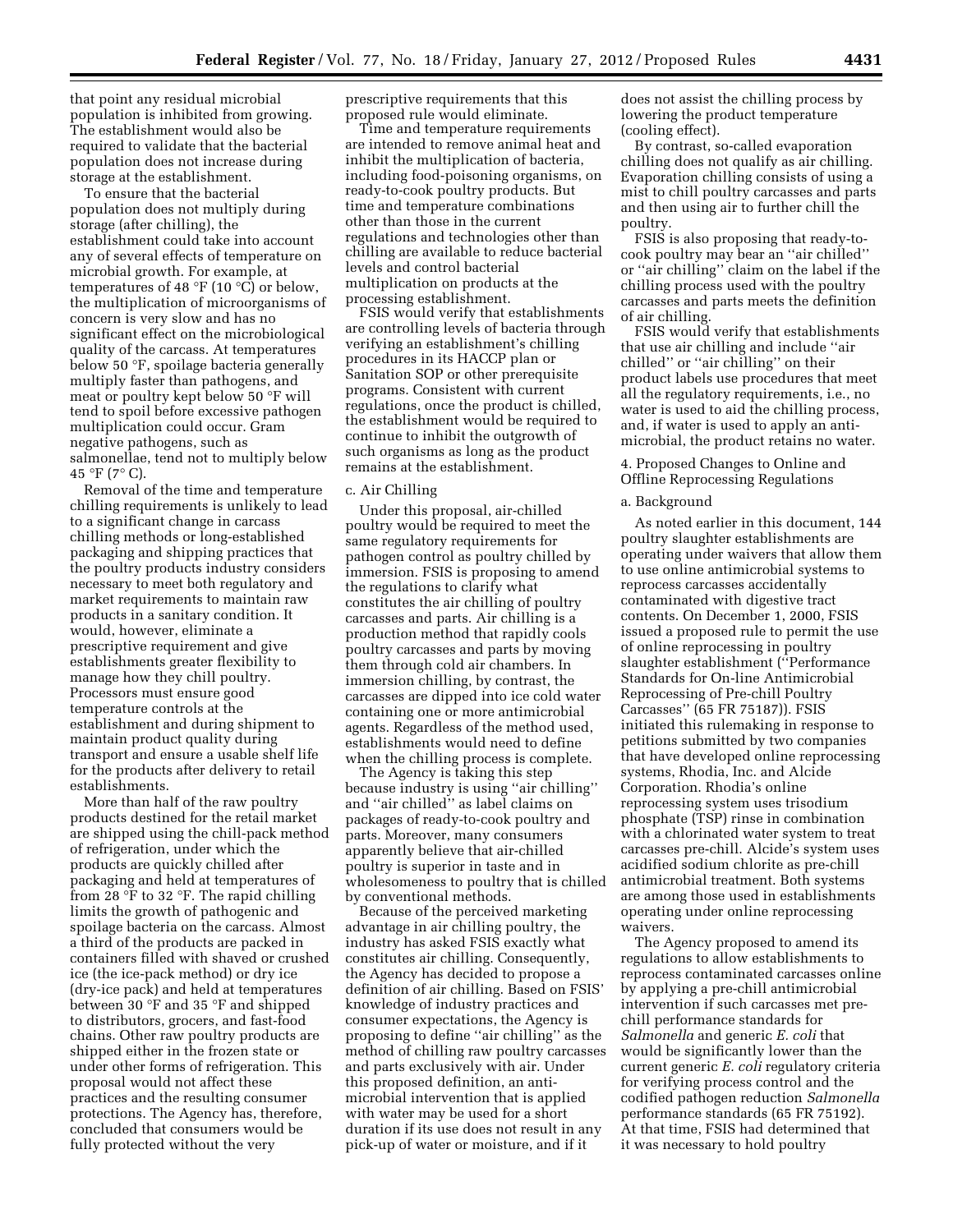contaminated with digestive tract contents to a more rigid pathogen reduction standard than product that is not visibly contaminated because digestive tract contents are a source of pathogens and other microorganisms. The available data evidenced that physical removal of visible contamination does not necessarily remove significant levels of pathogens and other microorganisms. However, although both the Rhodia and Alcide petition included data from in-plant trials that demonstrated that each company's pre-chill online reprocessing system is effective in reducing pathogens and other microorganisms on visibly contaminated poultry carcasses, Rhodia's data were quantitative and focused on absolute levels of reduction (e.g., less than 0.5 percent of the treated samples were positive for *Salmonella*), while Alcide's data documented degrees of reduction (e.g., there was an average reduction by 27.27 percent of the prevalence of *Salmonella* on the treated samples).

Therefore, because the various antimicrobial treatments used in the inplant online reprocessing trials had differing effects with respect to pathogen reduction, FSIS did not include specific pre-chill standards in the proposed rule. Instead, the December 2000 proposed rule requested comments, especially in the form of additional data, on the specific performance standards that establishments that use pre-chill online antimicrobial reprocessing systems should be required to meet.

Most of the comments submitted in response to the proposed rule supported the use of online reprocessing. Some commenters recommended different kinds of performance standards that could be associated with online reprocessing but did not include microbiological data to support the suggested standards. There was also a general lack of consensus on the type of performance standard the Agency should adopt. Other commenters said that FSIS should not require a performance standard specifically for the use of online reprocessing.

As discussed above, FSIS enforces a zero tolerance standard for contamination by visible fecal material on poultry carcasses and parts pre-chill. Under the current regulations, the Agency permits the reprocessing of carcasses contaminated on their inner surfaces with visible digestive tract material before they enter the chilling tank. The regulations require that all reprocessing of poultry occur at an approved reprocessing station away from the processing line. Contaminated

surfaces that are cut must be reprocessed only by trimming. Contaminated inner surfaces that are not cut may be reprocessed by trimming alone or in combination with other methods, such as washing and vacuuming. If the inner surfaces of carcasses are reprocessed other than solely by trimming, all surfaces of the carcass must be treated with chlorinated water containing 20 ppm available chlorine (9 CFR 381.91 (b)). The Agency estimates that approximately 2 to 3 percent of inspected poultry carcasses is reprocessed offline.

There are concerns that offline reprocessing of poultry carcasses may spread pathogenic organisms because the technique involves a significant amount of product handling and provides ample opportunity for cross contamination. As mentioned earlier in this document, FSIS has experience with industry use of online reprocessing in poultry slaughter establishments through approved experimentation conducted under waivers from the current regulations. Although the data generated from these in-plant trials demonstrated that various online antimicrobial treatments have differing effects with respect to pathogen reduction, the results indicate that online reprocessing, when properly employed, is safe and effective. The results of 11 online reprocessing system waivers show that on the aggregate, online reprocessing reduces APC, *E. coli,* Coliforms, and *Salmonella* on treated carcass.

The Agency also has experience with industry use of offline reprocessing using antimicrobial agents other than chlorinated water containing 20 ppm available chlorine through approved experimentation conducted under waivers. The results from four offline reprocessing system waivers show that on the aggregate, offline reprocessing using antimicrobial agents other than chlorine reduces APC, *E. coli,* and *Salmonella* at a level equal to or better than chlorine. These waivers have also demonstrated that the use of chlorinated water containing between 20 and 50 ppm available chlorine is safe and effective when properly employed.

#### b. Proposed Rule

FSIS is re-proposing to amend its regulations to permit the use of online reprocessing of poultry carcasses. However, the Agency has decided not to propose performance standards specifically associated with the use of online reprocessing. As noted above, data generated from in-plant trials show that various online antimicrobial treatments have differing but equally

effective results with respect to pathogen reduction. The comments submitted on this issue did not provide any new data on the type of performance standard that the Agency should adopt. Therefore, instead of proposing performance standards, FSIS has decided to permit establishments to use online reprocessing antimicrobial interventions if the parameters for use of the antimicrobial intervention system have been approved by the FSIS, and the establishment incorporates procedures for online reprocessing into its HACCP plan, or sanitation SOP, or other prerequisite programs.

Establishments choosing to use online reprocessing would be required to comply with the same standards and regulations addressing digestive tract contents that are applicable to all poultry slaughter establishments. Establishments using online reprocessing would still be required to ensure that poultry carcasses contaminated with visible fecal material do not enter the chilling tank.

Permitting establishments the option of online reprocessing would allow visibly contaminated poultry carcasses to remain online for treatment by a system of automatic bird washers and antimicrobial spraying or drenching equipment, rather than have to be moved off the line to an offline reprocessing station. All carcasses would remain on the line to be treated with the on-line anti-microbial agent, whether they are contaminated or not. However, carcasses that are mutilated or entirely contaminated are adulterated and would not be permitted to be reprocessed online or offline.

Online reprocessing of pre-chill young poultry carcasses offers substantial benefits—it will reduce the potential of cross-contamination, reduce digestive tract contamination for all carcasses because all carcasses would pass through the same system of automatic bird washers and antimicrobial spraying or drenching equipment, and will maintain a continuous flow of carcasses down the processing line.

This proposed rule would not require establishments to use online reprocessing. Establishments that elect to use online reprocessing would have to incorporate procedures into their HACCP plans, or sanitation SOPs, or other prerequisite programs for applying an online antimicrobial intervention to all carcasses after evisceration and before the carcasses enter the chiller.

FSIS will list all antimicrobial agents that have been approved for use in online reprocessing, together with the specific parameters of use under which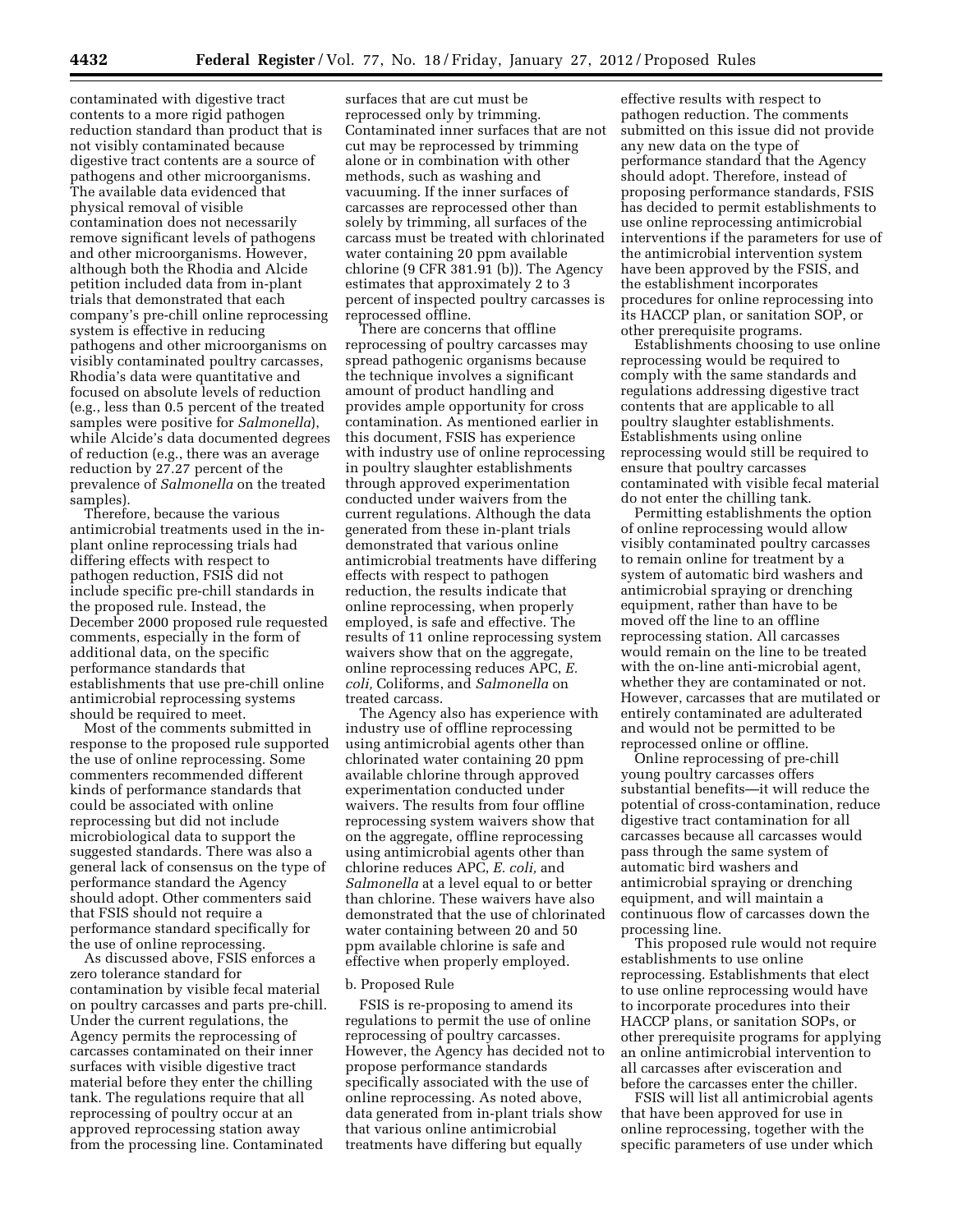the antimicrobial agents have been approved, in FSIS Directive 7120.1: ''Safe and Suitable Ingredients Used in the Production of Meat, Poultry, and Egg Products.'' As under current regulations, the safety of antimicrobial substances will be determined by the FDA. The suitability of those substances as reprocessing agents will be determined by FSIS. Establishments opting to use online reprocessing would be permitted to use online reprocessing systems and antimicrobial agents that have been approved by FSIS under the specific conditions of use for which they have been approved. Establishments would not need to request a waiver to use these approved online reprocessing systems. If deficiencies occur with the use of online reprocessing, an establishment would be required to take corrective actions.

FSIS would verify that establishments were properly using online reprocessing by verifying an establishment's online reprocessing procedures as detailed in its HACCP plan, sanitation SOP, or other prerequisite programs.

FSIS is also proposing to amend the current regulations pertaining to offline reprocessing to allow establishments that reprocess inner surfaces other than solely by trimming to use chlorinated water containing 20 ppm to 50 ppm available chlorine or another approved antimicrobial substance in accordance with the parameters approved by the Agency. As with the methods of online reprocessing described above, approved methods of offline reprocessing will be listed in FSIS Directive 7120.1, "Safe And Suitable Ingredients Used in the Production of Meat, Poultry, And Egg Products,'' and establishments would be required to incorporate their procedures for offline reprocessing into their HACCP plans, or sanitation SOPs, or other prerequisite programs.

FSIS is proposing to revise the offline reprocessing regulations to remove the provisions that provide for the Agency to withdraw approval for an establishment to conduct offline reprocessing. As noted above, under this proposal, FSIS would ensure the effectiveness of an establishment's procedures for online or offline reprocessing through its HACCP verification activities.

Finally, even though a poultry product has been subjected to antimicrobial treatments as part of online reprocessing, it may still qualify for a certified organic claim, depending on the anti-microbial agent that was used. The use of ''organic'' labeling for such poultry products is determined on a

case-by-case basis. Two treatments permitted for use in poultry products labeled as ''organic'' are Hydrogen Peroxide and Peracetic Acid. In addition, Orange Pulp and Acidified Sodium Chlorite have been formally recommended for use in organic handling in an Agricultural Marketing Service (AMS) National Organic Program (NOP) proposed rule.

#### **V. Executive Order 12866 and Executive Order 13563**

Executive Orders 13563 and 12866 direct agencies to assess all costs and benefits of available regulatory alternatives and, if regulation is necessary, to select regulatory approaches that maximize net benefits (including potential economic, environmental, public health and safety effects, distributive impacts, and equity). Executive Order 13563 emphasizes the importance of quantifying both costs and benefits, of reducing costs, of harmonizing rules, and of promoting flexibility. This rule has been designated an ''economically significant regulatory action,'' under section 3(f) of Executive Order 12866. Accordingly, the rule has been reviewed by the Office of Management and Budget.

#### *Introduction*

The Food Safety and Inspection Service (FSIS) is proposing to implement a new system for inspecting the slaughter of young chickens and turkeys. Furthermore, other proposed actions include a revised traditional inspection system for inspecting the slaughter of all poultry; and proposed requirements that would apply to all establishments that slaughter poultry, other than ratites (e.g., ostriches, emu, and rhea).

#### Need for the Rule

Given technological advances in the production of poultry, the current inspection system's line speed restrictions result in higher-thannecessary costs per bird. The new system described in this document makes available a new voluntary inspection system that would enable producers to decrease production costs by increasing line speeds in a manner that does not compromise the safety of the production process. Based on our experience with the HIMP program, FSIS expects the new inspection system to improve food safety and the effectiveness of inspection systems, remove unnecessary regulatory

obstacles to innovation, and make better use of the Agency's resources.

Furthermore, FSIS has determined that contamination of poultry carcasses and parts by fecal material and enteric pathogens (e.g., *Salmonella* and *Campylobacter*) are hazards reasonably likely to occur in poultry slaughter establishments unless addressed in a sanitation SOP or other prerequisite program.

Therefore, to ensure that all establishments that slaughter poultry properly address the food safety hazards associated with contamination of poultry carcasses by fecal material and enteric pathogens, FSIS is proposing that all poultry establishments develop, implement and maintain written procedures to (1) prevent poultry carcasses contaminated with visible fecal material from entering the chiller and (2) prevent contamination of carcasses and parts by enteric pathogens and fecal contamination throughout the entire slaughter and dressing operation. FSIS is proposing that establishments incorporate these procedures into their HACCP plan, or sanitation SOP, or other prerequisite program.

#### *Proposed Actions*

Table 8 compares the components or requirements of the actions of the proposed rule with a comparison to the current regulatory environment for the approximately 289 federally inspected establishments that slaughtered all poultry other than ratites in 2010 (FSIS Animal Disposition Reporting System (ADRS)). Actions include requirements for young chicken and turkey establishments and requirements for all poultry slaughter establishments excluding ratites. Table 8 includes information for SIS and NELS inspection systems and SIS Automated Evisceration Equipment Systems, referred to as MAESTRO, which is an acronym for ''Meyn's Automatic Evisceration System Total Removal of Organs'', and Nu-Tech Nuova. These automated poultry evisceration systems were introduced in the late 1990s. For young chicken establishments, four inspectors are stationed on the same side of a processing line that runs at a maximum of 140 bpm or 35 bpm per inspector—the same per-inspector line speed as under SIS. The evisceration equipment used in SIS or NELS must be supported by establishment employees who manually complete carcass and viscera presentation. In contrast, the automated evisceration systems do not require that support.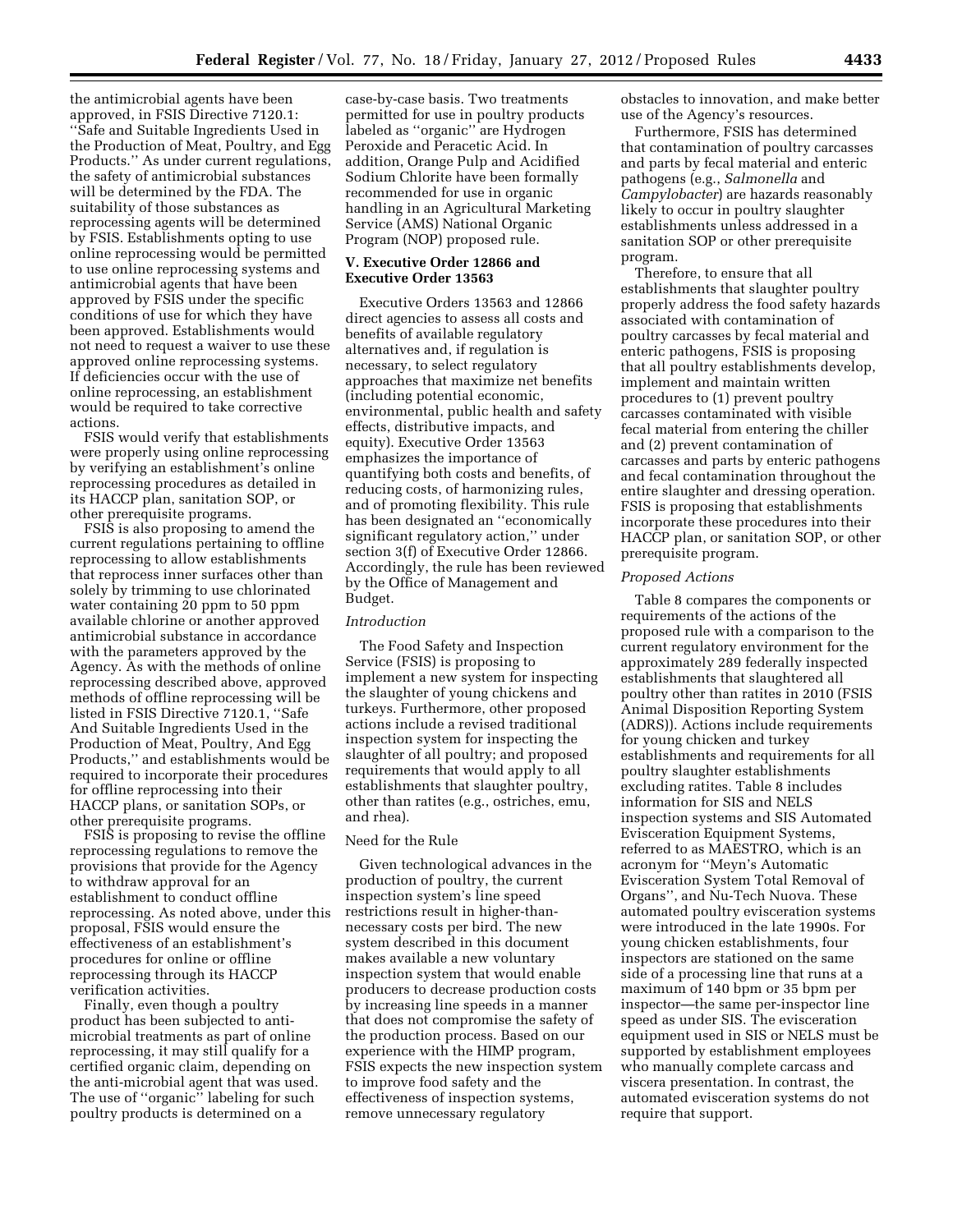#### TABLE 8—COMPARISON OF KEY COMPONENTS OF THE BASELINE REGULATORY ENVIRONMENT AND PROPOSED RULE

|                                                                                                                   | Very small and small<br>establishments, traditional |                                          |                                | Small and large, non-traditional       |                                      |
|-------------------------------------------------------------------------------------------------------------------|-----------------------------------------------------|------------------------------------------|--------------------------------|----------------------------------------|--------------------------------------|
| Key features or provisions of the proposal                                                                        | <b>Baseline</b>                                     | Proposed                                 | Non-HIMP<br>baseline           | <b>HIMP</b> baseline                   | Proposed                             |
| Addition of Online Establishment Workers be-<br>cause of Relocation of Online IPP.                                | 70<br>FSIS<br>$1 - 4$<br>No<br>No                   | FSIS<br>$1-2$ <sup>a</sup><br>Yes<br>Yes | 194<br>FSIS<br>2-4<br>No<br>No | 25<br>Establishment<br>1<br>Yes<br>Yes | Establishment.<br>1.<br>Yes.<br>Yes. |
| Line Speed Maximum Birds per minute for<br>Young Chickens.                                                        | $16 - 25$                                           | 16–25                                    |                                |                                        | 175.                                 |
| Line Speed Maximum Birds per minute for Ma-<br>ture Chickens.                                                     | 16-25                                               | 16–25                                    |                                |                                        | SIP Waiver de-<br>termined.          |
| Line Speed Maximum Birds per minute for Tur-<br>keys.                                                             | $21 - 51$                                           | 21-51                                    | 45                             | 55                                     | 55.                                  |
| Line Speed Maximum Birds per minute for Other<br>Poultry.                                                         | 16-25                                               |                                          |                                | Na                                     | SIP Waiver de-<br>termined.          |
| Records to document that products meet the def-<br>inition of ready-to-cook poultry.                              | No                                                  | No                                       | No                             | No                                     | Yes.                                 |
|                                                                                                                   | No                                                  | No                                       | No                             | Yes                                    | Yes.                                 |
| New carcass inspection station online for each<br>evisceration line.                                              | No                                                  | No                                       | No                             | Yes                                    | Yes.                                 |
| New carcass inspection station offline for each<br>evisceration line.                                             | No                                                  |                                          | No                             | Yes                                    | Yes.                                 |
| New carcass inspection area online for avian leu-<br>kosis for each evisceration line.                            | No                                                  | No                                       | No                             | No                                     | Yes.                                 |
| Underline Trough for each evisceration line                                                                       | No                                                  | No                                       | No                             | Yes                                    | Yes.                                 |
| HACCP System-written to prevent contamina-<br>tion by enteric pathogens and fecal material &<br>testina.          | No                                                  | Yes                                      | No                             | No                                     | Yes.                                 |
| HACCP System-written to prevent carcasses<br>contaminated with fecal material from entering<br>the chill tank.    | No                                                  | Yes                                      | No                             | No                                     | Yes.                                 |
| Replace Requirement to Test for Generic E. coli<br>and Salmonella performance standards with 2-<br>point testing. | No                                                  | Yes                                      | No                             | No                                     | Yes.                                 |
| End Waivers for: Chilling Requirements for RTC<br>Time and Temp Eliminated.                                       | No                                                  |                                          | No                             | No                                     | Yes.                                 |
| End Waivers for: Use Online Reprocessing<br>(OLR) Antimicrobial Systems or Offline Anti-<br>microbial Agents.     |                                                     |                                          |                                | No                                     | Yes.                                 |

Na Does not apply.

a Establishments that already have more than two Inspection Program Personnel (IPP) per evisceration line will get to keep all of them.

As shown in Table 8, online inspectors in the Very Small and Small establishments currently range from 1 to 4 per line. Under the revised traditional inspection system, this range will decrease to 1 to 2 (except that establishments that already have more than two IPP per evisceration line will be allowed to keep them). The Small and Large Establishments, all of which FSIS expects to adopt the proposed new inspection system, will have 1 online inspector per line, down from the current 2 to 4 online inspectors per line under the current non-traditional systems (SIS, NELS, and NTIS) and equal to the number of online inspectors per line under HIMP.

#### *Summary of the Proposed Rule's Provisions*

A. Elements of the new system for the slaughter of young chickens and turkeys:

(1) Requirements by establishment personnel to conduct carcass sorting activities before FSIS inspection program personnel (IPP) conduct online carcass inspection so that only carcasses that the establishment deems likely to pass inspection are presented to the FSIS carcass IPP, expected to impact 194 establishments;

(2) A limit of one FSIS online carcass inspector per evisceration line, expected to impact 194 establishments;

(3) Faster slaughter and evisceration line speeds than are permitted under the current inspection systems. Existing evisceration line speeds in the nontraditional inspection systems are currently operating below capacity, expected to impact 194 establishments;

(4) Development, implementation, and maintenance of written procedures to ensure that young chicken and turkey carcasses contaminated with septicemic and toxemic conditions do not enter the

chilling tank. Establishments must incorporate these procedures into their HACCP plans, or sanitation SOPs, or other prerequisite programs, expected to impact 219 establishments;

(5) Removal of the existing Finished Product Standards (FPS) and subsequent replacement with a requirement to maintain records that document finished products meet the definition of ready-to-cook poultry. Establishments will have the flexibility to design and implement measures for producing ready-to-cook poultry that are best suited to their operations. In addition to inspecting for food safety defects, the FSIS on-line carcass inspector will also conduct a carcass inspection for defects that are less important to food safety. The presence of persistent, unattended defects would indicate that the plant is not producing ready-to-cook poultry, expected to impact 219 establishments; and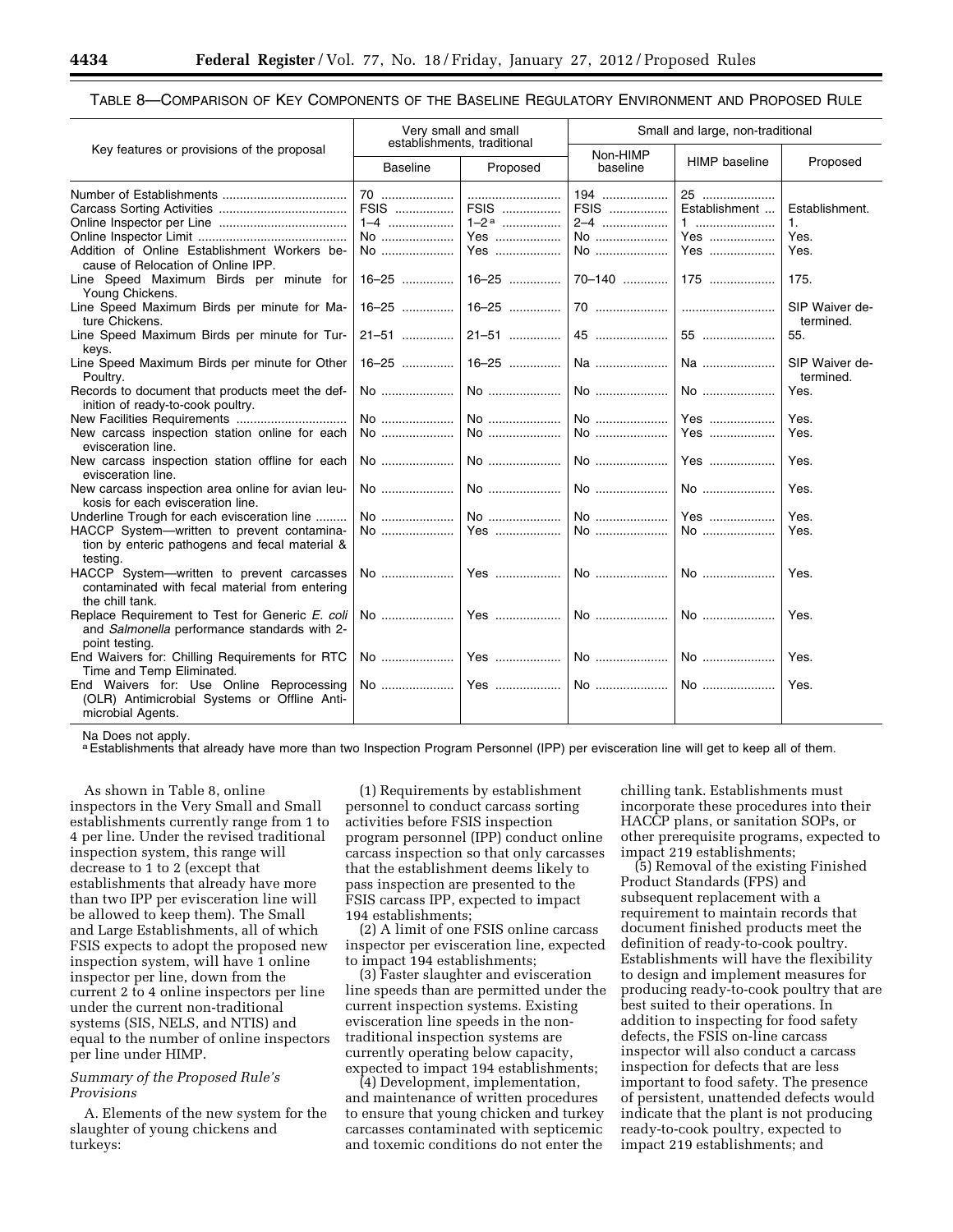(6) Requirement that facilities in the establishment include: (a) an online carcass inspection station for each evisceration line; (b) one or more offline carcass inspection stations for each evisceration line; (c) an online area for the online inspection of carcasses for avian leukosis; and (d) an underline trough for each evisceration line in order to prevent the contamination of online carcasses by removed poultry waste or inedible products of the evisceration process. FSIS projects that this action would affect about 219 establishments of about 270 official federally inspected establishments that slaughter young chickens and turkeys and that would adopt this proposed new inspection system. This 219 total includes HIMP establishments, though they will have already installed this equipment, meaning that 194 establishments are affected.

B. Elements that would affect all 289 poultry, non-ratite slaughter establishments:

(1) Development, implementation, and maintenance of written procedures to prevent contamination of carcasses and parts by fecal material and enteric pathogens (e.g., *Salmonella* spp. and *Campylobacter* spp.) as part of an establishment's HACCP plans,

sanitation SOP, or other prerequisite programs. FSIS is proposing that, at a minimum, these written procedures include sampling and analysis for microbial organisms at the pre-chill and post-chill points in the process to verify process control.

(2) Development, implementation, and maintenance of written procedures to ensure that carcasses and parts with visible fecal contamination do not enter the chiller as part of an establishment's HACCP plans, sanitation SOP, or other prerequisite programs.

(3) Removal of current requirement to test for generic *E. coli* and the codified *Salmonella* pathogen reduction performance standards for poultry.

(4) Removal of the chilling requirements for ready-to-cook (RTC) poultry, which now provide specific time and temperature parameters.

(5) Requirements regarding the use of approved online reprocessing antimicrobial systems or offline reprocessing approved antimicrobial agents, if these procedures for reprocessing are incorporated into their HACCP plans, sanitation SOPs, or other prerequisite programs.

Among the 70 establishments that are expected to use the revised traditional inspection system, the maximum number of FSIS IPP per poultry

evisceration line will be set to two unless the establishment is already operating with more than two online IPP per line under the current traditional poultry inspection system.13 FSIS projects that this action would affect about 51 establishments of about 270 official federally inspected establishments that slaughter young chickens and turkeys; and all 19 official federally inspected establishments that slaughter other chicken and other poultry and that would choose to switch to the proposed revised traditional inspection system.

#### *Analysis of the Benefits and Expenditures (Costs) of the Proposed Action*

#### Baseline

Table 9 shows the baseline characterization of the U.S. poultry market other than ratites in 2010. Domestic federally inspected establishments slaughtered and dressed about 9.0 billion birds other than ratites in 2010, including about 8.4 billion young chickens; about 140 million other chickens (e.g., fowl and capon); about 252 million turkeys; and about 27 million other poultry (e.g., ducks, geese, quail, pheasants, and squab).

| Table 9—Baseline Characterization of the U.S. Poultry Market |  |
|--------------------------------------------------------------|--|
|--------------------------------------------------------------|--|

|                                                    | Young<br>chickens          | Other chickens        | Turkey                | Other poultry     |
|----------------------------------------------------|----------------------------|-----------------------|-----------------------|-------------------|
| Market quantity <sup>b</sup> (thousand birds/year) | \$3.38                     | \$1.34                | \$22.74               | \$9.02            |
|                                                    | 8,386,671.6<br>1,314,710.8 | 139,499.2<br>14.675.8 | 251.787.8<br>18.428.9 | 26.781.1<br>903.4 |
| Imports                                            | 9.314.1                    |                       | 229.8                 | 243.2             |

A summary of the types of young chicken and turkey operations and the sizes of these official establishments is in Table 10 (FSIS ADRS 2010). Table 10 summarizes the 270 federally inspected establishments that slaughtered young

chickens (231 establishments) and turkeys (39 establishments) and excludes the 19 other establishments that slaughtered only other chickens (such as fowl and capon) (6 establishments) and only other poultry

(such as squabs, pheasants, quail, ducks or geese) (13 establishments) in 2010 along with the 19 that slaughtered other chicken and other poultry.

## TABLE 10—SUMMARY OF HACCP ESTABLISHMENT SIZE OF THE 289 OFFICIAL ESTABLISHMENTS THAT SLAUGHTERED ALL POULTRY UNDER FEDERAL INSPECTION IN 2010 (FSIS ADRS, 2010)

| Type of operation | Very small | Small    | Large     | Total | Percent of all<br>establishments |
|-------------------|------------|----------|-----------|-------|----------------------------------|
| Young Chicken:*   |            |          |           |       |                                  |
|                   | 7 (4%)     | 33 (20%) | 124 (76%) | 164   | (57%)                            |
|                   | 11 (42%)   | 14 (54%) | (4%)      | 26    | (9%)                             |
|                   | 26 (63%)   | 13 (32%) | 2(5%)     | 41    | (14%)                            |
| Turkev:           |            |          |           |       |                                  |
|                   | 7(23%)     | 6(20%)   | 17 (57%)  | 30    | (10%)                            |
|                   |            | 4(44%)   | 5(56%)    |       | (3%)                             |

13Under the revised traditional inspection system, only establishments that currently have

more than two inspectors per line will be allowed to retain more than two inspectors per line.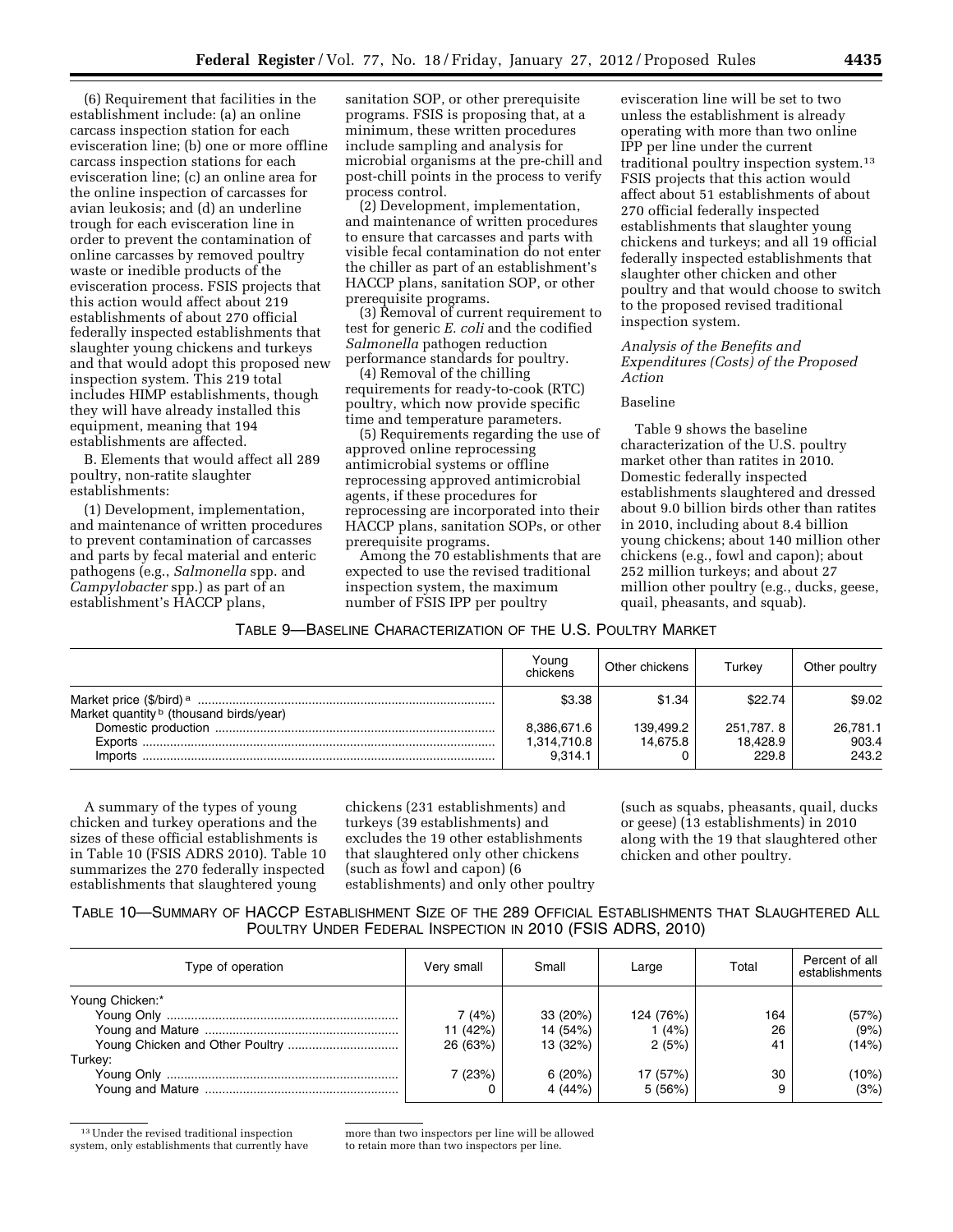TABLE 10—SUMMARY OF HACCP ESTABLISHMENT SIZE OF THE 289 OFFICIAL ESTABLISHMENTS THAT SLAUGHTERED ALL POULTRY UNDER FEDERAL INSPECTION IN 2010 (FSIS ADRS, 2010)—Continued

| Type of operation               | Very small | Small             | Large     | Total      | Percent of all<br>establishments |
|---------------------------------|------------|-------------------|-----------|------------|----------------------------------|
| Total Young Chicken and Turkeys | 51 (19%)   | 70 (26%)          | 149 (55%) | 270 (100%) | (93%)                            |
|                                 | 3(23%)     | 4(67%)<br>10(77%) | 2(33%)    | 13         | (2%)<br>(4%)                     |
|                                 | 54 (19%)   | 84 (29%)          | 151 (52%) | 289 (100%) | $(100\%)$                        |

\* Establishments that slaughter primarily young chickens.

#### *Projected Number of Establishments That Will Opt for the Revised Traditional System*

FSIS is proposing that all establishments that slaughter poultry other than ratites and are not participating in the new inspection system must switch to the proposed revised traditional inspection system.

FSIS projects that about 70 federally inspected establishments will switch from their current traditional inspection system to the proposed revised traditional system for the slaughter of poultry, other than ratites.

The basis for this projection is that these 70 establishments consist of 51 HACCP Very Small establishments, or about 19 percent, of the 270 official federally inspected establishments that slaughter young chickens and turkeys and 19 establishments that slaughter poultry other than young chicken or turkey (or ratites). The Very Small young chicken and turkey establishments do not have sufficient output volume over which to spread the initial set-up costs of the proposed new system or the training and maintenance costs resulting from this system.

These 70 establishments represent about 24 percent of the 289 official federally inspected establishments that slaughtered one or more classes of

poultry other than ratites,14 under all poultry inspection systems in 2010. In addition, based on FSIS's ADRS records, the 70 establishments slaughtered less than 1 percent of all poultry (other than ratites) of the domestic poultry industry, in 2010. Furthermore, based on FSIS's Animal Disposition Reporting System (ADRS) records of 2010, the approximately 219 official federally inspected establishments slaughtered about 99.9 percent of the young chickens and turkeys of the domestic poultry industry in 2010.

#### *Projected Changes in the Number of Lines and Shifts Under the Revised Inspection System*

FSIS ADRS 2010 records indicated that there were 663 line shifts in 270 establishments that slaughter young chickens and turkeys, as shown in Table 11.15 In these establishments, one shift is defined as about 8 hours per day and two shifts as about 16 hours per day. Approximately 55 percent of the 270 establishments operated two slaughter shifts per day in 2010. For this analysis, the 663 line-shifts of production results from multiplying the number of lines by the number of shifts. Table 11 shows the details of the FSIS ADRS 2010 information on the 270 young chicken and turkey establishments, classified by

current inspection system. FSIS maintains this type of information because staffing patterns in current inspection are determined based on the number and type of slaughter lines. These 663 lines operate daily in the 270 young chicken and turkey establishments with one or two 8-hourshift(s), on about 5 or 6 days of the week.

Table 11 also summarizes the transition of the young chicken and turkey industry to the proposed new inspection system. This table shows distribution of the 270 establishments that slaughtered young chickens and turkeys in 2010.

Of the 187 young chicken establishments (not under the traditional inspection system) with 542 high-speed lines, there were 117 establishments under SIS inspection, 50 under NELS inspection, and 20 under the HIMP inspection. Of the 32 turkey establishments (not under the traditional inspection system) with 56 high-speed lines, there were 27 establishments under NITS inspection, and 5 under the HIMP inspection. Therefore, 219 of the 270 young chicken and turkey establishments, or 81 percent, have about 598 lines that are high speed.

<sup>14</sup>Based on FSIS's Animal Disposition Reporting System (ADRS) of 2010, 289 establishments slaughtered all classes of poultry, under all poultry inspection systems in 2010, other than ratites. Of

the 289 establishments, about 270 establishments slaughtered young chicken and young turkey in 2010.

<sup>15</sup>The very small establishments that slaughter annually a relatively small number of young chickens and turkeys by methods that do not use a high-speed line are included.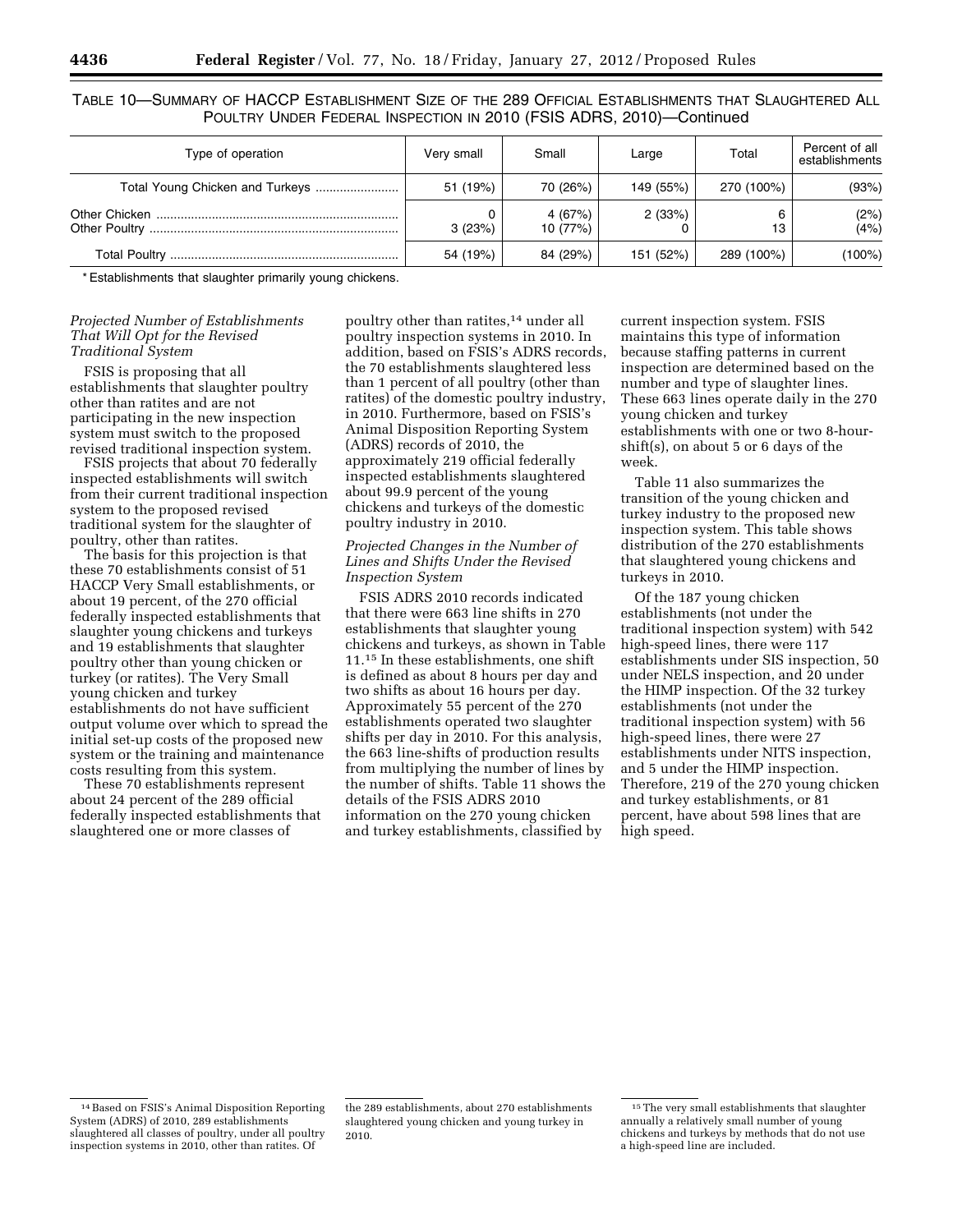## TABLE 11—TRANSITION OF 270 OFFICIAL ESTABLISHMENTS AND LINE-SHIFTS THAT SLAUGHTERED YOUNG CHICKENS AND TURKEYS UNDER FEDERAL INSPECTION SYSTEMS TO THE NEW INSPECTION SYSTEMS AND THE REVISED TRADITIONAL INSPECTION SYSTEM

[Source: FSIS ADRS, 2010]

| <b>Inspection Systems Before the Rule</b>                                                                                                                                                                   |  |                                                                   |                                                       |  |
|-------------------------------------------------------------------------------------------------------------------------------------------------------------------------------------------------------------|--|-------------------------------------------------------------------|-------------------------------------------------------|--|
| Slaughter Processing-With Lines in 2010<br>270 Establishments<br>663 Line-shifts                                                                                                                            |  |                                                                   |                                                       |  |
| Low-Speed Lines<br>High-Speed Lines<br>219 Establishments<br>51 Establishments<br>598 Line-shifts<br>65 Line-shifts                                                                                         |  |                                                                   |                                                       |  |
| Young Chickens<br>Turkeys<br>187 Establishments<br>32 Establishments<br>56 Line-shifts<br>542 Line-shifts                                                                                                   |  | Young Chickens and Turkeys<br>51 Establishments<br>65 Line-shifts |                                                       |  |
| SIS<br>NTIS<br>NELS   <br>HIMP<br>HIMP<br>5 Estab<br>117 Estab   <br>50 Estab    20 Estab   <br>27 Estab   <br>346 Line-shifts    153 Line-shifts   <br>43 line-shifts   <br>42 line-shifts  14 line-shifts |  |                                                                   | Traditional.<br>51 Establishments.<br>65 Line-shifts. |  |
| <b>Expected Inspection Systems After the Proposed Rule Is Implemented</b>                                                                                                                                   |  |                                                                   |                                                       |  |

| New Inspection System (Young Chickens and Turkeys) | <b>Revised Traditional</b> |
|----------------------------------------------------|----------------------------|
| 219 Establishments                                 | 51 Establishments          |
| 598 Line-shifts                                    | 65 Line-shifts             |

**Notes:** The number of line shifts is the number of slaughter lines in establishments that operate one shift plus two times the number of lines in establishments that operate two shifts.

Each shift is about 8 hours of operation per day.

Table 12 shows that of the 187 young chicken establishments (not under the traditional inspection system) with 542 high-speed lines, 127 were HACCP large establishments and 60 were HACCP

small establishments. Of the 32 turkey establishments (not under the traditional inspection system) with 56 high-speed lines, 22 were HACCP large establishments and 10 were HACCP

small establishments. None of the HACCP very small establishments is known to have high-speed line systems.

TABLE 12—NUMBER OF LINES OF 289 ESTABLISHMENTS THAT SLAUGHTERED YOUNG CHICKENS, OTHER CHICKENS, TURKEYS, AND OTHER POULTRY UNDER FEDERAL INSPECTION SYSTEMS [FSIS ADRS, 2010]

| Establishment HACCP Size                                                                                                            | Number of<br>establishments | Number of<br>evisceration<br>line-shifts | Number of<br>establishments-<br>1-shift | Number of<br>establishments-<br>2-shifts |
|-------------------------------------------------------------------------------------------------------------------------------------|-----------------------------|------------------------------------------|-----------------------------------------|------------------------------------------|
| Numbers of Evisceration Lines in Active Federally Inspected Establishments That Slaughter All Classes of Poultry Other Than Ratites |                             |                                          |                                         |                                          |
|                                                                                                                                     | 54<br>84                    | 68<br>99                                 | 54<br>82                                | $\Omega$<br>2                            |
|                                                                                                                                     | 151                         | 531                                      |                                         | 151                                      |
|                                                                                                                                     | 289                         | 698                                      | 136                                     | 153                                      |
| Numbers of Evisceration Lines in Active Federally Inspected Establishments That Slaughter Primarily Young Chickens                  |                             |                                          |                                         |                                          |
|                                                                                                                                     | 44                          | 58                                       | 44                                      | $\Omega$                                 |
|                                                                                                                                     | 60<br>127                   | 60<br>482                                | 60                                      | $\Omega$<br>127                          |
|                                                                                                                                     | 231                         | 600                                      | 104                                     | 127                                      |
| Numbers of Evisceration Lines in Active Federally Inspected Establishments That Slaughter Primarily Turkeys                         |                             |                                          |                                         |                                          |
|                                                                                                                                     |                             |                                          |                                         | 0                                        |
|                                                                                                                                     | 10                          | 15                                       | 10                                      |                                          |
|                                                                                                                                     | 22                          | 41                                       |                                         | 22                                       |
|                                                                                                                                     | 39                          | 63                                       | 17                                      | 22                                       |
| Numbers of Evisceration Lines in Active Federally Inspected Establishments That Slaughter Only Other Chickens (e.g., Fowl)          |                             |                                          |                                         |                                          |
|                                                                                                                                     | $\Omega$                    | 0                                        | 0                                       | 0                                        |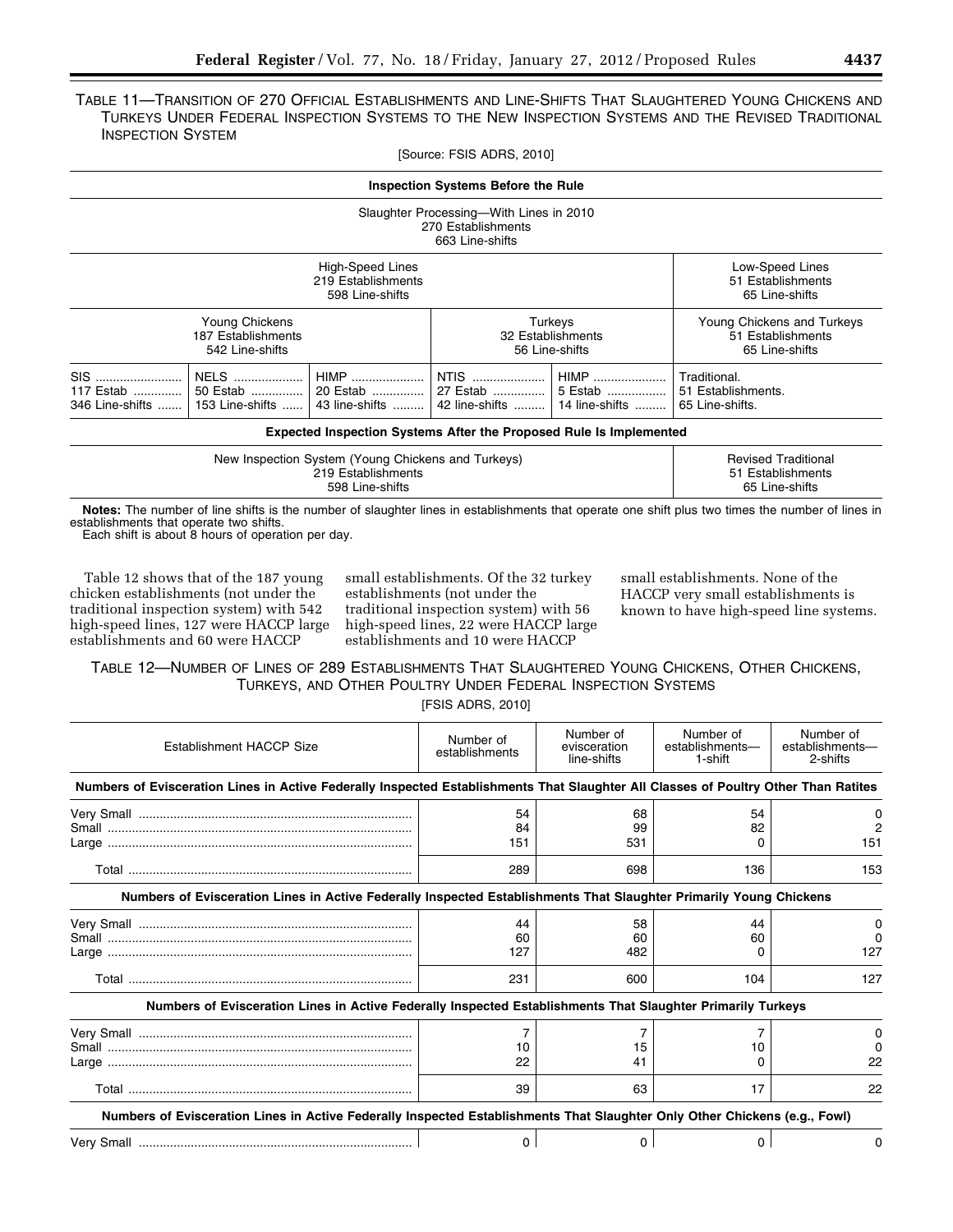## TABLE 12—NUMBER OF LINES OF 289 ESTABLISHMENTS THAT SLAUGHTERED YOUNG CHICKENS, OTHER CHICKENS, TURKEYS, AND OTHER POULTRY UNDER FEDERAL INSPECTION SYSTEMS—Continued

|  | [FSIS ADRS, 2010] |  |
|--|-------------------|--|
|--|-------------------|--|

| Establishment HACCP Size                                                                                                        | Number of<br>establishments | Number of<br>evisceration<br>line-shifts | Number of<br>establishments-<br>1-shift | Number of<br>establishments-<br>2-shifts |
|---------------------------------------------------------------------------------------------------------------------------------|-----------------------------|------------------------------------------|-----------------------------------------|------------------------------------------|
|                                                                                                                                 |                             |                                          |                                         |                                          |
|                                                                                                                                 |                             | 12                                       |                                         |                                          |
| Numbers of Evisceration Lines in Active Federally Inspected Establishments That Slaughter Primarily Other Poultry (e.g., Ducks) |                             |                                          |                                         |                                          |
|                                                                                                                                 |                             | 20                                       |                                         |                                          |
|                                                                                                                                 | 13                          | 23                                       |                                         |                                          |

#### **Notes:**

(1) Source: FSIS PBIS, March 2011. These federally inspected establishments have 03J HACCP codes for slaughter operations

Source: FSIS ADRS, March 2011. These federally inspected establishments slaughtered poultry in 2010.

(3) 1-shift is about 8 hours of slaughter operation; 2-shifts are about 16 hours of slaughter operation, each workday.

Expected Benefits associated with the voluntary portion of the proposed action—Consumer and producer benefits from increased line speed:

Reducing current restrictions on line speeds will result in more birds being processed per minute. For this analysis, we used a conservative increase of an average of 6 percent for the line speed and measured as increased birds per minute (BPM), for young chickens.16 FSIS requests comments on the precision of this estimate for increased line speed. At this relatively low marginal increase in line speed or BPM, we expect that the affected establishments would process an average of 6 percent more BPM with no additional online labor cost on the evisceration line. This is because we expect that the establishments would do some of their sorting and removal of defective birds before rehang. Then there should be few if any empty shackles as can happen when FSIS inspection program personnel remove defective birds after the rehang process. Furthermore, the additional adoption of online reprocessing under these actions would keep additional birds in the evisceration shackles instead of being sent to the rework area. These changes with the new inspection system would increase the number of birds populating the evisceration shackles and thus increase the throughput or BPM under the new inspection system. For the private sector (e.g., industry and

consumer groups) of the economy, FSIS projects that the proposed rule will result in lower costs of production, which will lead to more industry profits and lower consumer prices. The lower production costs may also lead to increased sales of domestic and exported products in the long run. We estimate these economic benefits to be at least \$258.9 million (3 cents per bird for 99.9 percent of 8.64 billion birds) annually. This is the expected annual net increase in consumer and producer surplus and does not take into account either the increased long-term production or expanded exports. This increase in well-being from the lower cost will benefit both consumers and producers. Given the estimates of own price elasticity of demand and elasticity of supply for both chicken and turkey,17 the expectation is that, with the relatively high (in absolute terms) estimate for own price elasticity of demand, 2 to 2.4 cents of the 3 cents per bird will go to producer surplus and the remaining 0.6 to 1 cent will go to consumer surplus. Assuming an

increase of 6 percent in line speed allows for an estimate of the decrease in processing cost per bird. This means that, for a given unit of a worker's time, 6 percent more birds will be processed. Assuming that labor is 15 percent of the total cost of processing a bird,<sup>18</sup> then this increase of 6 percent in the number of birds per period of time means a decrease of 0.85% in the processing cost of a bird. Using a wholesale price of ready-to-cook poultry of \$1.35 per kilogram and a ready-to-cook poultry wholesale cost of \$1.23 per kilogram,19 then the mark-up from wholesale is 10 percent  $((1.35 - 1.23)/1.23 = 9.8\%)$ . With a weighted average wholesale price per bird for young chicken and turkey of \$3.94,20 the wholesale cost, using the mark-up margin of 10.0%, is \$3.58. With the 0.85% reduction in cost, the wholesale cost will decline by 3 cents  $($3.58 \times 0.0085)$ . This reduction of 3 cents will be divided between producers and consumers, based on the relative absolute values of the elasticities of demand and supply.

*Expected Benefits associated with the voluntary portion of the proposed action—Public health benefits from reallocating FSIS inspection activities:* 

<sup>16</sup>This estimate is very conservative because the current maximum speed allowed is 140 BPM for young chickens (45 for turkeys), while the proposed rule increases this maximum speed to 175 BPM for young chickens (55 for turkeys), which represents a 25 percent increase in line speed for young chickens (22 percent for turkey).

<sup>17</sup>The 3 cents per bird cost reduction will be divided between producers and consumers. The own price elasticity of demand estimates are  $-0.43$ for chicken and  $-0.58$  for turkey and estimates of elasticity of supply are 0.22 and 0.26 for chicken and turkey, respectively. Muth, M.K., R.H. Beach, C.L. Viator, S.A. Karns, and J.L. Taylor. 2006. ''Poultry Slaughter and Processing Sector Facility-Level Model.'' Prepared for U.S. Department of Agriculture, Food Safety and Inspection Service. Research Triangle Park, NC: RTI International. ERS has estimates of own price elasticity of demand for chicken ranging from  $-0.602$  (1985) to  $-0.841$ (1975–80) (see USDA Economic Research Service at *[http://www.ers.usda.gov/Data/Elasticities/](http://www.ers.usda.gov/Data/Elasticities/Query.aspx) [Query.aspx](http://www.ers.usda.gov/Data/Elasticities/Query.aspx)*). The greater value, in absolute terms, for elasticity of demand suggests that the division of the cost reduction between producers and consumers will be weighted toward producers.

<sup>18</sup>Structural Change in U.S. Chicken and Turkey Slaughter. By Michael Ollinger, James MacDonald, Economic Research Service, U.S. Department of Agriculture. Agricultural Economic Report No. 787.

<sup>19</sup>See p. 269 of Watkins, B, YC Lu, and YR Chen. Economic feasibility analysis for an automated online poultry inspection technology. Poultry Science 2000 79: 265–274.

<sup>20</sup>Muth, M.K., R.H. Beach, C.L. Viator, S.A. Karns, and J.L. Taylor. 2006. ''Poultry Slaughter and Processing Sector Facility-Level Model.'' Prepared for U.S. Department of Agriculture, Food Safety and Inspection Service. Research Triangle Park, NC: RTI International.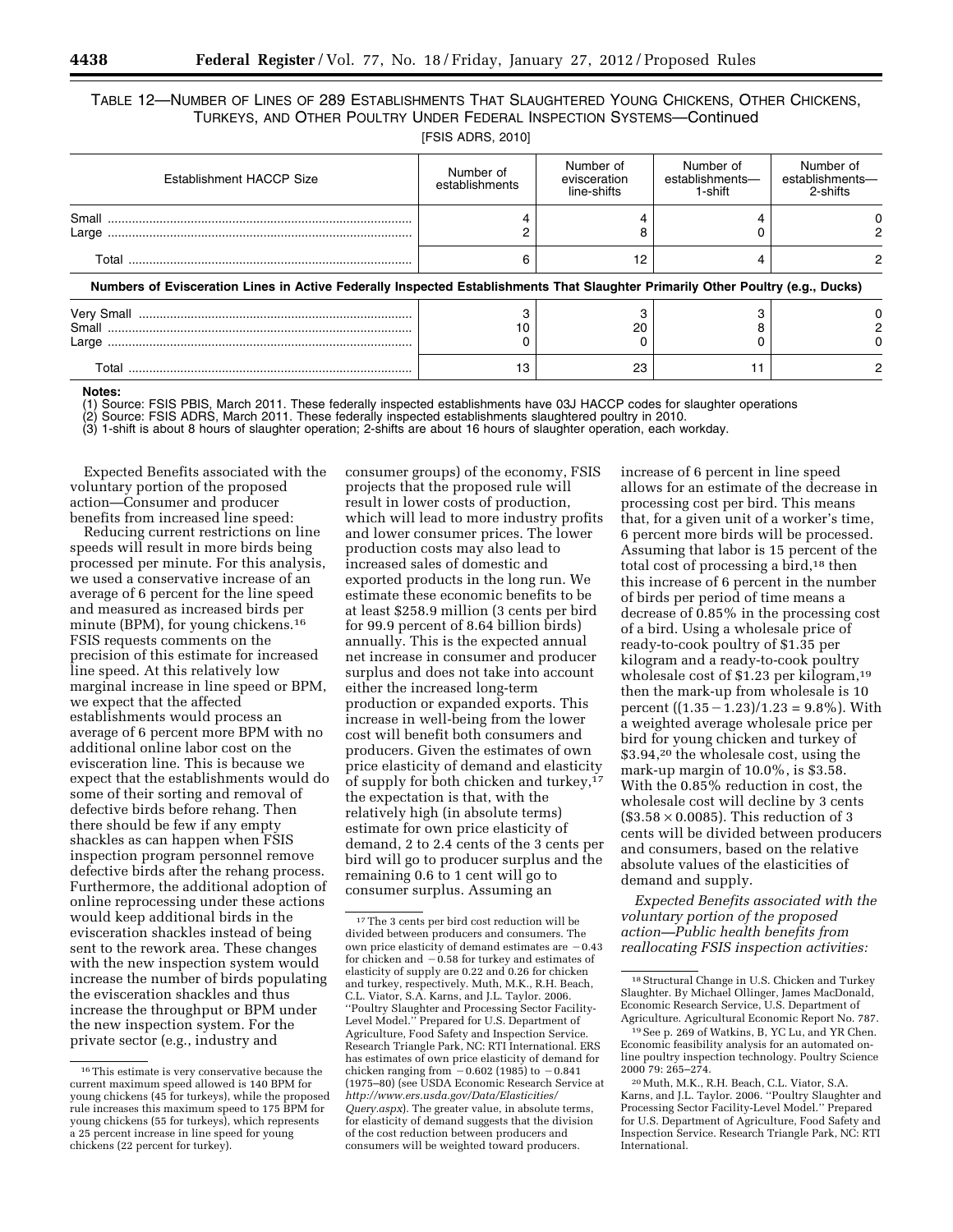FSIS hypothesizes that switching existing FSIS IPP activities towards more off-line verification activities (such as sanitation performance standards, sampling, other inspection requirements, and fecal inspections) may reduce pathogen levels in poultry slaughter establishments. This is supported in the findings from the FSIS Risk Assessment (October, 2011), which found a significant correlation between more off-line inspection activities and

lower levels of *Salmonella* and *Campylobacter* in certain poultry products. It is possible that these reductions may lead to a corresponding reduction in illnesses.

Using results from this risk assessment (Table 7), FSIS estimates that the proposed rule is expected to reduce the number of human illness attributed to young chicken and turkey products by an average of about 4,286 (with a range of 1,514 to 7,682)

*Salmonella* spp. illnesses and about 986 (with a range of 26 to 2,865) *Campylobacter* spp. illnesses. Annual *Salmonella* spp. cost savings from an averted case is \$18,000 (74 FR 33030); 21 and the annual *Campylobacter* spp. cost savings from an averted case is \$2,067.<sup>22</sup> Thus, FSIS projects that the monetized value of the human illness reductions is an expected annual average of about \$79.19 million (with a range of \$27.3 million to \$144.2 million).

## TABLE 13—EXPECTED TOTAL POTENTIAL REDUCTIONS IN HUMAN ILLNESSES OR ILLNESSES AVERTED AND PROJECTED COST SAVINGS DUE TO BETTER INSPECTION PROCEDURE PERFORMANCE IN YOUNG CHICKEN AND TURKEY SLAUGH-TER ESTABLISHMENTS

|                                                                                                                                                                      | What happens if all young chicken and turkey establishments have increased unscheduled offline inspec-<br>tion procedures? $123$ |                                                                          |                                                                                                 |  |
|----------------------------------------------------------------------------------------------------------------------------------------------------------------------|----------------------------------------------------------------------------------------------------------------------------------|--------------------------------------------------------------------------|-------------------------------------------------------------------------------------------------|--|
|                                                                                                                                                                      |                                                                                                                                  |                                                                          | Range                                                                                           |  |
|                                                                                                                                                                      | Expected value                                                                                                                   | 10th percentile                                                          | 90th percentile                                                                                 |  |
| Annual Salmonella spp. cost sav-<br>ings <sup>a</sup> and averted illnesses:<br>Annual <i>Campylobacter</i> spp. cost<br>savings <sup>b</sup> and averted illnesses: | \$77.15 million<br>(4,286 illnesses averted)<br>(986 illnesses averted)                                                          | \$27.25 million<br>$(1,514$ illnesses averted)<br>(26 illnesses averted) | \$138.28 million.<br>(7,682 illnesses averted).<br>\$5.92 million<br>(2,865 illnesses averted). |  |
| Annual Total Cost savings                                                                                                                                            | \$79.19 million                                                                                                                  |                                                                          | \$144.20 million.                                                                               |  |

1The number of establishments in each size category throughout the economic analysis is different from the number used in the risk assessment. The risk assessment uses the most recent data for the correlation between baseline and inspection data (2008) and participating establish-

ments, while the economic analysis uses 2010 size categories to reflect the most up-to-date size distribution.<br><sup>2</sup> The reported expected reductions in illnesses represent the unscheduled inspection procedures scenario from

<sup>b</sup> Average cost savings from an averted *Campylobacter* spp. is \$2,067. This estimate is based on Batz, Michael B., Sandra Hoffman, and J. Glenn Morris, Jr. 2011.

Thus, FSIS estimates that the total annual average private sector benefit from this proposed rule is approximately \$338.1 million (\$258.9 + \$79.19).

*Unquantifiable Benefits Associated With the Mandatory Portion of the Proposed Action—Public Health Benefits Resulting From Preventing Contamination of Carcasses and Parts by Enteric Pathogens and Fecal Material Throughout the Entire Slaughter and Dressing Operation* 

In addition to the benefits listed in the previous section, FSIS expects public health benefits from the mandatory component of the proposed rule, which is proposed to apply to all poultry slaughter establishments. FSIS is proposing to require that all poultry slaughter establishments develop, implement, and maintain, as part of their HACCP plans, sanitation SOPs, or other prerequisite programs, written procedures to prevent contamination of

carcasses and parts by enteric pathogens and fecal contamination throughout the entire slaughter and dressing operation. FSIS is proposing that, at a minimum, these procedures must include sampling and analysis for microbial organisms at the pre-chill and post-chill points in the process to monitor process control for enteric pathogens.

Effective sanitary dressing and process control procedures are crucial to an establishment's ability to produce a clean, safe, and wholesome product. The existing regulations require that establishments prevent poultry carcasses contaminated with visible fecal contamination from entering the chiller (9 CFR 381.65(a)). To clarify the existing requirements, FSIS is proposing to require that that establishments develop, implement, and maintain written procedures to ensure that poultry carcasses contaminated with visible fecal material do not enter the chilling tank. However, because this proposed requirement reflects existing

practices, it is unlikely to have a significant effect on the poultry industry.

While preventing poultry carcasses contaminated with visible fecal material from entering the chiller is an important safeguard for reducing the prevalence of pathogens on poultry carcasses, it cannot be fully effective unless establishments implement appropriate measures to prevent contamination from occurring throughout the slaughter and dressing operation. Although many establishments do have in place process control measures to prevent contamination of carcasses by enteric pathogens and fecal material throughout the slaughter and dressing process, they are not required to maintain written procedures that describe their process control measures or to maintain records to verify the effectiveness of their process controls. In addition, under the existing regulations, official poultry slaughter establishments are required to comply with prescriptive requirements

<sup>21</sup>Food and Drug Administration, Prevention of *Salmonella* Enteritidis in Shell Eggs During Production, Storage, and Transportation, July 2009. Batz et. al estimate an averted *Salmonella* illnesse is \$3,220. This would reduce the estimated cost

savings from 4,286 averted cases from *Salmonella,*  from \$77.15 million to \$13.8 million. The final economic analysis will provide estimates for *Salmonella* and *Campylobacter* based on consistent methodology.

<sup>22</sup>Batz, Michael B., Sandra Hoffman, and J. Glenn Morris, Jr. 2011. *Ranking the Risks: The 10 Pathogen-Food Combinations with the Greatest Burden on Public Health.* University of Florida Emerging Pathogens Institute.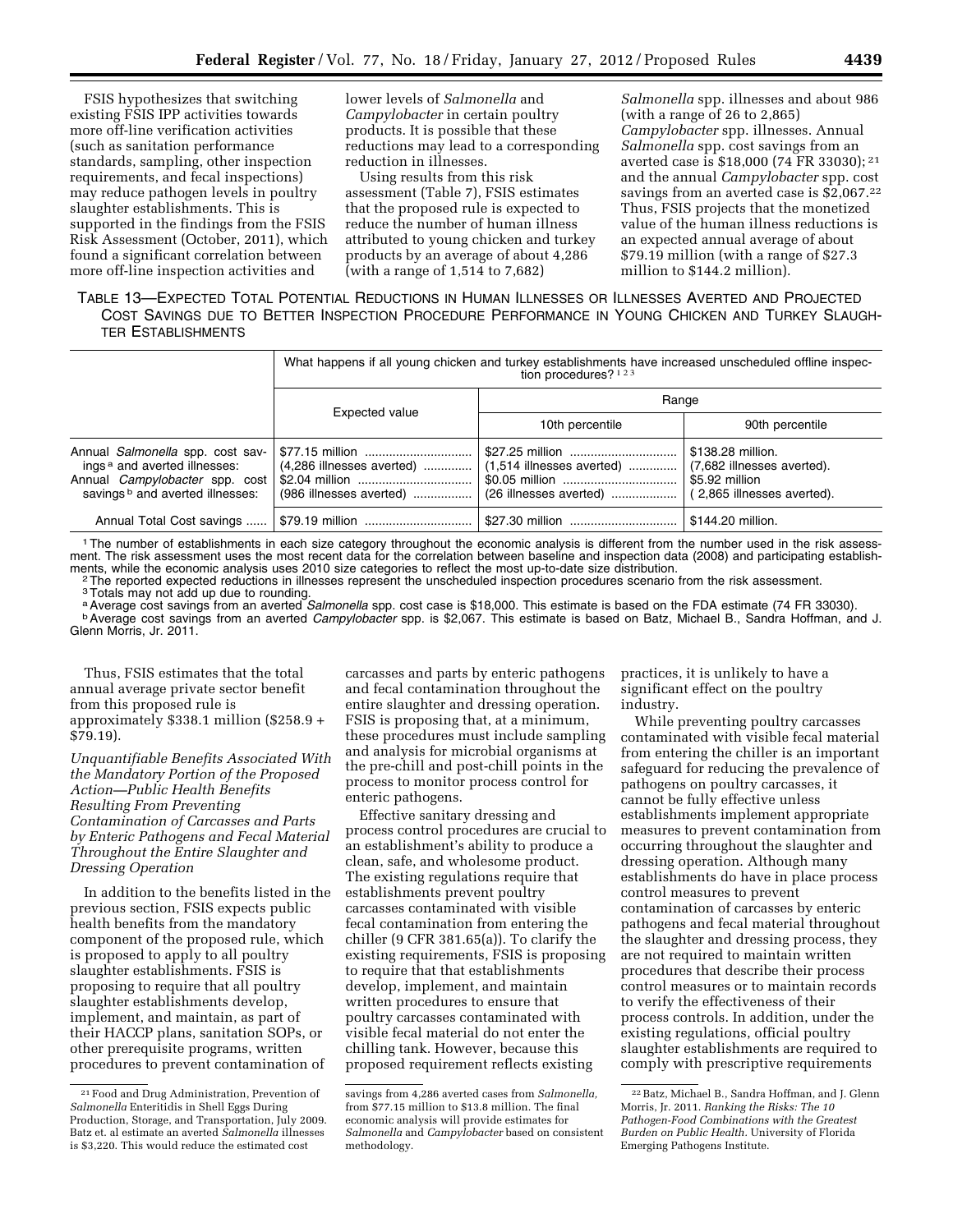for testing for generic *E. coli* at the end of the chilling process as a means of verifying process control.

As discussed earlier in this document, FSIS's experience with using post-chill testing for generic *E. coli* to monitor process control for fecal contamination and sanitary dressing has led the Agency to conclude that such testing is not the most effective way to prevent contamination from occurring throughout the slaughter and dressing operation. Therefore, FSIS is proposing to remove the prescriptive generic *E. coli* testing and replacing it with a more flexible microbiological testing scheme that provides for testing at the points in the process where contamination is most likely to occur, i.e., pre-chill and post-chill. Such a testing scheme has the benefit of allowing poultry slaughter to have the flexibility they need to determine which microbiological organisms will best help them to monitor the effectiveness of their process control procedures. It will also allow establishments to identify the points in their production process where microbial levels are the highest and to implement controls at the points where contamination is most likely to occur.

FSIS is proposing to require that establishments incorporate their procedures for preventing contamination of carcasses with enteric pathogens and fecal material into their HACCP systems, and that they maintain records sufficient to document the implementation and monitoring of their procedures. These records will improve the establishment's overall HACCP system by providing additional documentation that the establishment and FSIS can use to verify the effectiveness of the establishment's process control procedures. The records that would be required under this proposed rule, including the records of the establishment's testing results, will provide establishments and FSIS with on-going information on the effectiveness of the establishment's process controls, and allow establishments to identify situations associated with in an increase in microbial levels so that they can take the necessary corrective actions to prevent further potential contamination. The documentation that would result from this proposed rule could also limit the scope of a product recall if the establishment maintains records sufficient to allow it to identify the point when a lack of process control could have resulted in product contamination.

#### *Summary of Estimated Costs and Cost Savings of the Proposed Rule*

*Items 1–7 are costs and cost savings associated with the voluntary component of the proposed new rule:* 

1. Addition of Online Establishment Workers Because of the Relocation of Online Inspection Program Personnel and Online Sorters—Annual Cost Associated With the Voluntary Component

FSIS expects, based on information provided by establishments participating in the HIMP pilot program, that young chicken and turkey establishments initially would expand their labor resources by employing about 0.8 staff-years of online sorters and carcass-inspection helpers that substitute for every 1.0 staff-year of FSIS online inspection program personnel. For example, in one shift, an establishment that had ten FSIS online inspection program personnel would add eight online sorters and carcassinspection helpers in response to the proposal. This substitution rate is based on survey results of young chicken and turkey establishments that are in the HIMP pilot program. As the line speed is increased, however, the substitution rate is expected to increase to 1.0 FTE or even higher.

In the 219 establishments that will slaughter young chickens and turkeys under the new inspection system, FSIS expects between 663 and 750 FSIS online inspection program personnel will be shifted from online inspection to verification inspection activities and online inspection of carcasses (carcass inspection, after the final wash and before the chiller). FSIS estimates that this shifted number of 750 FSIS online inspection program personnel is the upper bound of the expected range for the 219 establishments that would transition to the new inspection system, if the proposed rule is put into effect.

Using the expected substitution rate of 0.8 (8 for 10), the 219 establishments would initially need about 600 (750  $\times$ .8) additional trained personnel to do the online sorting of young chickens and turkeys, and helping carcass inspection program personnel for all shifts. This implies that about 750 inspection program personnel would be reassigned to other inspection activities within the establishment (e.g. carcass inspection, verification inspection, and relief coverage). The 750 inspection program personnel, however, may be an over estimate, because of attrition.

The Bureau of Labor Statistics indicated that the expected standard rate for establishment labor is about

 $$13.95$  per hour,<sup>23</sup> and including benefits and related costs, the wage cost is taken for this analysis to be about \$27,900 per staff-year (for about 2000 hours 24 per staff-year). Therefore, the average cost to 219 establishments for the initial additional 600 staff-years of online sorter labor is about \$16.7 million annually  $(600 \times $27,900)$ . The cost is expected to decrease on a perbird basis, because of the expected labor productivity increase associated with increased line speed and more costeffective evisceration equipment.

2. Training Online Sorters, Under the New Inspection System—One-Time Cost Associated With the Voluntary Component

Initial training costs are expected, based on information provided by establishments participating in the HIMP pilot program, to be about \$200 to \$600 per employee (sorter), or an average cost of about \$400 per employee. Additional training costs accrue for the extra establishment employees (sorters) needed to cover for task rotation patterns and scheduled and unscheduled leave of trained establishment employees. FSIS projects, based on information provided by establishments participating in the HIMP pilot program, that rotation schedules would be about three times per shift. FSIS did not report costs in the official HIMP Report. FSIS, however, obtained information on establishment costs and practices from site visits to the HIMP project establishments and non-HIMP establishments that slaughter poultry. The HIMP establishments (20 young chickens and 5 turkeys, as shown in Table 11) reported a range of costs for their implementation of the FSIS's requirements of the HIMP inspection system. Based on this information, FSIS made assumptions on costs and practices of the poultry establishments that would be affected by this proposed rule. We are requesting information on the expected costs to the plants that will be affected by the proposal.

FSIS assumes that the 219 establishments will need about 3.5 to 4 times the replacement staff-hours, or about 2,100 (600  $\times$  3.5) to 2,400 (600  $\times$ 4) establishment employees who are trained to perform online sorting and CI helper activities. Therefore, initially, an average of about 2,250 establishment employees will need to be trained at a one-time average cost of about \$400 each, or a total for 219 establishments,

 $^{\rm 23}\,$  Based on the 2008 Bureau of Labor Statistics employment cost index.

<sup>24</sup>This is a simplifying assumption.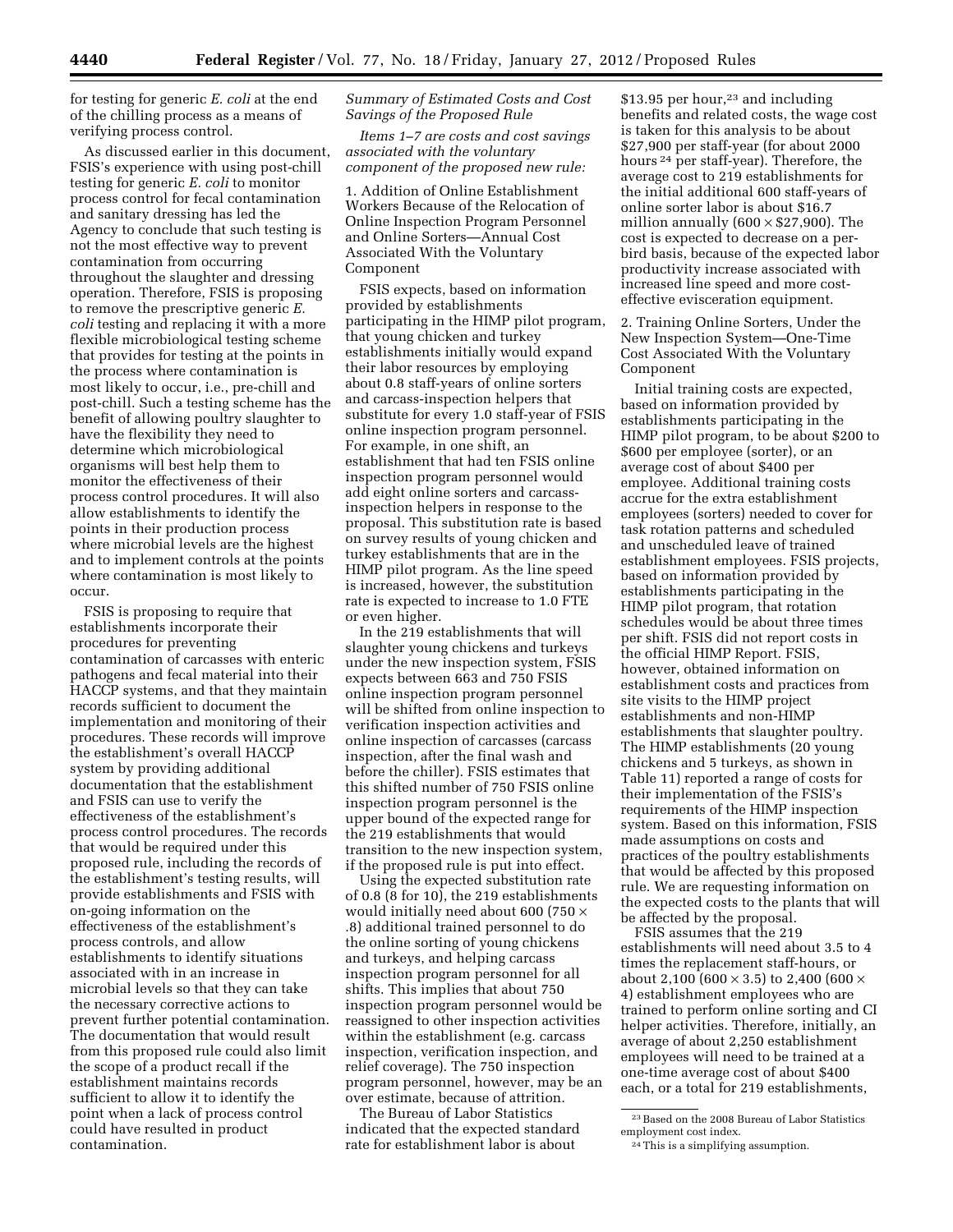of about \$0.9 million  $(2,250 \times $400)$ . FSIS is requesting comments on these assumptions for staff turnover in the official establishments.

3. Training, Annually—for Replacement Sorters Due to Labor Turnover—Annual Cost Associated With the Voluntary Component

Annual labor costs are estimated based on information provided by establishments participating in the HIMP pilot program, in order to account for the expected labor turnover rates in young chicken and turkey establishments and the need to train and educate replacement establishment personnel for sorting young chickens and turkeys.

FSIS projects that if the annual turnover rate of trained sorters is taken to be between 5 and 20 percent, or an average of 12.5 percent over a five-year period, then about 281 (.125  $\times$  2250) new establishment sorters will need to be trained annually. FSIS projects that the initial training costs are expected to be about \$200 to \$600, or an average of about \$400 per employee (sorter), then the additional training costs will average about \$0.11 million (281  $\times$ \$400), annually.

4. Continuing Education & Training, Annually—for Existing Sorter Labor— Annual Cost Associated With the Voluntary Component

After the initial training, the establishments will have additional costs to provide ongoing annual education and training (formalized). This education and training is for the knowledgeable establishment staff (sorters) of an average of about 2,250 persons who need to maintain a sufficiently high correlation of agreement with FSIS on regulatory compliance for dressing performance standards. The annual training cost, based on information provided by establishments participating in the HIMP pilot program, was about \$150 to \$200 per sorter, or an average of \$175 per sorter, then the total average cost would be about \$0.39 million (2250  $\times$ \$175), annually.

5. Additional Facilities: Online Carcass and Offline Inspection Stations, Avian Leukosis Inspection Area, and Underline Troughs Associated With the Voluntary Component

Under the proposal, all of the poultry establishments participating in the new poultry slaughter inspection system will need to add capital investments to install a carcass inspection station except for the establishments participating in the HIMP pilot.

Establishments operating under SIS, NELS, and NTIS are currently required to have an underline trough but they will need an additional new trough at the end of the evisceration line. The 25 establishments (20 young chicken and 5 turkey) that operate under HIMP will not need new trough installations under the proposed new rule. This means that of the 219 establishments projected to adopt the proposed new system, 194 will need installations that will require inspection stations that will cost about \$5,000 to \$6,000, or an average of about \$5,500, for most establishments, based on information provided by establishments participating in the HIMP pilot program. FSIS assumes installations will require a stainless steel underline trough (or equivalent) that will cost about \$8,000 to \$12,000, or an average of about \$10,000, for most establishments, based on information provided by commercial construction guidelines of costs for purchasing (or constructing) and installing such systems.

For the carcass inspection station, this cost is for the construction of a stainless steel elevated stand that has stairs and a surrounding guardrail. This carcass inspection stand must have a floor area large enough to allow sufficient space to accommodate the carcass inspection program person and an establishment employee, that is, a helper for removal of defective or rejected birds from the line. This inspection station would contain plumbing for hot and cold water, and a stainless steel handwashing basin.

Furthermore, electrical service must be installed for powering bright lights (200 foot-candles of illumination at the level of the bird) required for inspection, and control switches must be installed to allow the starting and stopping of the eviscerating line. The verification inspection station typically is already in place in most young chicken and turkey, and other poultry slaughter establishments. Therefore, in most cases, there would be no additional cost for a verification inspection station near the end of the eviscerating line. The verification inspection station is typically a stainless steel table illuminated with bright lights (200 foot-candles).

These capital investments for the carcass inspection stations are necessary for each of the about 566 eviscerating lines now installed in the 194 non-HIMP establishments that will implement the new inspection system. Therefore, the calculated cost for adding carcass and verification inspection stations for the 194 establishments is about \$8.8 million  $(566 \times $15,500)$ .

6. Carcass Dressing for Meeting the Definition of Ready-to-Cook (RTC) Poultry and the Removal of the Finished Product Standards (FPS) Under the New Inspection System Associated With the Voluntary Component

FSIS is proposing to remove the existing Finished Product Standards (FPS) and replacing them with a requirement that establishments maintain documentation to demonstrate that the products resulting from their slaughter operations meet the definition of ready-to-cook poultry. Establishments will have the flexibility to design and implement measures for producing ready-to-cook poultry that are best suited to their operations. FSIS on-line carcass inspectors will inspect each carcass for defects that are important for food safety, such as septicemia and toxemia, as well as for defects that are less important to food safety but that may render carcasses or parts unwholesome or adulterated, such as persistent, unattended removable animal diseases and trim and dressing defects.

FSIS seeks comments on these carcass dressing issues—products resulting from their slaughter operations would meet the definition of ready-to-cook poultry. Based on meeting the definition of ready-to-cook poultry, how many additional birds would go to the salvage and reprocessing area? How many additional establishment employees would be added to the eviscerating line to do online trimming and reprocessing? What are the relationships between salvage and reprocessing activities (online and offline) and eviscerating line speeds? For example, for every 20 to 25 percent increase in line speed, would the establishment require a five percent increase in labor time for extra trimming and cleaning activities (online and offline)? FSIS also seeks comments on the requirement that establishments maintain documentation to demonstrate that the products resulting from their slaughter operations meet the definition of ready-to-cook poultry.

7. Elimination of Some Line Speed Restrictions—Annual Cost Savings Associated With the Voluntary Component

Based on information provided by establishments participating in the HIMP pilot program, establishments will marginally increase their line speeds given the opportunity to take advantage of the flexibility provided by the proposal and relocation of inspection program personnel. This will reduce their dressing costs, as discussed in the benefits section above. To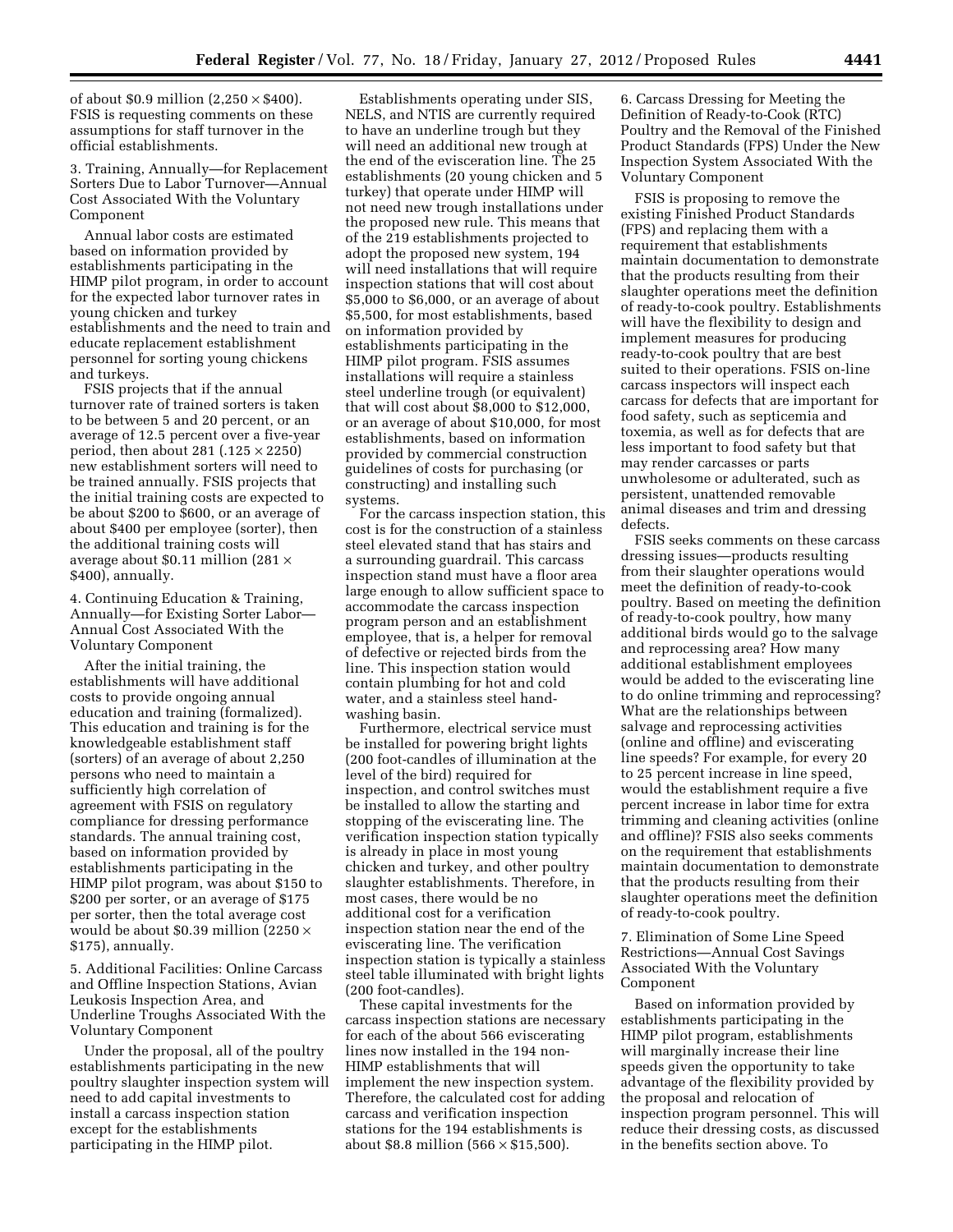gradually increase line speeds, some establishments will not need to purchase additional equipment, until they reach their slaughter and eviscerating-line system capacity limit (i.e., re-hang, chilling, or cold (chilled and frozen) storage capacity). Some establishments will need to purchase more automated evisceration and dressing equipment, or eliminate bottlenecks. Eliminating bottlenecks of production could include the establishment's additional capital investments (facilities or equipment) of upgrading the capacity of transfer and re-hang stations; straightening the run of slaughter and eviscerating lines; increasing cut-up or deboning capacity; adding chillers or increasing chilling capacity; or increasing cold (chilled and frozen) storage capacity.

FSIS solicits information on how the elimination of some line speed restriction in the proposed rule would affect cost saving per dressed carcass, such with greater throughput of dressed carcasses and a lower unit cost per dressed carcass or per pound of product

for labor, materials, water, and energy per bird or per pound of dressed poultry carcass. FSIS also solicits information on planned investments in the domestic poultry industry in order to increase evisceration line speed within the next few years.

The estimated costs and costs savings to establishments from the voluntary portion of the proposed regulation are summarized in Table 14a. Annualized costs are calculated using a discount rate of 7% over a ten year planning period.

## TABLE 14a—ESTIMATED ANNUAL COST (COST SAVINGS) OF THE PROPOSED RULE TO ESTABLISHMENTS: ELEMENTS ASSOCIATED WITH THE VOLUNTARY COMPONENT OF THE PROPOSED NEW RULE (MILLIONS OF DOLLARS)

|                                             | One-time<br>costs | Recurring<br>annual<br>costs |
|---------------------------------------------|-------------------|------------------------------|
| Additional knowledge costs (human capital): |                   | 16.7                         |
|                                             | 0.9               | 0.11                         |
|                                             |                   | 0.39                         |
|                                             | 8.8               |                              |
|                                             | 9.7               | 17.2                         |
|                                             | 18.49             |                              |

Items 8–13 are costs and cost savings associated with the mandatory component of the proposed new rule:

8. Sampling and Analysis for Microbial Organisms Pre-Chill and Post-Chill to monitor Process Control for Enteric Pathogens—One-Time and Annual Cost Associated With the Mandatory Component

New sampling is required for a onetime baseline and for recurring microbial testing to monitor process control for enteric pathogens. Such testing is required as part of the written procedures to prevent contamination of carcasses and parts by enteric pathogens and fecal contamination throughout the entire slaughter and dressing operation. FSIS is proposing that establishments incorporate these procedures into their HACCP plan, or sanitation SOP, or other prerequisite program, and that they maintain records sufficient to document the implementation and monitoring of these procedures.

The baseline sampling would be done in a relatively short period of time and only sample a few events. Thus it would require less labor for collection compared to the ongoing sampling that would extend over a year with multiple sampling events. Therefore, the estimated cost per sample for the onetime baseline is lower than for the ongoing sampling. The baseline was

calculated by multiplying 150 samples collected for the baseline by the prorated hourly pay of \$29.03 for a QC technician for 25 minutes needed to collect the samples and a cost of \$33.75 for analytical cost of the samples. This was done for all 289 firms.

For annual costs, the same salary and analytical costs were applied and multiplied by the estimated number of samples, which was calculated by assuming 319,332 chicken samples (8.526 billion chickens divided by 26,700 chickens for the number of sampling events) plus 83,929 turkey samples (251.787 million turkeys divided by 3,000 for sampling events number) multiplied by a wage rate of \$29.03 times 5/60.25

FSIS projects this cost for testing samples and collection of the samples to be about \$2.0 million one-time for the baseline and about \$12.6 million annually for the poultry industry.26

Furthermore, FSIS expects costs for the ''ready-to-cook'' proposed requirements would be offset by the present costs to industry for the Finished Product Standards, and that additional cost, if any, to industry would be minimal. Thus FSIS did not include costs associated with the requirement.

9. Additional Labor Due to Increased Line Speed Associated With the Mandatory Component

Young chicken and turkey, and other poultry slaughter establishments that can increase line speed with their existing eviscerating line equipment, would probably also need to add additional labor to the line in order to handle the additional birds per minute that need to be sorted and trimmed, salvaged, or reprocessed, online and offline. In this scenario, the establishment does not replace its existing eviscerating line equipment with newer technology. More labor is applied to the line but the labor per bird would decrease due to the increase in

<sup>25</sup>Samples are assumed to be collected for every 26,700 chickens and every 3,000 turkeys. The sampling event refers to sampling at pre-chill and post-chill. This ensures that sampling is based on volume of output and does not impose unnecessary burdens on small businesses.

<sup>26</sup>The baseline sampling has less labor for collection because it is done in a relatively short period of time (a few sampling events) versus ongoing sampling that extends over a year with multiple sampling events. Therefore, the cost per sample for the one-time baseline is lower than for the ongoing sampling. The baseline was calculated by multiplying 150 samples collected for the

baseline by the prorated hourly pay of \$29.03 for a QC technician for 25 minutes needed to collect the samples and a cost of \$33.75 for analytical cost of the samples. This was done for all 289 firms. For annual costs, the same salary and analytical costs applied and were multiplied by the estimated number of samples assuming 1 for each 26,700 chickens and 3,000 turkeys.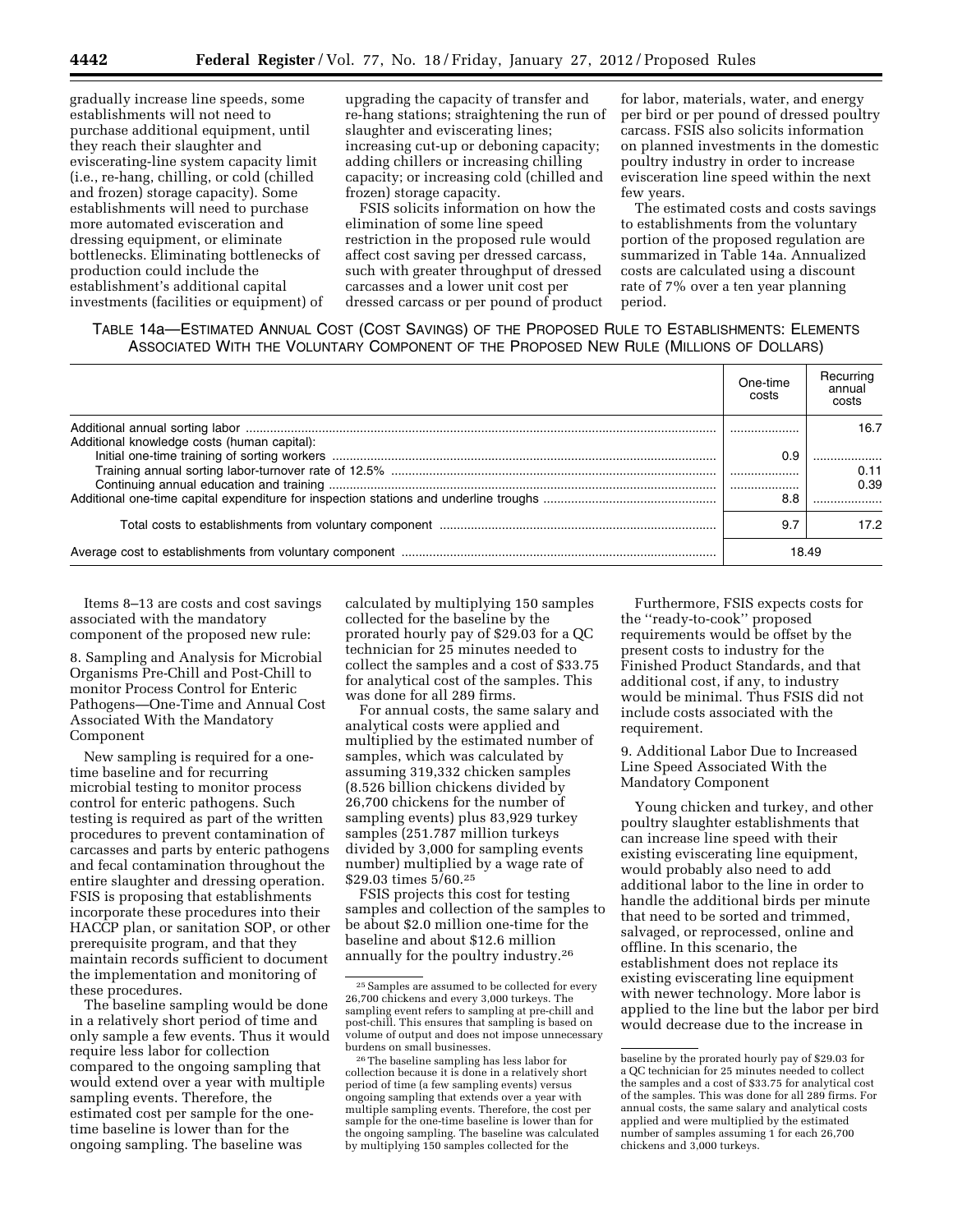throughput from the increase in the line speed.

FSIS solicits information on the additional labor that might be needed.

10. Additional Recordkeeping, Monitoring, and Record Storage Associated With the Mandatory Component

Establishments are required to maintain written documentation of sample results for verifying their process controls. The proposal that all poultry slaughter establishments monitor their systems through microbial testing and recordkeeping implies more information than presently required to be monitored. Thus, FSIS includes only recurring costs associated with record keeping. FSIS assumed that the time spent for a QC technician salaried at \$29.03 per hour for recording results keeping (including review) for each sample event is 5 minutes. FSIS estimates the time spent presently is about 2.5 minutes. From these, FSIS estimated recordkeeping costs for this proposed requirement to be \$975,600 per year, based on an assumption of 5 minutes to record each of the over 403,300 samples 27 under the new system. This replaces \$568,500 for recordkeeping for the generic *E. coli*  testing, based on an estimate of 2.5 minutes per sample for recording. Since FSIS does not specify required testing frequencies, establishments may test with lower frequency than the one assumed and would therefore have lower costs. FSIS does not dictate the frequency of testing that is assumed in the cost estimates. A lower frequency would result in lower costs.

11. a. Modification of the HACCP Plans and Process Control Plans—One-Time Cost Associated With the Mandatory Component

The establishments would need to modify their HACCP plans, Sanitation SOPs, or other Pre-requisite programs so as to address septicemic and toxemic carcasses and food safety hazards that are reasonably likely to occur. Establishments would also be required to maintain records to document that their product meet the definition for ready-to-cook poultry. Under the proposed rule, establishments will have the flexibility to design and implement measures to address OCP defects that

are best suited to their operations. They will also be responsible for determining the type of records that will best document that they are meeting the ready-to-cook poultry definition. The FSIS estimates based on information provided by establishments participating in the HIMP pilot program, that these initial costs (for developing and verifying the plan) would average about \$5,000 for a HACCP small and about \$9,000 for a HACCP large establishment; and FSIS projected about \$2,000 for a HACCP very small establishment for process control implementation costs in response to the requirements for the new inspection system in the first year; or a one-time average cost of about \$1.9 million ((83  $\times$  \$5000) + (151  $\times$  \$9000) + (55  $\times$  \$2000)) in total for 289 establishments.

11. b. Written Procedures To Ensure That Carcasses and Parts With Visible Fecal Contamination Do Not Enter the Chiller, After Evisceration Operations Associated With the Mandatory Component

FSIS is proposing that all of the 289 federally inspected establishments that slaughtered poultry other than ratites in 2010 develop, implement, and maintain, as part of their HACCP plans, or sanitation SOPs, or other prerequisite programs, written procedures to ensure that carcasses and parts with visible fecal contamination do not enter the chiller, after evisceration operations. The one-time cost to develop the plan and ongoing cost of implementation and maintenance of the plan are included in the costs of changing the HACCP system as discussed in cost item number 5 above. FSIS solicits information on added costs that are associated with the proposed requirement for written procedures, and then the implementation and maintenance costs of the procedures to ensure that carcasses and parts with visible fecal contamination do not enter the chiller, after evisceration operations.

11. c. Written Procedures To Ensure That Young Chicken and Turkey Carcasses Contaminated With Septicemic and Toxemic Conditions Do Not Enter the Chilling Tank, for the New Inspection System Associated With the Mandatory Component

FSIS is proposing that the 219 federally inspected establishments that would slaughter young chickens and turkeys under the new inspection system develop, implement, and maintain written procedures to ensure that poultry carcasses contaminated with septicemic and toxemic conditions do not enter the chilling tank.

Establishments must incorporate these procedures into their HACCP plans, or sanitation SOPs, or other prerequisite programs. The one-time cost to develop the plan and ongoing cost of implementation and maintenance of the plan are included in the costs of changing the HACCP system as discussed in cost item number 5 above. FSIS solicits information on added costs that are associated with this proposed requirement.

12. Elimination of Generic E. Coli Standards—Annual Cost Savings Associated With the Mandatory Component

FSIS proposes the removal of the current requirement that poultry establishments test for generic *E. coli*  and to remove the codified *Salmonella*  pathogen reduction performance standards for poultry. For the poultry industry, this would mean about 77,000 fewer samples collected and tested for generic *E. coli.* FSIS projects that this action would affect about 289 official federally inspected establishments that slaughter all poultry other than ratites. FSIS projects that this would have a cost savings of approximately \$11.71 million per year for the 289 official federally inspected establishments that slaughter all poultry other than ratites. This is the cost saving of labor for sampling event collection; materials; shipping; and laboratory testing from eliminating about 470,000 *E. coli* samples and testing. The estimated cost per sampling avoided is about \$57.10 per sampling event. For 470,000 sampling events at \$30, the annual total would be about \$11.71 million.

13. Elimination of Carcass Cooling Standards—Possible Cost Savings Associated With the Mandatory Component

FSIS projects that the proposed elimination of carcass cooling standards will remove some of the ''bottleneck'' restrictions of the chilling system. FSIS projects that the birds may take less time to cool to meet this new requirement of no microbial growth. FSIS projects that the establishments will be able to increase the output from the chiller in order to accommodate increased line speed. FSIS solicits information on any added costs and any cost saving associated with the proposed elimination of carcass cooling standards.

Table 14b shows the considered additional one-time, first-year, and annual average expenditures for the proposed rule for the 289 affected poultry establishments of complying with the mandatory actions of the

<sup>27</sup>Calculated by assuming 319,332 chicken samples (8.526 billion chickens divided by 26,700 chickens for the number of sampling events) plus 83,929 turkey samples (251.787 million turkeys divided by 3,000 for sampling events number) multiplied by a wage rate of \$29.03 times 5/60. For eliminated *E. coli* recordkeeping, 470,000 samples were recorded in 2.5 minutes at \$29.03 per hour.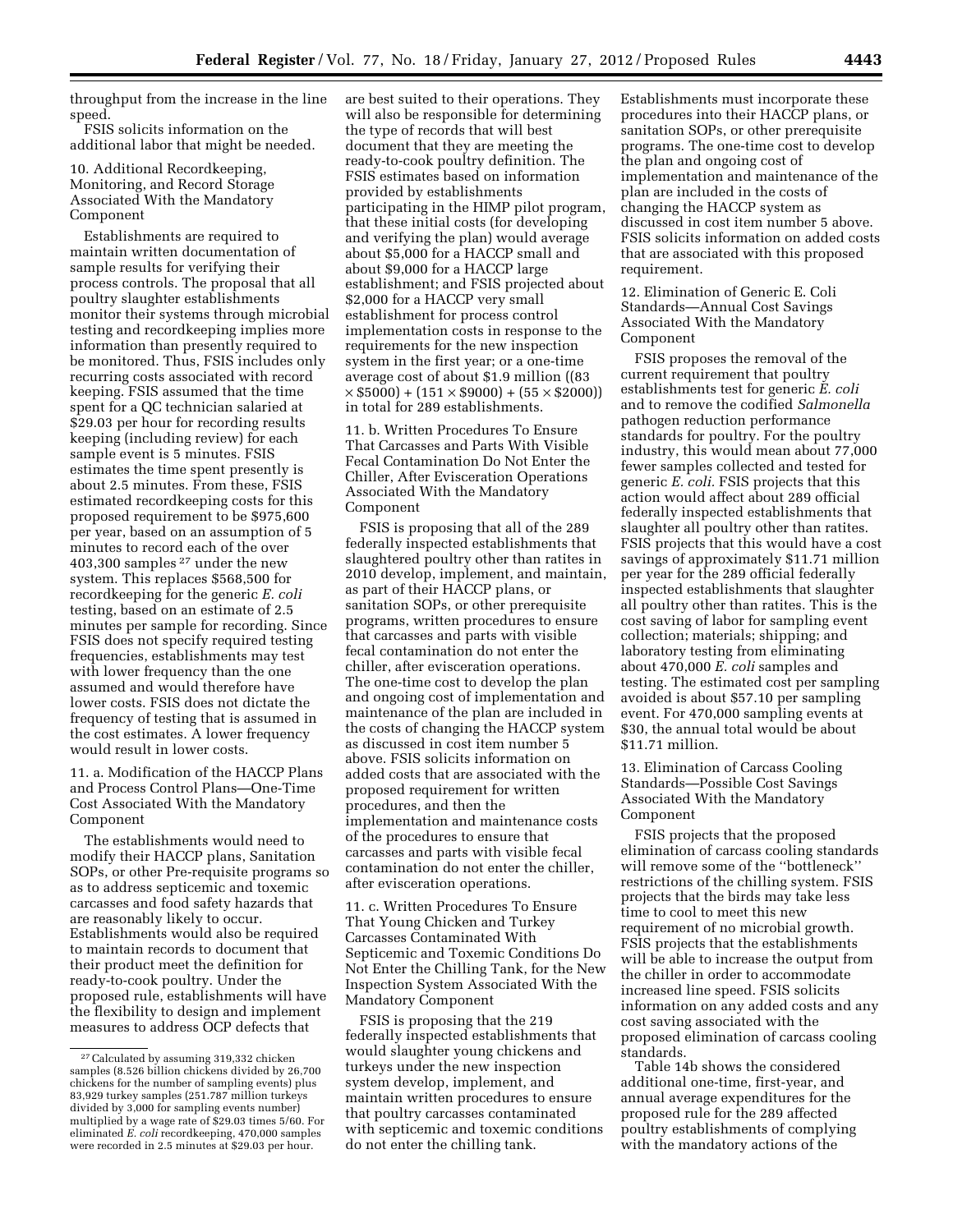proposal. Again, annualized costs are calculated using a discount rate of 7%

over a ten year planning period.

TABLE 14b—ESTIMATED ANNUAL COST (COST SAVINGS) OF THE PROPOSED RULE TO ESTABLISHMENTS: ELEMENTS ASSOCIATED WITH THE MANDATORY COMPONENT OF THE PROPOSED NEW RULE (MILLIONS OF DOLLARS)

|                                                                                                               | One-time<br>costs | Recurring<br>annual<br>costs |
|---------------------------------------------------------------------------------------------------------------|-------------------|------------------------------|
| Additional PC microbial testing—plate counts, collection, packaging, shipping                                 | ◠                 | .                            |
|                                                                                                               |                   | 12.6<br>0.98                 |
| Additional one-time HACCP system plans (additions and modifications) and ProcessControl (PC) plan development | 1.9               | $-0.57$                      |
|                                                                                                               |                   | $-11.7$                      |
|                                                                                                               | 3.9               | 1.3                          |
|                                                                                                               |                   | 1.82                         |

For the poultry industry, as shown in Tables 14a and 14b, the one-time costs are about \$13.6 million, consisting of \$9.7 million in one-time costs incurred by the establishments that adopt the proposed new inspection system and \$3.9 million in one-time costs for all firms in the industry with the requirements of the proposed new rule. The on-going annual average net expenditure to the poultry industry would be about \$18.5 million, with \$17.2 million from adopting the proposed new rule and \$1.3 million in costs for all firms with this proposed rule. These cost figures annualize to \$20.3 million over 10 years at 7%. In addition, however, FSIS projects a cost savings for the poultry industry. FSIS projects that the dressing costs per bird will be lowered for about 99.9 percent of the RTC young chicken and turkey production of the poultry industry. FSIS projects a net cost savings with the proposed regulation of about \$258.9 million annually for companies that slaughter poultry (see Table 16 below). The initial one-time expenditure and

on-going annual expenditures are more than offset by these savings due to the increased line speed. These net savings are included in the expected benefits.

The proposed new rule will have mandatory costs for all firms, whether they adopt the proposed new rule or go to the revised traditional inspection system. FSIS expects the 51 very small establishments that slaughter young chicken and turkey to adopt the revised traditional inspection system instead of the proposed rule yet still incur the mandatory costs listed in Table 14b. To assess the impact on these very small establishments, Table 14c lists these estimated mandatory costs.

As mentioned, the baseline was calculated by multiplying 150 samples collected for the baseline by the prorated hourly pay of \$29.03 for a QC technician for 25 minutes needed to collect the samples and a cost of \$33.75 for analytical cost of the samples for all 289 establishments. This comes to about \$6,900 per firm and \$351,000 for the 51 very small establishments. For annual recurring costs, the same salary and

analytical costs applied and were multiplied by the estimated number of samples, as before, and adjusted for volume so that the cost of annual recurring testing for very small establishments is 0.1 percent of the cost for recurring testing in Table 14b. For annual recording and storage, the samples are based on volume and this is adjusted to 0.1 percent of the costs in Table 14b, or about \$1,000 annually, to be balanced by the savings from eliminated generic *E. coli* testing recordkeeping of 0.1 percent of the estimated \$568,500 annually. The cost of the additions and modifications to the HACCP plans and the process control (PC) plan development are estimated at \$2,000 per very small establishment, for a total cost of \$102,000 for the 51 very small establishments. The cost savings for very small establishments from reduced annual microbial testing is volumebased and is 0.1 percent of the \$11.7 million in annual savings to the industry.

TABLE 14c—ESTIMATED ANNUAL COST (COST SAVINGS) OF THE PROPOSED RULE TO VERY SMALL ESTABLISHMENTS: ELEMENTS ASSOCIATED WITH THE MANDATORY COMPONENT OF THE PROPOSED NEW RULE (MILLIONS)

|                                                                                                               | One-time<br>costs | Recurring<br>annual<br>costs |
|---------------------------------------------------------------------------------------------------------------|-------------------|------------------------------|
| Additional PC microbial testing—plate counts, collection, packaging, shipping:                                | 0.351             | 0.013                        |
|                                                                                                               | .                 | 0.001                        |
|                                                                                                               |                   | $-0.001$                     |
| Additional one-time HACCP system plans (additions and modifications) and ProcessControl (PC) plan development | 0.102             |                              |
|                                                                                                               |                   | $-0.012$                     |
|                                                                                                               | 0.453             | 0.001                        |
|                                                                                                               | 0.061             |                              |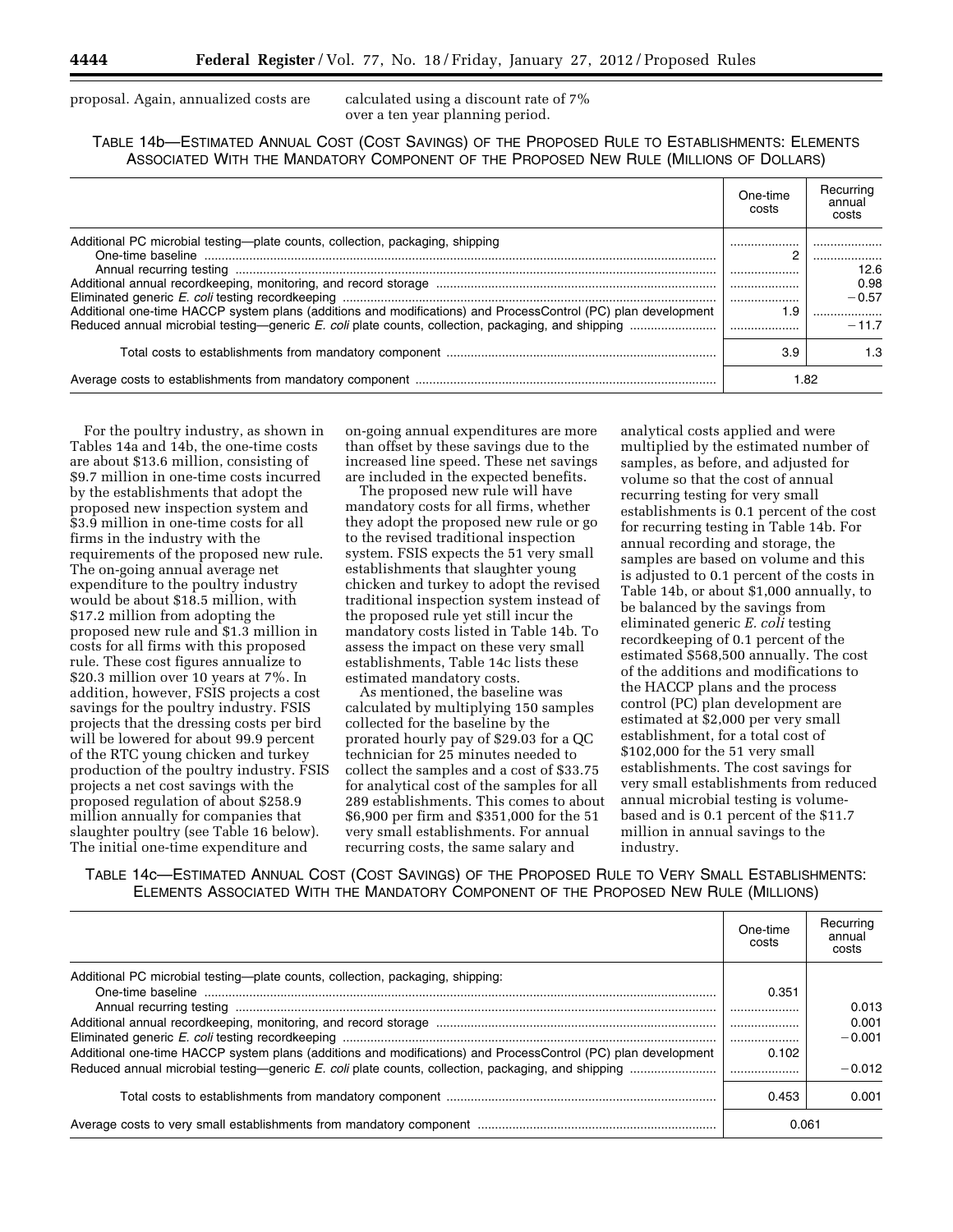These costs are estimated at about \$0.453 million in one-time costs and about \$0.001 million for annual costs. This is over \$8900 per very small establishment in one-time costs, primarily for establishing the baseline testing required for all firms under the proposed rule, and very low costs per very small establishment in annual costs. These costs are based on the mandatory elements of the proposed new rule that apply to all establishments that slaughter young chicken and turkey, whether they adopt the proposed new rule or move to the revised traditional system of inspection. These estimates include the reduction in costs from the elimination of the generic *E. coli* testing. The annualized costs of these requirements for very small establishments are \$0.061 million, or about \$1,200 per establishment for the 51 very small establishments. This represents an average annual cost per bird of less than 0.9 cents (and less than 0.25 cents per pound), based on the assumption that very small establishments slaughter one-tenth of one percent of the nearly 9 billion birds slaughtered annually.

These costs are estimated at about \$0.45 million in one-time costs and about \$0.02 million for annual costs. This is over \$8800 per very small establishment in one-time costs, primarily for establishing the baseline testing required for all firms under the proposed rule, and about \$400 per very small establishment in annual costs. These costs are based on the mandatory elements of the proposed new rule that apply to all establishments that slaughter young chicken and turkey, whether they adopt the proposed new rule or move to the revised traditional

system of inspection. These estimates include the reduction in costs from the elimination of the generic *E. coli* testing. The annualized costs of these requirements for very small establishments are \$0.08 million, or about \$1,600 per establishment for the 51 very small establishments. This represents an average annual cost per bird of less than 0.9 cents (and less than 0.25 cents per pound), based on the assumption that very small establishments slaughter one-tenth of one percent of the nearly 9 billion birds slaughtered annually.

*Expected FSIS Budgetary Effects:*  Table 15 shows the expected FSIS budgetary net savings effects from the proposed rule for the slaughter of all poultry other than ratites and including the new inspection system for the slaughter of young chickens and turkeys.

FSIS used the following scenario assumptions in its financial cost model to project the FSIS budgetary effects of the proposed rule:

• 175 establishments (150 young chicken establishments and 25 turkey establishments)

• 1,498 food inspector grade increases (from GS7 to GS8) (1,436 inspectors in young chicken establishments and 62 inspectors in turkey establishments)

• 375 CSI (Consumer Safety Inspector) upgrades (from GS8 to GS9) (354 in young chicken establishments and 21 in turkey establishments)

• A reduction in the number of inspector positions (between approximately 500 and 800) through managing vacancy or refill rates, a reduction of approximately 190 positions will be affected in the following way:

O Of the 190 positions, 100 will be relocated to livestock slaughter establishments

 $\circ$  90 inspectors will be relocated to jobs in the Agency for which their skills and experience qualify them.

• A reduction of approximately 140 SCSI (Slaughter Consumer Safety Inspector) positions—potentially all of the personnel involved to be relocated

• 150 fewer OTP staff years required for relief—no severance or relocation impact

• Training costs for approximately 3,300 employees

• Relocation costs for approximately 350 CSI employees

• Travel savings with fewer number of relief inspectors

FSIS projects that the 25 young chicken and turkey establishments currently under HIMP inspections would switch to the new inspection system. The equipment used in the HIMP, as well as in the other current non-traditional inspection systems, can be used in the proposed new inspection system. Furthermore, FSIS projects that about 19 other poultry establishments may enter the program under the SIP waiver. FSIS projects that these establishments will choose to make the capital and labor investment, when they see that their economic competitiveness may diminish. FSIS did not include the impact from these additional establishments in the financial cost model of Table 15 that projects the FSIS budgetary effects of the proposed rule because we expect it to be very small. Establishments that change operations but continue to produce will continue to have FSIS inspectors.

TABLE 15—ESTIMATED ANNUAL COST (COST SAVINGS) OF THE PROPOSED RULE TO FSIS: ELEMENTS ASSOCIATED WITH THE VOLUNTARY COMPONENT OF THE PROPOSED NEW RULE (MILLIONS OF DOLLARS)

| First year<br>costs (cost<br>savings) $28$ | Recurring<br>costs (cost<br>savings)<br>after first<br>year |
|--------------------------------------------|-------------------------------------------------------------|
| \$5.1                                      | \$8.26                                                      |
| 4.78                                       | $\Omega$                                                    |
| 3.79                                       | $\Omega$                                                    |
| (26.4)                                     | (47.62)                                                     |
| .14)                                       | (.22)                                                       |
| (12.9)                                     | (39.58)                                                     |

The expected FSIS budgetary savings effects are cost savings to the FSIS

related to position elimination of about \$47.6 million, after the first year of

implementation. Furthermore, FSIS projects cost savings annually from

<sup>28</sup>First year cost savings are lower than for the following years because the rule will not be in effect for the full first year.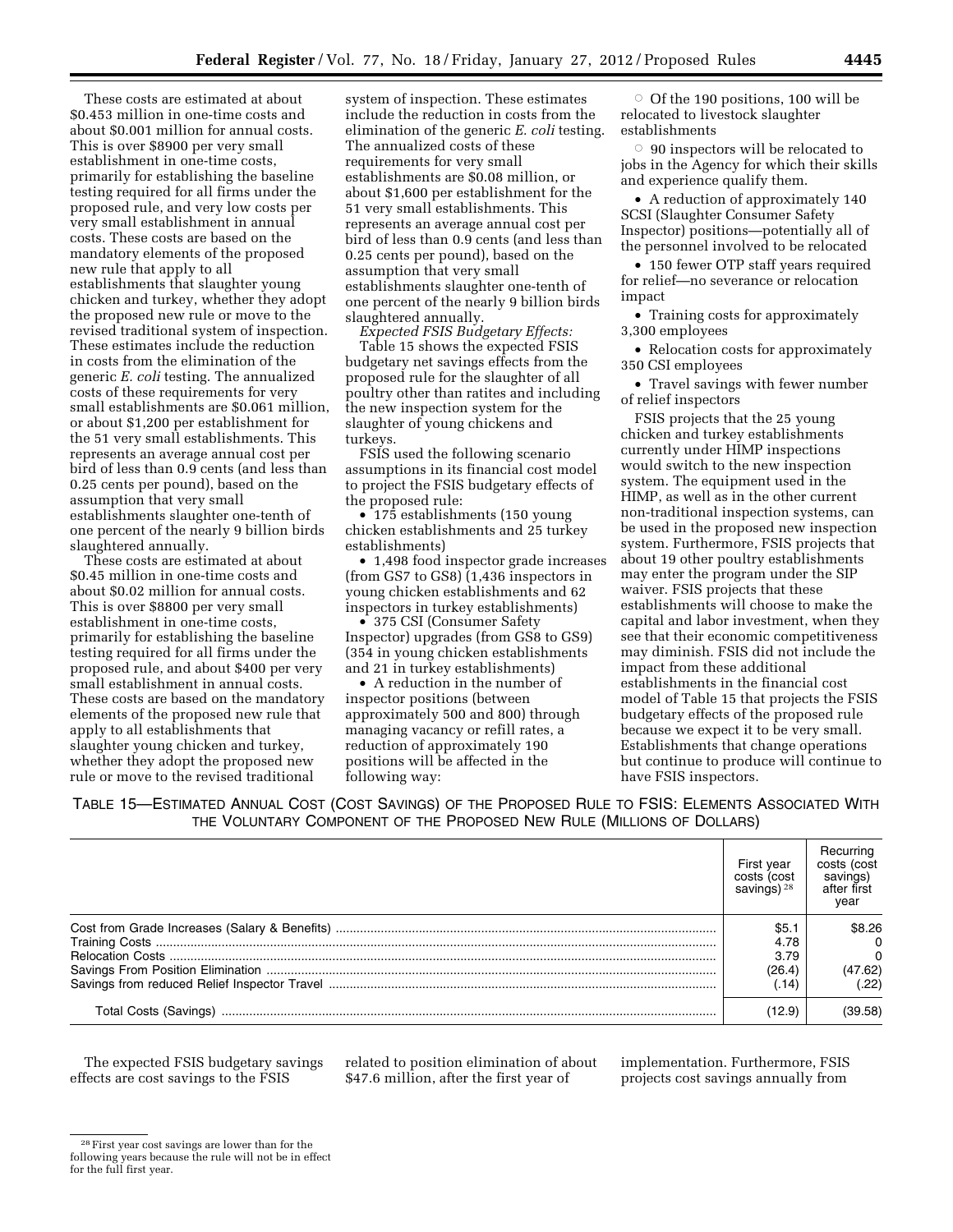expected reduction in travel expenses for relief IPP. FSIS projected total Relief Inspector travel savings of about \$223,000, after the first year of implementation. FSIS, however, projects an annual cost increase for the FSIS IPP upgrade increases from GS–7 to GS–8 and GS–8 to GS–9 that would total about \$8.3 million, after the first year of implementation. In addition, FSIS projects a one-time training cost for the FSIS IPP that would total about \$4.8 million, and a one-time relocation cost for the FSIS IPP that would total about \$3.8 million, in the first year of implementation.

Furthermore, possible IPP health improvement effects are expected to be associated with lower recruitment costs, lower medical and worker compensation costs, and fewer unscheduled leaves.

In summary, budgetary benefits in cost savings will accrue to FSIS from the more effective utilization of its inspection program personnel (IPP) to focus on activities that affect food safety. Based on FSIS projections of its budget cost-savings analysis, the expected benefit to FSIS would be the net savings of about \$14.6 million, in the first full year of implementation in

FY 2013. Then, in subsequent years, the projected net savings would average about \$39.6 million.

#### **Summary of Net Social Benefits**

Considering the social benefits and costs discussed, FSIS expects the average net benefits to the public health, the poultry industry and consumers is about \$377.7 million annually. The costs outlined in Table 16 below are annualized over 10 years at 7% to \$20.3 million. Annual net benefits, therefore are \$357.4 million.

## TABLE 16—EXPECTED NET SOCIAL BENEFITS FROM THE PROPOSED RULE (MILLIONS OF DOLLARS) STARTING WITH THE FIRST FULL YEAR OF IMPLEMENTATION

|           | Primary<br>estimate   | Minimum<br>estimate                                                 | Maximum<br>estimate |
|-----------|-----------------------|---------------------------------------------------------------------|---------------------|
| Benefits: | 79.2<br>39.6<br>258.9 | 27.3                                                                | 144.2               |
|           | 377.7                 | 325.8                                                               | 442.7               |
|           |                       | Additional public health benefits from<br>documentation and testing |                     |
| Costs:    | 20.3                  |                                                                     |                     |
|           | 357.4                 | 305.5                                                               | 422 4               |

Note: These cost savings will not all be enjoyed by the establishments. A portion of these savings will be passed on to consumers in the form of lower prices.

#### **Analysis of Considered Alternatives**

FSIS considered several alternatives to the proposed rule. Table 17 summarizes these alternatives and presents the annual net benefits associated with each alternative.

#### *A. Taking No Action*

FSIS considered maintaining the current inspection system and finished product standards requirements for the 289 establishments that slaughtered young chickens and turkeys, and other poultry in 2010. That is, FSIS considered taking no action. Consequently, poultry establishments slaughtering young chickens and turkeys, and other poultry would not benefit from increased flexibility, productivity, or opportunity for innovation. FSIS would not be able to focus its inspection activities on

verification of process controls for product safety and OCPs or on additional offline activities (such as unscheduled sanitary procedures, for example). Under this alternative, establishments would be restricted to the current regulated eviscerating line speeds that in most cases are operated below the capability of their currently installed eviscerating equipment. This action will have zero net benefits.

#### TABLE 17—COMPARISONS OF THE CONSIDERED ALTERNATIVES TO THE PROPOSED POULTRY SLAUGHTER RULE

| Considered alternatives                                                                                                                                          | <b>Benefits</b>                                                                                                       | Costs                                                                                                                                                                                                                | Net benefits                                 |
|------------------------------------------------------------------------------------------------------------------------------------------------------------------|-----------------------------------------------------------------------------------------------------------------------|----------------------------------------------------------------------------------------------------------------------------------------------------------------------------------------------------------------------|----------------------------------------------|
|                                                                                                                                                                  | No change in the existing inspec-<br>tion systems for poultry. FSIS<br>does not need significantly<br>more resources. | Establishments would be re-<br>stricted to the current regulated<br>eviscerating line speeds that in<br>most cases are operated below<br>the capability of their currently<br>installed eviscerating equip-<br>ment. | Zero Net Benefits.                           |
| B. Intensifying the Present Inspec-<br>tion Systems by Allocating Addi-<br>tional FSIS Resources to Elimi-<br>nate FSIS Inspection Personnel<br>(IPP) Vacancies. | Annual benefits of about \$258.9<br>million from reducing dressing<br>costs.                                          | \$32.76 million per year for FSIS<br>to add extra inspectors. FSIS<br>resources are limited for expan-<br>sion of its workforce and these<br>costs may be prohibitive.                                               | Annual net benefits of \$225.0 mil-<br>lion. |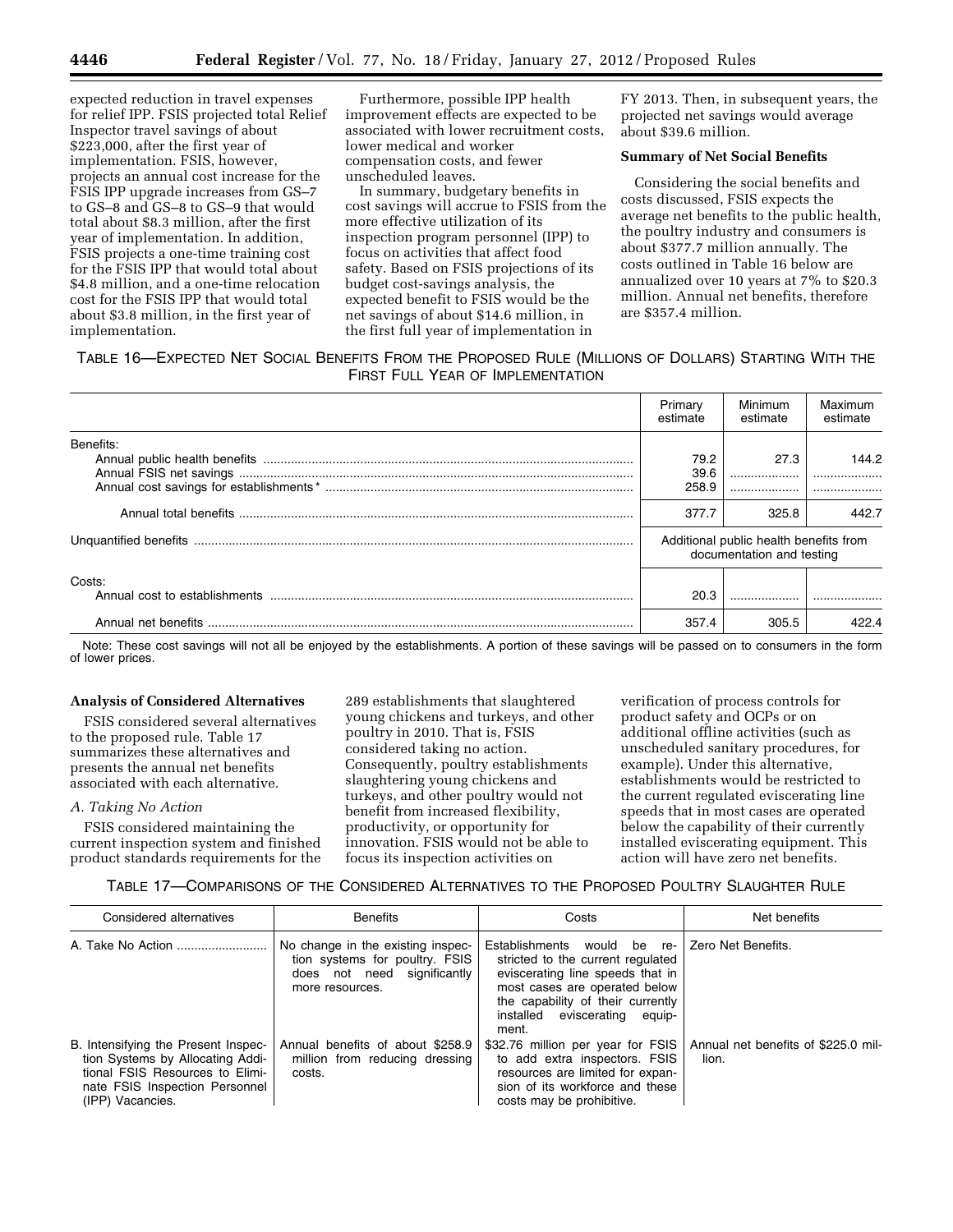| Table 17—Comparisons of the Considered Alternatives to the Proposed Poultry Slaughter Rule— |           |  |
|---------------------------------------------------------------------------------------------|-----------|--|
|                                                                                             | Continued |  |

| Considered alternatives                                                                                                                                                                                                                                                                                                                         | <b>Benefits</b>                                                                                                                                                                                                                                                                 | Costs                                                                                                                                                   | Net benefits                                                                                                                                                        |
|-------------------------------------------------------------------------------------------------------------------------------------------------------------------------------------------------------------------------------------------------------------------------------------------------------------------------------------------------|---------------------------------------------------------------------------------------------------------------------------------------------------------------------------------------------------------------------------------------------------------------------------------|---------------------------------------------------------------------------------------------------------------------------------------------------------|---------------------------------------------------------------------------------------------------------------------------------------------------------------------|
| C. Mandatory Use of Dressing<br>Performance Standards and the<br>New Poultry Inspection System<br>All<br>Establishments<br>that<br>for<br>Slaughter Young Chickens and<br>Turkeys.                                                                                                                                                              | About \$259.2 million from reduc-<br>ing dressing costs added to<br>public health benefits and re-<br>duced FSIS costs for total ben-<br>efits of \$378.0 million annually.                                                                                                     | Annualized costs of \$20.4 million,<br>of which about \$0.06 million an-<br>nually borne by very small es-<br>tablishments under this alter-<br>native. | This alternative would have net<br>benefits equal to \$357.6 million.                                                                                               |
| D. The Proposed Rule: the Re-<br>quirement of a New Inspection<br>System for Young Chickens and<br>Turkeys; a Revised Traditional<br>Inspection System for All Poultry<br>other than Ratites; Requirement<br>of Three Locations for Sampling<br>to monitor process control for<br>enteric pathogens; and other Ac-<br>tions (see Table 8 above) | Public health benefits from re-<br>duced illnesses, reduced dress-<br>ing costs, and FSIS savings<br>add to total benefits of \$377.7<br>million<br>Additional<br>annually.<br>unquantified public health bene-<br>fits from the mandatory compo-<br>nent of the proposed rule. | Annualized costs equal \$20.3 mil-<br>lion. See Tables 14a and 14b<br>below for explanation of these<br>costs.                                          | <b>Selected Alternative</b><br>Annual net benefits equal \$357.4<br>million, from \$377.7 million in<br>benefits less the costs to indus-<br>try of \$20.3 million. |
| E. Voluntary component only                                                                                                                                                                                                                                                                                                                     | \$377.7 million in benefits. No ad-<br>unquantified benefits,<br>ditional<br>detailed in section titled<br>as.<br>"other public health benefits re-<br>sulting from the<br>mandatory<br>component of the proposed<br>rule."                                                     | Annualized costs of \$18.5 million.                                                                                                                     | \$359.2 million annually.                                                                                                                                           |

*B. Intensifying the Present Inspection Systems by Allocating Additional FSIS Resources To Allow Establishments To Increase the Line Speed and Maintain the Same Level of Food Safety* 

FSIS considered intensifying the present inspection system by allocating additional FSIS resources to accommodate the demand of the industry for additional IPP on highspeed evisceration systems that the poultry industry is adopting in order to produce safe poultry products and reduce dressing costs per bird. Annual benefits of this alternative equal approximately \$258.9 million from reducing dressing costs by 3 cents per bird for 99.9 percent of 8.64 billion birds slaughtered annually. No additional public health benefits result from this alternative because FSIS staff will not be doing additional offline inspection activities.

This alternative does not change the existing inspection system, no additional training is needed for FSIS or establishment staff. This alternative, however, requires an extra FSIS inspector at each of the 573 high-speed non-HIMP chicken and turkey line shifts at \$57,153 year for \$32.76 million in annual costs. Resource constraints would not allow for this option. These additional costs (to FSIS) will not be offset by increased safety as the newly hired inspectors will not be performing additional offline tasks. This alternative has net benefits of \$225.0 million.

*C. Requiring Mandatory Use of Dressing Performance Standards and the New Poultry Inspection System for All Establishments That Slaughter Young Chickens and Turkeys* 

FSIS considered proposing the mandatory use of dressing performance standards and a New Poultry Inspection System in all federally inspected establishments that slaughter young chickens and turkeys. This alternative is the same as the proposed regulation except that this alternative would be mandatory for the young chicken and turkey industry, while the proposed regulation s a choice between the new inspection system and the revised traditional inspection system. This alternative would result in a replacement of existing choices among other (traditional, SIS, NELS, and NTIS) types of inspection systems within the RTC young chicken and turkey industry. For the projected 270 federally inspected establishments that would slaughter young chickens and turkeys under the new inspection system, this alternative has the costs to the poultry industry of replacing online FSIS IPP with trained establishment personnel for sorting birds. As a result, the poultry industry annual labor costs and labor training costs would be higher due to the extra labor and training necessary to take over the sorting and to maintain personnel proficiency in the sorting of young chickens and turkeys, in the establishments that would not voluntarily choose the new inspection system. These establishments are the

very small establishments that do not have large enough volume to make up for the additional costs imposed by this proposed rule.

This alternative has total annual benefits of 378.0 million. This includes benefits of \$259.2 million from reducing costs by 3 cents per bird for 100 percent of the 8.64 billion birds slaughtered annually, and public health benefits of about \$79.19 million, and FSIS budget savings, which may exceed the estimate of \$39.6 million as establishment personnel replace FSIS inspectors. These benefits are slightly higher than those of the proposed alternative because this alternative covers 100 percent of plants and production. Costs to very small establishments are \$0.453 million in initial one-time costs and \$0.001 million in annual costs, primarily for underline troughs for onetime costs and additional sorter labor and training for ongoing costs. Annualizing the one-time costs for 10 years at 7 percent brings the annualized cost to \$0.061 million. These costs for very small establishments are in addition to the \$20.3 million annually calculated for the other establishments, bringing the annual cost of the alternative to \$20.4 million. The net benefits of this alternative equal \$357.6 million annually.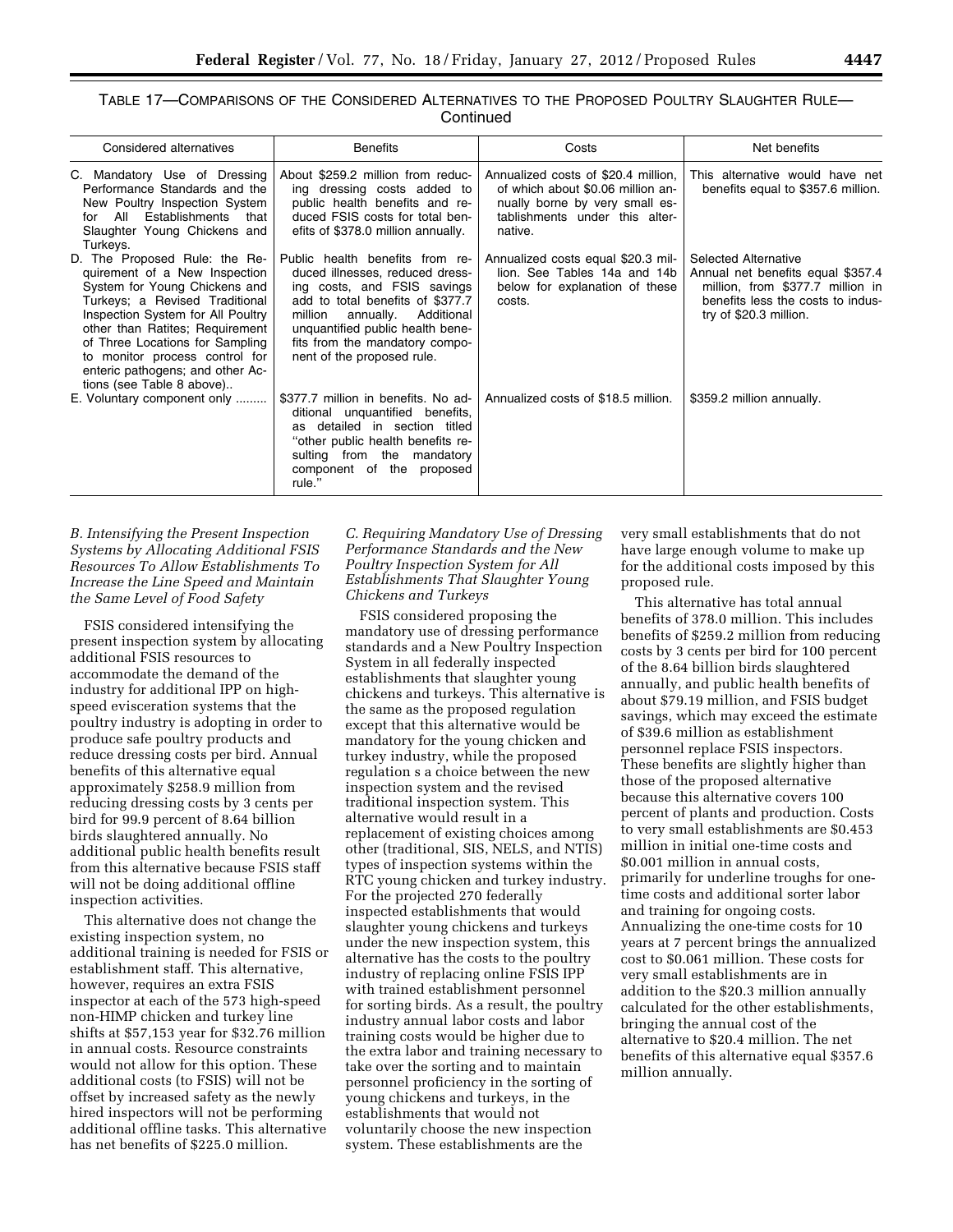*D. The Proposed Rule: the Requirement of a New Inspection System for Young Chickens and Turkeys; a Revised Traditional Inspection System for All Poultry Other Than Ratites; Requirement That All Poultry Slaughter Establishments Develop, Implement, and Maintain Written Procedures To Prevent Contamination of Carcasses and Parts by Enteric Pathogens and Fecal Material Throughout the Entire Slaughter and Dressing Process; Requirement That Procedures To Prevent Contamination Include Three Locations for Sampling To Monitor Process Control for Enteric Pathogens; and Other Actions (See Table 8 Above)* 

FSIS's preferred alternative is the proposed rule as discussed above. The Proposed Rule has the requirement of a new inspection system for young chickens and turkeys; a revised traditional inspection system for all poultry other than ratites; requirement that establishments develop, implement, and maintain written procedures to prevent contamination of carcasses with enteric pathogens and fecal material contamination, and that these procedures include, at a minimum, three locations for sampling for microbial organisms to monitor process control for enteric pathogens; and other actions (see Table 8).

The proposed rule gives the individual establishment the choice between the new inspection system and the revised tradition inspected system. An establishment will choose the new inspection system if the benefits, primarily from the expected increased flexibility of operations and lower dressing costs per RTC bird, exceeds the costs of implementation of this proposed new inspection system. While this would probably be true for the HACCP large and HACCP small establishments that slaughtered young chickens and turkeys in 2010, the HACCP very small establishments would find that the initial capital investment in additional facilities and equipment, additional labor for sorting and training sorters costs, and other additional annual costs for maintaining the additional facilities and equipment would not lower their average cost of dressing a RTC bird. FSIS rejected this alternative (alternative C above) in order to minimize the impact on small businesses and to allow them the flexibility to choose the proposed revised traditional inspection system, if they stand to lose from the proposed new slaughter inspection system.

Public health benefits (discussed in detail in the next section) of the proposed rule include a reduction in

illnesses attributed to young chicken and turkey. The monetized value of this reduction is \$79.19 million annually. Industry cost reductions from the proposed rule are about \$258.9 million annually from reducing dressing costs by 3 cents per bird for 99.9 percent of 8.64 billion birds. FSIS savings under the proposed rule are expected to equal \$39.58 million annually, bringing total benefits to \$377.7 million annually.

Costs of the proposed rule include a one-time expenditure of about \$13.6 million and net variable expenditures of \$18.5 million annually (see Tables 14a and b). Annualizing the costs at 7 percent for 10 years brings the annual cost total to \$20.3 million. Net benefits of the proposed rule are \$357.4 million annually.

While Alternative C, mandating uniform standards for all establishments, provides net benefits greater in value to the net benefits of the proposed rule, in the interest of regulatory flexibility requirements for small businesses, FSIS proposes in the preferred alternative to make compliance with the proposed new system voluntary. Not adopting the system under the proposed rule will not disadvantage very small establishments that have niche markets and local markets because the expected market price reduction from the proposed rule is 0.6 to 1 cent per bird which, for an average bird weight of 3.94 lbs., means a price reduction of around 0.15 to 0.25 cents per pound. Evidence of a willingness of consumers to pay a premium for the local food products exists,29 suggesting that this reduction in price for the output of the firms that adopt the proposed new rule is not expected to disadvantage these establishments that slaughter for local, niche markets.

#### *E. Requiring Only the Voluntary Component of the Proposed Rule*

The benefits from this alternative include, as under the proposed rule, the budgetary savings to FSIS from reallocation of personnel and the lower costs per bird from the increased line speeds and public health benefits of \$79.19 million annually from reduced illnesses.

As shown in Table 14a, the costs to firms that adopt the proposed new rule are \$9.7 million in one-time costs and \$17.2 million in annual costs. These

costs annualize to \$18.5 million over 10 years at 7%.

This alternative eliminates the mandatory costs to all firms, whether they adopt the proposed new inspection system or not, under the proposed rule. Under the proposed rule, all firms, including the very small firms that FSIS expects will not adopt the proposed rule, must adopt some measures, as listed in Table 14b. These costs are from plan development, recordkeeping, and testing. The benefits 30 of these activities include the conduct of business in a manner more accountable to the public; the support and document of production safety decision-making; and the facilitation of oversight and transparency activities like audits and inspections. The proposed recordkeeping requirements are designed to help operators of facilities and the Agency to identify potential sources of contamination and contain and mitigate the adverse health effects of contaminated food. While many of these benefits are social and not captured by the firms, the lower probability of recall, the lower costs of indentifying contaminated product if a recall occurs, and enhanced product reputation when a product is not subject to recall, all benefit the implementing firms. Table 14c lists the mandatory costs that FSIS expects for the 51 very small establishments that FSIS projects will not adopt the proposed new inspection system.

With annual benefits estimated at \$377.7 million and costs at \$18.5 million, the annual net benefits of this alternative are \$359.2 million. FSIS did not select this alternative even though it has higher quantified net benefits (compared to the proposed rule) because the net benefits of the proposed rule are expected to be higher due to additional benefits (disc used in section titled ''Other public health benefits resulting from the mandatory component of the proposed rule''). from the voluntary component of the proposed rule.

#### **VI. Initial Regulatory Flexibility Analysis**

In accordance with the Regulatory Flexibility Act, FSIS reviewed the proposed rule for its effects on small businesses. The Administrator has determined that, for the purposes of the Regulatory Flexibility Act (5 U.S.C. 601–612); this proposed rule would not have a significant economic impact on a substantial number of small companies or small entities.

<sup>29</sup>Martinez, Steve *et al., Local Food Systems: Concepts, Impacts, and Issues,* ERR 97, U.S. Department of Agriculture, Economic Research Service, May 2010, discusses consumers' willingness to pay a price premium (p. 29) for such characteristics as traceabililty (p. 26) offered by local producers.

<sup>30</sup>Please see the FDA's preliminary regulatory impact analysis of the Preventive Controls rule for a similar discussion of recordkeeping benefits.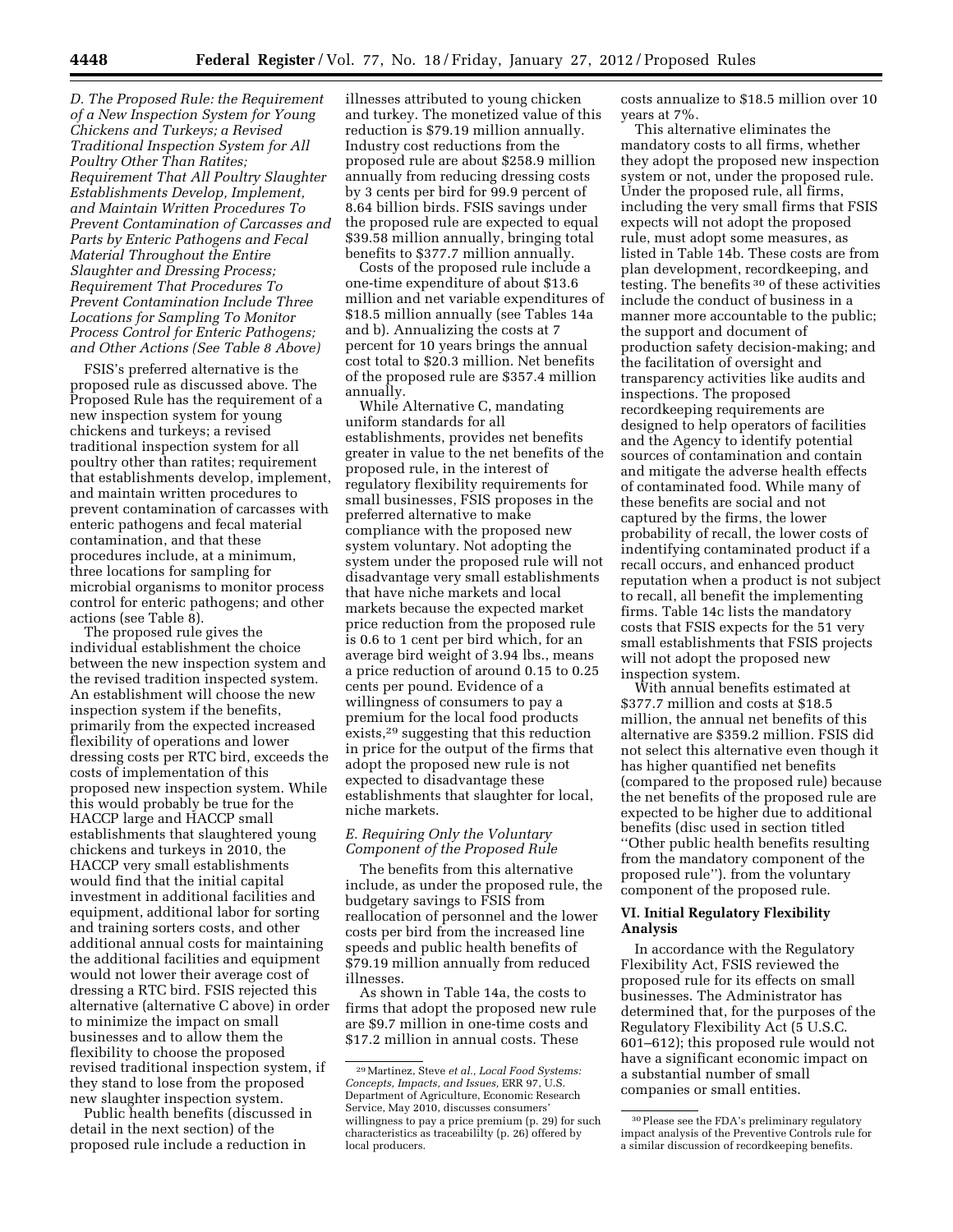FSIS considered proposing the mandatory use of dressing performance standards and the New Poultry Inspection System in all federally inspected establishments that slaughter young chickens and turkeys. (See Table 17 for a list of all alternatives considered.) This alternative is the same as the proposed rule except that this alternative would make the new inspection system mandatory for the young chicken and turkey industry, while the proposed rule is a choice between the new inspection system and the revised traditional inspection system.

This alternative would result in a replacement of existing choices among other (traditional, SIS, NELS, and NTIS) types of inspection systems within the RTC young chicken and turkey industry. The poultry industry would not have a choice between the proposed new inspection system and the revised traditional inspection system for establishments that slaughter the young chickens and turkeys.

The preferred alternative (the proposed rule) has the choice that is given to the individual establishment to determine if it is beneficial for the establishment to choose the new inspection system (if the expected increased flexibility of operations and lower dressing costs per RTC bird results in benefits that would exceed the costs of implementation of this inspection system).

While this would probably be true for the HACCP large and HACCP small establishments that slaughtered young chickens and turkeys in 2010, and the HACCP very small establishments could find that the initial capital investment in additional facilities and equipment, additional labor for sorting and training sorters costs, and other additional annual costs for maintaining the additional facilities and equipment a burdensome change. FSIS expects dressing costs to decrease by about \$2.6 million for very small establishments with the proposed new inspection system while expenditures would increase by an annualized amount of \$0.28 million for 10 years at 7% to comply with the system. These costs are already in addition to those outlined in Table 14c, which annualize to \$0.13 million at 7% over 10 years.

This alternative of mandatory adoption by all establishments was not selected because of its expected economic burden on small businesses and to allow small producers the flexibility to choose the proposed revised traditional inspection system, if they stand to lose from the proposed new slaughter inspection system.

#### *Expected Effects on Small Entities or Small Companies*

There are economies of size and scale with the evisceration and dressing of young chickens and turkeys.31 A possible result of these economies of size and scale is that there are only about 54 HACCP very small establishments owned by 54 small companies under Federal Inspection that slaughter poultry. These very small companies slaughtered only about onetenth of one percent of the young chickens, turkeys, and other poultry slaughtered, in 2010 (ADRS, 2010). Further, about 34, or about 63 percent, of these 54 very small companies slaughtered other livestock such as cattle, calves, swine, sheep, and goats, in 2010, according to FSIS's ADRS. These 34 companies often operate seasonally for slaughtering poultry, yet slaughter livestock during the entire year.

The proposed rule is expected to result in a cost reduction of about 3 cents per bird and a reduction of the price of poultry of about 0.6 to 1 cent per bird (or about 0.15 to 0.25 cents per pound) for those establishments that choose to operate under the new poultry inspections system. All of the very small establishments that slaughter poultry are expected to choose to operate under the revised traditional inspection system rather than the New Poultry Inspection System. However, the reduction in price per bird for establishments operating under the proposed new rule is not expected to impose a burden on very small establishments because they generally slaughter birds that are sold in local, niche markets, where consumers have shown a willingness to pay more for a food product that is of local origin.32 An ability to charge a higher price for product differentiation based on origin enables the very small establishments to compete in the market even with the cost advantage that other producers will have with the proposed new rule.

Under the proposed rule, the mandatory costs on very small establishments (shown in Table 14c) annualize at 7% over 10 years to \$0.130 million, or about \$2,500 per establishment. With the assumption that

very small establishments account for one-tenth of one percent of the total number of the nearly 9 billion birds slaughtered annually, the annualized costs of the mandatory portion of the proposed rule amount to less than 1.5 cents per bird or less than 0.4 cents per pound.

There are about 109 small companies that slaughter small quantities of federally inspected poultry. FSIS expects that none of the very small companies would choose to participate in the new inspection system for the slaughter of young chickens and turkeys because of the one-time set-up costs associated with the new system, but would slaughter young chickens, turkeys, and other poultry under the revised traditional inspection system. The revised traditional inspection system is designed to minimize costs on these small entities while preserving the social benefits from testing and recordkeeping. Using the estimated cost per very small establishment from the Table 14c figures, the annual burden to small entities that do not adopt the rule because the additional fixed costs required by the rule is \$1,500. With an estimated cost of establishment labor of \$13.95 per hours, this represents about 100 staff hours annually. The return for this expenditure is the benefits from better testing and recordkeeping, such as greater ability to fulfill mandatory oversight requirements, which cost an unspecified number of staff-hours under the current inspection system, and lower insurance premiums. FSIS believes that a Regulatory Flexibility analysis would not be necessary to evaluate the effects of the proposal on small companies. In making this determination, the Agency considered alternatives (see table 17) to the proposed rule, including one alternative rejected for its small business impact: Taking no action, intensifying the current system, mandatory standards for all firms that slaughter young chickens and turkeys, and the voluntary component only. Taking no action would prevent the increased utilization of capacity by firms that FSIS expects to voluntarily choose the proposed new system. For this reason, FSIS rejected this alternative. The second alternative was to intensify the present system but this would require more FSIS resources and was therefore not feasible. FSIS rejected the third option of mandatory requirements for all firms that slaughter young chickens and turkeys because of the burden that this alternative would place on small establishments. The last option of the voluntary component of the proposed new rule only (as shown

<sup>31</sup>Ollinger, M., J. MacDonald & M. Madison, Structural Change in U.S. Chicken and Turkey Slaughter. USDA Economic Research Service, Agricultural Economics Report 787. 2000.

<sup>32</sup>Please see Martinez, Steve *et al., Local Food Systems: Concepts, Impacts, and Issues,* ERR 97, U.S. Department of Agriculture, Economic Research Service, May 2010 for a discussion of consumers' willingness to pay a price premium (p. 29) for such characteristics as traceability (p. 26, p. 70) offered by local producers.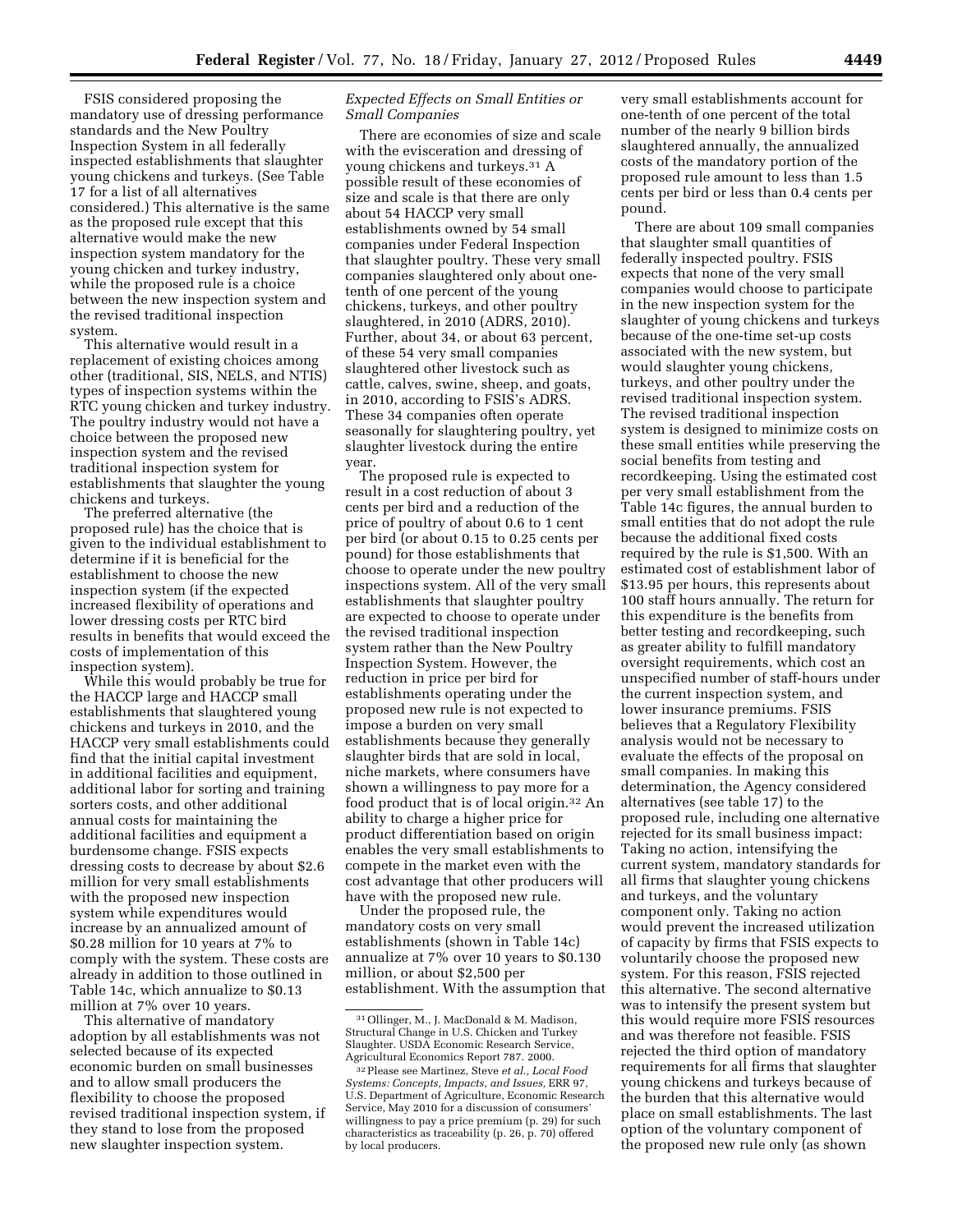in Table 14a) would eliminate the public health benefits of the mandatory requirements.

Public health safeguards are a cost of entering commerce and FSIS believes that product differentiation, based on the growing preference for local produce, will enable very small establishments to effectively compete for market share against the larger firms that will enjoy the cost reduction from the proposed new rule.

FSIS assumes that some of the small companies may choose the new inspection system under the proposed rule. With this choice, these small businesses will incur the costs associated with the rule, including the documentation requirements for HACCP systems and sanitation SOPs. These documentation requirements represent fixed costs that small establishments will allocate to fewer sales units when compared to the number of sales units available for the same purpose for large establishments. With the choice of the revised traditional system, however, FSIS believes that small firms that adopt the new system under the proposed rule will do so only when estimates of the benefits exceed the costs, meaning that small companies that adopt the new system will expect net benefits.

The proposed PSR limits the number of on-line inspectors for the revised traditions inspection system to two.

However, plants that are currently operating with more than two on-line inspectors per line will be permitted to continue to do so after the rule goes into effect. Thus, small and very small plants that currently operate with more than two inspectors will not need to modify their operations based on a reduction in inspectors.

Table 18 shows the capacity comparisons for SBA small and large companies. FSIS shows in this table that SBA small companies have a relatively small share of the capacity, 4.7 percent, to slaughter poultry.

#### TABLE 18—CAPACITY COMPARISONS FOR SMALL AND LARGE COMPANIES

| Company size (SBA definition) | Number of<br>companies | Number of<br>facilities | Share of<br>facilities<br>(in percent) |
|-------------------------------|------------------------|-------------------------|----------------------------------------|
| Small<br>Large                | 109<br>49              | 110<br>179              | 38.10<br>61.90                         |
| Total                         | 158                    | 289                     | 100.00                                 |

Source: ADRS.

Table 19 shows the capacity comparisons for HACCP very small, small, and large establishments.

#### TABLE 19—CAPACITY COMPARISONS FOR VERY SMALL, SMALL, AND LARGE ESTABLISHMENTS

| Establishment size (HACCP definition) | Number of facili-<br>ties | Share of facilities |
|---------------------------------------|---------------------------|---------------------|
| Very Small<br>Small                   | 54<br>84                  | 18.70<br>29.00      |
| Large<br>⊺otal                        | 151<br>289                | 52.30<br>00.OO      |

Source: ADRS.

#### TABLE 20—ACCOUNTING SUMMARY FOR PROPOSED RULE

| Category                                       | Primary estimate | Minimum estimate | Maximum estimate                                               | Source citation |
|------------------------------------------------|------------------|------------------|----------------------------------------------------------------|-----------------|
| BENEFITS:<br>Annualized monetized<br>benefits. | \$377.7 million  | \$325.8 million  | \$442.7 million                                                | RA. PRIA.       |
| Unquantified benefits                          |                  |                  | Public health benefits from documentation and revised testing. |                 |
| COSTS:<br>Annualized monetized<br>costs.       | \$20.3 million   |                  |                                                                | PRIA.           |

## **VII. E–Government Act**

FSIS and USDA are committed to achieving the purposes of the E– Government Act (44 U.S.C. 3601, *et seq.*) by, among other things, promoting the use of the Internet and other information technologies and providing increased opportunities for citizen

access to government information and services, and for other purposes.

#### **VIII. Executive Order 13175**

This proposed rule has been reviewed in accordance with the requirements of Executive Order 13175, Consultation and Coordination with Indian Tribal Governments. The review reveals that

this regulation will not have substantial and direct effects on Tribal governments and will not have significant Tribal implications.

#### **IX. USDA Nondiscrimination Statement**

The U.S. Department of Agriculture (USDA) prohibits discrimination in all its programs and activities on the basis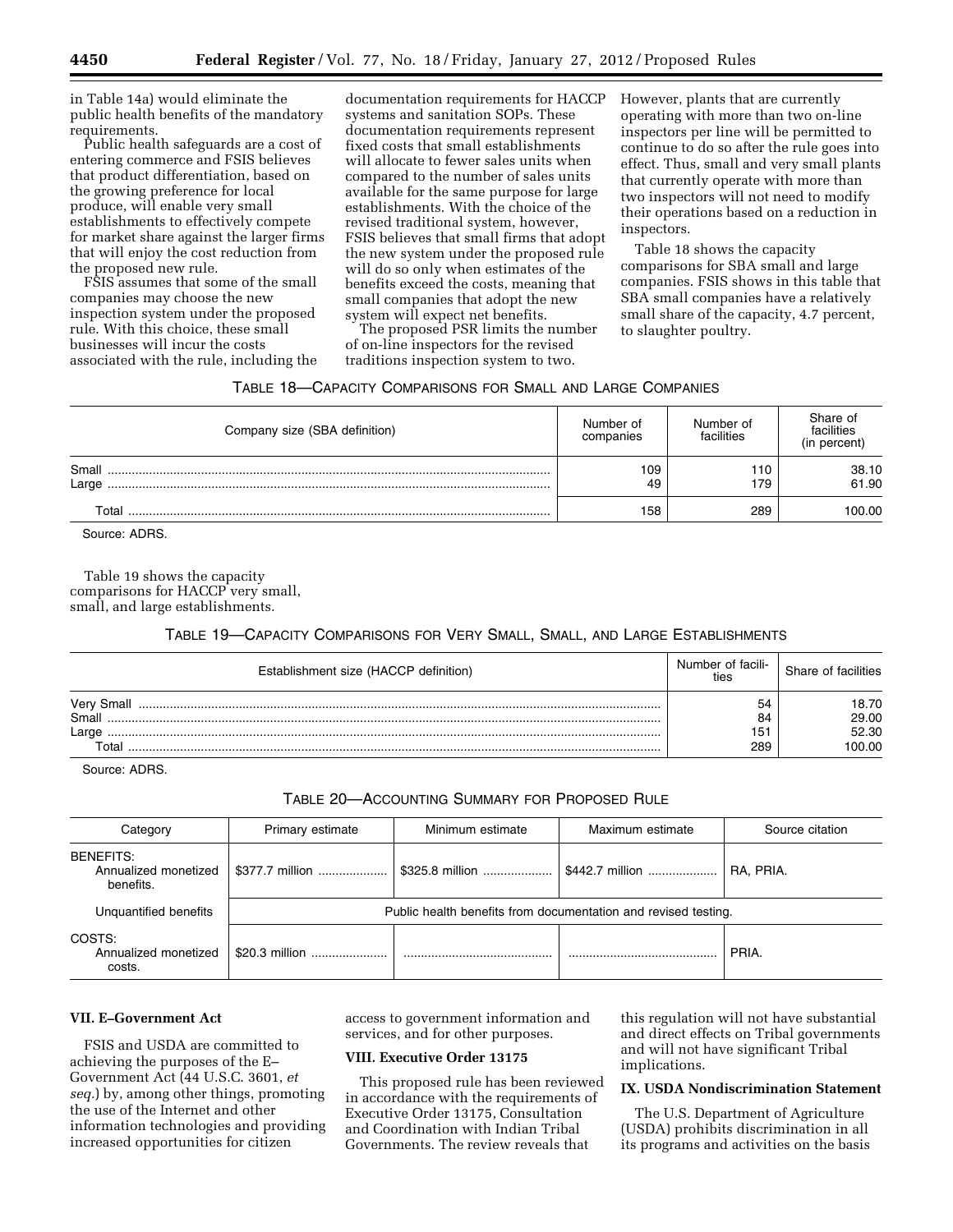of race, color, national origin, gender, religion, age, disability, political beliefs, sexual orientation, and marital or family status. (Not all prohibited bases apply to all programs.)

Persons with disabilities who require alternative means for communication of program information (Braille, large print, audiotape, etc.) should contact USDA's Target Center at 202–720–2600 (voice and TTY).

To file a written complaint of discrimination, write USDA, Office of the Assistant Secretary for Civil Rights, 1400 Independence Avenue SW., Washington, DC 20250–9410 or call 202–720–5964 (voice and TTY). USDA is an equal opportunity provider and employer.

#### **X. Environmental Impact**

*Summary:* Each USDA agency is required to comply with 7 CFR part 1b of the Departmental regulations, which supplements the National Environmental Policy Act regulations published by the Council on Environmental Quality. Under these regulations, actions of certain USDA agencies and agency units are categorically excluded from the preparation of an Environmental Assessment (EA) or an Environmental Impact Statement (EIS) unless the agency head determines that an action may have a significant environmental effect (7 CFR 1b.4(b)). FSIS is among the agencies categorically excluded from the preparation of an EA or EIS (7 CFR 1b.4(b)(6)).

*Evaluation:* Under this proposed rule, young chicken and turkey slaughter establishments that operate under the proposed New Poultry Inspection System will be able to slaughter and process birds more efficiently because they will be permitted to operate faster line speeds. In the Preliminary Regulatory Impact Analysis (PRIA) of this proposed rule, FSIS predicted that, because of the efficiencies in the proposed new poultry inspections system, the price of chicken products would decrease by two cents per bird. FSIS projected that the predicted price reduction could lead to an increase in sales of poultry products of about a quarter of one percent or less. With the slight increase in sales of poultry products, some establishments may choose to increase the number of birds that they slaughter, which could result in an increase in the number of condemned carcasses and parts that must be disposed of. However, because the predicted increase in sales is very small, FSIS has determined that the increase in the number of birds slaughtered, as well as the number of

condemned carcasses and parts that will need to be disposed of, will also be very small and thus will not have a significant individual or cumulative effect on the human environment.

Expected sales of poultry products will determine the number of birds that poultry establishments slaughter. Allowing establishments to operate at faster lines speeds will allow them to slaughter the birds more efficiently. It will also allow them to reduce their hours of operation while maintaining production at a rate necessary to meet market demands. Thus, by allowing establishments to reduce their hours of operations, the faster line speeds permitted under this proposed rule will result in a small, if any, increase in water use or runoff by establishments that operate under the New Poultry Inspection System. In addition, poultry slaughter establishments are required to meet all local, State, and Federal environmental requirements. Thus, FSIS has determined that allowing establishments to operate under faster line speeds provided in the proposed PSR will not have a not have a significant individual or cumulative effect on the human environment.

FSIS also considered the potential environmental effects of the provision in the proposed rule that would permit poultry slaughter establishments to use approved online reprocessing (OLR) antimicrobial systems. One antimicrobial agent used in OLR systems, trisodium phosphate (TSP), can result in high levels of phosphorus as a byproduct, which, if untreated, could overcome local municipal water systems. FSIS estimates that approximately 5–7 of the 144 establishments operating under regulatory waivers for OLR are using TSP as an antimicrobial agent. As noted above, regardless of the substance that an establishment chooses to use for its OLR system, it is required to meet all local, State, and Federal environmental requirements. The waste water from the few poultry establishments that use TSP is handled routinely by existing water treatment systems or recycled as byproducts without entering the plant's systems, municipal water systems, or the ground water. Thus, FSIS has determined that allowing establishment to use approved OLR antimicrobial systems will not have a significant individual or cumulative effect on the human environment.

*Conclusion:* For the reasons discussed above, FSIS has determined that the proposed PSR will not have individual or cumulative effect on the human health environment. Therefore, this regulatory action is appropriately

subject to the categorical exclusion from the preparation of an EA or EIS provided under 7 CFR 1b.4(b)(6) of the USDA regulations.

#### **XI. Paperwork Reduction Act**

In accordance with section 3507(d) of the Paperwork Reduction Act of 1995, the information collection or recordkeeping requirements included in this proposed rule have been submitted for approval to the Office of Management and Budget (OMB).

*Title:* Poultry Slaughter Inspection. *Type of Collection:* New.

*Abstract:* Under this proposed rule, each official poultry slaughter establishment would need to maintain as part of its HACCP plan, or sanitation SOP, or other prerequisite program, written procedures addressing (1)the prevention, throughout the entire slaughter and dressing operation, of contamination of carcasses and parts by enteric pathogens (e.g. *Salmonella* and *Campylobacter*) and by fecal material, and (2) the prevention of carcasses and parts contaminated by visible fecal material from entering the chiller. Each establishment operating under the proposed new inspection system would also have to maintain written procedures to prevent caracasses affected with septicemia and toxemia from entering the chiller. The procedures addressing prevention of contamination by enteric pathogens would need to include, at a minimum, microbial testing at pre-chill and at post-chill. In addition, each establishment operating under the proposed inspection system would need to maintain records that document that the products resulting from its slaughter operations meet the definition of readyto-cook poultry.

The proposed regulations that would require poultry slaughter establishments to have written procedures in their HACCP plans, or sanitation SOPs, or prerequisite programs is already covered under an approved information collection, Pathogen Reduction/Hazard Analysis and Critical Control Point Systems (OMB control number 0583– 0103).

The proposal that poultry slaughter establishments monitor their systems through microbial testing and recordkeeping creates a new information collection burden. FSIS estimates that large establishments will test and record microbial results at the 2 prescribed locations (pre-chill and post-chill) 15 times a day, small establishments 7 times a day, and very small establishments 3 times a day.

*Estimate of Burden:* FSIS estimates that it will take 5 minutes per response.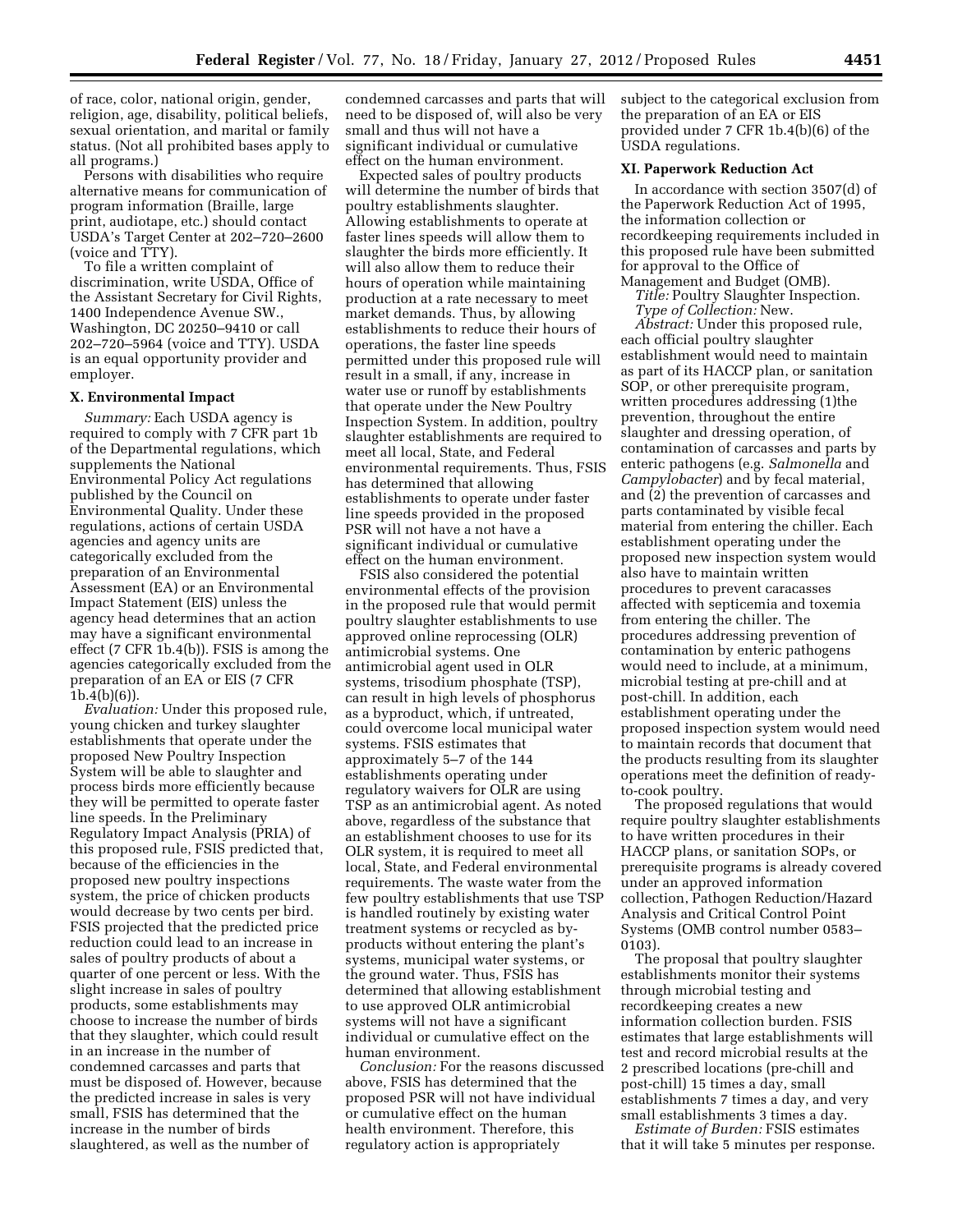*Respondents:* Poultry Slaughter Establishments.

*Estimated Number of Respondents:*  289.

*Estimated Number of Responses per Respondent:* Large establishments 15,300; small establishments 7,140; very small establishments 1,800.

*Estimated Total Annual Burden on Respondents:* 250,160 hours.

Copies of this information collection assessment can be obtained from John O'Connell, Paperwork Reduction Act Coordinator, Food Safety and Inspection Service, USDA, 1400 Independence Avenue SW., Room 6083, South Building, Washington, DC 20250.

Comments are invited on: (a) Whether the proposed collection of information is necessary for the proper performance of FSIS's functions, including whether the information will have practical utility; (b) the accuracy of FSIS's estimate of the burden of the proposed collection of information, including the validity of the methodology and assumptions used; (c) ways to enhance the quality, utility, and clarity of the information to be collected; and (d) ways to minimize the burden of the collection of information on those who are to respond, including through the use of appropriate automated, electronic, mechanical, or other technological collection techniques or other forms of information technology.

Comments may be sent to both John O'Connell, Paperwork Reduction Act Coordinator, at the address provided above, and the Desk Officer for Agriculture, Office of Information and Regulatory Affairs, Office of Management and Budget, Washington, DC 20253. To be most effective, comments should be sent to OMB within 60 days of the publication date of this proposed rule.

#### **XII. Additional Public Notification**

Public awareness of all segments of rulemaking and policy development is important. Consequently, in an effort to ensure that the public and in particular minorities, women, and persons with disabilities, are aware of this proposed rule, FSIS will announce it on-line through the FSIS Web page located at *[http://www.fsis.usda.gov/](http://www.fsis.usda.gov/regulations_&_policies/Proposed_Rules/index.asp)  regulations*\_*&*\_*[policies/Proposed](http://www.fsis.usda.gov/regulations_&_policies/Proposed_Rules/index.asp)*\_*Rules/ [index.asp.](http://www.fsis.usda.gov/regulations_&_policies/Proposed_Rules/index.asp)* FSIS also will make copies of this **Federal Register** publication available through the *FSIS Constituent Update,* which is used to provide information regarding FSIS policies, procedures, regulations, **Federal Register** notices, FSIS public meetings, and other types of information that could affect or would be of interest to our constituents and stakeholders. The

*Update* is communicated via Listserv, a free email subscription service consisting of industry, trade, and farm groups, consumer interest groups, allied health professionals, scientific professionals, and other individuals who have requested to be included. The *Update* also is available on the FSIS Web page. Through Listserv and the Web page, FSIS is able to provide information to a much broader, more diverse audience.

In addition, FSIS offers an email subscription service which provides automatic and customized access to selected food safety news and information. This service is available at *[http://www.fsis.usda.gov/](http://www.fsis.usda.gov/news_&_events/email_subscription/)  news*\_*&*\_*events/email*\_*[subscription/.](http://www.fsis.usda.gov/news_&_events/email_subscription/)*  Options range from recalls to export information to regulations, directives and notices. Customers can add or delete subscriptions themselves, and have the option to password protect their accounts.

#### **XIII. Proposed Regulatory Amendments**

#### **List of Subjects**

#### *9 CFR Part 381*

Poultry inspection, Poultry products, Recordkeeping requirements.

#### *9 CFR Part 500*

Administrative practice and procedure, Meat inspection, Poultry and poultry products.

For the reasons stated in the preamble, FSIS is proposing to amend 9 CFR Chapter III as follows:

#### **PART 381—POULTRY PRODUCTS INSPECTION REGULATIONS**

1. The authority citation for part 381 continues to read as follows:

**Authority:** 7 U.S.C. 138f, 450; 21 U.S.C. 451–470; 7 CFR 2.7, 2.18, 2.53.

2. Section 381.36 is amended as follows:

a. Paragraph (c) is revised.

b. Paragraphs (d) and (e) are removed. The revisions read as follows:

#### **§ 381.36 Facilities required.**

\* \* \* \* \* (c) *Facilities for post-mortem inspection under the New Poultry Inspection System.* The following facilities requirements apply to establishments operating under the New Poultry Inspection System and are in addition to the requirements for obtaining a grant of inspection.

(1) The following provisions apply to the online carcass inspection station:

(i) On each production line, at a point before the chiller and after the establishment has completed all sorting,

trimming, and reprocessing activities necessary to comply with § 381.76(d)(2) of this part, at least 4 feet of floor space along the conveyor line must be provided for one online carcass inspection station.

(ii) The conveyor line must be level for the entire length of the online carcass inspection station. The vertical distance from the bottom of the shackles to the top of the platform (paragraph (c)(1)(iii) of this section) must not be less than 60 inches.

(iii) Each online carcass inspection station must have a platform that is slipresistant and can be safely accessed by the inspector. The platform must be a minimum length of 4 feet and have a minimum width of 2 feet. The platform must be designed with a 42-inch high rail on the back side and with 1⁄2-inch foot bumpers on both sides and front to allow safe working conditions. The platform must be large enough for the inspector to sit on a stool and to change stations during breaks or station rotation.

(iv) Conveyor line stop/start switches must be located within easy reach of the online carcass inspector.

(v) A minimum of 200-foot candles of shadow-free lighting with a minimum color rendering index value of 85 must be provided where the birds are inspected to facilitate online carcass inspection.

(vi) Hand rinsing facilities must be provided for use by and within easy reach of the online carcass inspector. The hand rinsing facilities must have a continuous flow of water or be capable of being immediately activated and deactivated in a hands-free manner, must minimize any splash affect, and must otherwise operate in a sanitary manner that prevents contamination of carcasses and inspector clothing. The hand rinsing facilities must provide water at a temperature between 65 and 120 degrees Fahrenheit.

(vii) A separate clipboard holder for holding recording sheets must be provided for and within easy reach of the online carcass inspector.

(viii) Receptacles for condemned carcasses and parts that comply with the performance standards in § 416.3(c) of this chapter must be provided at each online carcass inspection station.

(ix) Hangback racks designed to hold at least 10 carcasses must be provided and positioned within easy reach of the online carcass inspector.

(x) A buzzer switch shall be located within easy reach of the online carcass inspector to be used by the carcass inspector to alert the inspector-incharge, offline inspectors, or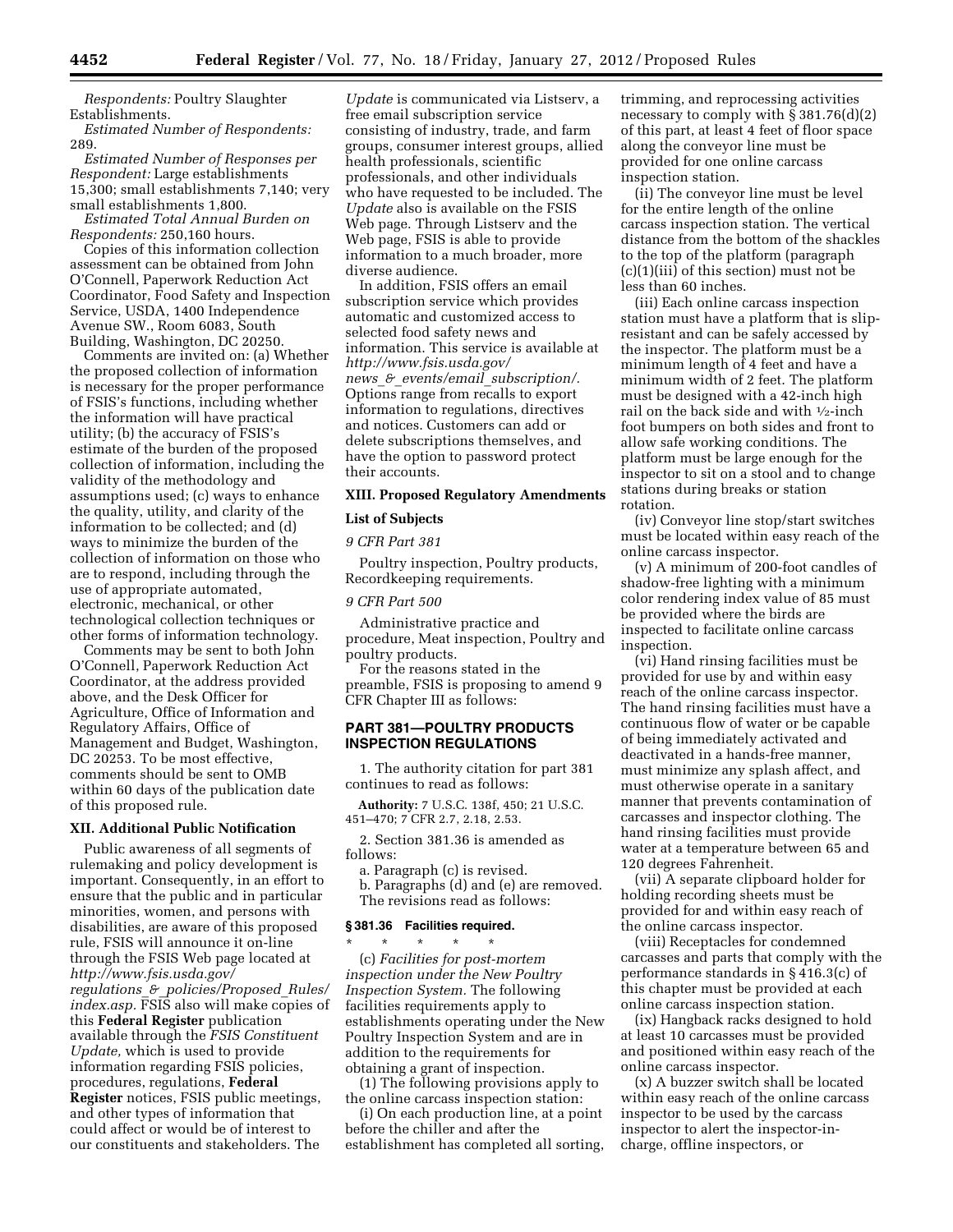establishment management of

conditions that require their attention. (2) The following provisions apply to pre-chill and post-chill offline verification inspection stations:

(i) One or more offline verification inspection stations must be located at the end of the line or lines prior to the chiller; one or more offline verification inspection stations must also be located after the chiller or chillers. The Agency will determine the number of stations needed in establishments having more than one processing line or more than one chiller.

(ii) Floor space for all offline verification inspection stations must consist of a minimum of 3 feet along each conveyor line and after each chiller, as applicable, to allow carcasses to be removed for evaluation by the verification inspector. The space must be level and protected from all traffic and overhead obstructions.

(iii) At the pre-chill location, the vertical distance from the bottom of the shackles to the floor must not be less than 48 inches.

(iv) At each offline verification inspection station, a table designed to be readily cleanable and drainable must be provided for offline verification inspectors to conduct offline verification activities. At turkey slaughter establishments, the table must be at least 3 feet wide, 2 feet deep, and 3 feet high. At all other poultry slaughter establishments, the table must be at least 2 feet wide, 2 feet deep, and 3 feet high.

(v) A minimum of 200-footcandles of shadow-free lighting with a minimum color rendering index of 85 on the table surface must be provided.

(vi) The establishment must provide a separate clipboard holder for holding recording sheets; or alternatively, the establishment may provide electronic means for the offline verification inspector to record inspection results.

(vii) Hangback racks designed to hold at least 10 carcasses must be provided and positioned within easy reach of the offline verification inspector.

(viii) Hand washing facilities must be provided within easy access of all offline verification inspection stations.

(3) Each establishment operating under the New Poultry Inspection System must provide a location at a point along the production line after the carcasses are eviscerated at which an inspector may safely and properly inspect for leukosis the first 300 carcasses of each flock together with associated viscera either uniformly trailing or leading, or otherwise identified with the corresponding carcass. The leukosis inspection area

must provide a minimum of 200 footcandles of shadow-free lighting on the surface where the viscera are inspected.

(4) A trough or other similar drainage facility must extend beneath the conveyor at all places where processing operations are conducted from the point where the carcass is opened to the point where trimming has been performed. The trough must be of sufficient width to preclude trimmings, drippage, and debris from accumulating on the floor or platforms. The clearance between suspended carcasses and the trough must be sufficient to preclude contamination of carcasses by splashing.

3. Section 381.65 is amended as follows:

a. Paragraphs (e) and (f) are redesignated as paragraphs (f) and (e) respectively.

b. Newly redesignated as paragraph (f) is revised.

c. A new paragraph (g) is added.

d. A new paragraph (h) is added. The revisions and additions read as follows:

#### **§ 381.65 Operations and procedures, generally.**

\* \* \* \* \* (f) Procedures for controlling visible fecal contamination. Official poultry slaughter establishments must develop, implement, and maintain written procedures to ensure that poultry carcasses contaminated with visible fecal material do not enter the chilling tank. Establishments must incorporate these procedures into their HACCP plans, or sanitation SOPs, or other prerequisite programs.

(g) Procedures for controlling contamination throughout the slaughter and dressing process. Official poultry slaughter establishments must develop, implement, and maintain written procedures to prevent contamination of carcasses and parts by enteric pathogens (e.g., *Salmonella* and *Campylobacter*) and fecal contamination throughout the entire slaughter and dressing operation. Establishments must incorporate these procedures into their HACCP plans, or sanitation SOPs, or other prerequisite programs. At a minimum, these procedures must include sampling and analysis for microbial organisms at the pre-chill and post-chill points in the process. The sampling frequency must be adequate to monitor the establishment's ability to maintain process control for enteric pathogens. Establishments must maintain accurate records of all test results and retain these records as provided in paragraph (h) of this section.

(h) Recordkeeping requirements. Official poultry slaughter establishment must maintain daily records sufficient to document the implementation and monitoring of the procedures required under paragraph (g) of this section. Records required by this section may be maintained on computers provided that the establishment implements appropriate controls to ensure the integrity of the electronic data. Records require by this section must be maintained for at least one year and must be accessible to FSIS.

4. Section 381.66 is amended as follows:

a. Paragraph (b) is revised.

b. Paragraphs (c)(3) and (c)(4) are removed.

c. Paragraph (e) is revised. The revisions read as follows:

#### **§ 381.66 Temperatures and chilling and freezing procedures.**

\* \* \* \* \* (b) *Chilling performance standards, except for ratites*.

(1)(i) Each official poultry slaughter establishment must ensure that all poultry carcasses, parts, and giblets are chilled immediately after slaughter operations so that there is no outgrowth of pathogens, unless such poultry is to be frozen or cooked immediately at the official establishment.

(ii) Previously chilled poultry carcasses and major portions must be kept chilled so that there is no outgrowth of the pathogens, unless such poultry is to be packed and frozen immediately at the official establishment.

(2) After product has been chilled, the establishment must prevent the outgrowth of pathogens on the product as long as the product remains at the establishment.

(3) The establishment must develop, implement, and maintain written procedures for chilling that address, at a minimum, the potential for pathogen outgrowth, the conditions affecting carcass chilling, and when its chilling process is completed. The establishment must incorporate these procedures into its HACCP plan, or sanitation SOP, or other prerequisite program. \* \* \* \* \*

(e) *Air chilling*. Air chilling is the method of chilling raw poultry carcasses and parts exclusively with air. No water, including mists or sprays, may be used to help chill the product. However, an anti-microbial intervention that is applied with water may be used for a short duration if its use does not result in any pick-up of water or moisture and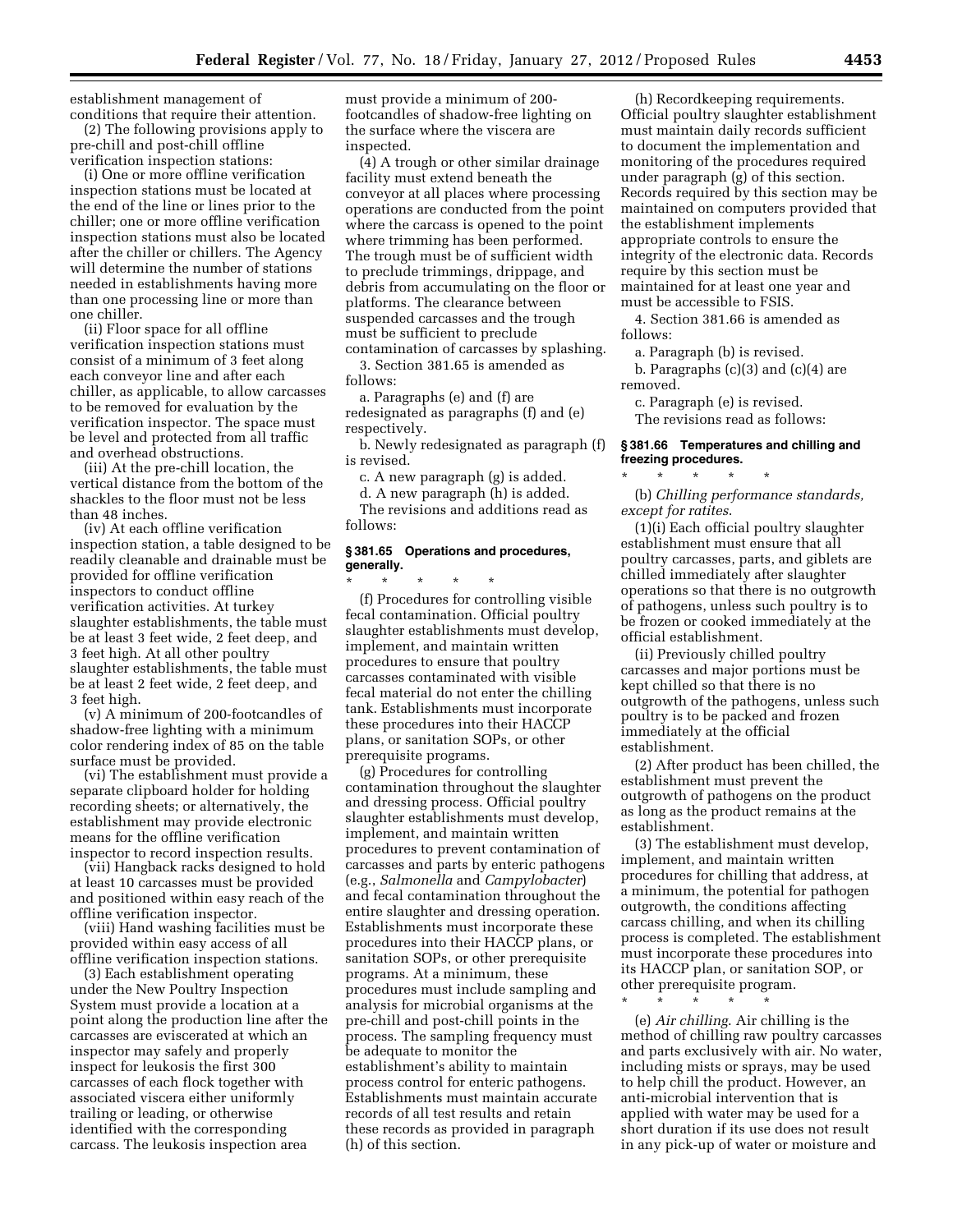if it does not assist the chilling process by lowering the product temperature. \* \* \* \* \*

5. Section 381.67 is amended as follows:

a. The section heading is revised. b. The first sentence of the introductory text is amended by

removing the words ''young chicken

#### and squab'' and adding in their place the word ''poultry.''

c. The second to the last sentence of the introductory text is removed.

d. The last sentence of the

- introductory text is revised.
- e. The table is revised.

f. A new table is added after the first

table.

## MAXIMUM PRODUCTION LINE RATES—POULTRY OTHER THAN TURKEYS AND RATITES—TRADITIONAL INSPECTION **PROCEDURES**

| Line configuration <sup>1</sup> | Number of<br>inspection<br>stations | Birds per<br>inspector per<br>minute |
|---------------------------------|-------------------------------------|--------------------------------------|
| $6 - 1$<br>$12 - 1$<br>$12 - 2$ |                                     | 25<br>23<br>21                       |

1Birds are suspended on the slaughter line at 6-inch intervals. The first number indicates the interval in inches between the birds that each inspector examines, i.e., 6 or 12 inches. The second number indicates how many of the birds presented, the inspector is to inspect, i.e., "1" means inspect every bird and ''2'' means inspect every second bird.

#### MAXIMUM PRODUCTION LINE RATES—TURKEYS—TRADITIONAL INSPECTION PROCEDURES

| Line configuration <sup>1</sup> | Number of in-<br>spection stations | Birds per<br>inspector per<br>minute for light<br>birds<br>$(<$ 16 lbs) | Birds per<br>inspector per<br>minute for heavy<br>birds<br>$($ >16 lbs) |
|---------------------------------|------------------------------------|-------------------------------------------------------------------------|-------------------------------------------------------------------------|
| $12 - 1$<br>$24 - 2$            |                                    | 20<br>34                                                                | 16<br>26                                                                |

1Birds are suspended on the slaughter line at 12-inch intervals. The first number indicates the interval in inches between the birds that each inspector examines, i.e., 12 or 24 inches. The second number indicates how many of the birds presented, the inspector is to inspect, i.e., ''1'' means inspect every bird and "2" means inspect every second bird.

6. Section 381.68 is revised to read as follows:

#### **§ 381.68 Maximum line speed rates under the New Poultry Inspection System.**

(a) The maximum line speed for young chicken slaughter establishments that operate under the New Poultry Inspection System is 175 birds per minute.

(b) The maximum line speed for turkey slaughter establishments that operate under the New Poultry Inspection System is 55 birds per minute.

(c) Notwithstanding paragraphs (a) and (b) of this Section, establishments that operate under the New Poultry Inspection System must reduce their line speed as directed by inspectors-incharge. Inspectors-in-charge are authorized to direct establishments to operate at a reduced line speed when in his or her judgment a carcass-by-carcass inspection cannot be adequately performed within the time available due to the manner in which the birds are presented to the online carcass inspector, the health conditions of a particular flock, or factors that may indicate a loss of process control.

7. Section 381.76 is revised to read as follows:

#### **§ 381.76 Post-mortem inspection under Traditional Inspection, the New Poultry Inspection System, and Ratite Inspection.**

(a) A post-mortem inspection shall be made on a bird-by-bird basis on all poultry eviscerated in every official establishment. Each carcass, or all parts comprising such carcass, must be examined by an inspector, except for parts that are not needed for inspection purposes and are not intended for human food and are condemned. Each carcass eviscerated shall be prepared as

ready-to-cook poultry. (b) There are three systems of postmortem inspection: New Poultry Inspection System, which may be used for young chickens and turkeys; Traditional Inspection, which may be used for all poultry, except for ratites; and ratite inspection. Traditional Inspection must be used for young chickens and turkeys if the New Poultry

(c) Official establishments that operate under traditional inspection

must meet the following requirements: (1) No viscera or any part thereof may be removed from any poultry processed in any official establishment, except at the time of post-mortem inspection, unless its identity with the rest of the carcass is maintained in a manner

satisfactory to the inspector until such inspection is made;

The revisions read as follows:

**procedure.** 

**§ 381.67 Poultry slaughter inspection rate maximums under traditional inspection** 

\* \* \* Section 381.76(b) specifies when the traditional inspection procedure can or must be used.

(2) Each carcass to be eviscerated must be opened so as to expose the organs and the body cavity for proper examination by the inspector.

(3) If a carcass is frozen, it must be thoroughly thawed before being opened for examination by an inspector.

(d) The New Poultry Inspection System may be used for young chickens and turkeys if the official establishment requests to use it and meets or agrees to meet the requirements of this paragraph (d) and the Administrator approves the establishment's request. The Administrator may permit establishments that slaughter classes of poultry other then young chickens and turkeys to operate under the New Poultry Inspection System under a waiver from the provisions of the regulations as provided in § 381.3(b) of this part.

(1) *Facilities:* The establishment must comply with the facilities requirements in § 381.36(c) of this part.

(2) *Carcass Sorting and Disposition:*  (i) The establishment must conduct carcass with associated viscera sorting activities, dispose of carcasses and parts exhibiting condemnable conditions, and conduct appropriate trimming and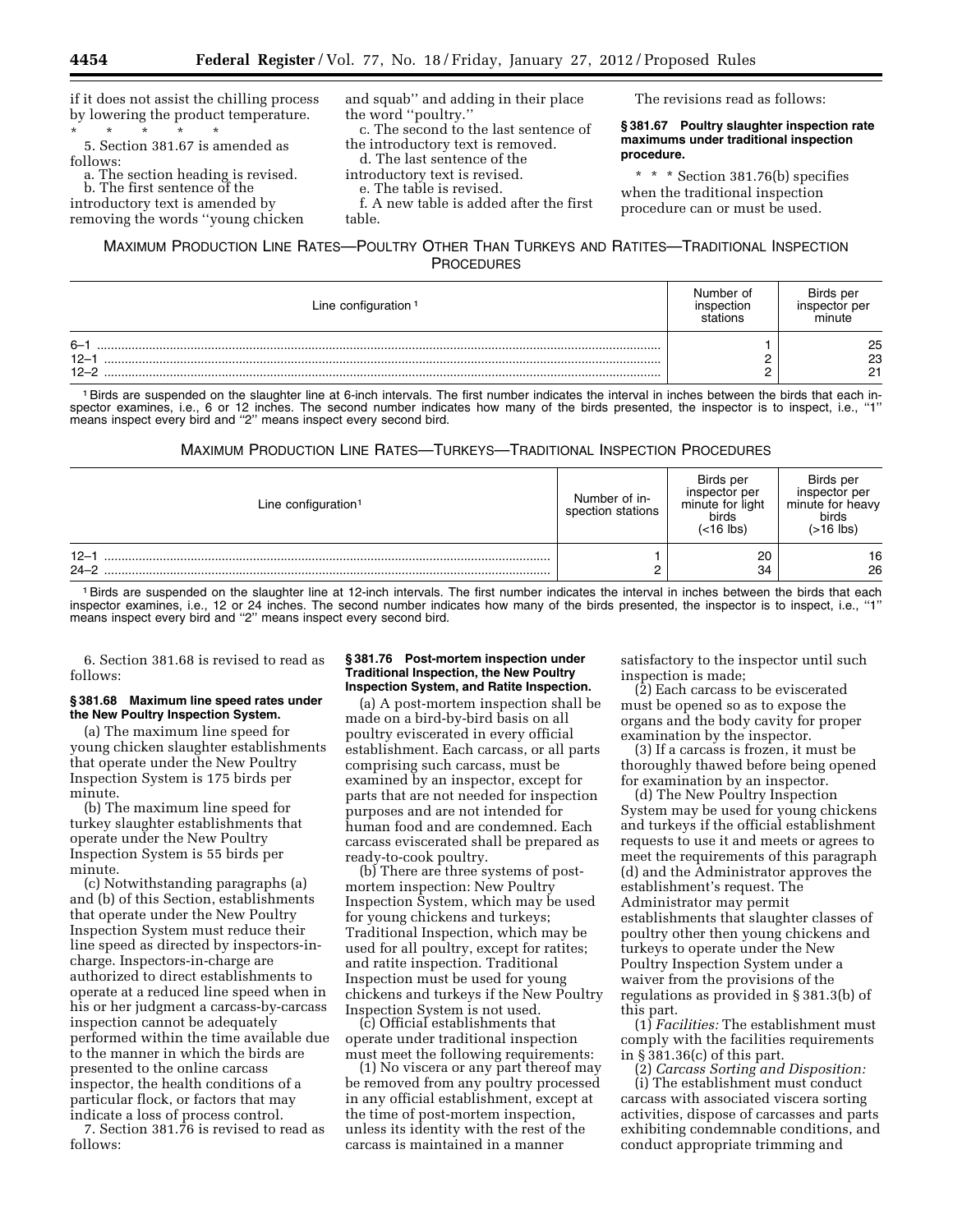reprocessing activities before carcasses are presented to the online carcass inspector.

(ii) Any carcasses removed from the line for reprocessing activities or salvage must be returned to the line before the online carcass inspection station. The establishment must include in its written HACCP plan, or sanitation standard operating procedure, or other prerequisite program a process by which parts, other than parts identified as ''major portions'' as defined in 9 CFR 381.170(b)(22), are available for inspection offline after reprocessing or salvage.

(iii) The establishment must develop, implement, and maintain written procedures to ensure that poultry carcasses contaminated with septicemic and toxemic conditions do not enter the chilling tank. Establishments must incorporate these procedures into their HACCP plans, or sanitation SOPs, or other prerequisite programs. These procedures must cover, at a minimum, establishment sorting activities required under paragraph (d)(2)(i) of this section.

(iv) The establishment must maintain records to document that the products resulting from their slaughter operations meet the definition of ready-to-cook poultry in § 381.1 of this part.

(v) If there is evidence that a flock may be affected by avian visceral leukosis, the inspector-in-charge is authorized to adjust inspection procedures as needed to ensure adequate inspection of each carcass and viscera for that condition. The inspector-in-charge is also authorized to require the establishment to adjust its processing operations as needed to accommodate the adjusted inspection procedures.

(3) *Presentation for Online Carcass Inspection:* To ensure the online carcass inspector may properly inspect every carcass, the establishment must present carcasses as follows:

(i) Each carcass, except carcasses and parts identified as ''major portions'' under 9 CFR 381.179(b)(22), must be held by a single shackle;

(ii) Both hocks of each carcass must be held by the shackle;

(iii) The back side of the carcass must be faced toward the inspector;

(iv) There must be minimal carcass swinging motion; and

(v) Establishments that slaughter young chickens must notify the inspector-in-charge prior to the slaughter of each new flock to allow the inspection of viscera as provided in § 381.36(c)(3) of this part. The establishment must ensure that it can sufficiently identify viscera and parts corresponding with each carcass

inspected by the online carcass inspector so that if the carcass inspector condemns a carcass all corresponding viscera and parts are also condemned.

8. Section 381.91 is amended by revising paragraph (b) to read as follows:

#### **§ 381.91 Contamination.**

\* \* \* \* \* (b) Any carcass of poultry accidentally contaminated during slaughter with digestive tract contents need not be condemned if promptly under the supervision of an inspector and thereafter found not to be adulterated. Contaminated surfaces that are cut must be removed only by trimming. Contaminated inner surfaces that are not cut may be cleaned by

trimming alone or may be re-processed as provided in subparagraph (b)(1) or

(b)(2) of this section. (1) *Online.* Poultry carcasses accidentally contaminated with digestive tract contents may be cleaned by applying an online antimicrobial intervention to all carcasses after evisceration and before the carcasses enter the chiller if the parameters for use of the antimicrobial intervention system have been approved by the Administrator. Establishments must incorporate procedures for the use of any online reprocessing antimicrobial intervention system into their HACCP plans, Sanitation Standard Operating Procedures, or other prerequisite programs.

(2) *Offline reprocessing.*  Contaminated inner surfaces that are not cut may be cleaned at an approved reprocessing station away from the main processing line by any method that will remove the contamination, such as vacuuming, washing, and trimming, singly or in combination. All visible specks of contamination must be removed, and if the inner surfaces are reprocessed other than solely by trimming, all surfaces of the carcass must be treated with chlorinated water containing 20 ppm to 50 ppm available chlorine or another approved antimicrobial substance in accordance with the parameters approved by Administrator . Establishments must incorporate procedures for the use of any offline reprocessing into their HACCP plans, Sanitation Standard Operating Procedures, or other prerequisite programs.

9. Section 381.94 is removed.

10. Section 381.129 is amended by adding a new paragraph (b)(6)(v) to read as follows:

#### **§ 381.129 False or misleading labeling or containers.**

\* \* \* \* \*

- (b)  $* * * *$
- $(6) * * * *$

(v) Ready-to-cook chicken may bear the claim ''air chilled'' or ''air chilling'' on its label only if the product was chilled under a process that meets the definition of air chilling in § 381.66(e) of this part.

#### **PART 500—RULES OF PRACTICE**

\* \* \* \* \*

11. The authority citation for part 500 continues to read as follows:

**Authority:** 21 U.S.C. 451–470, 601–695; 7 U.S.C. 450, 1901–1906; 7 CFR 2.18, 2.53.

#### **§ 500.6 [Amended]**

12. Section 500.6 is amended to remove and reserve paragraph (f).

Done in Washington, DC, on January 20, 2012.

**Alfred V. Almanza,** 

*Administrator.* 

**Note:** The following Appendix will not appear in the Code of Federal Regulations.

#### **APPENDIX A—HIMP PERFORMANCE STANDARDS**

Establishments operating under HIMP are required to meet performance standards for food safety and non-food-safety related defects and to maintain process control plans to meet those performance standards. The following is a description of the HIMP performance standards.

FSIS has a zero tolerance for visible fecal contamination and septicemic and toxemic animal diseases (see 9 CFR 381.83 and 381.65(e)). Notwithstanding this zero tolerance policy, there are two categories of food safety related performance standards under HIMP for these conditions: ''FS–1'' addresses septicemic and toxemic animal diseases and ''FS–2'' addresses visible fecal material. The Agency developed performance standards for FS–1 and FS–2 conditions to compare the performance of HIMP and non-HIMP establishments in meeting the zero tolerance for septicemic and toxemic animal diseases and visible fecal contamination.

To develop the performance standards, a private contractor, the Research Triangle Institute (RTI), conducted a study of 16 young chicken establishments operating under the existing poultry inspection systems to establish baseline organoleptic and microbial levels at young chicken slaughter establishments operating under the inspection systems provided for under the current regulations. The baseline studies were conducted between 1998 and 2000, prior to young chicken slaughter establishments beginning to operate under HIMP. The performance standards for the FS–1 and FS–2 conditions were set at the 75th percentile of what was achieved under the RTI baseline study. The young chicken performance standards for each food safety defect category are presented in Table 1.